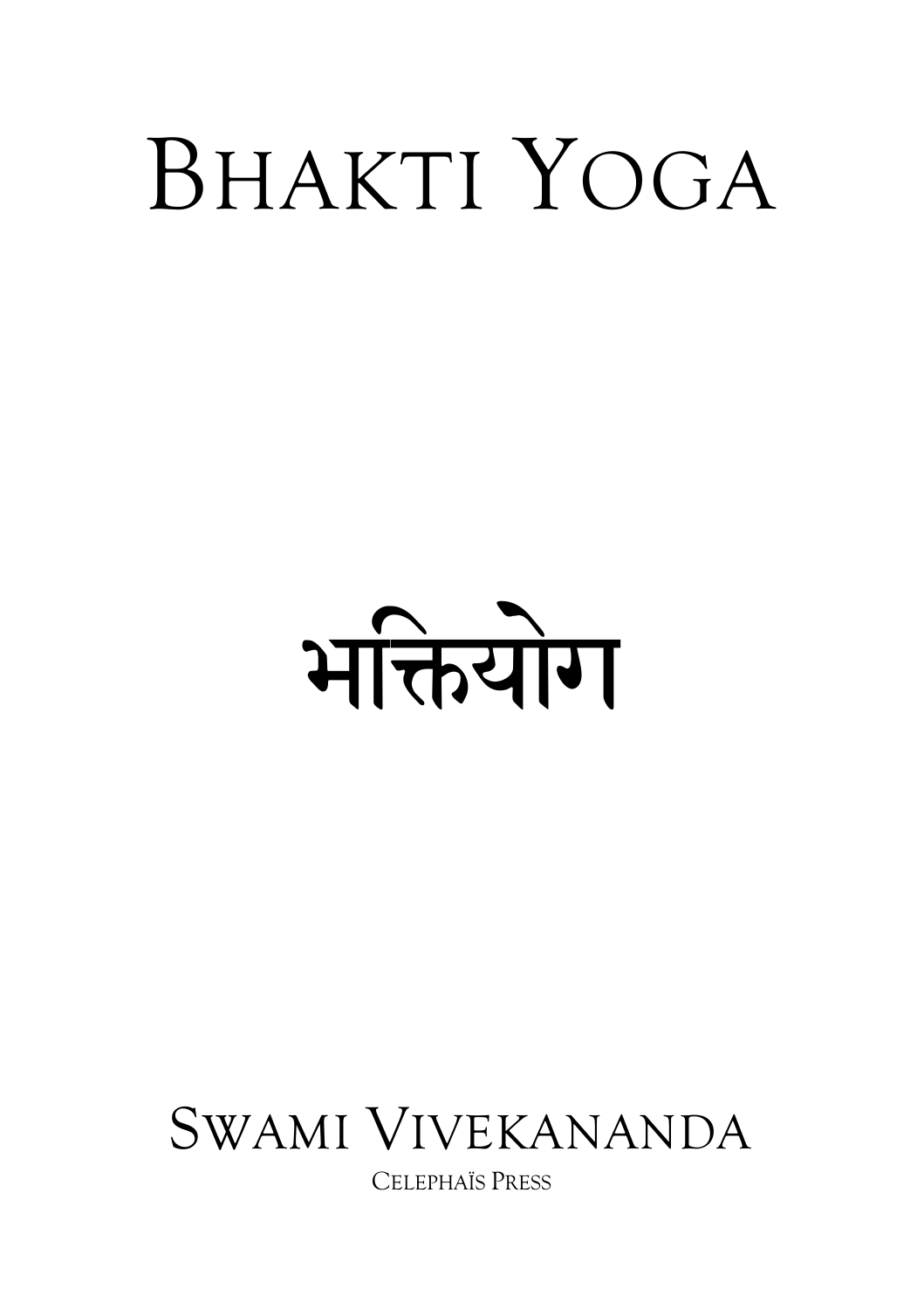Issued by Celephaïs Press, somewhere beyond the Tanarian Hills (*i.e.* Leeds, England), November 2003 e.v.

This work is in the public domain.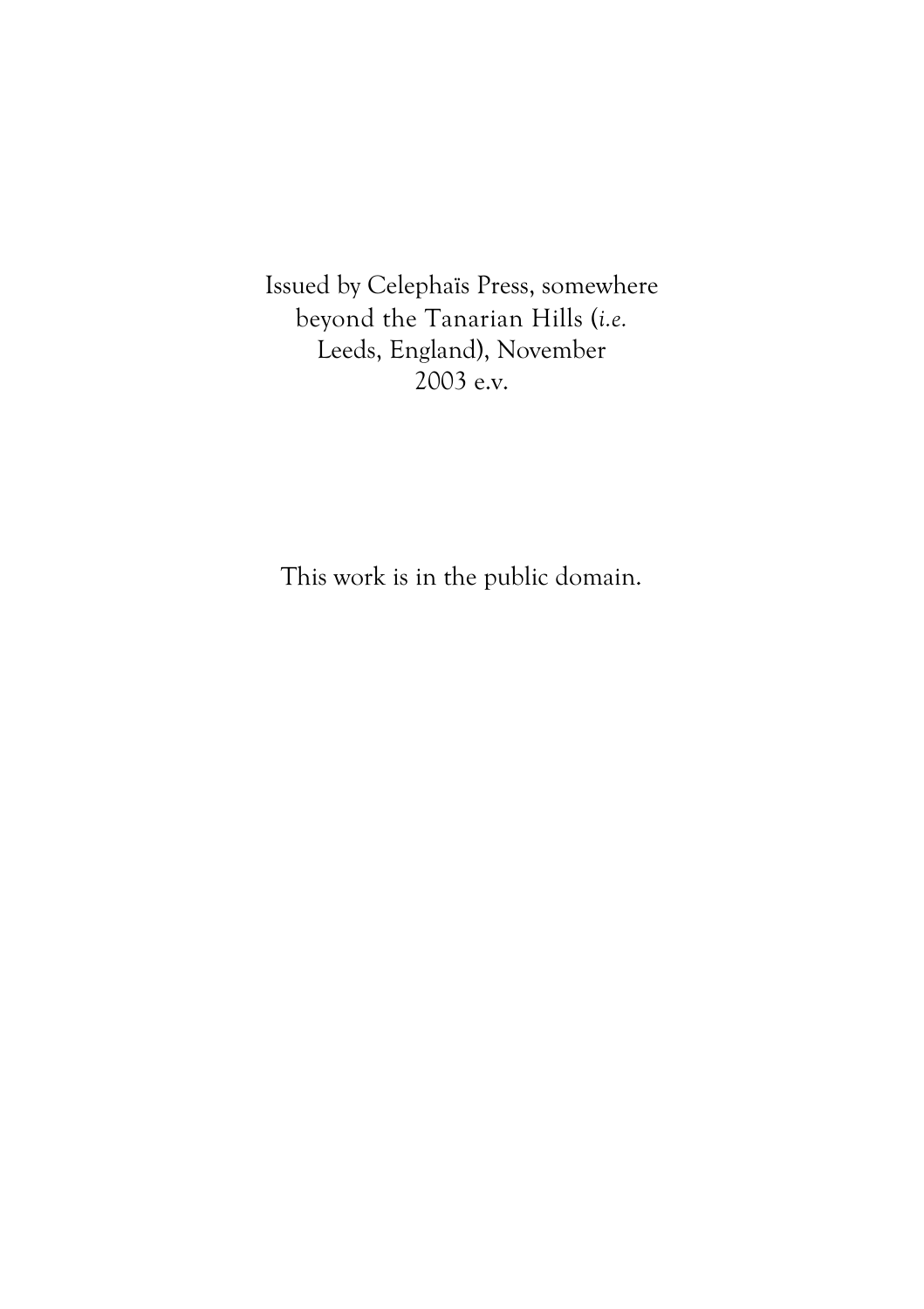#### **CONTENTS**

————

#### BHAKTI-YOGA

PAGE

| PRAYER 1                                  |  |  |  |  |  |  |  |      |  |
|-------------------------------------------|--|--|--|--|--|--|--|------|--|
| DEFINITION OF BHAKTI 3                    |  |  |  |  |  |  |  |      |  |
| THE PHILOSOPHY OF ISHWARA 10              |  |  |  |  |  |  |  |      |  |
| SPIRITUAL REALISATION, THE AIM OF BHAKTI- |  |  |  |  |  |  |  | 17   |  |
| $YOGA$                                    |  |  |  |  |  |  |  |      |  |
| THE NEED OF A GURU                        |  |  |  |  |  |  |  | 20   |  |
| QUALIFICATIONS OF THE ASPIRANT AND THE    |  |  |  |  |  |  |  |      |  |
|                                           |  |  |  |  |  |  |  | 24   |  |
| INCARNATE TEACHERS AND INCARNATION 31     |  |  |  |  |  |  |  |      |  |
| THE MANTRA: OM: WORD AND WISDOM.<br>. 35  |  |  |  |  |  |  |  |      |  |
| WORSHIP OF SUBSTITUTES AND IMAGES .       |  |  |  |  |  |  |  | . 39 |  |
|                                           |  |  |  |  |  |  |  | .43  |  |
| THE METHOD AND THE MEANS .                |  |  |  |  |  |  |  | .46  |  |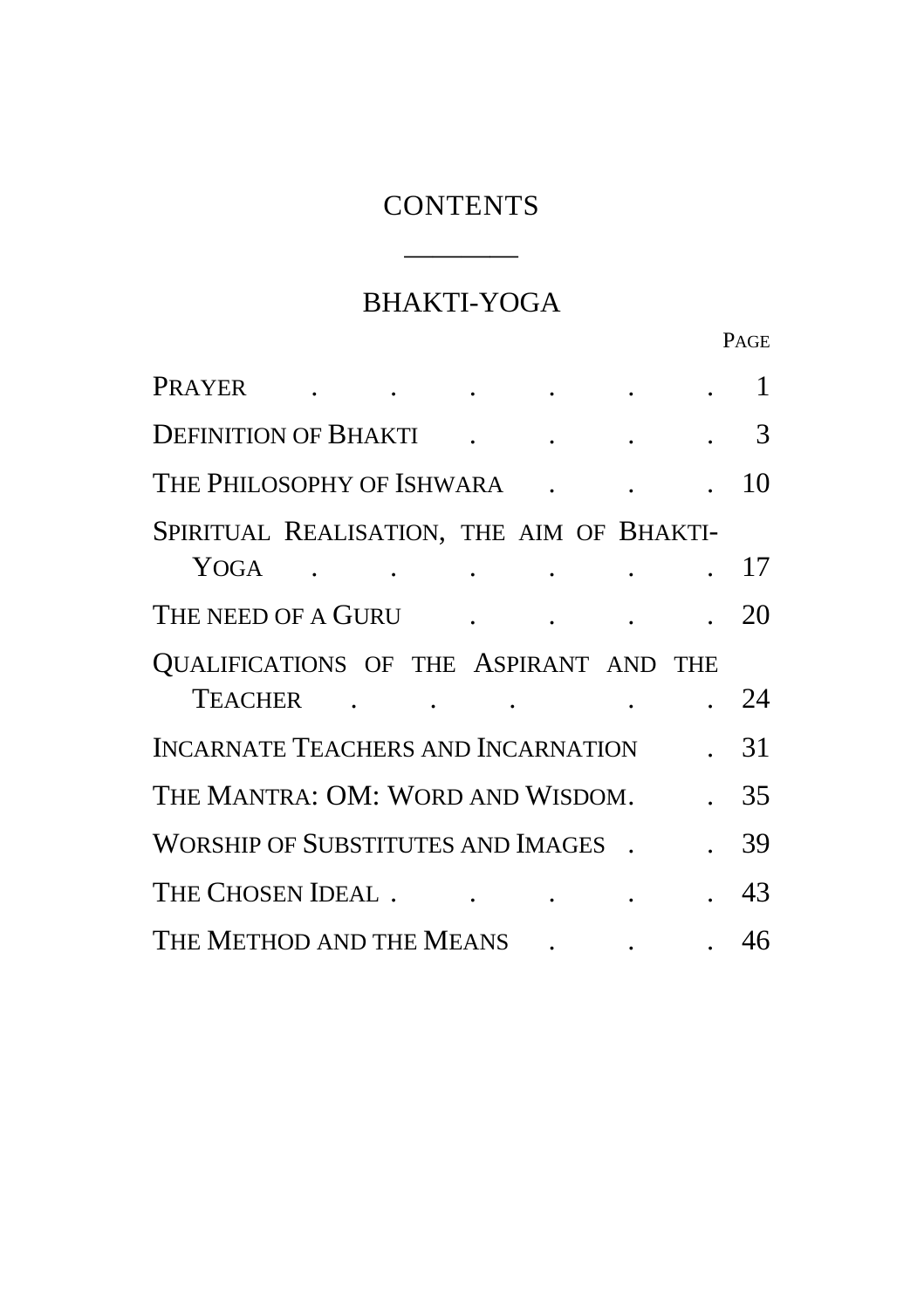#### PARA-BHAKTI

|                                               |                                                                                                                                             |  |  | <b>PAGE</b> |
|-----------------------------------------------|---------------------------------------------------------------------------------------------------------------------------------------------|--|--|-------------|
| THE PREPARATORY RENUNCATION                   |                                                                                                                                             |  |  | 55          |
| THE BHAKTA'S RENUNCATION RESULTS FROM<br>LOVE | the contract of the contract of the contract of the contract of the contract of                                                             |  |  | 59          |
| THE NATURALNESS OF BHAKTI-YOGA AND ITS        |                                                                                                                                             |  |  |             |
|                                               |                                                                                                                                             |  |  | 64          |
| THE FORMS OF LOVE-MANIFESTATION .             |                                                                                                                                             |  |  | 67          |
| UNIVERSAL LOVE AND HOW IT LEADS TO SELF-      |                                                                                                                                             |  |  |             |
| SURRENDER                                     |                                                                                                                                             |  |  | 70          |
| THE HIGHER KNOWLEDGE AND THE HIGHER           |                                                                                                                                             |  |  |             |
| LOVE ARE ONE TO THE TRUE LOVER.               |                                                                                                                                             |  |  | . 75        |
|                                               |                                                                                                                                             |  |  | . 77        |
| THE GOD OF LOVE IS HIS OWN PROOF.             |                                                                                                                                             |  |  | 82          |
| HUMAN REPRESENTATIONS OF THE DIVINE IDEAL     |                                                                                                                                             |  |  |             |
| OF LOVE.                                      | $\mathcal{L}^{\mathcal{A}}$ and $\mathcal{L}^{\mathcal{A}}$ are the set of the set of the set of the set of the $\mathcal{L}^{\mathcal{A}}$ |  |  | 85          |
| CONCLUSION.                                   | $\mathcal{L}^{\mathcal{A}}$ . The contribution of the contribution of the contribution of $\mathcal{L}^{\mathcal{A}}$                       |  |  | 92          |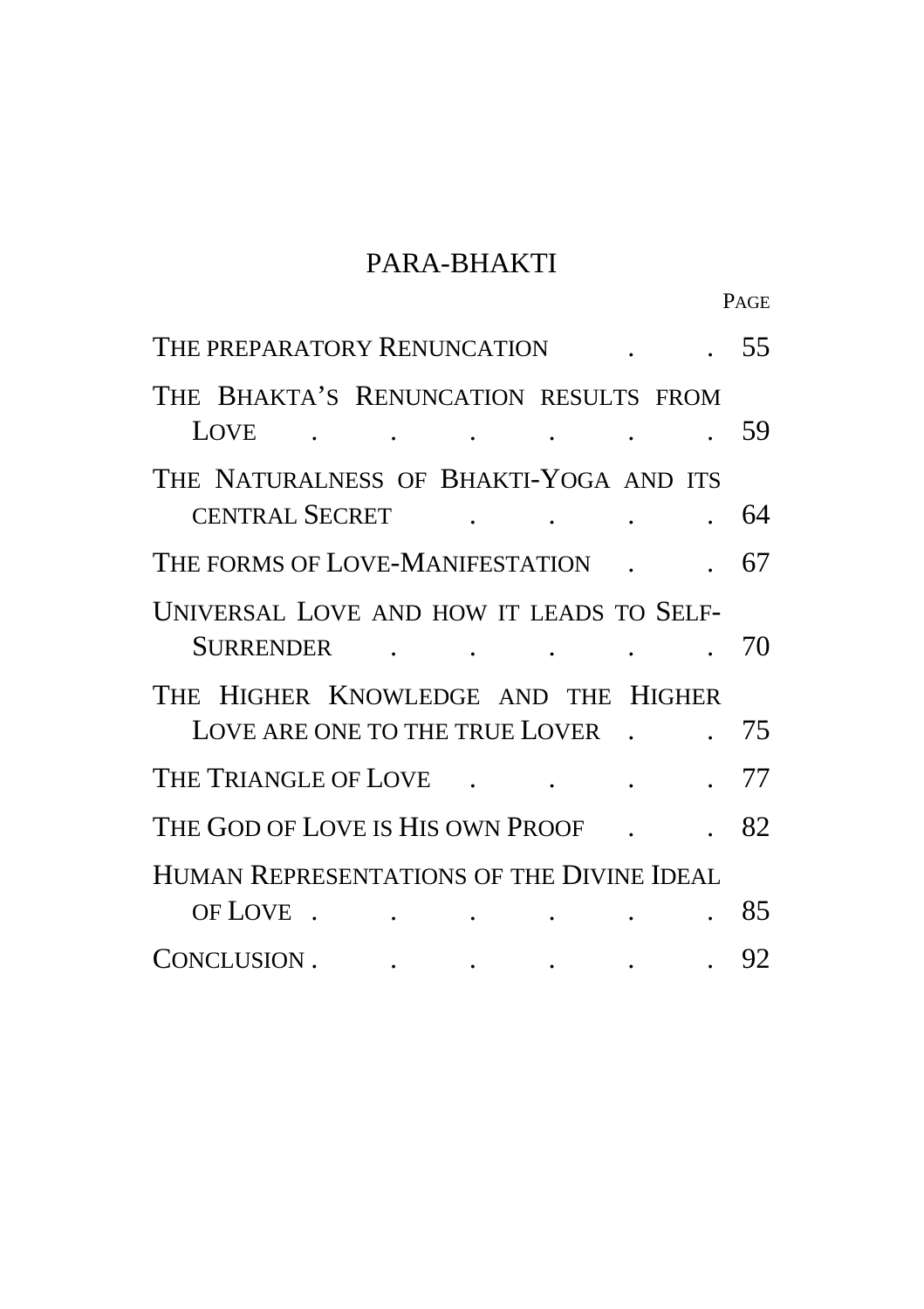### BHAKTI YOGA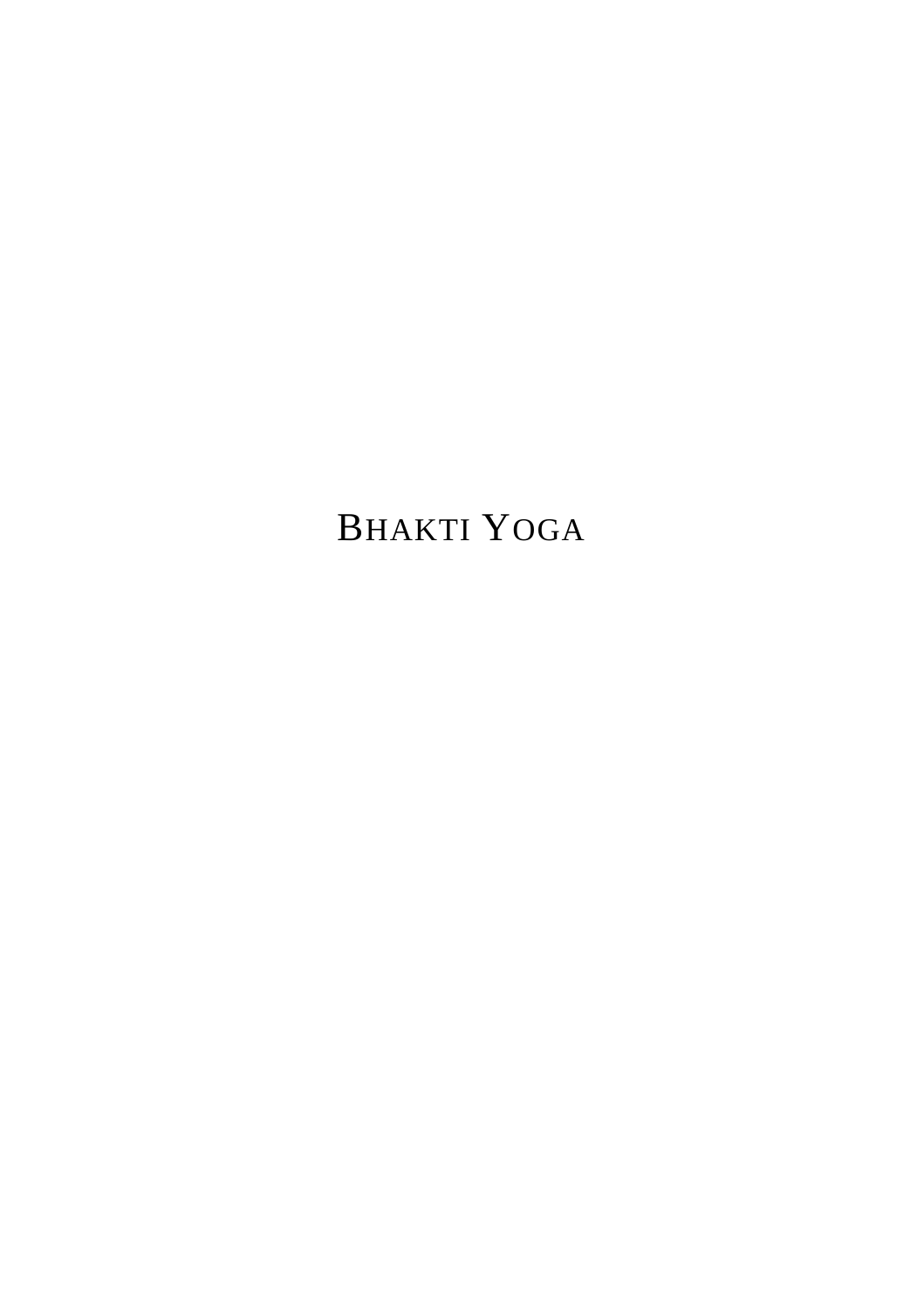

Swami Vivekananda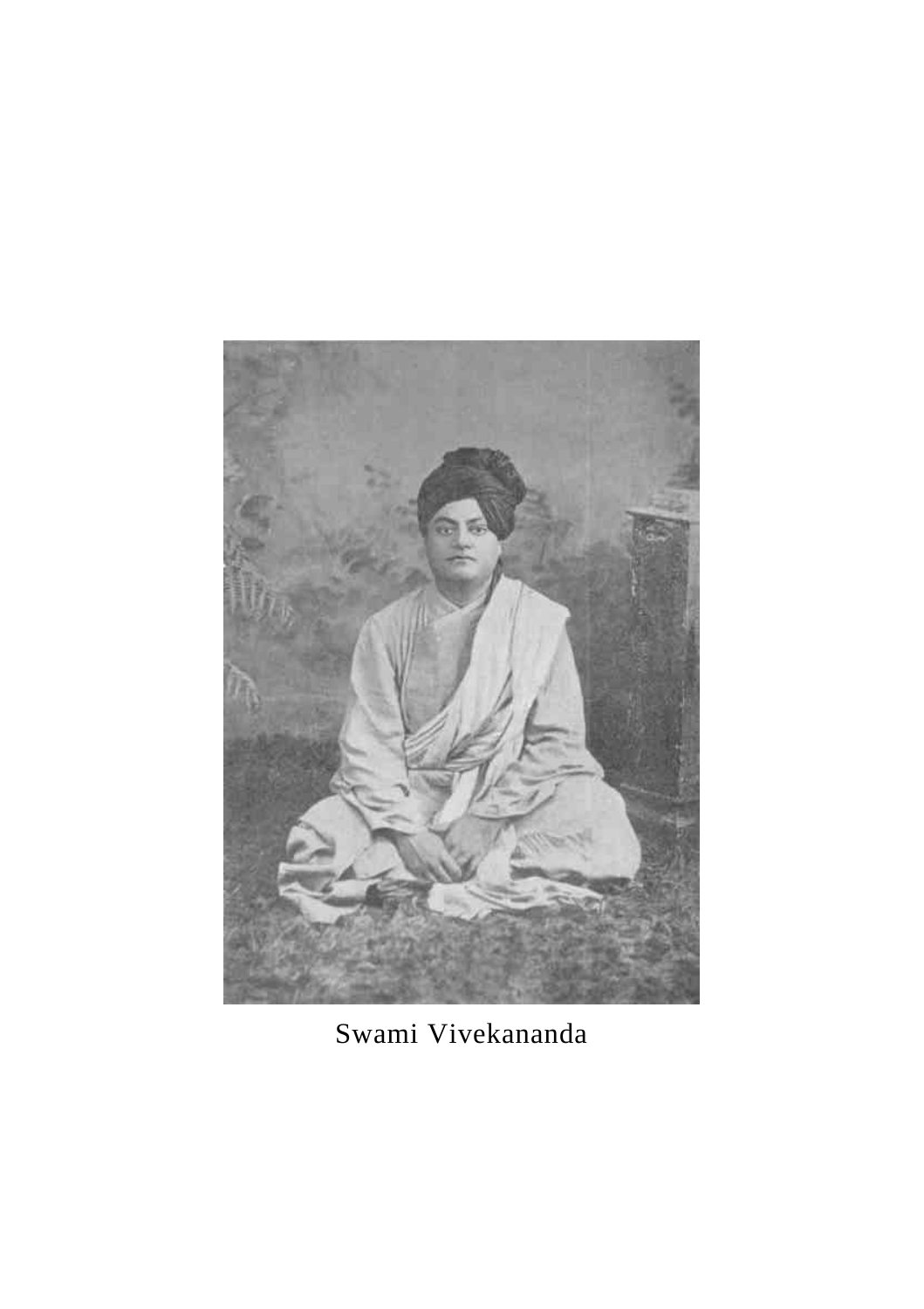## PRAYER स तन्मयो ह्यम्टत ईशसंस्थो झः सांगो भुवनस्यास्य गोप्ना। य ईशेऽस्य जगतो नित्यमेव नान्यो हेतविंद्यत ईशनाय ॥ योव्रह्माणं विद्धाति पूर्व $\dot{\cdot}$ यो वे वेदांश्च प्रहिणोति तसमे । तं ह देवमात्मबुडिप्रकाशं <u>ममत्त</u>वे शरणमहं प्रपद्ये ॥

- " He is the Soul of the Universe; He is immortal ; His is the Rulership; He is the All-knowing, the All-pervading the Protector of the Universe, the Eternal Ruler. None else is there efficient to govern the world eternally.
- " He who at the beginning of creation projected Brahma (i.e. the universal consciousness), and who delivered the Vedas unto him—seeking liberation I go for refuge unto that Effulgent One, whose light turns the understanding towards the Âtman."

—*Shwetâshwatara-Upanishad,* VI 17, 18.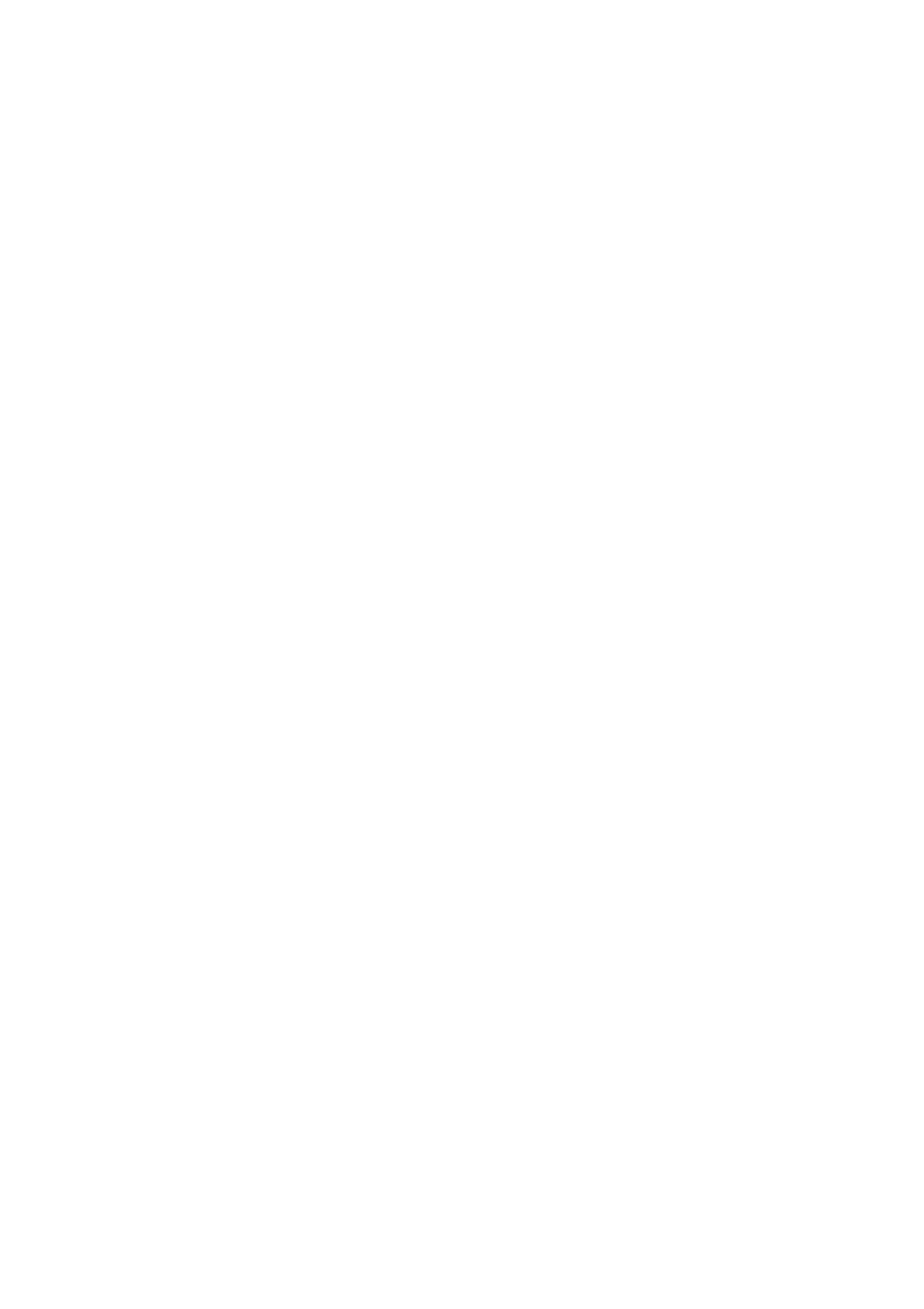#### DEFINITION OF BHAKTI

BHAKTI-YOGA is a real, genuine search after the Lord, a search beginning, continuing, and ending in Love. One single moment of the madness of extreme love to God brings us eternal freedom. "Bhakti," says Nârada in his explanation of the Bhakti-aphorisms, "is intense love to God."—"When a man gets it, he loves all, hates none; he becomes satisfied for ever."—"This love cannot be reduced to any earthly benefit," because so long as worldly desires last, that kind of love does not come. "Bhakti is greater than Karma, greater than Yoga, because these are intended for an object in view, while Bhakti is its own fruition, its own means, and its own end."

Bhakti has been the one constant theme of our sages. Apart from the special writers on Bhakti, such as Shândilya or Nârada, the great commentators on the *Vyâsa-Sutras,*  evidently advocates of Knowledge (Jnâna), have also something very suggestive to say about Love. Even when the commentator is anxious to explain many, if not all, of the texts so as to make them import a sort of dry knowledge, the Sutras, in the chapter on worship especially, do not lend themselves to be easily manipulated in that fashion.

There is not really so much difference between Knowledge (Jnana) and Love (Bhakti) as people sometimes imagine. We shall see as we go on, that in the end they converge and meet at the same point. So also is it with Raja-Yoga, which, when pursued as a means to attain liberation,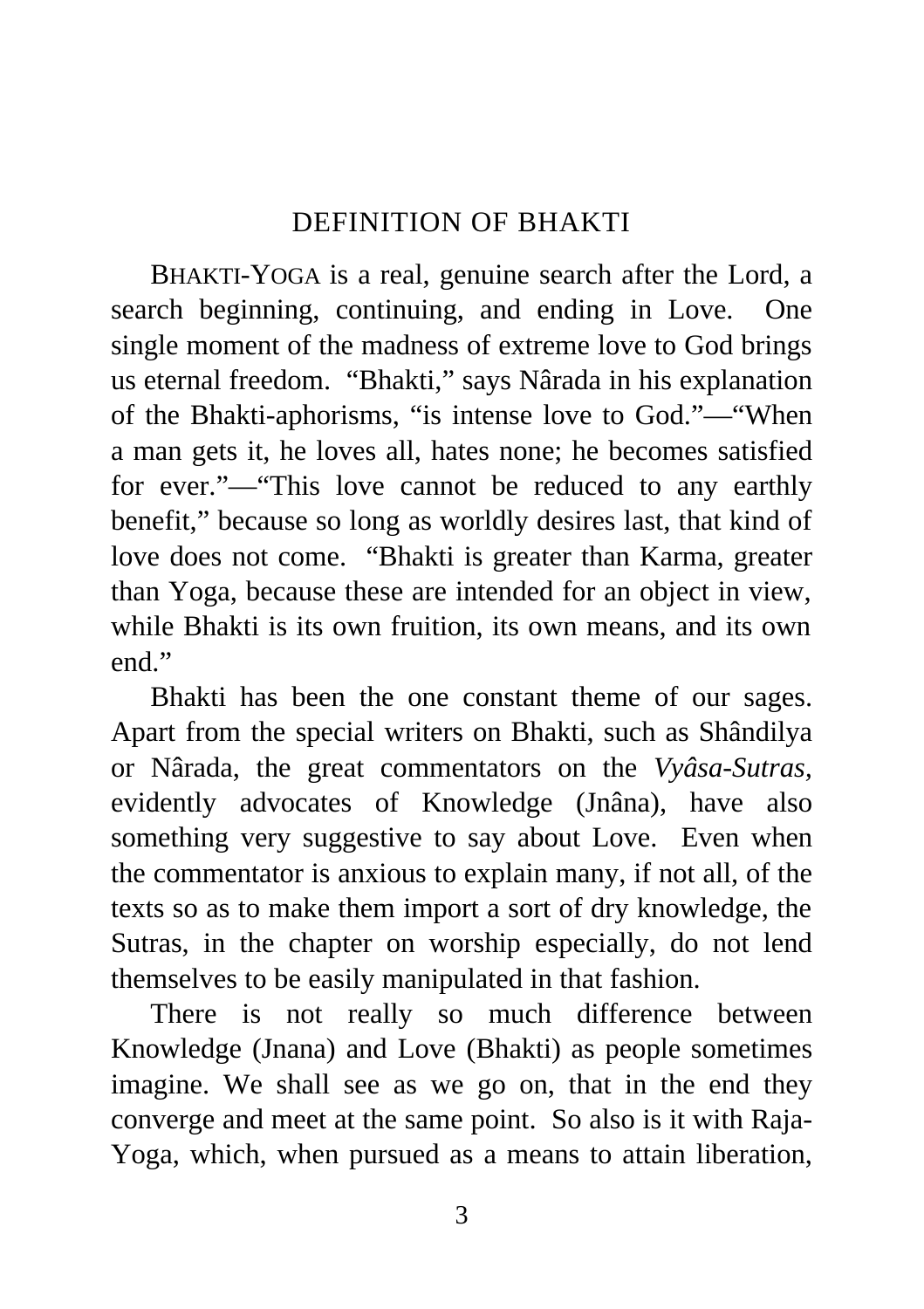and not ( as unfortunately it frequently becomes in the hands of charlatans and mystery-mongers) as an instrument to hoodwink the unwary, leads us also to the same goal.

The one great advantage of Bhakti is that it is the easiest, and the most natural way to reach the great divine end in view; its great disadvantage is that in its lower forms it oftentimes degenerates into hideous fanaticism. The fanatical crew in Hinduism, or Mohammedanism, or Christianity, have always been almost exclusively recruited from these worshippers on the lower planes of Bhakti. That singleness of attachment (Nishthâ) to a loved object, without which no genuine love can grow, is very often also the cause of the denunciation of everything else. All the weak and undeveloped minds in every religion or country have only one way of loving their own ideal, *i.e*. by hating every other ideal. Herein is the explanation of why the same man who is so lovingly attached to his own ideal of God, so devoted to his own ideal of religion, becomes a howling fanatic as soon as he sees or hears anything of any other ideal. This kind of love is somewhat like the canine instinct of guarding the master's property from intrusion; only, the instinct of the dog is better than the reason of man, for the dog never mistakes its master for an enemy in whatever dress he may come before it. Again, the fanatic loses all power of judgement. Personal considerations are in his case of such absorbing interest that to him it is no right or wrong; but the one thing he is always particularly careful to know is, who says it. The same man who is kind, good, honest, and loving to people of his own opinion, will not hesitate to do the vilest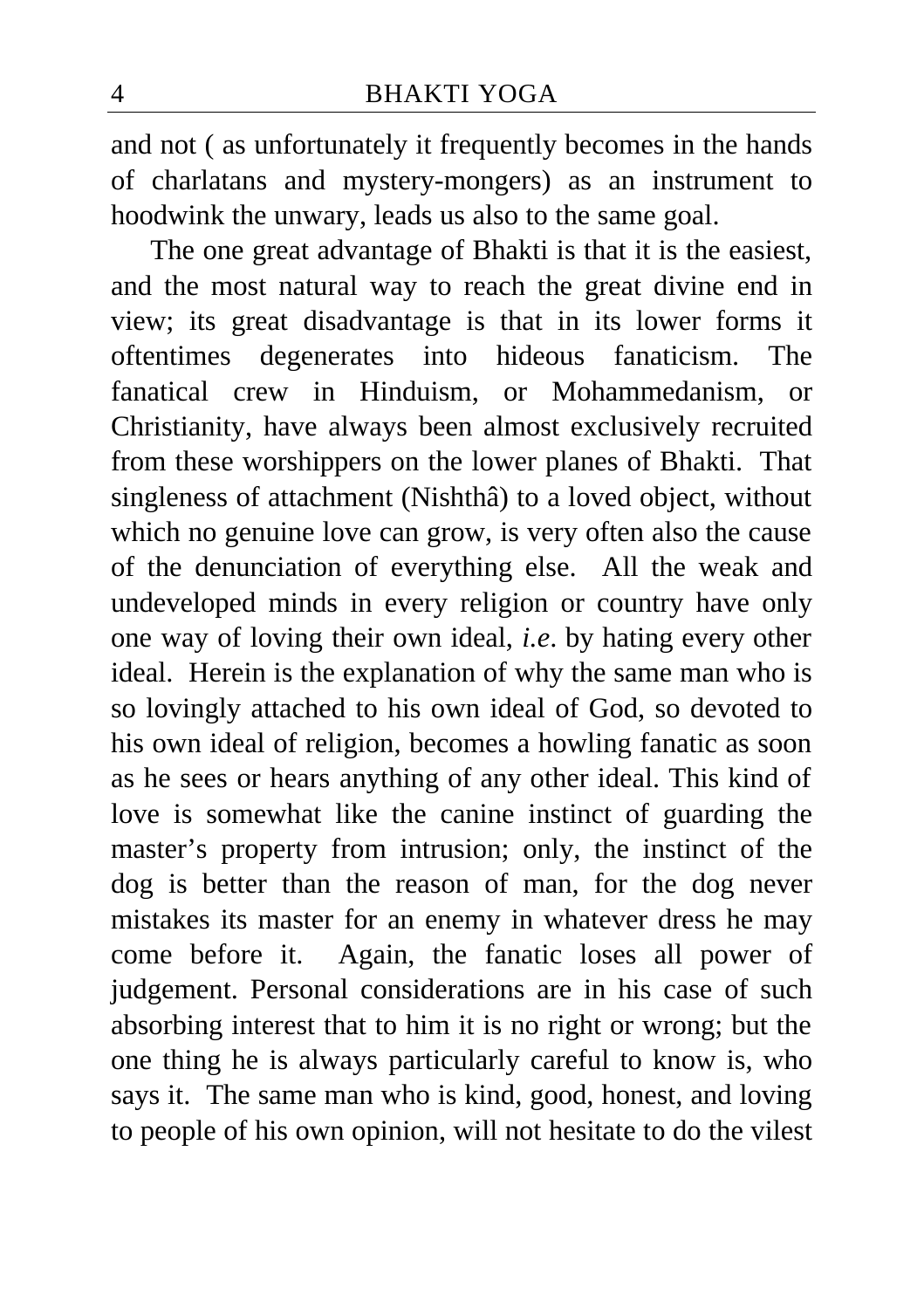deeds, when they are directed against persons beyond the pale of his own religious brotherhood.

But this danger exists only in that stage of Bhakti called *the preparatory* (गोणाी), When Bhakti has become ripe and has passed into that form which is caned the *supreme* (परा), no more is there any fear of these hideous manifestations of fanaticism; that soul which is overpowered by this higher form of Bhakti is too near the God of Love to become an instrument for the diffusion of hatred.

It is not given to all of us to be harmonious in the building up of our characters in this life: yet we know that that character is of the noblest type in which all these three knowledge and love and Yoga—are harmoniously fused. Three things are necessary for a bird to fly—the two wings and the tail as a rudder for steering. Jnâna (knowledge) is the one wing, Bhakti (love) is tc the other, and Yoga is the tail that keeps up the balance. For those who cannot pursue all these three forms of worship together in harmony, and take up, therefore, Bhakti alone as their way, it is necessary always to remember that forms and ceremonials, though absolutely necessary for the progressive soul, have no other value than taking us on to that state in which we feel the most intense love to God.

There is a little difference in opinion between the teachers of knowledge and those of love, though both admit the power of Bhakti. The Jnânis hold Bhakti to be an instrument of liberation; the Bhaktas (devotees) look upon it both as the instrument and the thing to be attained. To my mind this is a distinction without much difference. In fact, Bhakti, when used as an instrument, really means a lower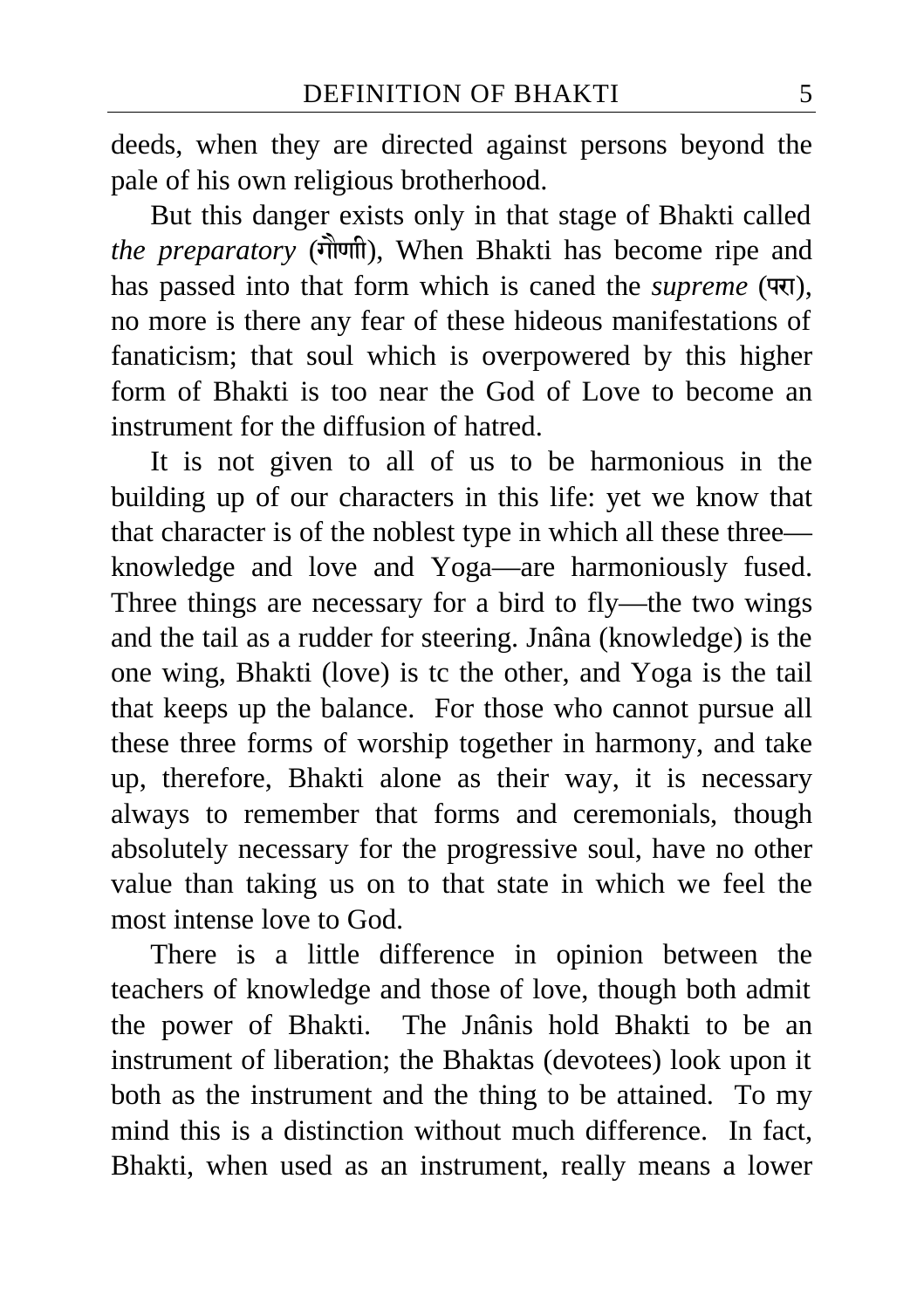form of worship, and the higher form becomes inseparable from the lower form of realisation at a later stage. Each seems to lay a great stress upon his own peculiar method of worship, forgetting that with perfect love true knowledge is bound to come even unsought, and that from perfect knowledge true love is inseparable.

Bearing this in mind, let us try to understand what the great Vedantic commentators have to say on the subject. In explaining the Sutra आव्रत्तिरसकदपदेशात (Âvrittirasakridupadeshat), Bhagavan Shankara says, "Thus people say, 'He is devoted to the king, he is devoted to the Guru'; they say this of him who follows his Guru, and does so, having that following as the one end in view. Similarly they say, 'The loving wife meditates on her loving husband'; here also a kind of eager and, continuous remembrance is meant." This is devotion according to Shankara.

Meditation again is a constant remembrance (of the thing meditated upon), flowing like an unbroken stream of oil poured out from one vessel to another. When this kind of remembering has been attained (in relation to God) all bondages break. Thus it is spoken of in the scriptures regarding constant remembering as a means to liberation. This remembering again is of the same form as seeing, because it is of the same meaning as in the passage, 'When He who is far and near is seen, the bonds of the heart are broken, all doubts vanish, and all effects of work disappear.' He who is near can be seen, but he who is far can only be remembered. Nevertheless, the scripture says that we have to *see* Him who is near as well as Him who is far, thereby tion, indicating to us that the above kind of *remembering* is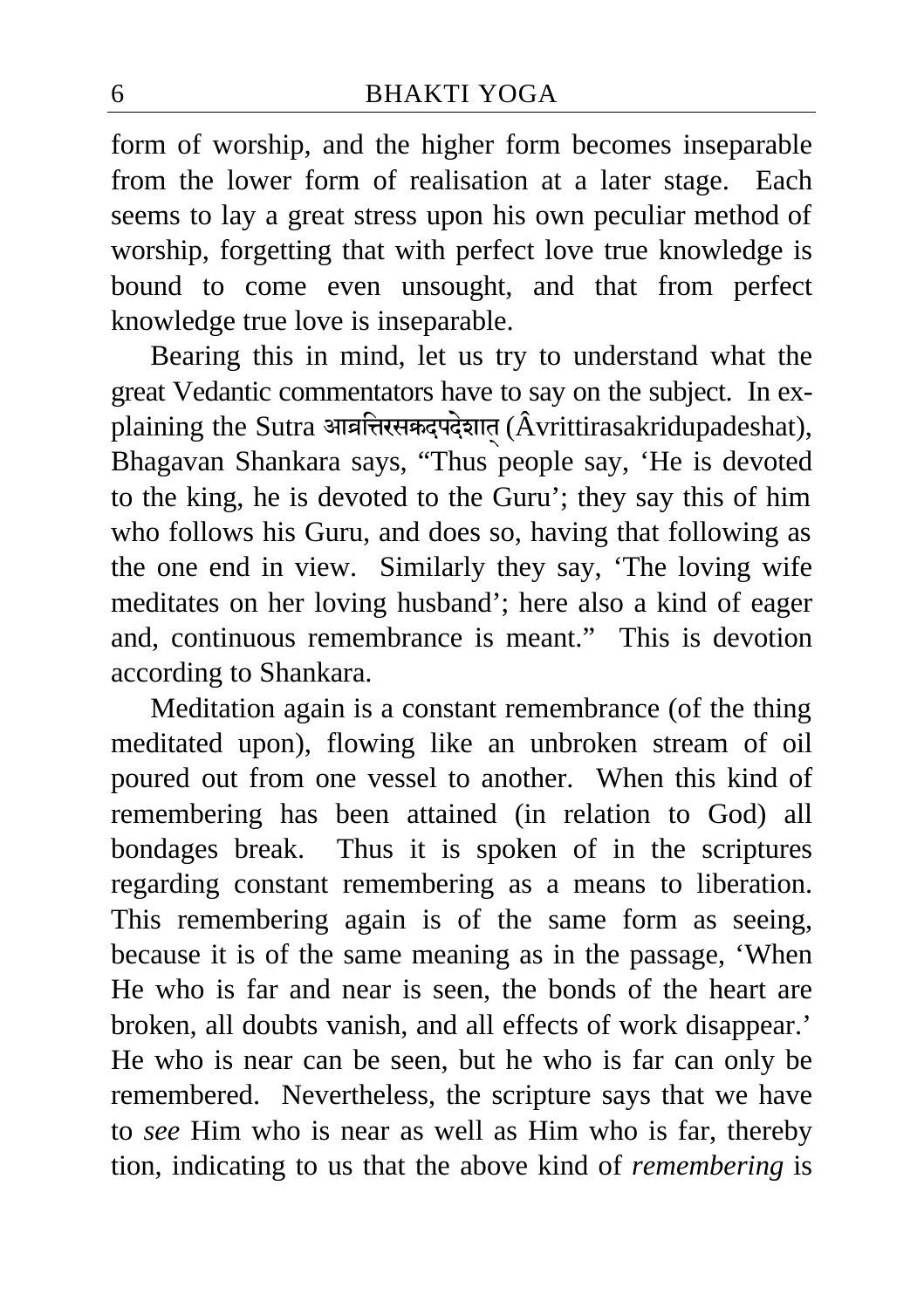as good as seeing. This remembrance when exalted assumes the same form as seeing. Worship is constant remembering as may be seen from the essential texts of scriptures. Knowing, which is the same as repeated worship, has been described as constant remembering. . . . Thus the memory, which has attained to the height of what is as good as direct perception, is spoken of in the Shruti as a means of liberation. 'This Âtman is not to be reached through various sciences, nor by intellect, nor by much study of the Vedas. Whomsoever this Âtman desires, by him is the Âtman attained, unto him this Âtman discovers Himself.' Here, after saying that mere hearing, thinking, and meditating are not the the means of attaining this Âtman, it is said, 'Whom this Âtman desires, by him the Âtman is attained.' The extremely beloved is desired; by whomsoever this Âtman is extremely beloved; he becomes the most beloved of the Âtman. So that this beloved may attain the Âtman, the Lord Himself helps. For it has been said by the Lord: 'Those who are constantly attached to Me and worship Me with love—I give that direction to their will by which they come to Me.' Therefore it is said that, to whomsoever this remember ing, which is of the same form as direct perception, is very dear, because it is dear to the Object of such memory-perception, he is desired by the Supreme Âtman, by him the Supreme Âtman is attained. This constant remembrance is denoted by the word Bhakti." So says Bhagavân Râmânuja in his commentary on the Sutra अथातो ब्रह्मजिज्ञासा.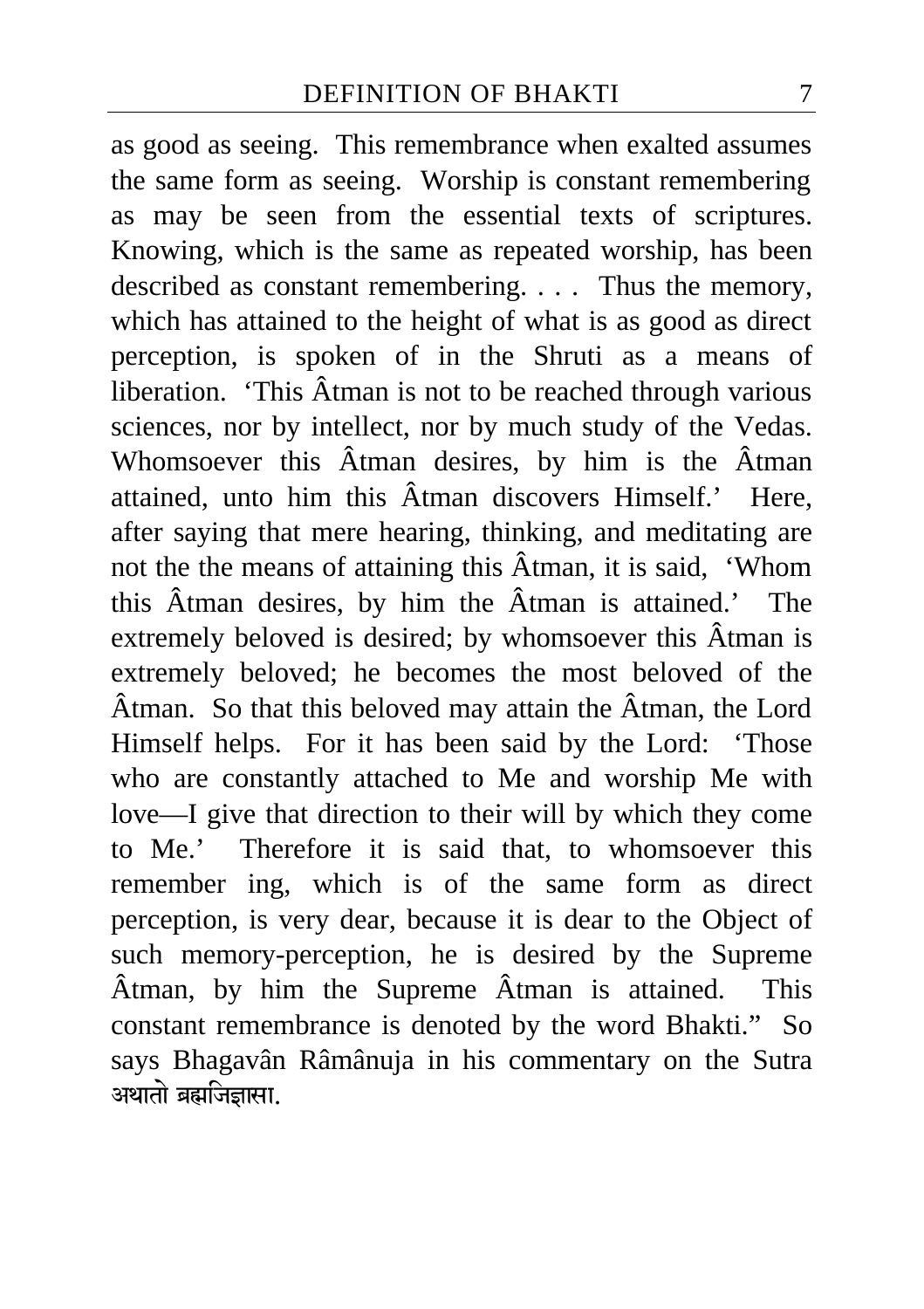In commenting on the Sutra of Patanjali, ईशरश्वरप्रणिधानाहाi.e. 'Or by the worship of the Supreme Lord,' Bhoja says, "Pranidhâna is that sort of Bhakti in which, without seeking results, such as sense-enjoyments, etc., all works are dedicated to that Teacher of teachers." Bhagavan Vyâsa also, when commenting on the same, defines Pranidhâna as "the form of Bhakti by which the mercy of the Supreme Lord comes to the Yogi and blesses him by granting him his desires." According to Shandilya, "Bhakti is intense love to God." The best definition is, however, that given by the king of Bhaktas, Prahlâda:

या प्रीतिरविवेकानां विषयेप्वनपाधिनी $\,$ ।

#### त्वामस्मरतः सा मे हृदयान्मापसर्पत् ॥

—"That deathless love which the ignorant have for the fleeting objects of the senses—as I keep meditating on Thee—may not that (sort of intense) love (for Thee) slip away from my heart!" Love! For whom? For the Supreme Lord Ishwara. Love for any other being, how ever great, cannot be Bhakti; for, as Ramanuja says in his *Shri-Bhâshya*  quoting an ancient Âchârya, i.e. a great teacher :

> आब्रह्मरतम्बपर्घन्ताः जगदन्तर्व्यवस्थिताः । प्राणिनः कर्मजनितसंसारवशवर्तिनः ॥ यतस्ततो न ते ध्घाने ध्यानिनामणकारकाः । ाविद्यान्तर्गताः सर्वे ते हि संसारगोचराः ॥

—"From *Brahmâ* to a clump of grass, all things that live in the world are slaves of birth and death caused by Karma; therefore they cannot be helpful as objects of meditation, because they are all in ignorance and subject to change." In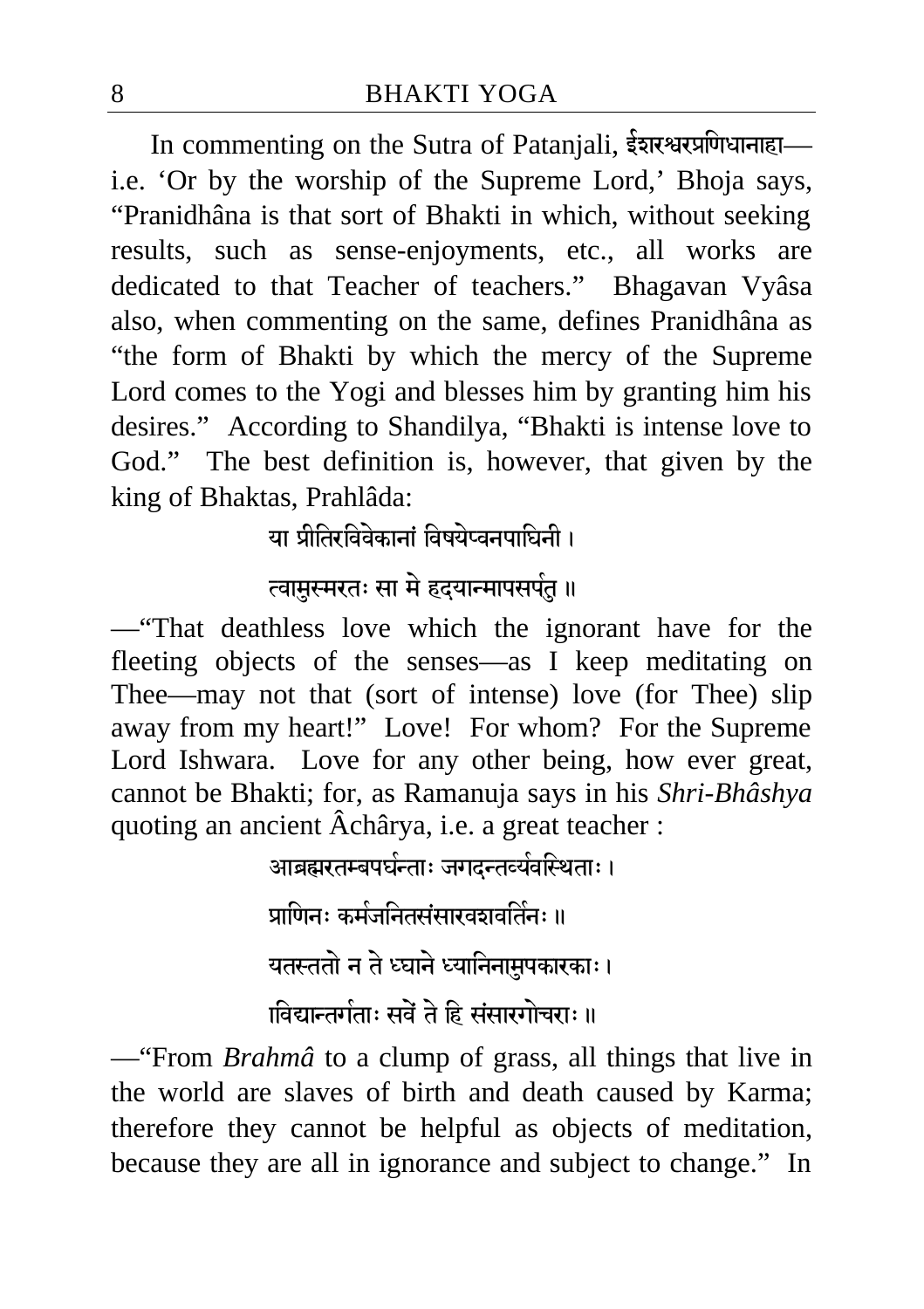commenting on the word Anurakti (अनुरक्ति) used by Shandilya, the commentator Swapneshwara says that it means Anu (अन्न) after, and Rakti (रक्ति) attachment; i.e. the attachment, which comes of. after the knowledge of the nature and glory of God; else a blind attachment to anyone, *e.g.* to wife or children would be Bhakti. We plainly see, therefore, that Bhakti is a series or succession of mental efforts at religious realisation beginning with ordinary worship and ending in a supreme intensity of love for Ishwara.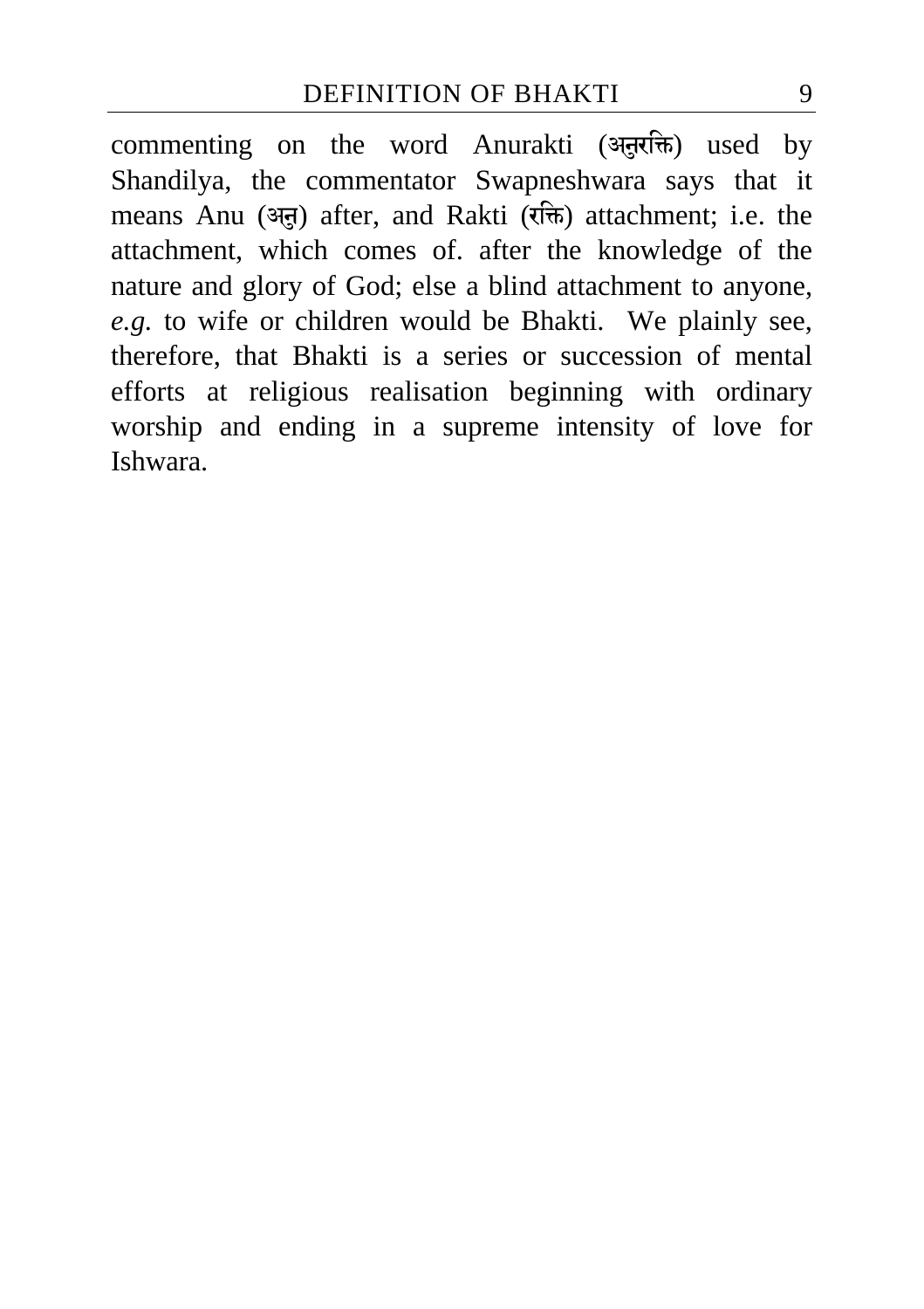#### THE PHILOSOPHY OF ISHWARA

Who is Ishwara ? जन्माद्यस्य यत $=$  "From Whom is the birth, continuation, and dissolution of the universe"—He is Ishwara—"the Eternal, the Pure, the Ever-Free: the Almighty, the All- Knowing, the All-Merciful, the Teacher of all teachers:" and above all. स ईश्वरोऽनिर्वचनीयप्रे मसवढपः—"He the Lord is, of His own nature, inexpressible love."

These certainly are the definitions of a Personal God. Are there then two Gods? The "Not this, Not this," the Satchit-ânanda, the Existence-Knowledge-Bliss, of the philosopher, and this God of Love of the Bhakta? No, it is the same Sat-chit-ananda who is also the God of Love, the impersonal and personal in one. It has always to be understood that the Personal God worshipped by the Bhakta is not separate or different from the Brahman. All is Brahman, the One without a second; only the Brahman, as unity or absolute, is too much of an abstraction to be loved and worshipped; so the Bhakta chooses the relative aspect of Brahman, that is, Ishwara, the Supreme Ruler. To use a simile: Brahman is as the clay or substance out of which an infinite variety of articles are fashioned. As clay, they are all one; but form or manifestation differentiates them. Before everyone of them was made, they all existed potentially in the clay; and, of course, they are identical substantially; but when formed, and so long as the form remains, they are separate and different; the clay-mouse can never become a clay-elephant, because, as manifestations, form alone makes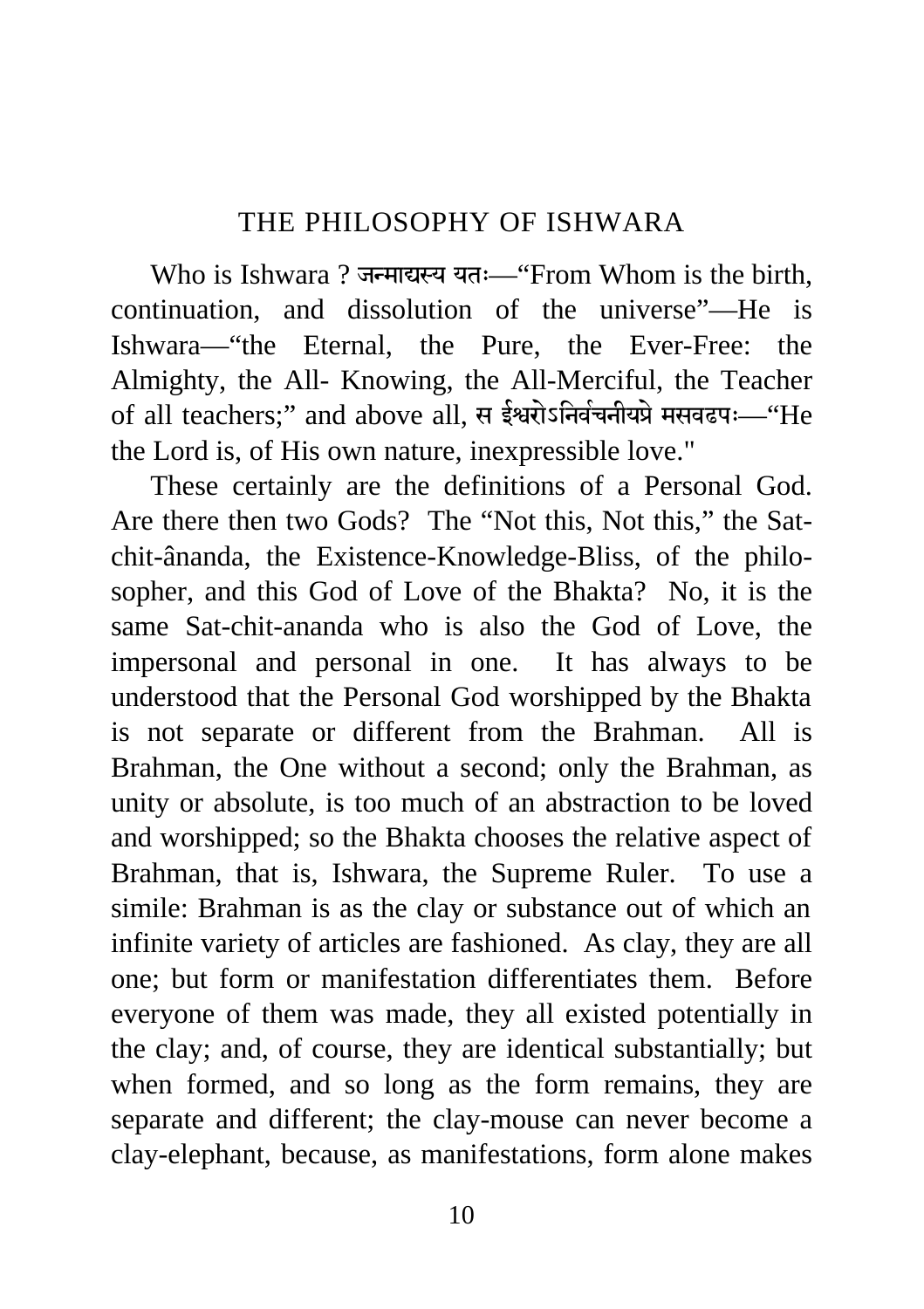them what they are, though as unformed clay they are all one. Ishwara is the highest manifestation of the Absolute Reality, or, in other words, the highest possible reading of the Absolute by the human mind. Creation is eternal, and so also is Ishwara.

In the fourth Pâda of the fourth chapter of his Sutras, after stating the almost infinite power for, and knowledge which will come to the liberated the soul after the attainment of Moksha, Vyâsa all makes the remark, in an aphorism, that none, however, will get the power of creating, ruling, and dissolving the universe, because that belongs to God alone. In explaining the Sutra it is easy for the dualistic commentators to show how it is all ever impossible for a subordinate soul, Jiva, to have the infinite power and total independence of God. The thorough dualistic commentator Madhwâchârya deals wIth thIs passage in his usual summary method by quoting a verse from the *Varâha Purâna.*

In explaining this aphorism the commentator Râmânuja says, "This doubt being raised, whether among the powers of the liberated souls is included that unique power of the Supreme One, that is, of creation etc., of the universe and even the Lordship of all, or whether, without that, the glory of the liberated consists only in the direct perception of the Supreme One, we get as an argument the following: It is reasonable that the liberated get the Lordship of the universe, because the scriptures say, 'He attains to extreme sameness with the Supreme One and all his desires are realised.' Now extreme sameness and realisation of all desires cannot be attained without the unique power of the Supreme Lord, namely, that of governing the universe. Therefore, to attain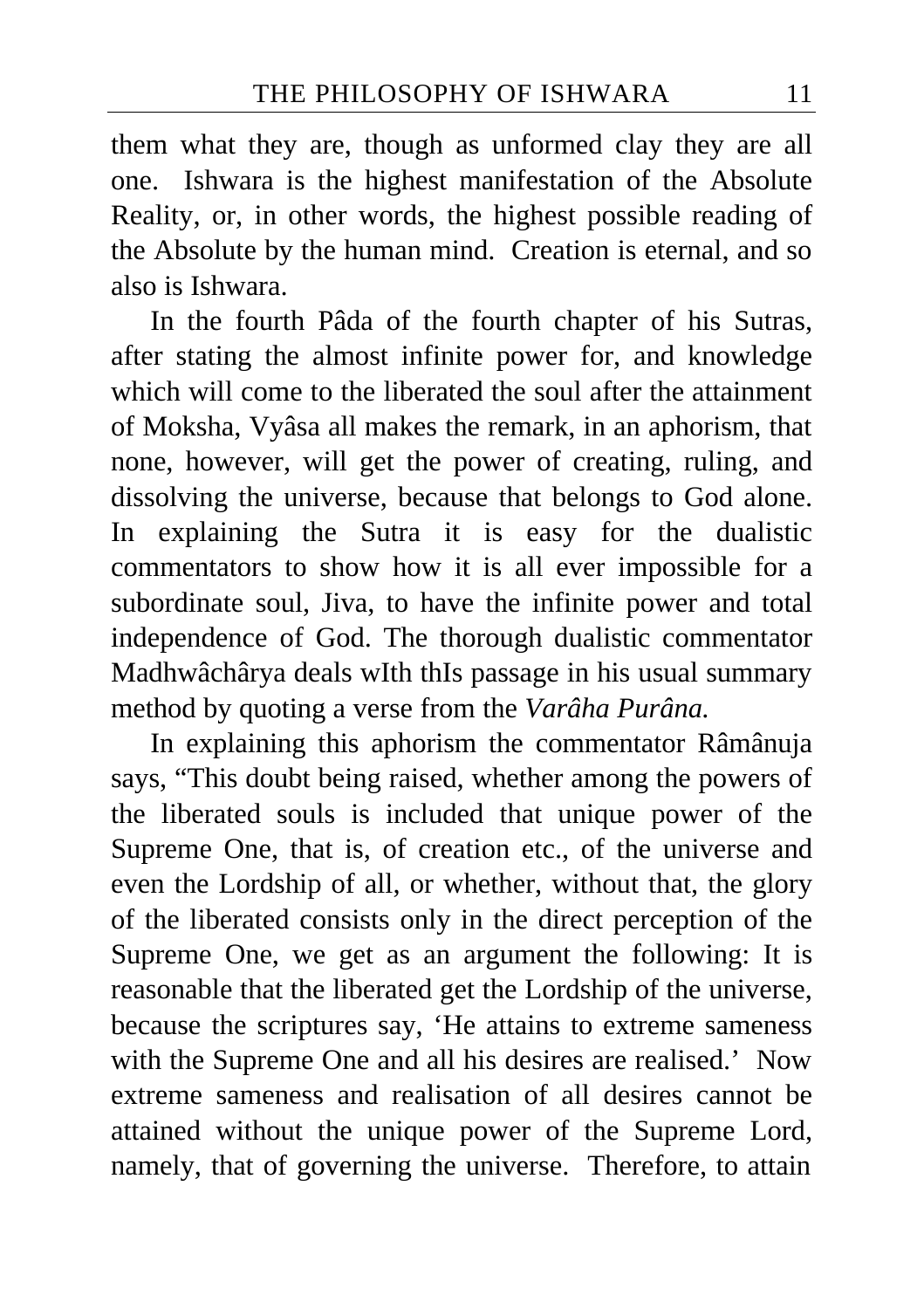the realisation of all desires and the extreme sameness with the Supreme, we must all admit that the liberated get the power of ruling the whole universe. To this we reply that the liberated get all the powers except that of ruling the universe. Ruling the universe is guiding the form and the life and the desires of all the sentient and the non-sentient beings. The liberated ones, from whom all that veils His true nature has been removed, only enjoy the unobstructed perception of Brahman, but do not possess the power of ruling the universe. This is proved from the scriptural text, 'From whom all these things are born, by whom all that are born live, unto whom they, departing, return—I ask about It, That is Brahman.' If this quality of ruling the universe be a quality common even to the liberated, then this text would not apply as a definition of Brahma, defining Him through His rulership of the universe. The uncommon attributes alone define a thing; therefore in texts like—'My beloved boy, alone, in the beginning, there existed the One without a second. That saw and felt: "I will give birth to the many." That projected heat;' 'Brahman indeed alone existed in the beginning. That One evolved. That projected a blessed form, the Kshatra. All these gods are Kshatras—Varuna, Soma, Rudra, Parjanya, Yama, Mrityu, Ishana;' 'Âtman indeed existed alone in the beginning; nothing else vibrated; He thought of projecting the world; He projected the world after;' 'Alone Nârâyana existed; neither Brahmâ nor Ishana, nor the Dyâvâ-Prithivi, nor the stars, nor water, nor fire, nor Soma, nor the Sun. He did not take pleasure alone. He after His meditation had one daughter, the ten organs, *etc*.;' and in others as, 'Who living in the earth is separate from the earth,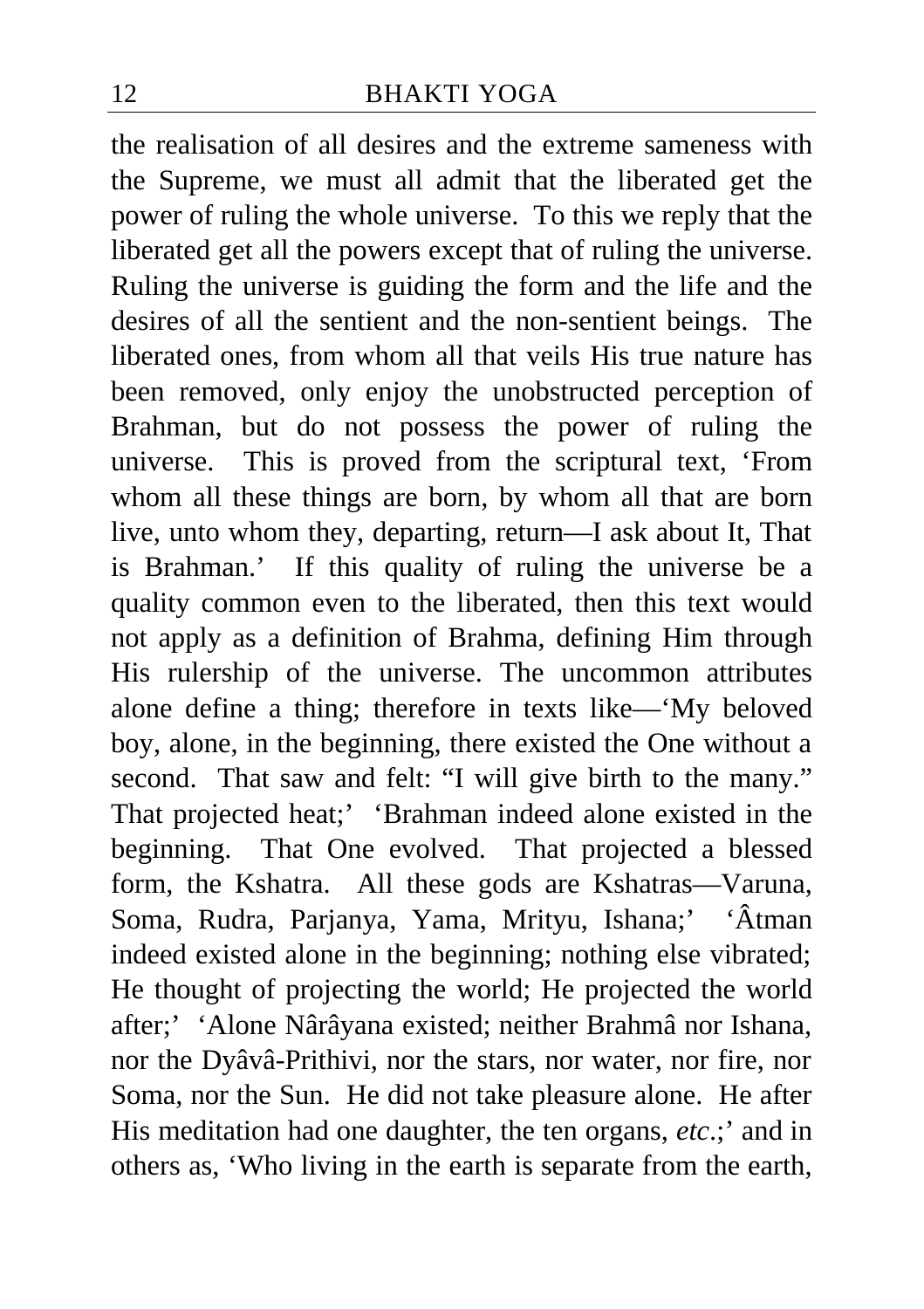who living in the Âtman, etc.'—the Shrutis speak of the Supreme One as the subject of the work of ruling the universe. . . . Nor in these descrip tions of the ruling of the universe is there any position for the liberated soul, by which such a soul may have the ruling of the universe ascribed to it." In explaining the next Sutra, Râmânuja says, "If you say it is not so, because there are direct texts in the Vedas in evidence to the contrary, these texts refer to the glory of the liberated in the spheres of the subordinate deities." This also is an easy solution of the difficulty. Although the system of Râmânuja admits the unity of the total, within that totality of existence there are, according to him, eternal differences. Therefore, for all practical purposes, this system also being dualistic, it was easy for Râmânuja to keep the distinction between the personal soul and the Personal God very clear. We shall now try to understand what the great representative of the Advaita School has to say on the point. We shall see how the Advaita system maintains all the hopes and aspirations of the dualist intact, and at the same time propounds its own solution of the problem, in consonance with the high destiny of divine humanity. Those, who aspire to retain their individual mind even after liberation, and to remain distinct, will have ample opportunity of realising their aspirations and enjoy the blessing of the qualified Brahman. These are they who have been spoken of in the *Bhâgavata Purâna* thus: "O king, such are the glorious qualities of the Lord that the sages whose only pleasure is in the Self, and from whom all fetters have fallen off, even they love the Omnipresent with the love that is for love's sake." These are they who are spoken of by the Sânkhyas as getting merged in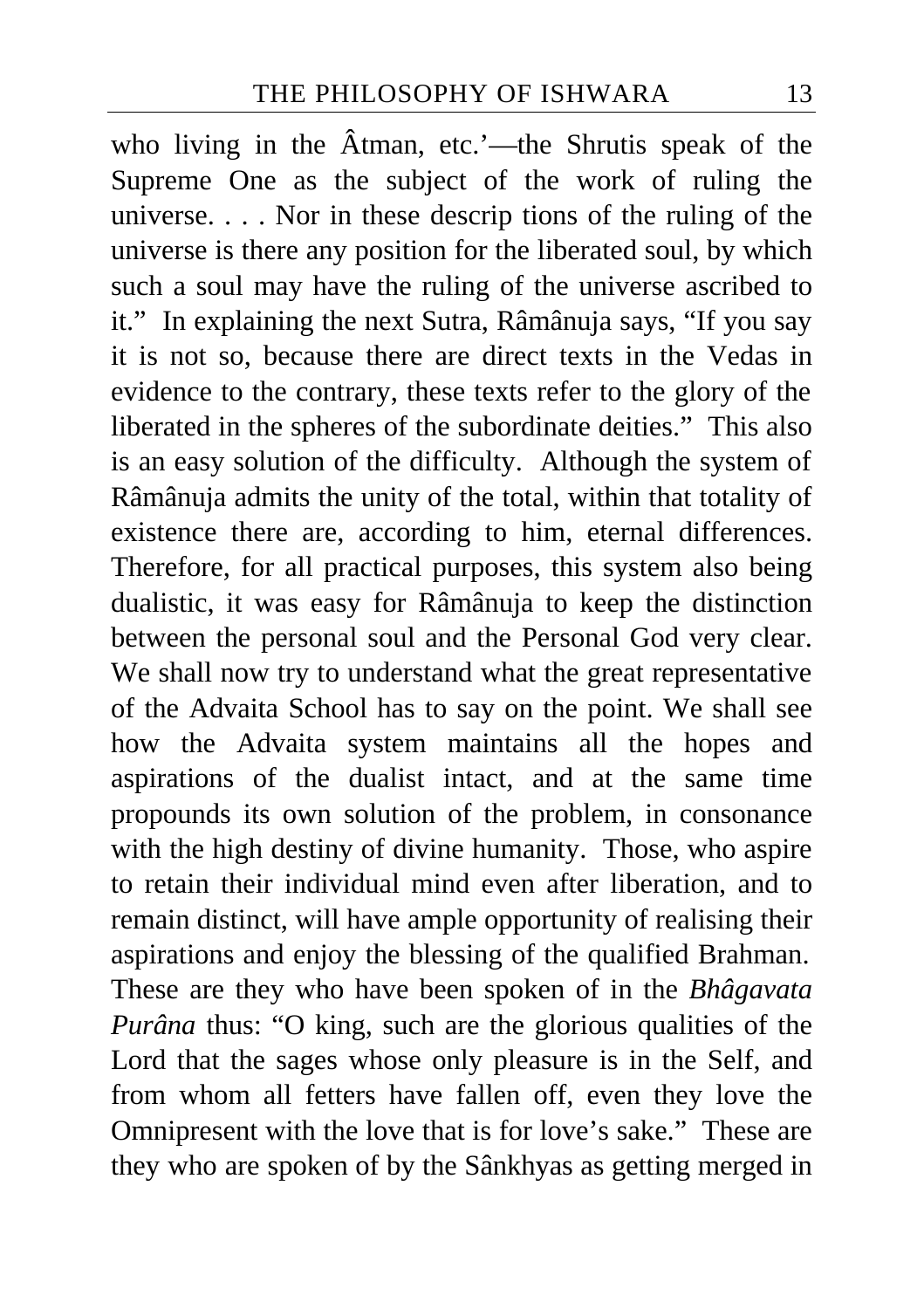nature in this cycle, so that, after attaining perfection, they may come out in the next as Lords of world-systems. But none of these ever becomes equal to God (lshwara). Those who attain to that state where there is neither creation, nor created, nor creator, where there is neither knower, nor knowable, nor knowledge, where there is neither *I,* nor *thou,* nor *he,*  where there is neither subject, nor object, nor relation, "there, who is seen by whom?"—such persons have gone beyond everything, to "where words cannot go nor mind", gone to that which the Shrutis declare as "Not this, Not this"; but for those who cannot, or will not reach this state, there will inevitably remain the triune vision of the one undifferentiated Brahman as nature, soul, and the interpenetrating sustainer of both—Ishwara. So, when Prahlâda forgot himself, he found neither the universe nor its cause; all was to him one Infinite, undifferentiated by name and form; but as soon as he remembered that he was Prahlâda, there was the universe before him and with it the Lord of the universe, "the Repository of an infinite number of blessed qualities." So it was with the blessed Gopis. So long as they had lost sense of their own personal identity and individuality, they were all Krishnas; and when they began again to think of Him as the One to be worshipped, then they were Gopis again, and immediately:

तासामाविरभूच्छौरिः समयमानम़खाम्बज ।

पौताम्बरधरः सूम्वी साचानमन्म्थमन्मथः ॥

"Unto them appeared Krishna with a smile on His lotus face, clad in yellow robes and having garlands on, the embodied conqueror (in beauty) of the god of love." (*Bhâgavata Purâna*).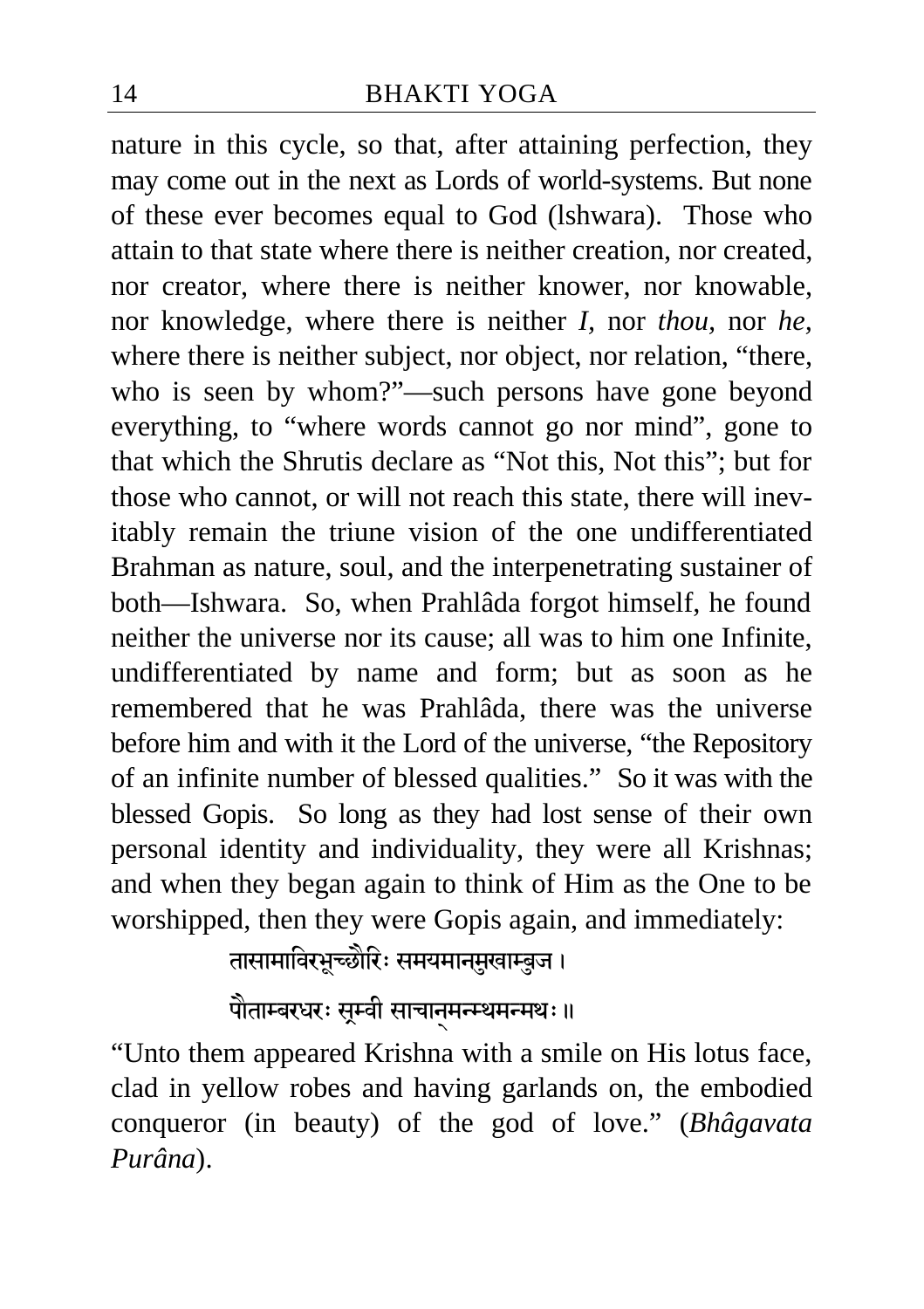Now to go back to our Âchârya Shankara: "Those," he says, "who by worshipping the qualified Brahman attain conjunction with the Supreme Ruler, preserving their own mind—is their glory limited or unlimited? This doubt arising, we get as an argument: Their glory should be unlimited, because of the scriptural texts, 'They attain their own kingdom;' 'To him all the gods offer worship;' 'Their desires are fulfilled in all the worlds.' As an answer to this, Vyasa writes, 'Without the power of ruling the universe.' Barring the power of creation etc. of the universe, the other powers such as Animâ *etc*., are acquired by the liberated. As to ruling the universe, that belongs to the eter nally perfect Ishwara. Why? Because He is the subject of all the scriptural texts as regards creation etc., and the liberated souls are not mentioned therein in any connection whatsoever. The Supreme Lord indeed is alone engaged in ruling the universe. The texts as to creation *etc*., all point to Him. Besides, there is given the adjective 'ever-perfect.' Also the scriptures say that the powers Animâ *etc*., of the others are as from the search after, and the worship of, God. Therefore they have no place in the ruling of the universe. Again, on account of their possessing their own minds, it is possible that their wills may differ, and that, whilst one desires creation, another may desire destruction. The only way of avoiding this conflict is to make all wills subordinate to some one will. Therefore the conclusion is that the wills of the liberated are dependent on the will of the Supreme Ruler."

Bhakti, then, can be directed towards Brahman only in His personal aspect. शोऽधिकतरस्तेषामव्यक्त सक्तचेरसाम्—"The way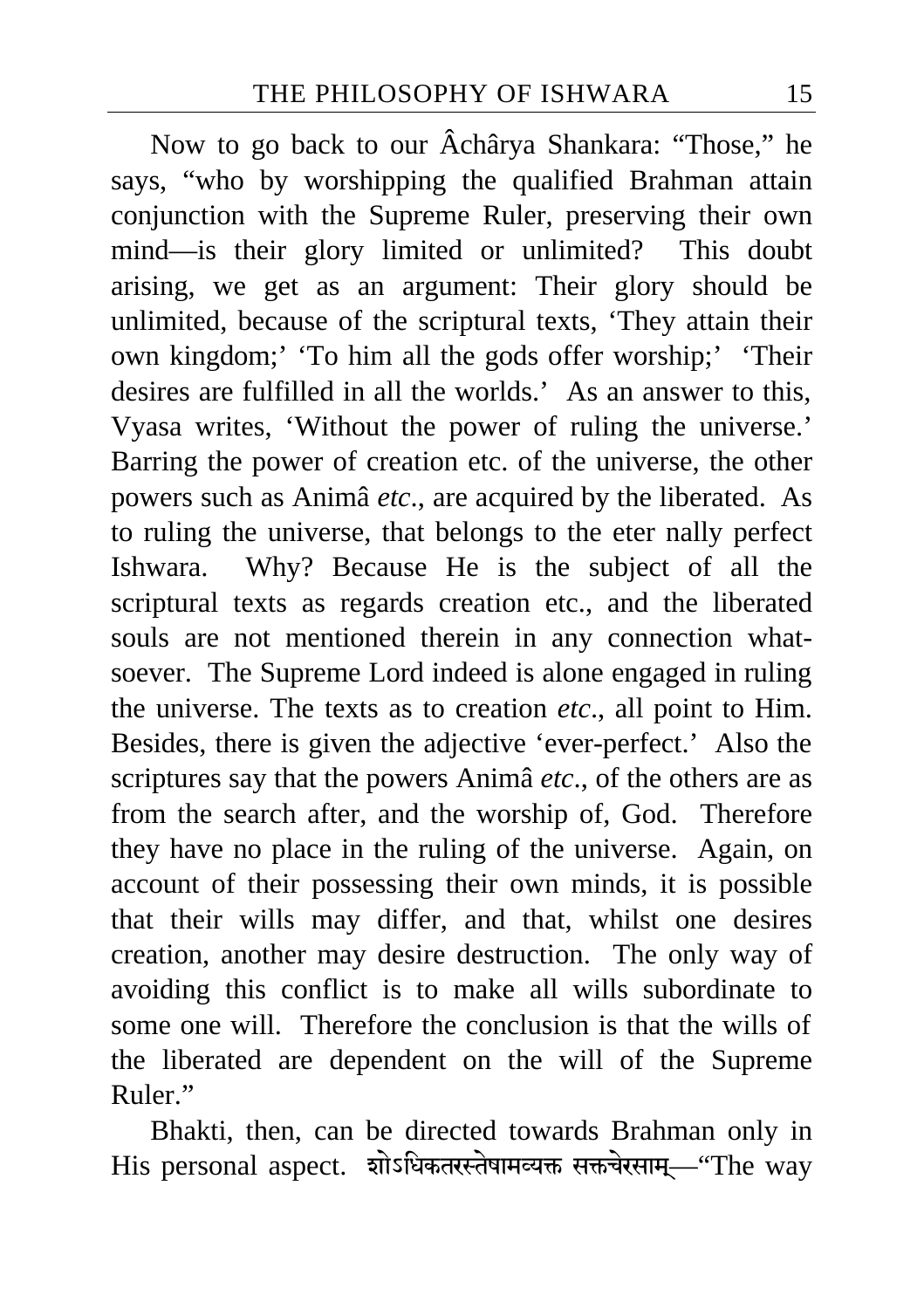is more difficult for those whose mind is attached to the Absolute!" Bhakti has to float on smoothly with the current of our nature. True it is that we cannot have any idea of the Brahman which is not anthropomorphic, but is it not equally true of everything we know? The greatest psychologist the world has ever known, Bhagavân Kapila, demonstrated ages ago that human consciousness is one of the elements in the make-up of all the objects of our perception and conception, internal as well as external. Beginning with our bodies and going up to Ishwara, we may see that every object of our perception is this consciousness plus something else, whatever that may be; and this unavoidable mixture is what we ordinarily think of as reality. Indeed it is, and ever will be, aIl of the reality that is possible for the human mind to know. Therefore to say that Ishwara is unreal, because He is anthropomorphic, is sheer nonsense. It sounds very much like the occidental squabble on idealism and realism, which fearfu1-looking quarrel has for its foundation a mere play on the word 'real.' The idea of Ishwara covers aIl the ground ever denoted and connoted bv the word real, and Ishwara is as real as anything else in the universe; and after an, the word real means nothing more than what has now been pointed out. Such is our philosophical conception of Ishwara.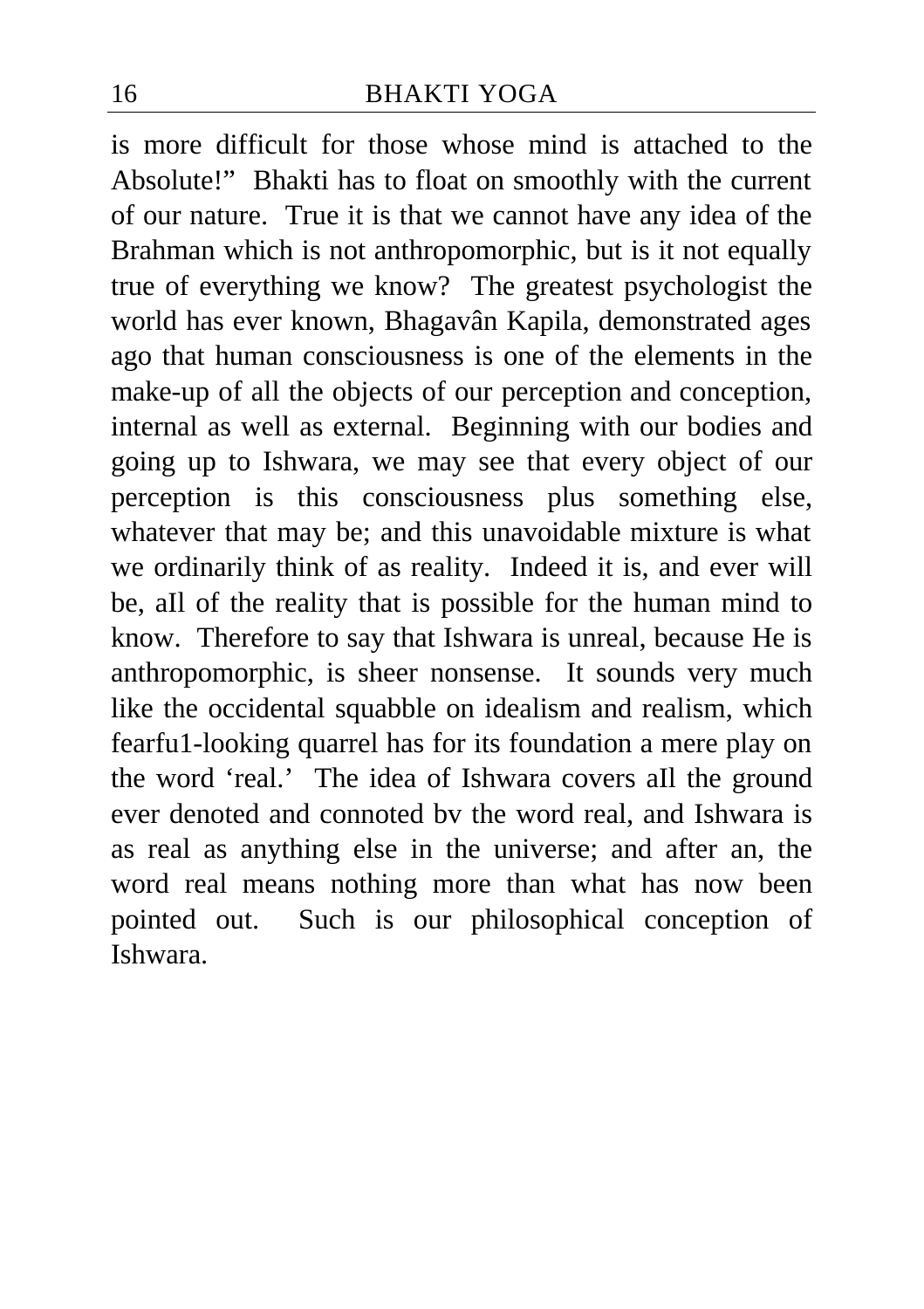#### SPIRITUAL REALISATION, THE AIM OF BHAKTI-YOGA

To the Bhakta these dry details are necessary only to strengthen his will; beyond that they are of no use to him. For he is treading on a path which is fitted very soon to lead him beyond the hazy and turbulent regions of reason, to lead him to the realm of realisation. He, soon, through the mercy of the Lord, reaches a plane where pedantic and powerless reason is left far behind, and the mere intellectual groping through the dark gives place to the daylight of direct perception. He no more reasons and believes, he almost perceives. He no more argues, he senses. And is not this seeing God, and feeling God, and enjoying God, higher than everything else? Nay, Bhaktas have not been wanting who have maintained that it is higher than even Moksha liberation. And is it not also the highest utility? There are people—and a good many of them too—in the world who are convinced that only that is of use and utility which brings to man creature-comforts. Even Religion, God, Eternity, Soul, none of these. is of any use to them, as they do not a bring them money or physical comfort. To such, all those things which do not go to gratify the senses and appease the appetites, are of no utility. In every mind, utility, however, is conditioned by its own peculiar wants. To men, therefore, who never rise higher than eating, drinking. begetting progeny, and dying, the only gain is in sense-enjoyments; and they must wait and go through many more births and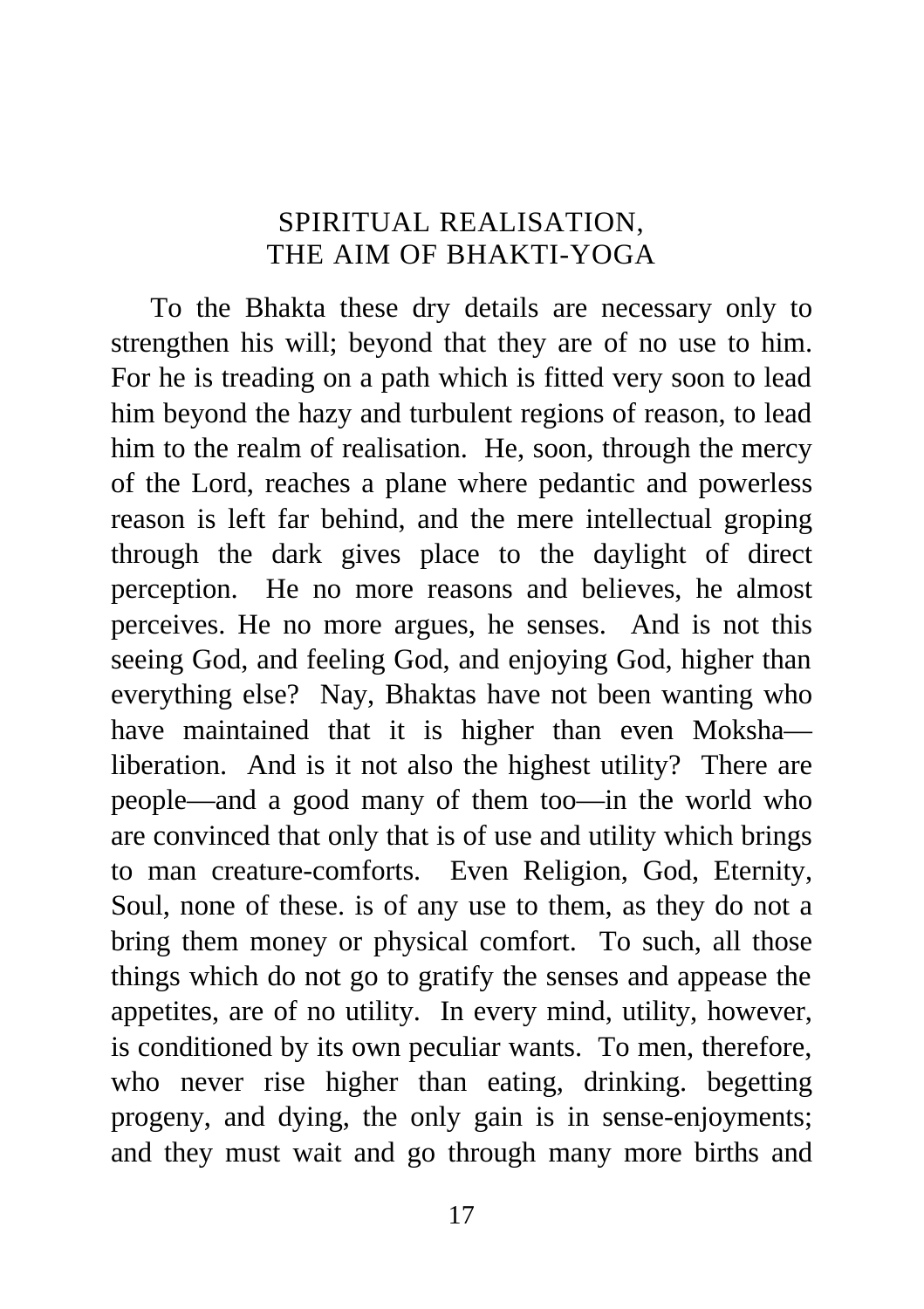reincarnations to learn to feel even the faintest necessity for anything higher. But those to whom the eternal interests of the soul are of much higher value than the fleeting interests of this mundane life, to whom the gratification of the senses is but like the thoughtless play of the baby, to them God and the love of God form the highest and the only utility of human existence. Thank God there are some such still living in this world of too much worldliness.

Bhakti, as we have said, is divided into the  $\hat{\vec{\eta}}$ unti (Gauni) or the preparatory, and the परा (Para) or the supreme forms. We shall find, as we go on, how in the preparatory stage we unavoidably stand in need of many concrete helps to enable us to get on; and indeed the mythological and symbological parts of all religions are natural growths which early environ the aspiring soul and help it Godward. It is also a significant fact, that spiritual giants have been produced only in those systems of religion where there is an exuberant growth of rich mythology and ritualism. The dry fanatical forms of reli gion which attempt to eradicate all that is poeti cal, all that is beautiful and sublime, all that gives a firm grasp to the infant mind tottering in its Godward way—the forms which attempt to break down the very ridge-poles of the spiritual roof, and in their ignorant and superstitious conceptions of truth try to drive away all that is life-giving, all that furnishes the formative material to the spiritual plant growing in the human soul—such forms of religion too soon find that all that is left to them is but an empty shell, a contentless frame of words and sophistry, with perhaps a little flavour of a kind of social scavengering or the so-called spirit of reform. The vast mass of those whose religion is like this, are conscious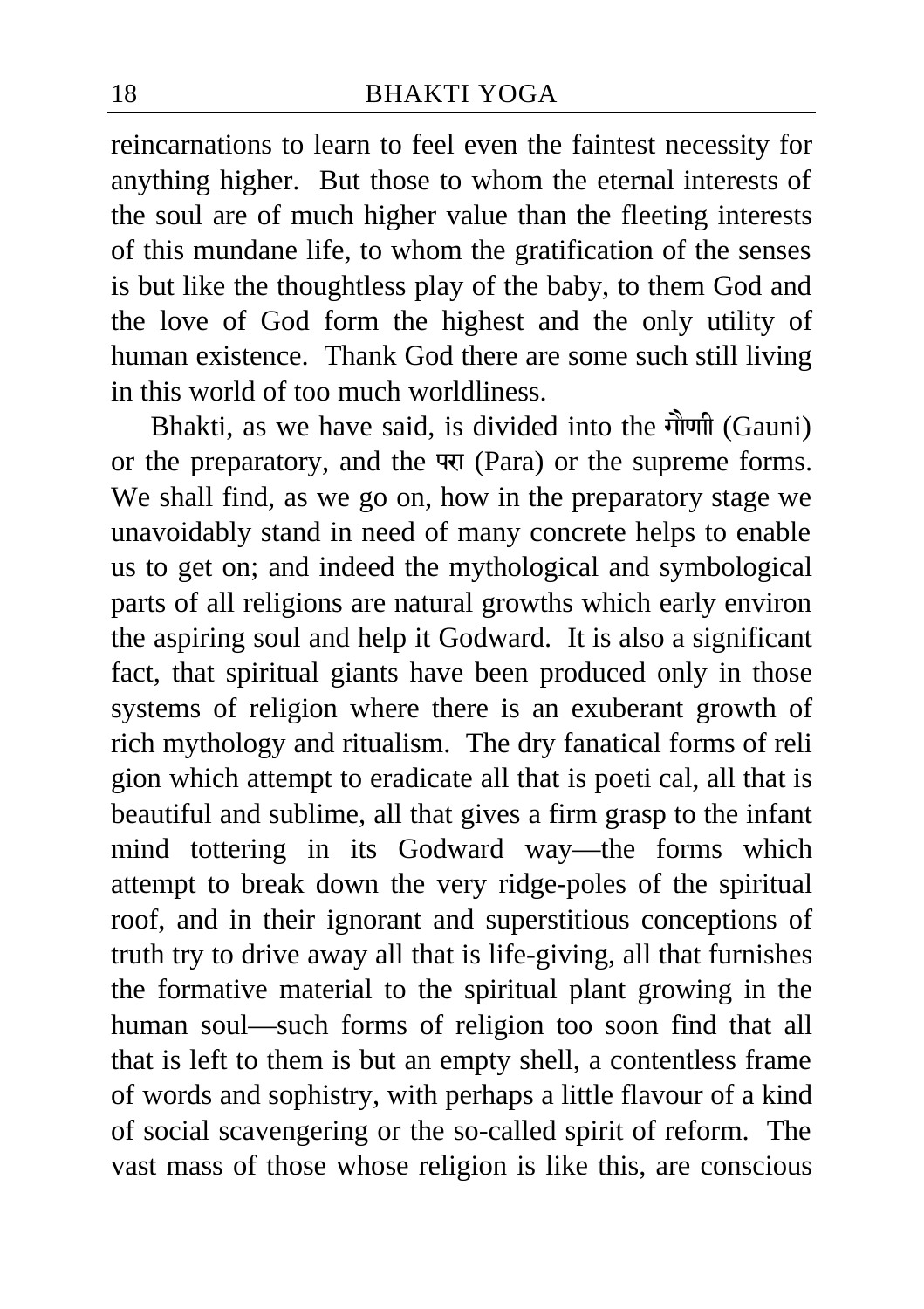or unconscious materialists. The end and aim of their lives here and hereafter being enjoyment—which indeed is to them the alpha and the omega of human life, and which is their इष्टापूर्त (Ishtâ-purta—sacrifices and philanthropic works), work like street-cleaning and scavengering, intended for the material comfort of man—is, according to them, the "be-all" and "end-all" of human existence; and the sooner the followers of this curious mixture of ignorance and fanaticism come out in their true colours and join, as they well deserve to do, the ranks of atheists and materialists, the better will it be for the world. One ounce of the practice of righteousness and of spiritual Self-realisation outweighs tons of frothy talk and nonsensical sentiments. Show us one, but one, gigantic spiritual genius growing out of all this dry dust of ignorance and fanaticism: and if you cannot, close your mouths, open the windows of your hearts to the clear light of truth, and sit like children at the feet of those who know what they are talking about—the sages of India. Let us then listen attentively to what they have to say.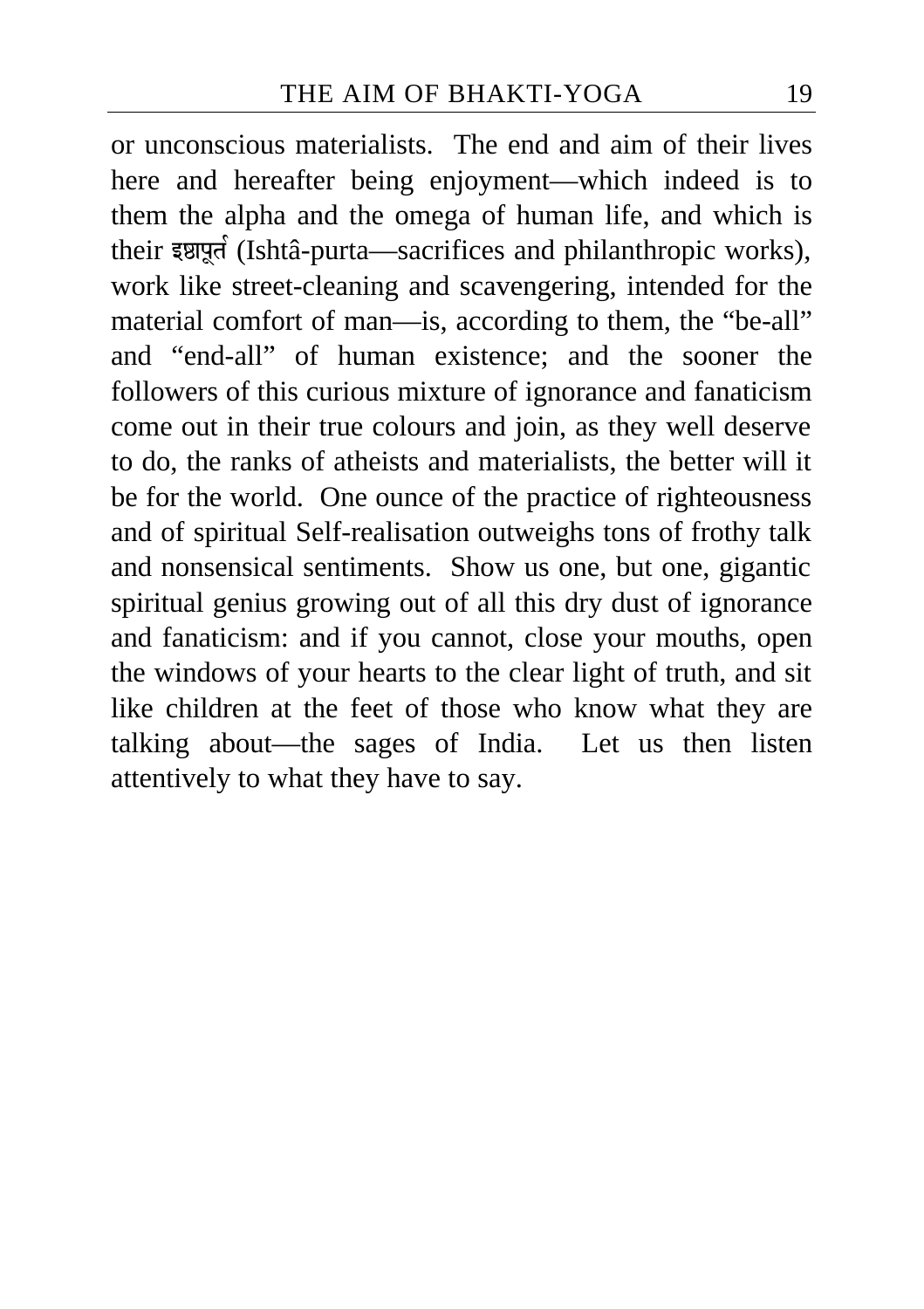#### THE NEED OF A GURU

Every soul is destined to be perfect. and every being, in the end, will attain the state of perfec tion. Whatever we are now is the result of our acts and thoughts in the past; and whatever we shall be in the future will be the result of what we think and do now. But this. the shaping of our own destinies, does not preclude our receiving help from outside; nay, in the vast majority of cases such help is absolutely necessary. When it comes, the higher powers and. possibilities of the soul are quickened. Spiritual life is awakened, growth is animated, and man becomes holy and perfect in the end.

This quickening impulse cannot be derived from books. The soul can only receive impulses from another soul. and from nothing else. We may study books all our lives, we may become very intellectual. but in the end we find that we have not developed at all spiritually. It is not true that a high order of intellectual development always goes hand in hand with a proportionate development of the spiritual side in man. In studying books we are sometimes deluded into thinking that thereby we are being spiritually helped; but if we analyse the effect of the study of books on ourselves, we shall find that, at the utmost, it is only our intellect that derives profit from such studies, and not our inner spirit. This inadequacy of books to quicken spiritual growth is the reason why, although almost every one of us can *speak* most wonderfully on Spiritual matters, when it comes to action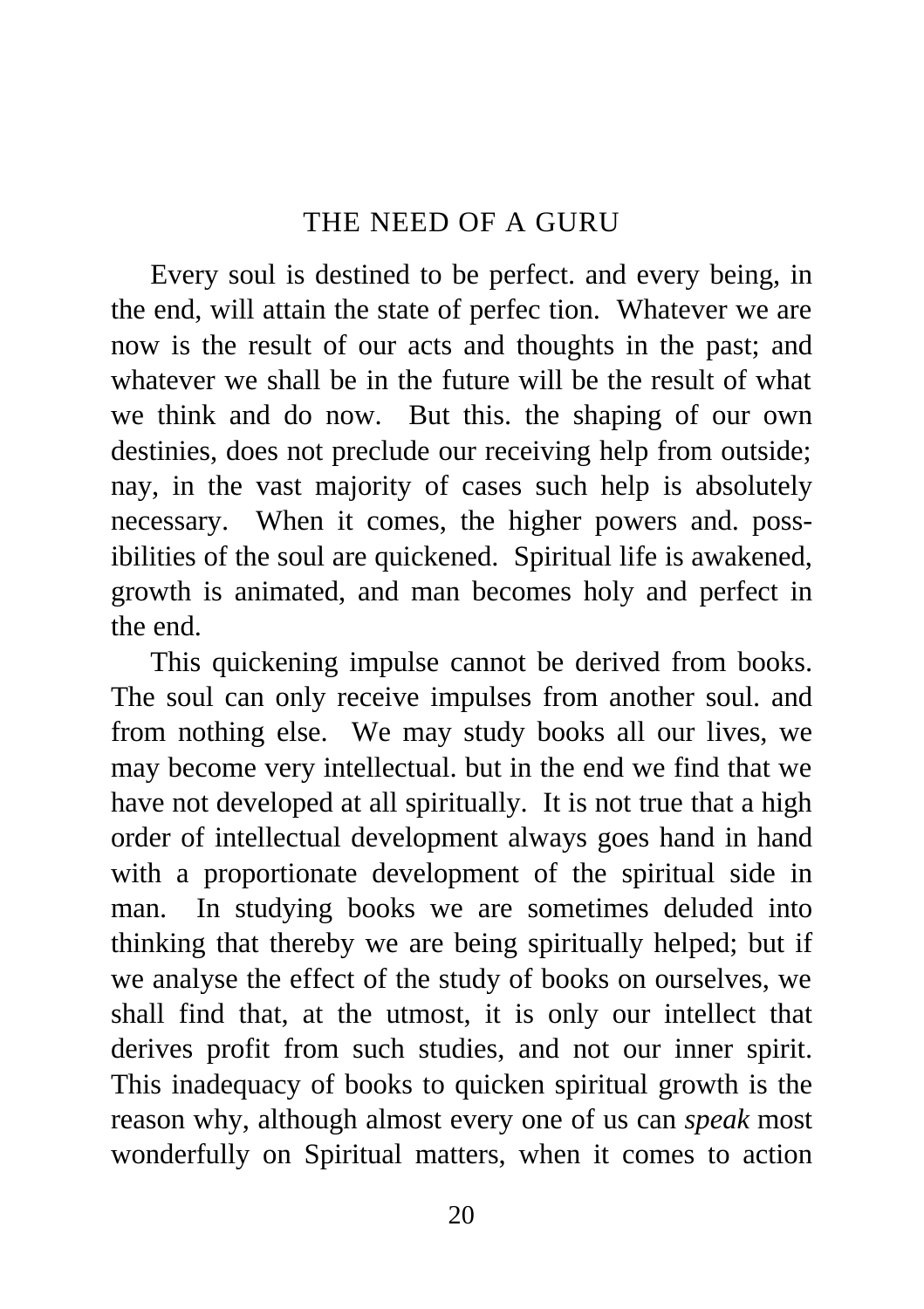and the living of a truly spiritual life, we find ourselves so awfully deficient. To quicken the spirit, the impulse, *must*  come from another soul.

The person from whose soul such impulse comes is called the Guru—the teacher; and the person to whose soul the impulse is conveyed is called the Shishya—the student. To convey such an impulse to any soul, in the first place, the soul from which it proceeds must possess the power of transmitting it, as it were, to another; and in the second place, the soul to which it is transmitted must be fit to receive it. The seed must be a. living seed, and the field must be ready ploughed; and when both these conditions are fulfilled, a wonderful growth of genuine religion takes place. "The true preacher of religion has to be of wonderful capabilities, and clever shall his hearer be"-आश्चर्यों वक्ता क़ुशलोऽम्य लब्धा; and when both of these are really wonderful and extraordinary, then will a splendid spiritual awakening result, and not otherwise. Such alone are the real teachers, and such alone are also the real students, the real aspirants. All others are only playing with spirituality. They have just a little curiosity awakened, just a little intellectual aspiration kindled in them, but are merely standing on the outward fringes of the horizon of religion. There is, no doubt, some value even in that, as it may in course of time result in the awakening of a real thirst for religion; and it is a mysterious law of nature that as soon as the field is ready the seed *must* and does come; as soon as the soul earnestly desires to have religion, the transmitter of the religious force *must* and does appear to help that soul. When the power that attracts the light of religion in the receiving soul is full and strong, the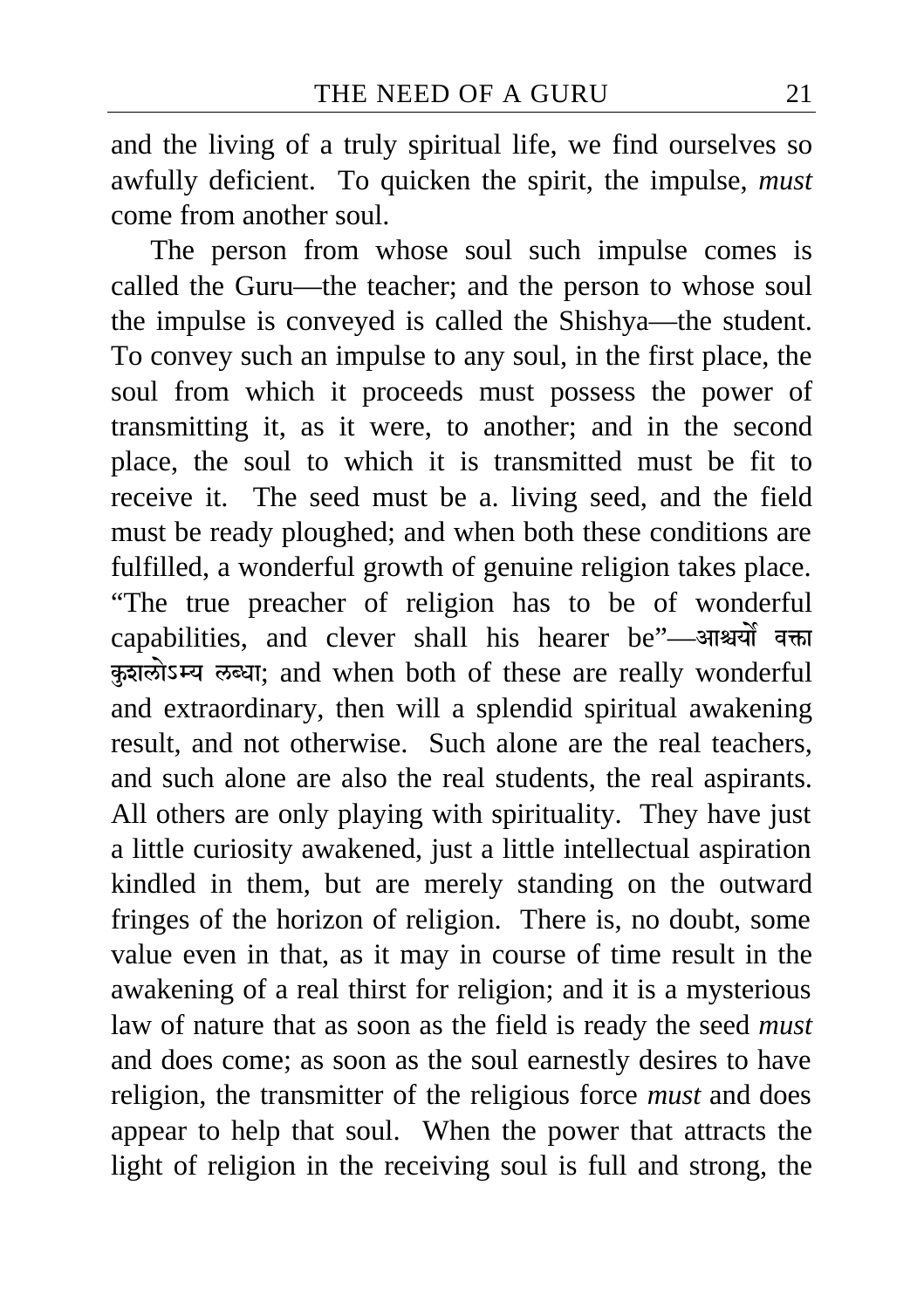power which answers to that attraction and sends in light does scome as a matter of course.

There are, however, certain great dangers in the way. There is, for instance, the danger to the receiving soul of its mistaking momentary emotions for real religious yearning. We may study that in ourselves. Many a time in our lives, somebody dies whom we loved; we receive a blow; we feel that the world is slipping between our fingers, that we want something surer and higher, and that we must become religious. In a few days that wave of feeling has passed away, and we are left stranded just where we were before. We are all of us often mistaking such impulses for real thirst after religion; but as long as these momentary emotions are thus mistaken, that continuous, real, craving of the soul for religion will not come, and we shall not find the true transmitter of spirituality into our nature. So whenever we are tempted to complain of our search after the truth, that we desire so much, proving vain, instead of so complaining, our first duty ought to be to look into our own souls and find whether the craving in the heart is real. Then in the vast majority of cases it would be discovered that we were not fit for receiving the truth, that there was no real thirst for spirituality.

There are still greater dangers in regard to the *transmitter*, the Guru. There are many who, though immersed in ignorance, yet in the pride of their hearts, fancy they know everything, and not only do not stop there, but offer to take others on their shoulders: and thus the blind leading the blind, both fall into the ditch.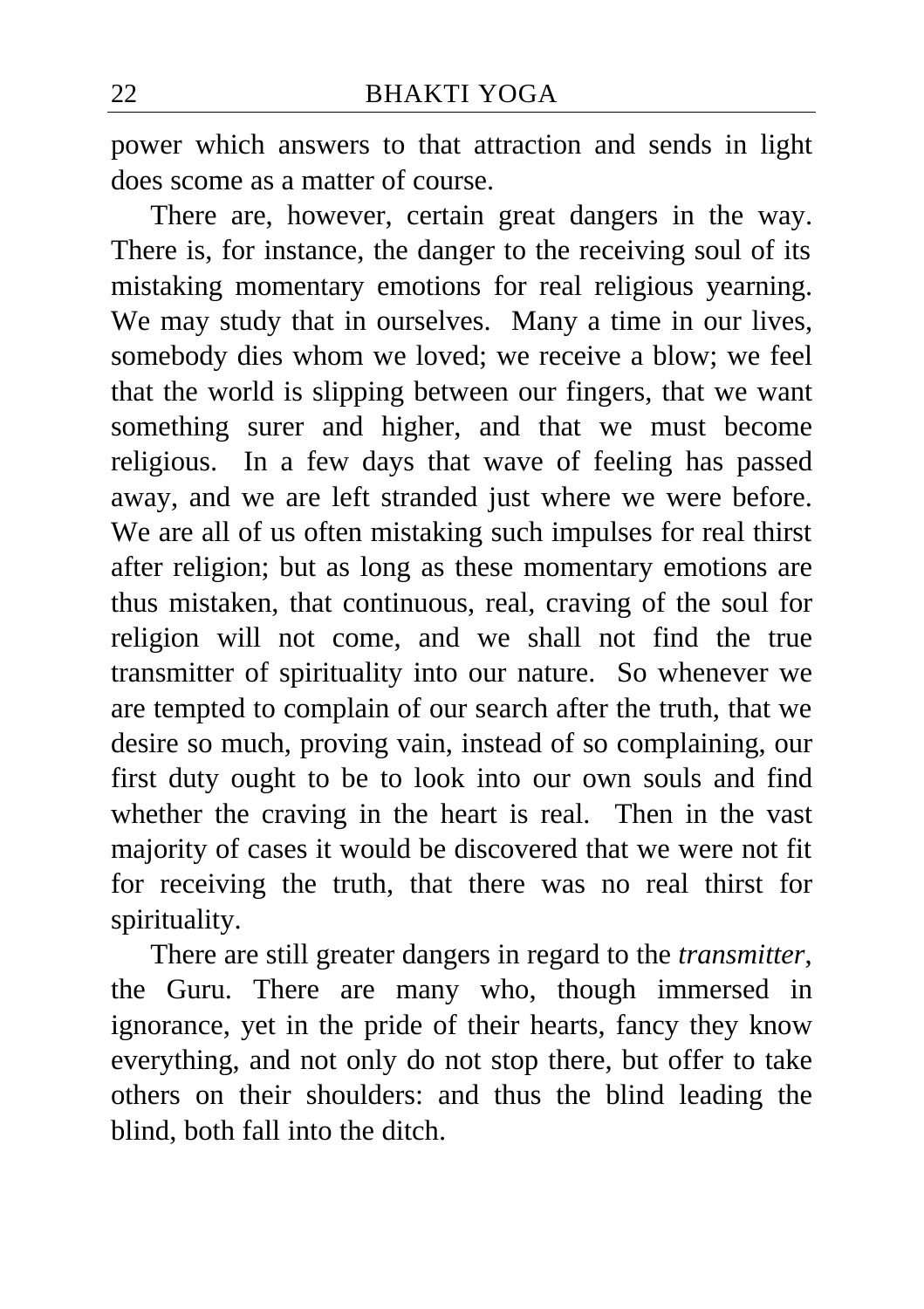$\overline{\phantom{a}}$ अविद्यायामन्तरे वर्तामानाः स्वयंधीराः प**ितम्मराडन्यमानाः** । जंघन्यमानाः परियन्ति मूढा अन्धेनैव नीयमाना यथान्धाः ॥

"Fools dwelling in darkness, wise in their own conceit, and puffed up with vain knowledge, go round and round staggering to and fro, like blind men led by the blind" *(Mund. Up*., I. ii. 8). The world is full of these. Everyone wants to be a teacher, every beggar wants to make a gift of a million dollars! Just as these beggars are ridiculous, so are these teachers.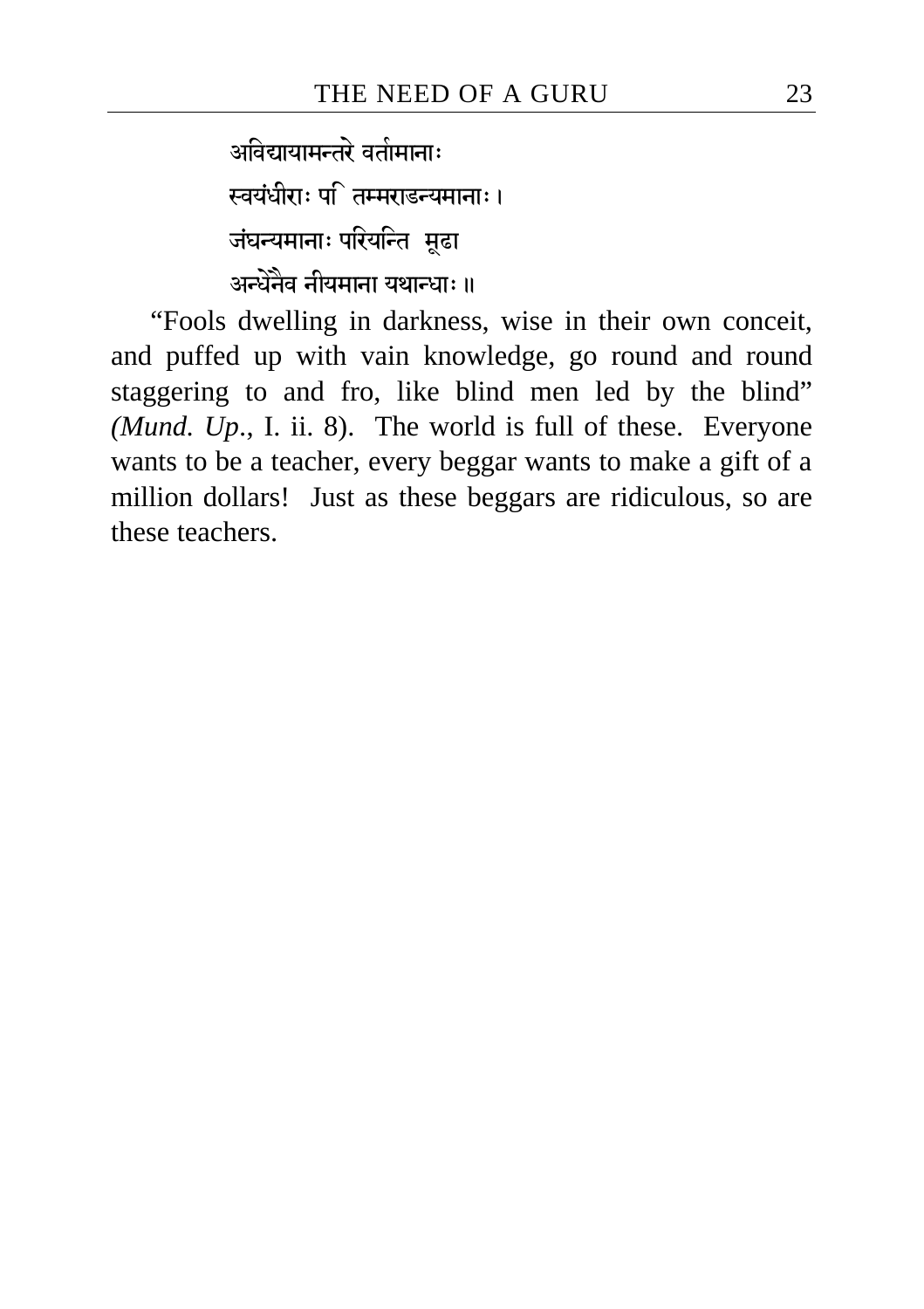#### QUALIFICATIONS OF THE ASPIRANT AND THE TEACHER

How are we to know a teacher then? The sun requires no torch to make him visible, we need not light a candle in order to see him. When the sun rises, we instinctively become aware of the fact, and when a teacher of men comes to help us; the soul will instinctively know that truth has already begun to shine upon it. Truth stands on its own evidence, it does not require any other testimony to prove it true, it is self-effulgent. It penetrates into the innermost comers of our nature, and in its presence the whole universe stands up and says, "This is truth." The teachers whose wisdom and truth shine like the light of the sun are the very greatest the world has known, and they are worshipped as God by the major portion of mankind. But we may get help from comparatively lesser ones also; only we ourselves do not possess intuition enough to judge properly of the man from whom we receive teaching and guidance; so there ought to be certain tests, certain conditions, for the teacher to satisfy, as there are also for the taught.

The conditions necessary for the taught are purity, a real thirst after knowledge, and perseverance. No impure soul can be really religious. Purity in thought, speech, and act is absolutely necessary for anyone to be religious. As to the thirst after knowledge, it is an old law that we all get whatever we want. None of us can get anything other than what we fix our hearts upon. To pant for religion truly is a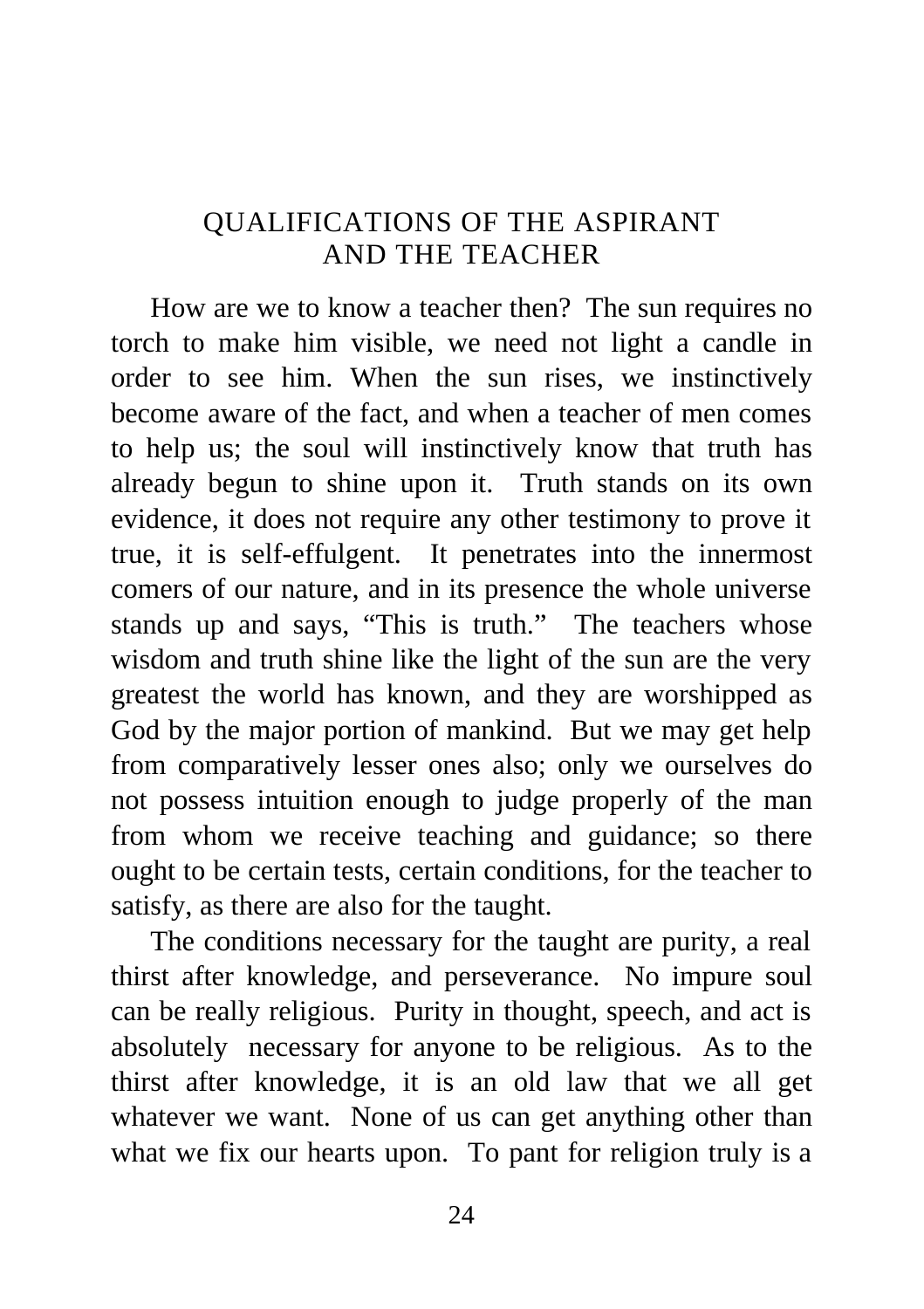very difficult thing, not at all so easy as we generally imagine. hearing religious talks or reading religious books, is no proof yet of a real want felt In the heart; there must be a continuous struggle, a constant fight, an unremitting grappling with our lower nature, till the higher want is actually felt and the victory is achieved. It is not a question of one or two days, of years, or of lives; the struggle may have to go on for hundreds of lifetimes. The success sometimes may come immediately, but we must be ready to wait patiently even for what. may look like an infinite length of time. The student who sets out with such a spirit of perseverance, will surely find success and realisation at last.

With regard to the teacher, we must see that he knows the spirit of the scriptures. The whole world reads Bibles, Vedas, and Korans; but they are all only words, syntax, etymology, philology—the dry bones of religion. The teacher who deals too much in words, and allows the mind to be carried away by the force of words, loses the spirit. It is the knowledge of the *spirit* of the scriptures alone that constitutes the true religious teacher. The network of the words of the scriptures is like a huge forest, in which the human mind often loses itself and finds no way out. शब्दजालं महाररायं चित्तम्रमणकारणं—"The network of words is a big forest; it is the cause of a curious wandering of the mind." The various methods of joining words, the various methods of speaking in beautiful language, the various methods of explaining the diction. of the scriptures are only for the disputations and enjoyment of the learned, they do not conduce to the development of spiritual perception.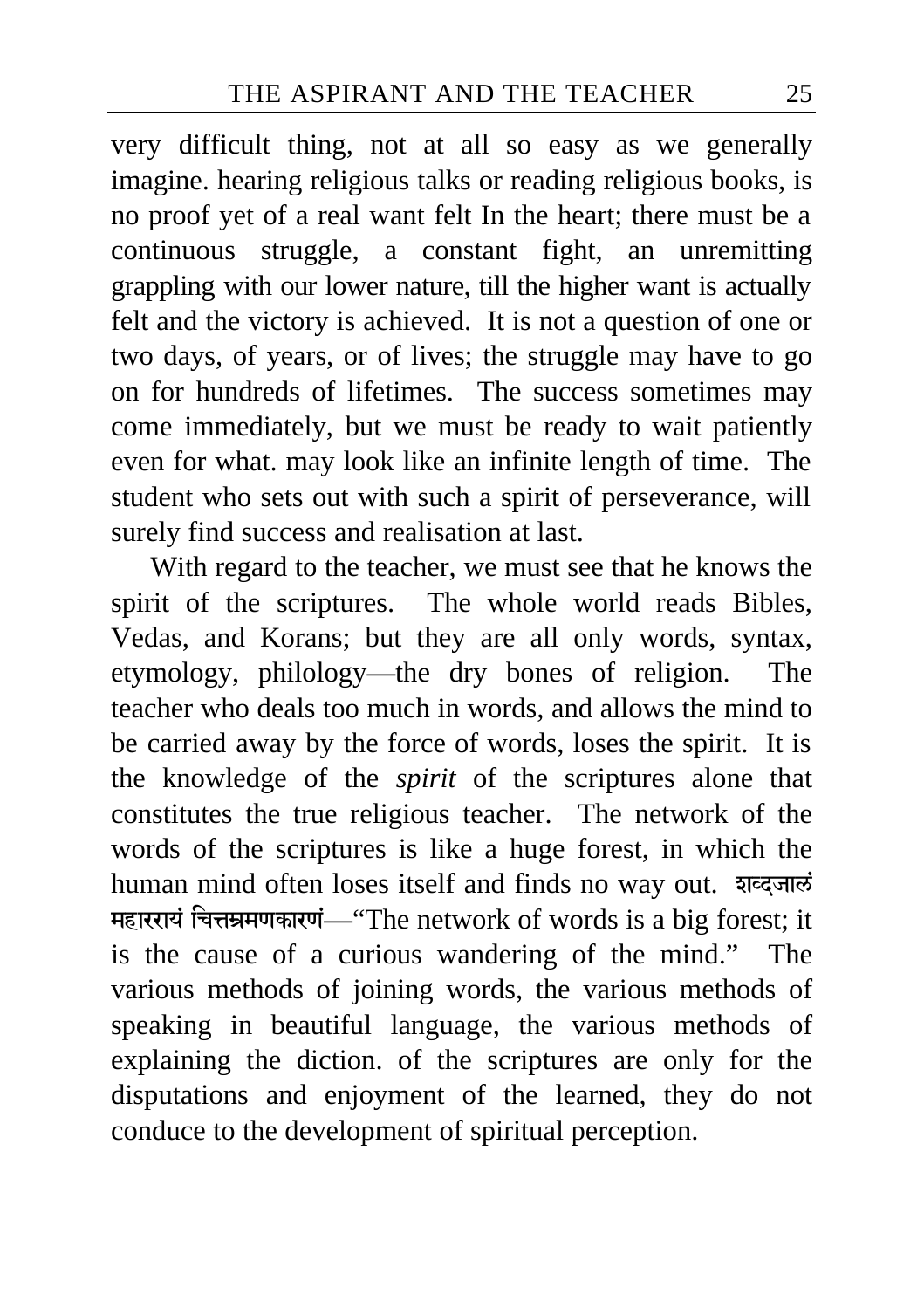#### वान्वे खरी शव्दझरी शाम्तुव्यारव्यानकोशलं।

वेदुष्यं विदुषां तहत भुक्तये न तु नुक्तये ॥

Those who employ such methods to impart religion to others, are only desirous to show off their learning, so that the world may praise them as great scholars. You will find that no one of the great teachers of the world ever went into these various explanations of the texts; there is with them no attempt at "text-torturing," no eternal playing upon the meaning of words and their roots. Yet they nobly taught, while others who have nothing to teach have taken up a word, sometimes, and written a three-volume book on its origin, on the man who used it first, and on what that man was accustomed to eat, and how long he slept, and so on. Bhagavan Ramakrishna used to tell a story of some men who went into a mango orchard and busied themselves in counting the leaves, the twigs, and the branches—examining their colour, comparing their size, and noting down everything most carefully—and then got up a learned discussion on each of these topics, which were undoubtedly highly interesting to them. But one of them, more sensible than the others, did not care for all these things, and, instead thereof, began to eat the mango fruit. And was he not wise? So leave this counting of leaves and twigs and note-taking to others. This kind of work has its proper place, but not here in the spiritual domain. You never see a strong spiritual man among these "leaf-counters." Religion, the highest aim, the highest glory of man, does not a require so much labour. If you want to be a *Bhakta,* it is not at all necessary for you to know whether Krishna was born in Mathura or says in Vraja,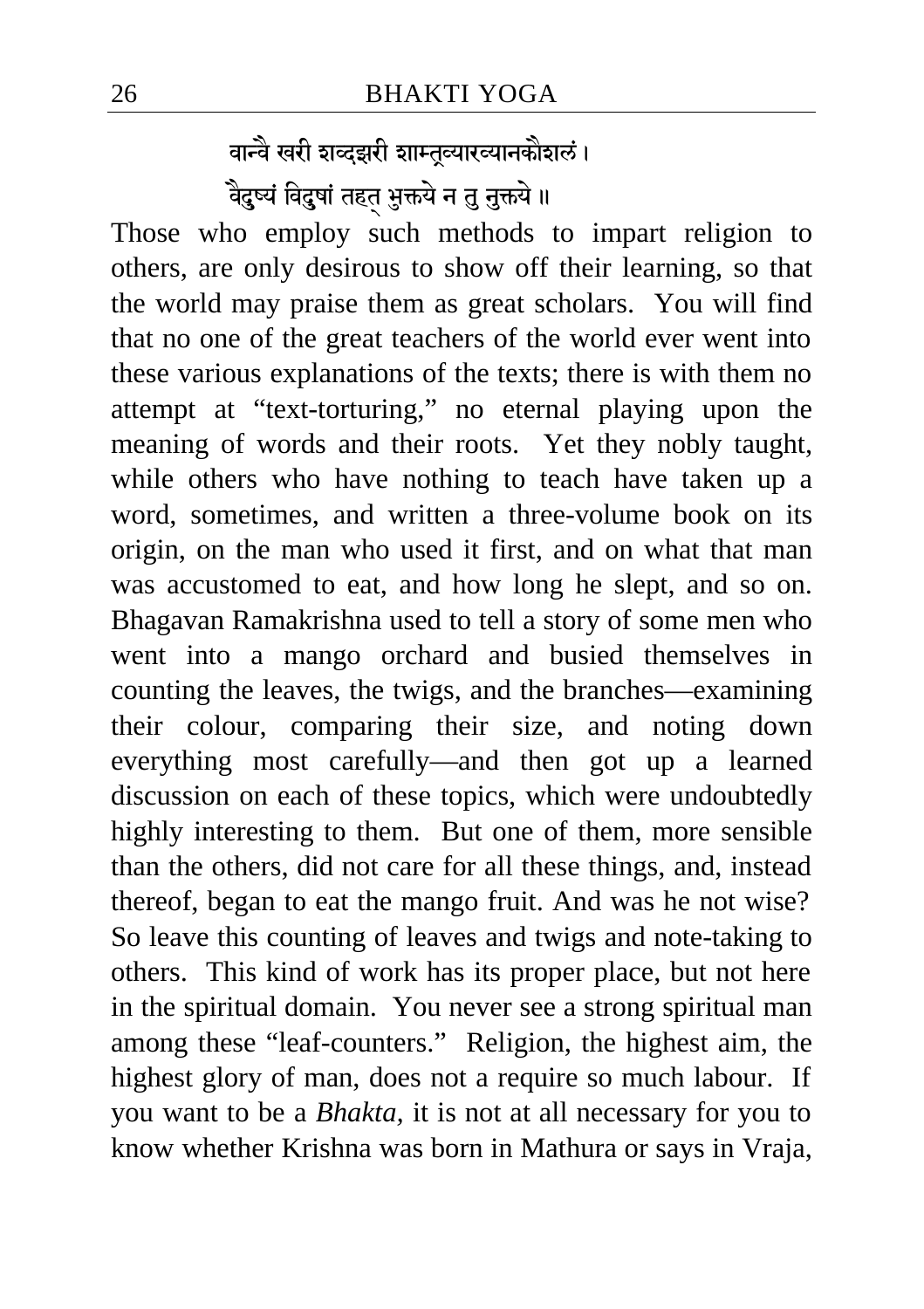what he was doing, or just the exact date on which he pronounced the teachings of the Gita. You only require to *feel* the craving for the beautiful lessons of duty and love in the Gita. All the other particulars about it and its author are for the enjoyment of the learned. Let them have what they desire. Say "Shantih, Shantih" (peace, peace) to their learned controversies, and let *us* "eat the mangoes."

The second condition necessary in the teacher is sinlessness. The question is often asked, "Why should we look, into the character and personality of a teacher? We have only to judge of what he says and take that. up." This is not right. If a man wants to teach me something of dynamics, or chemistry, or any other physical science, he may be anything he likes, because what the physical sciences require is merely an intellectual equipment; but in the spiritual sciences it is impossible, from first to last, that there can be any spiritual light in the soul that is impure. What religion can an impure man teach? The *sine qua non* of acquiring spiritual truth for one's self, or for imparting it to others, is the purity of heart and soul. A vision of God or a glimpse of the beyond never comes until the soul is pure. Hence with the teacher of religion we must see first what he *is*, and then what he says. He must be perfectly pure, and then alone comes the value of his words, because he is only then the true "transmitter." What can he transmit if. he has not spiritual power in himself? There must be the worthy vibration of spirituality in the mind of the teacher, so that it may be sympathetically conveyed to the mind of the taught. The function of the teacher is indeed an affair of the transference of something, and not one of mere stimulation of the existing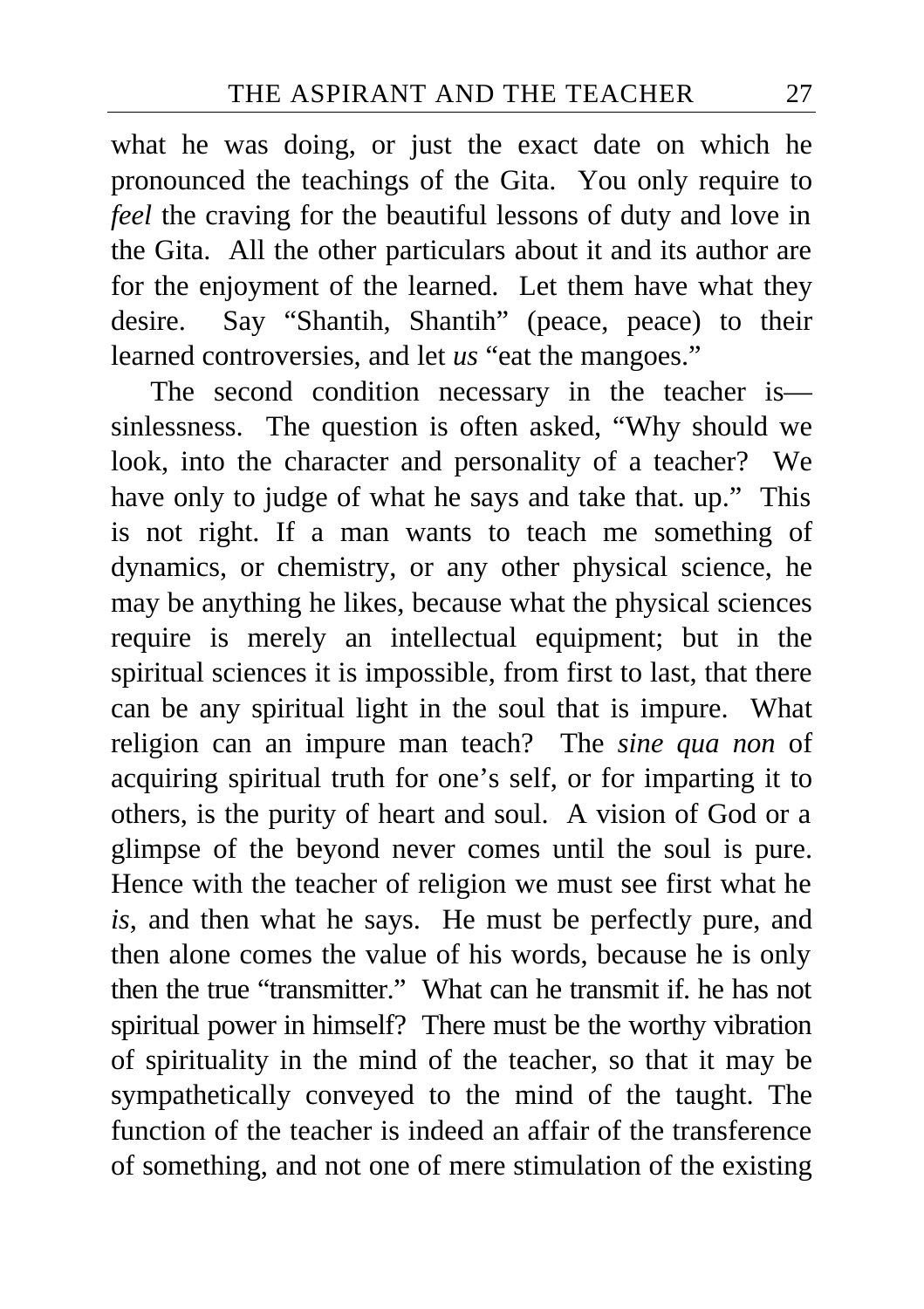intellectual or other faculties in the taught. Something real and appreciable as an influence comes from the teacher and goes to the taught. Therefore the teacher must be pure.

The third condition is in regard to the motive. The teacher must not teach with any ulterior selfish motive for money, name, or fame; his work must be simply out of love, out of pure love for mankind at large. The only medium sI through which spiritual force can be transmitted is love. Any selfish motive, such as the desire for gain or for name, will immediately destroy, this conveying medium. God is love, and only he who has known God as love can be a teacher of godliness and God to man.

When you see that in your teacher these conditions are all fulfilled, you are safe; if they are not, it is unsafe to allow yourself to be taught by him, for there is the great danger that, if he cannot convey goodness to your heart, he may le convey wickedness. This danger must by all means be guarded against. श्रोत्रियोऽवजिनोऽकामहतो यो ब्रह्मवित्तमः- "He who is learned in the Scriptures, sinless. unpolluted by lust, and is the greatest knower of the Brahman," is the real teacher.

From what has been said, it naturally follows that we cannot be taught to love, appreciate, and assimilate religion everywhere and by everybody, The "sermons in stones, books in the running brooks, and good in everything"—is all very true as a poetical figure: but nothing can impart to a man a single grain of truth unless he has the undeveloped germs of it in himself. To whom do the stones and brooks preach sermons? To the human soul, the lotus of whose inner holy shrine is already quick with life. And the light which causes the beautiful opening out of this lotus comes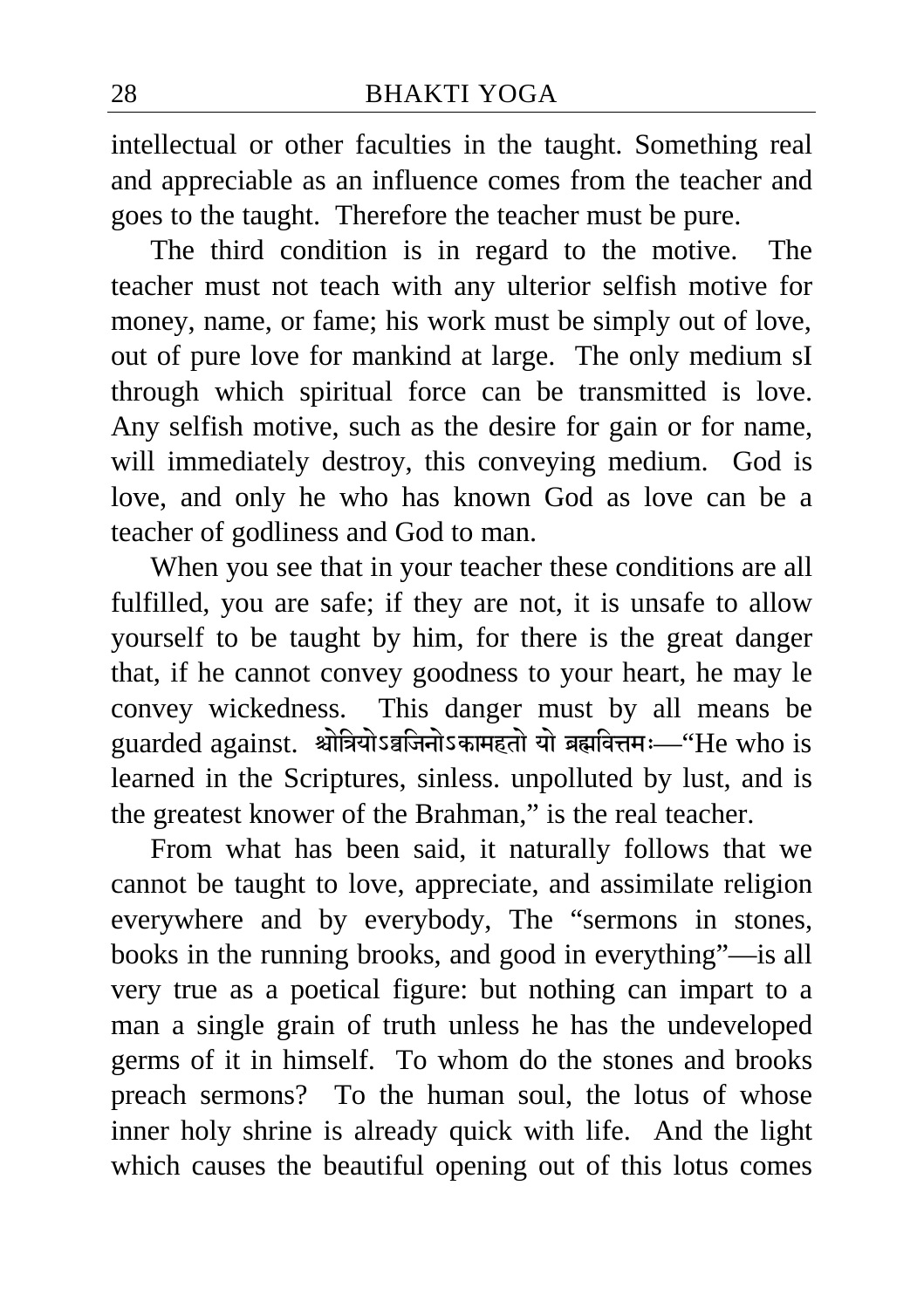always from the good and wise teacher. When the heart has thus been opened, it becomes fit to receive teaching from the stones or the brooks, the stars or the sun or the moon, or from anything which bas its existence in our divine universe; but the unopened heart will see in them nothing but mere stones or mere brooks. A blind man may go to a museum, but he will not profit by it in any way; his eyes must be opened first, and then alone he will be able to learn what the things in the museum can teach.

This eye-opener of the aspirant after religion is the teacher. With the teacher, therefore, our relationship is the same as that between an ancestor and his descendant. Without faith, humility, submission, and veneration in our hearts towards our religious teacher, there can not be any growth of religion in us; and it is a significant fact that, where this kind of relation an between the teacher and the taught prevails, there alone gigantic spiritual men are growing; while in those countries which have neglected to keep up this kind of relation, the religious teacher has become a mere lecturer—the teacher expecting his five dollars, and the person taught expecting his brain to be filled with the teacher's words, and each going his own way after this much has been done. Under such circumstances spirituality becomes almost an unknown quantity. There is none to transmit it and none to have it transmitted to. Religion with such people becomes business: they think they can obtain it with their dollars. Would to God that religion could be obtained so easily! But unfortunately it cannot be.

Religion, which is the highest knowledge and the highest wisdom, cannot be bought, nor can it be acquired from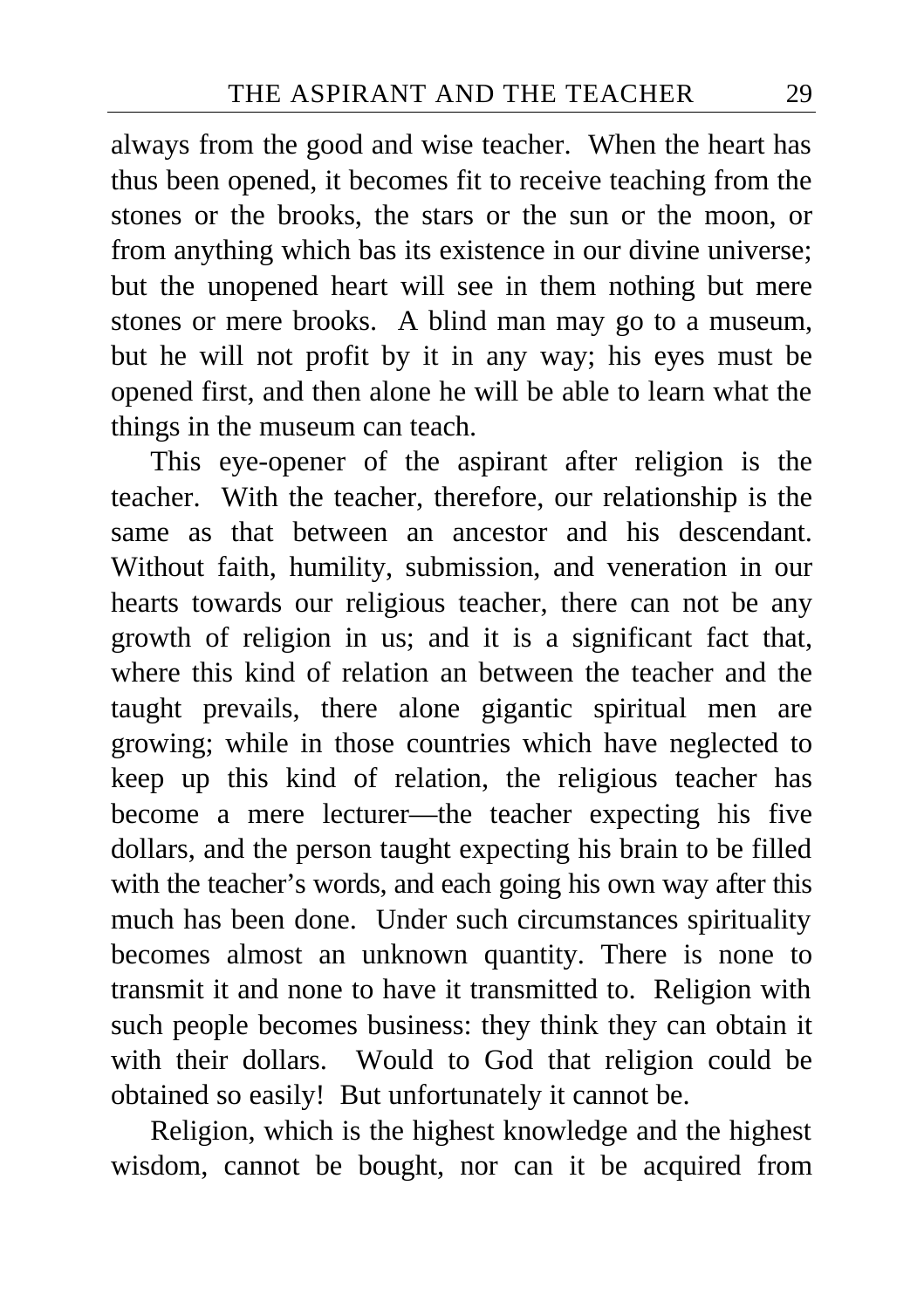books. You may thrust your head into all the corners of the world, you may explore the Himalayas, the Alps, and the Caucasus, you may sound the bottom of the sea and pry into every nook of Tibet and the desert of Gobi, you will not find it anywhere until your heart is ready lor receiving it and your teacher has come. And when that divinely appointed teacher comes, serve him with childlike confidence and simplicity, freely open your heart to his influence, and see in him God manifested. Those who come to seek truth with such a spirit of love and veneration, to them the Lord of Truth reveals the most wonderful things regarding Truth, goodness, and Beauty.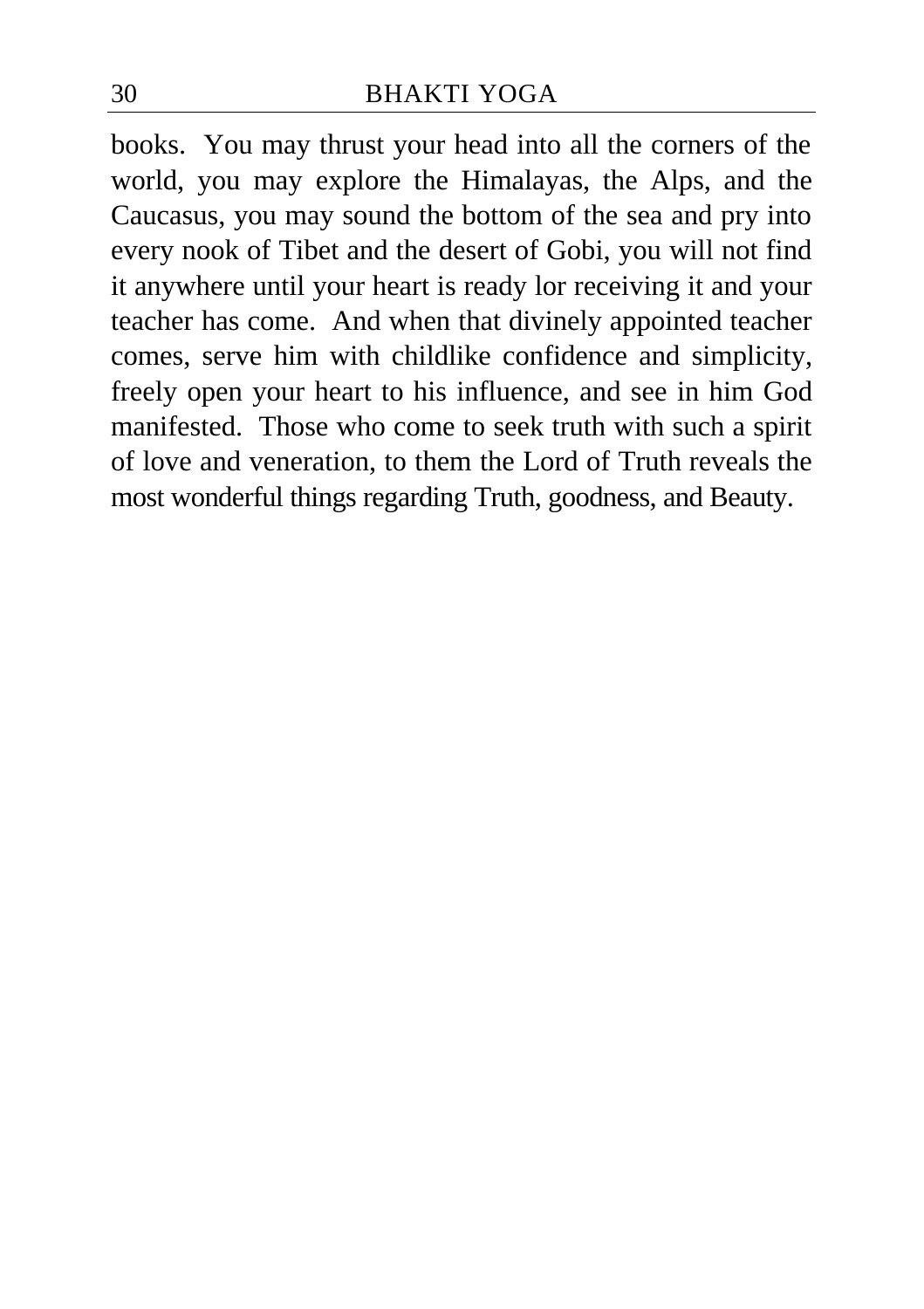## INCARNATE TEACHERS AND INCARNATION

Wherever His name is spoken, that very place is holy. How much more so is the man who of speaks His name, and with what veneration ought im we to approach that man out of whom comes to us spiritual truth! Such great teachers of a spiritual truth are indeed very few in number as in this world, but the world is never altogether mc without them. They are always the fairest as flowers of human life अहतुकदयासिन्धु— "the ocean of mercy without any motive." आचार्य मां विजानीयात—"Know the Guru to be Me," says Shri Krishna in the *Bhâgavata*. The moment the world is absolutely bereft of these, it becomes a hideous hell and hastens on to its destruction.

Higher and nobler than all ordinary ones, are another set of teachers, the Avatâras of Ishwara, in the world. They can transmit spirituality an with a touch, even with a mere wish. The lowest and the most degraded characters become in one second saints at their command. They are the Teachers of all teachers, the highest manifesta tions of God through man. We cannot see God except through them. We cannot help worshipping them; and indeed they are the only ones whom we are bound to worship.

No man can really see God except through these human manifestations. If we try to see God otherwise, we make for ourselves a hideous caricature of Him and believe the caricature to be no worse than the original. There is a story of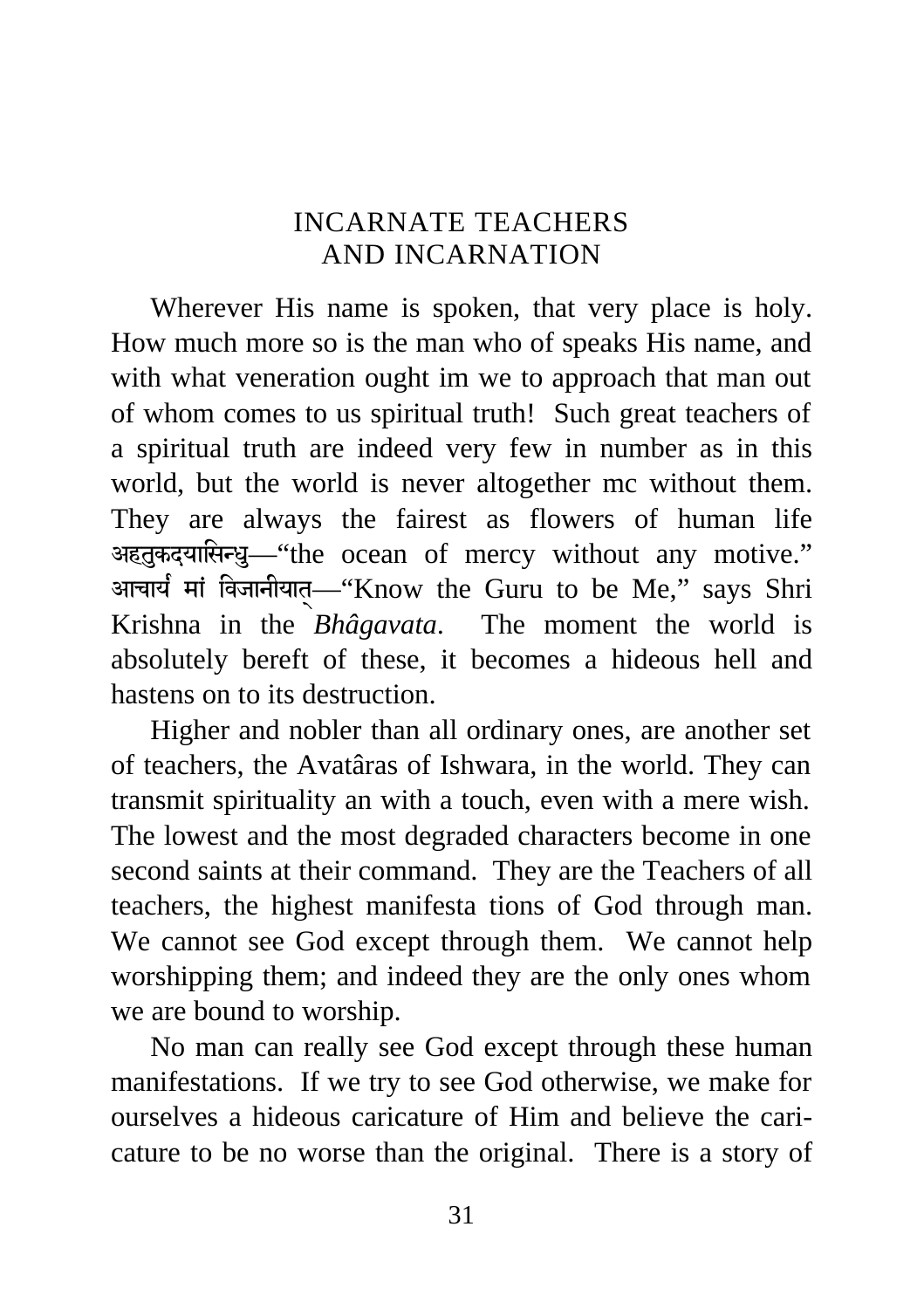an ignorant man who was asked to make an image of the God Shiva, and who, after days of hard struggle, manufactured only the image of a monkey. So, whenever we try to think of God as He is in His absolute perfection, we invariably meet with the most miserable failure; because as long as we are men, we cannot conceive Him as anything higher than man. The time will come when we shall transcend our human nature and know Him as He is; but as long as we are men we must worship Him in man and as man. Talk, as you may, try as you may, you cannot think of God except as a man. You may deliver great intellectual discourses on God and on all things under the sun, become great rationalists and prove to your satisfaction that all these accounts of the Avatâras of God as man are nonsense. But let us come for a moment to practical common sense. What is there behind this kind of remarkable intellect? Zero, nothing, simply so much froth. When next you hear a man delivering a great intellectual lecture against this worship of the Avatâras of God, get hold of him and ask him what *his* idea of God is, what *he* understands by "omnipotence," "omnipresence," and all similar terms, beyond the spelling of the words. He really means nothing by them; he cannot formulate as theIr meaning the any idea unaffected by his own human nature; of he is no better off in this matter than the man ma in the street who has not read a single book. That man in the street, however, is quiet and does not disturb the peace of the world; while this big talker creates disturbance and misery among mankind. Religion is, after all, realisation, and we must make the sharpest distinction between talk and intuitive experience. What we experience in the depths of our souls is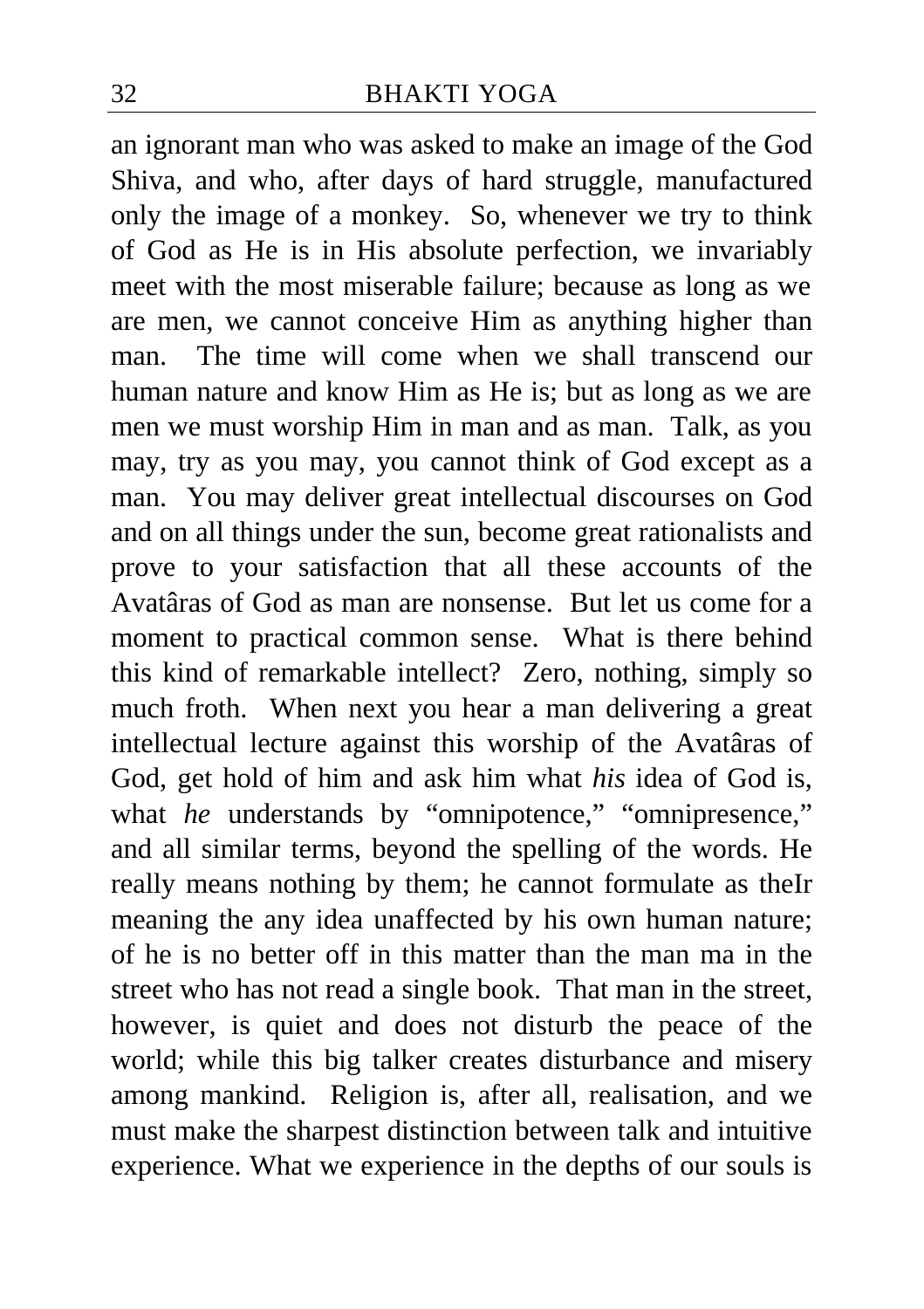realisa tion. Nothing indeed is so uncommon as common sense in regard to this matter. By our present constitution we are limited and bound to see God as man. If, for instance, the buffaloes want to worship God, they will, in keeping with their own nature, see Him as a huge buffalo; if a fish wants to worship God, it will have to form an idea of Him as a big fish; and man has to think of Him as man. And his these various conceptions are not due to morbidly active imagination. Man, the buffalo, and the fish—all may be supposed to represent so many different vessels, so to say. All these vessels go to the sea of God to get filled with water, each according to its own shape and capacity; in the man, the water takes the shape of man, in the buffalo, the shape of a buffalo, and in the fish, the shape of a fish. In each of these vessels there is the same water of the sea of God. When men see Him, they see Him as man, and the animals, if they have any conception of God at all, must see Him as animal—each according to its own ideal. So we cannot help seeing God as man, and, therefore, we are bound to worship Him as man. There is no other way.

Two kinds of men do not worship God as man—the human brute who has no religion, and the. Paramahamsa who has risen beyond all the weaknesses of humanity and has transcended the limits of his own human nature. To him all nature has become his own Self. He alone can worship God as He is. Here, too, as in all other cases, the two extremes meet. The extreme of jgnorance and the other extreme of knowledge—neither of these goes through acts of worship. The human brute does not worship because of his ignorance, and the Jivanmuktas (free souls) do not worship,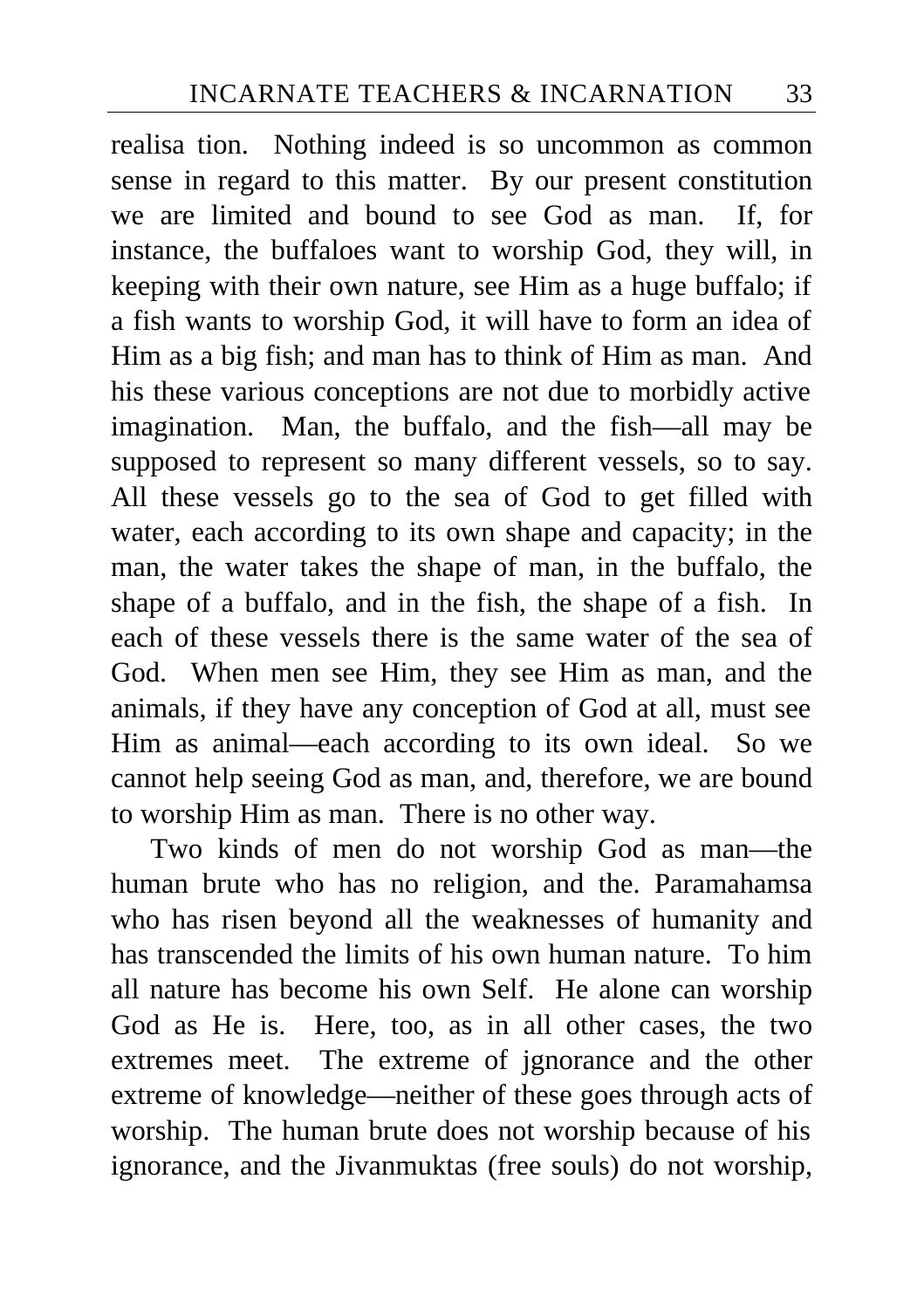because they have realised God in theinselves. Being between these two poles of existence, if any one tells you that he is not going to worship God as man, take kindly care of that man: he is, not to use any harsher term, an irresponsible talker; his religion is for unsound and empty brains.

God understands human failings and becomes man to do good to humanity.

> यदा यदा हि धर्मस्य म्लानिर्भवति ारत। अध्युत्यानमधर्मस्य तदात्मानं सृजाम्यहम् ॥ परिवाणाय साधूनां विनाशाय च दुष्कताम् । धर्भसंरर्थाय संभवामि युगे युगे ॥

—"Whenever virtue subsides and wickedness prevails I manifest Myself. To establish virtue, to destroy evil, to save the good I come from Yuga to Yuga (age to age)."

अवजानन्ति मां मूढा मानुषीं तनुमाश्रतम् ।

परं भावमजानन्तो मम,तमहेश्ररम् ॥

—"Fools deride Me who have assumed the human form, without knowing My real nature as the Lord of the universe." Such is Shri Krishna's declaration in the Gitâ on Incarnation. "When a huge tidal wave comes," says Bhagavân Shri Ramakrishna, "all the little brooks and ditches become full to the brim without any effort or consciousness on their own part; so when an Incarnation comes, a tidal wave of spirituality breaks upon the world, and people feel spirituality almost full in the air ."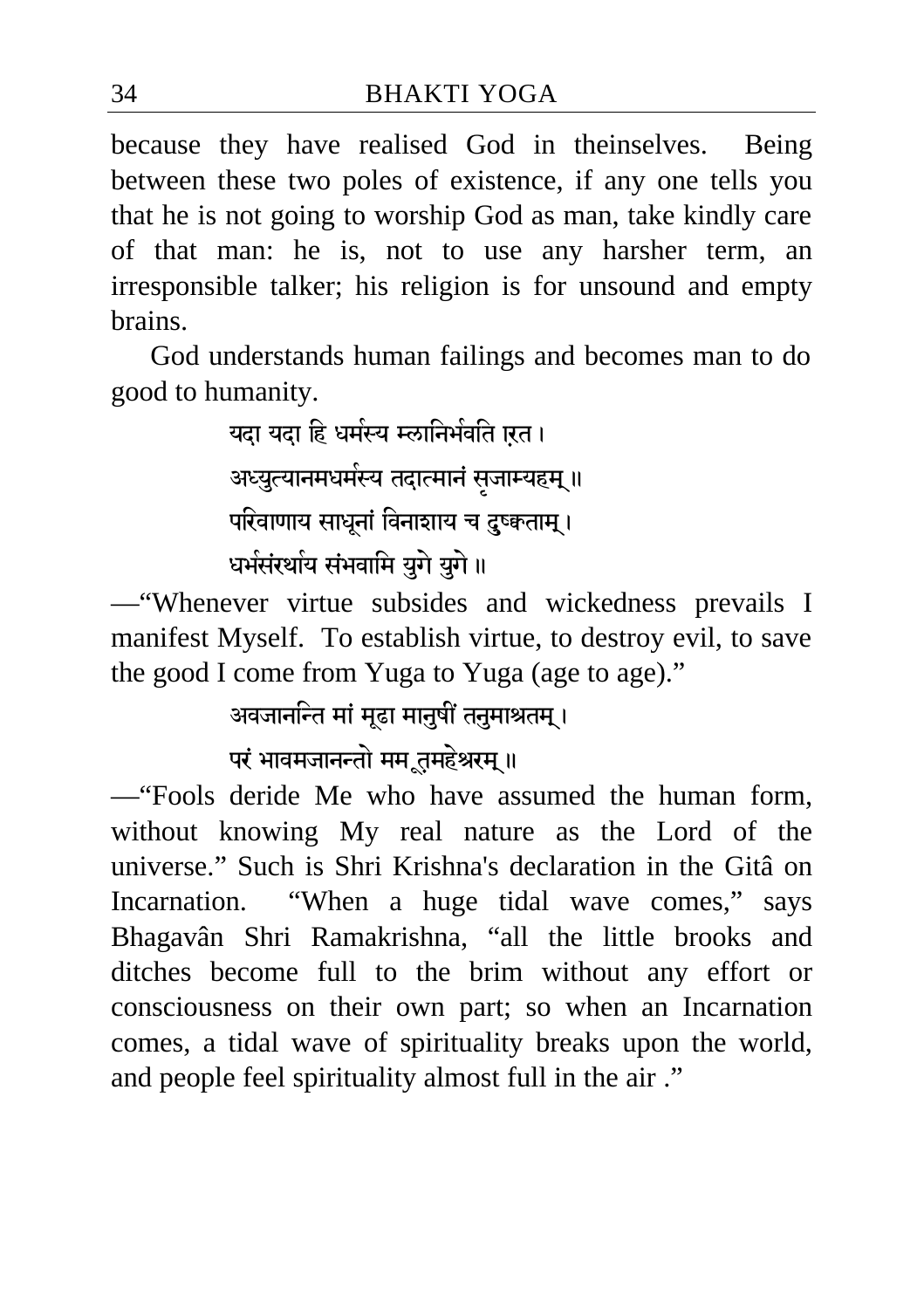## THE MANTRA: OM: WORD AND WISDOM

But we are now considering not these *Mahâ-purushas,*  the great Incarnations, but only the Siddha-Gurus (teachers who have attained the goal) ; they, as a rule, have to convey the germs of spiritual wisdom to the disciple by means of words (Mantra) to be meditated upon. What are these Mantras? The whole of this universe has, according to Indian philosophy, both name and form  $(\overline{n} \overline{n} \overline{\epsilon})$  as its conditions of manifestation. In the human microcosm, there cannot be a single wave in the mind-stuff (चित्तवत्ति) unconditioned by name and form. If it be true that nature is built throughout on the same plan, this kind of conditioning by nameand form must also be the plan of the building of the whole of the cosmos. याथ एकेन म़तपिराडेन मर्वं म़न्मयं विज्ञातं स्यात्—"As one lump of clay being known, all things of clay are known," so the knowledge of the microcosm must lead to the knowledge of the macrocosm. Now, form is the outer crust, of which the name or the idea is the inner essence or kernel. The body is the form, and the mind or the Antahkarana is the name ; and sound-symhols are universally associated with नाम (name) in all beings having the power of speech. In the individual man the thought-waves rising in the limited महतू (Mahat) or चित्त (mind-stuff) must manifest themselves, first as *words,* and then as the more concrete *forms.*

 In the universe, Brahma or Hiranyagarbha or the Cosmic महत (Mahat) first manifested himself as name, and then as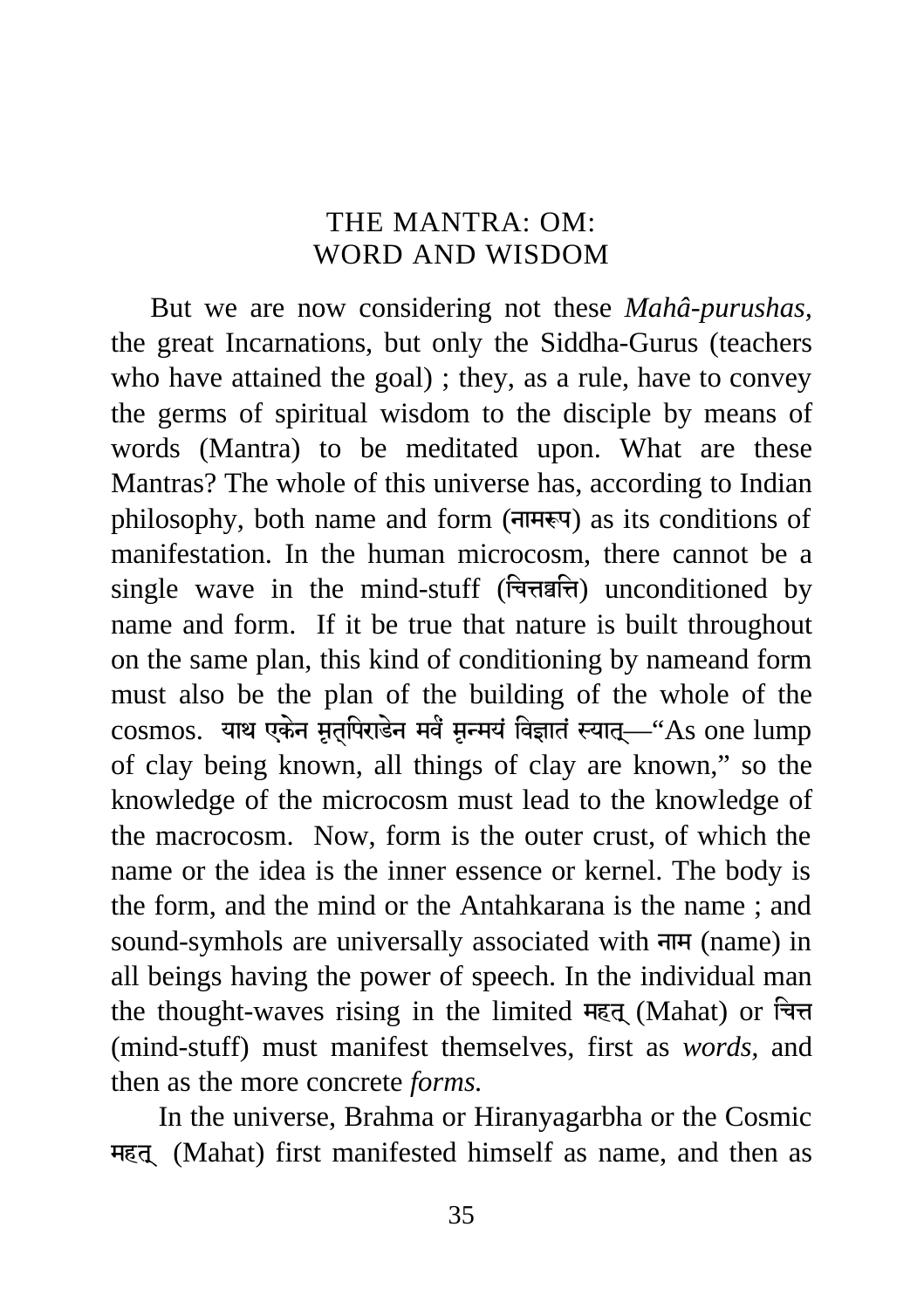form, i.e. as this universe. All this expressed sensible universe is the form, behind which stands the eternal inexpressible सफोट (Sphota), the manifester as *Logos* or Word. This eternal Sphota, the essential eternal material of all ideas or names, is the power through which the Lord creates the universe; nay, the Lord first becomes conditioned; as the Sphota, and then evolves Himself out as the yet more concrete sensible universe. This Sphota has one word as its only possible symbol, , and this is the  $\partial \vec{n}$  (Om). And as by no possible means of analysis can we separate the word from the idea, this Om and the eternal Sphota are inseparable; and therefore it is out of this holiest of all holy words, the mother of all names and forms, the eternal Om, that the whole universe may be supposed to have been created. But it may be said that, although thought and word are inseparable, yet as there may be various wordsymbols for the same thought, it is not necessary that this particular word Om should be the word representative of the thought, out of which the universe has become manifested. To this objection we reply, that this Om is the only possible symbol which covers the whole ground, and there is none other like it. The Sphota is the material of all words, yet it is not any definite word in its fully formed state. That is to say, if all the peculiarities which distinguish one word from another be removed, then what remains will be the Sphota; therefore this Sphota is called the नादब्रह्म (Nâda- Brahma), the *Sound-Brahman*. Now, as every word-symbol, intended to express the inexpressible Sphota will so particularise it that it will no longer be the Sphota, that symbol which particularises it the least and at the same time most approximately expresses its nature, will be the truest symbol thereof; and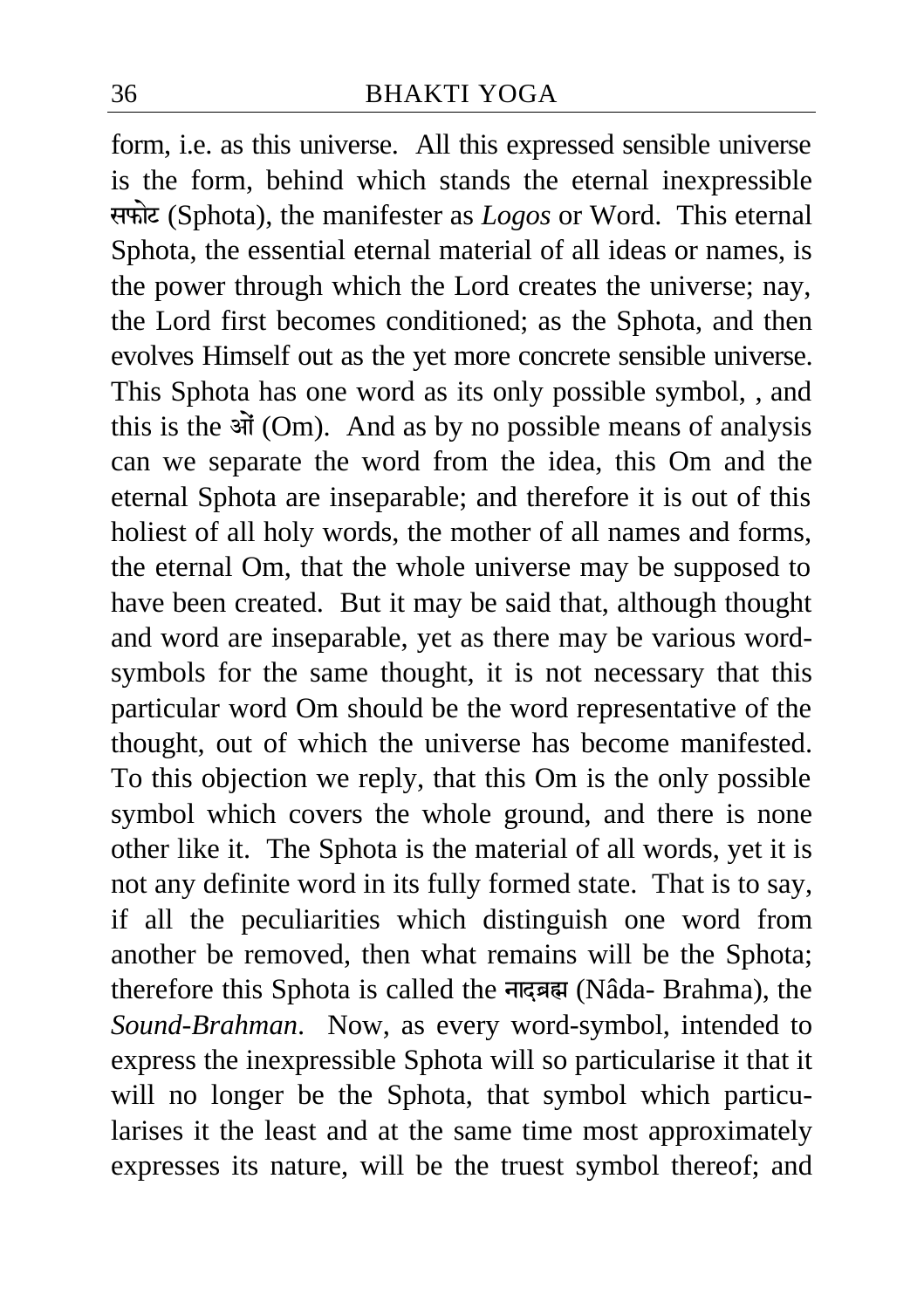this is the Om, and the Om only; because these three letters, अ, उ,  $H(A, U, M)$ , pronounced in combination as Om, may well be the generalised symbol of all possible sounds. The letter  $\mathfrak{A}$  (A) is the least differentiated of all sounds; therefore Krishna says in the Gita, अत्तराणामकारोऽस्मि—"I am  $A$ among the letters."<sup>1</sup> Again, all articulate sounds are produced in the space within the mouth beginning 'With the root of the tongue and ending in the lips-the throat sound is A, and M is the last lip sound; and the U exactly represents the rolling forward of the impulse which begins at the root of the tongue till it ends in the lips. If properly pronounced, this Om will represent the whole phenomenon of soundproduction, and no other word can do this; and this, therefore, is the fittest symbol of the Sphota, which is the real meaning of the Om. And as the symbol can never be separated from the thing signified, the Om and the Sphota are one. And as the Sphota, being the finer side of the manifested universe, is nearer to God, and is indeed the first manifestation of Divine Wisdom, this Om is truly symbolic of God. Again, just as the "One only" Brahman, the Akhanda-Sachchidânanda, the undivided Existence-Knowledge-Bliss, can be conceived. by imperfect human souls only from particular standpoints and associated with particular qualities, so this universe, His body, has also to be thought of along the line of the thinker's mind.

This direction of the worshipper's mind is guided by its prevailing elements or Tattvas. The result is, that the same

 $\overline{a}$ 

<sup>&</sup>lt;sup>1</sup> That's as may be... but Being begins with a B (and Berashith begins with a  $Beth$ . - T.S.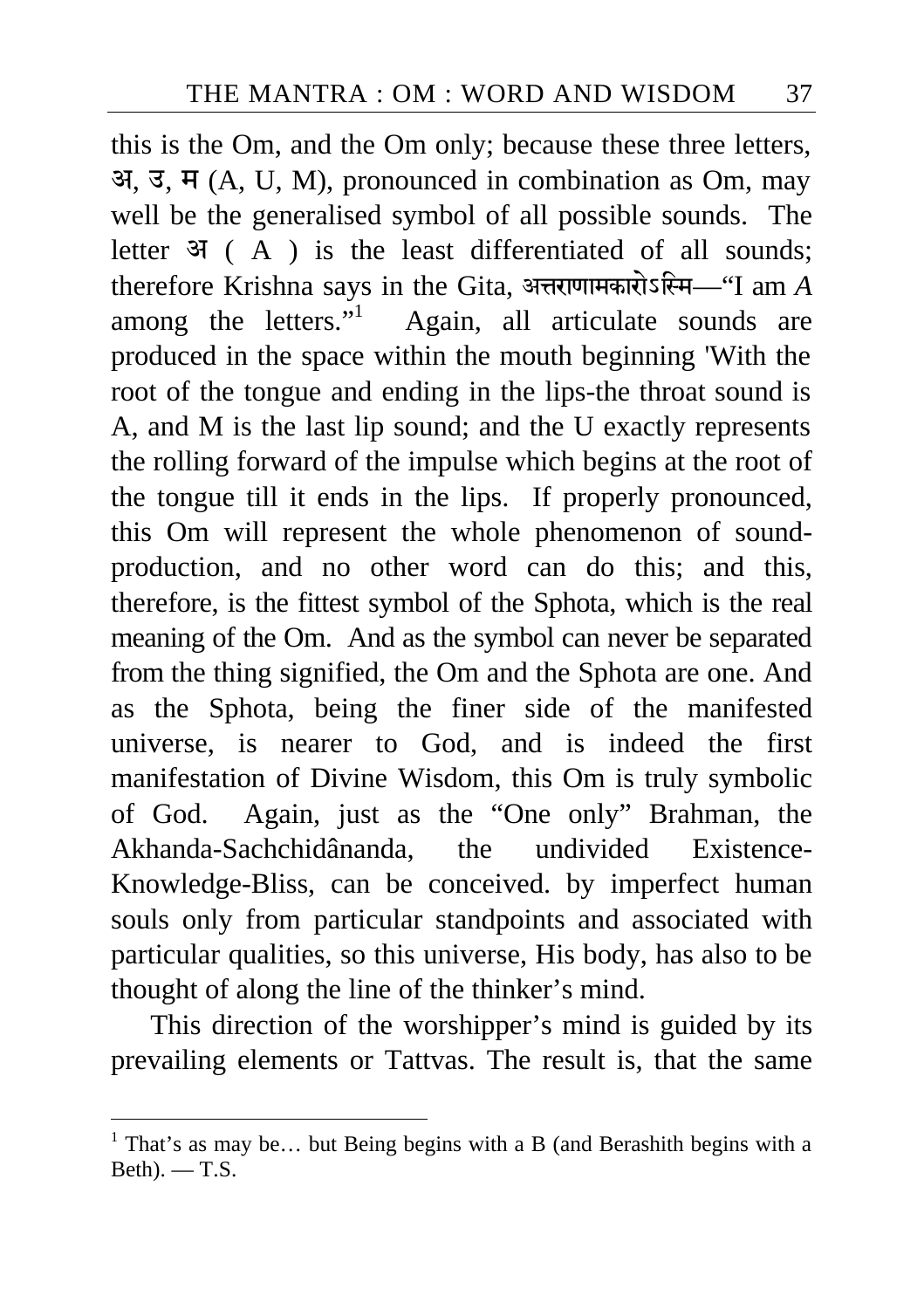God will be seen in various manifestations as the possessor of various predominant qualities, and the same universe win appear as full of manifold forms. Even as in the case of the least differentiated and the most universal symbol Om, thought and sound-symbol are seen to be inseparably associated with each other, so also this law of their inseparable association applies to the many differentiated views of God and the universe: each of them therefore must have a particular word-symbol to express it. These word-symbols, evolved out of the deepest spiritual perceptions of sages, symbolise and express, as nearly as possible, the particular view of God and the universe they stand for. And as the Om represents the Akhanda, the undifferentiated Brahman, the others represent the Khanda or the differentiated views of the same Being; and they are all helpful to divine meditation and the acquisition of true knowledge.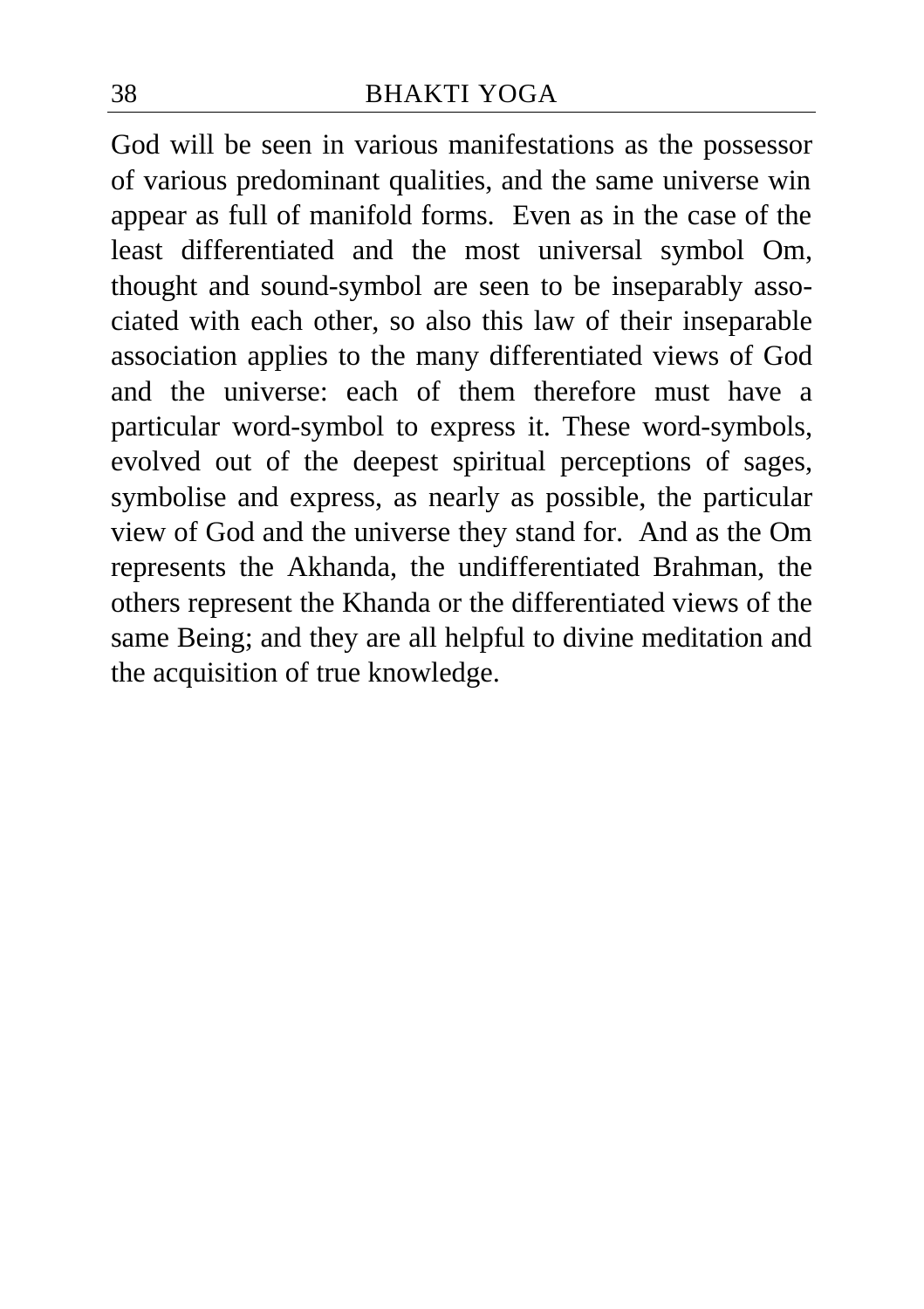## WORSHIP OF SUBSTITUTES AND IMAGES

The next points to be considered are the worship of Pratikas or of things more or less satisfactory as substitutes for God, and the worship of Pratimas or images. What is the worship of God through a Pratika? It is अब्रह्मणि ब्रह्महृष्ट्यानुसन्धानम्—"Joining the mind with devotion to that which is not Brahman, taking it to be Brahman," says Bhagavan Râmânuja. "Worship the mind as Brahman—this is internal; and the Âkâsha is Brahman—this is with regard to the Devas," says Shankara. The mind is an internal Pratika, the Âkâsha is an external one; and both have to be worshipped as substitutes of God. He continues, "Similarly, 'The Sun is Brahman—this is the command' . . . 'He who worships name as Brahman'—in all such passages the doubt arises as to the worship of Pratikas . . ." The word Pratika means going towards; and worshipping a Pratika is worshipping something as a substitute which is, in some one or more respects, like the Brahman more and more, but is not the Brahman. Along with the Pratikas mentioned in the Shrutis there are various others to be found in the Puranas and the Tantras. In this kind of Pratika-worship may be included all the various forms of Pitri (manes)-worship and Deva (god)-worship.

Now, worshipping Ishwara and Him alone is Bhakti ; the worship of anything else, Deva or Pitri, or any other being cannot be Bhakti. The various kinds of worship of the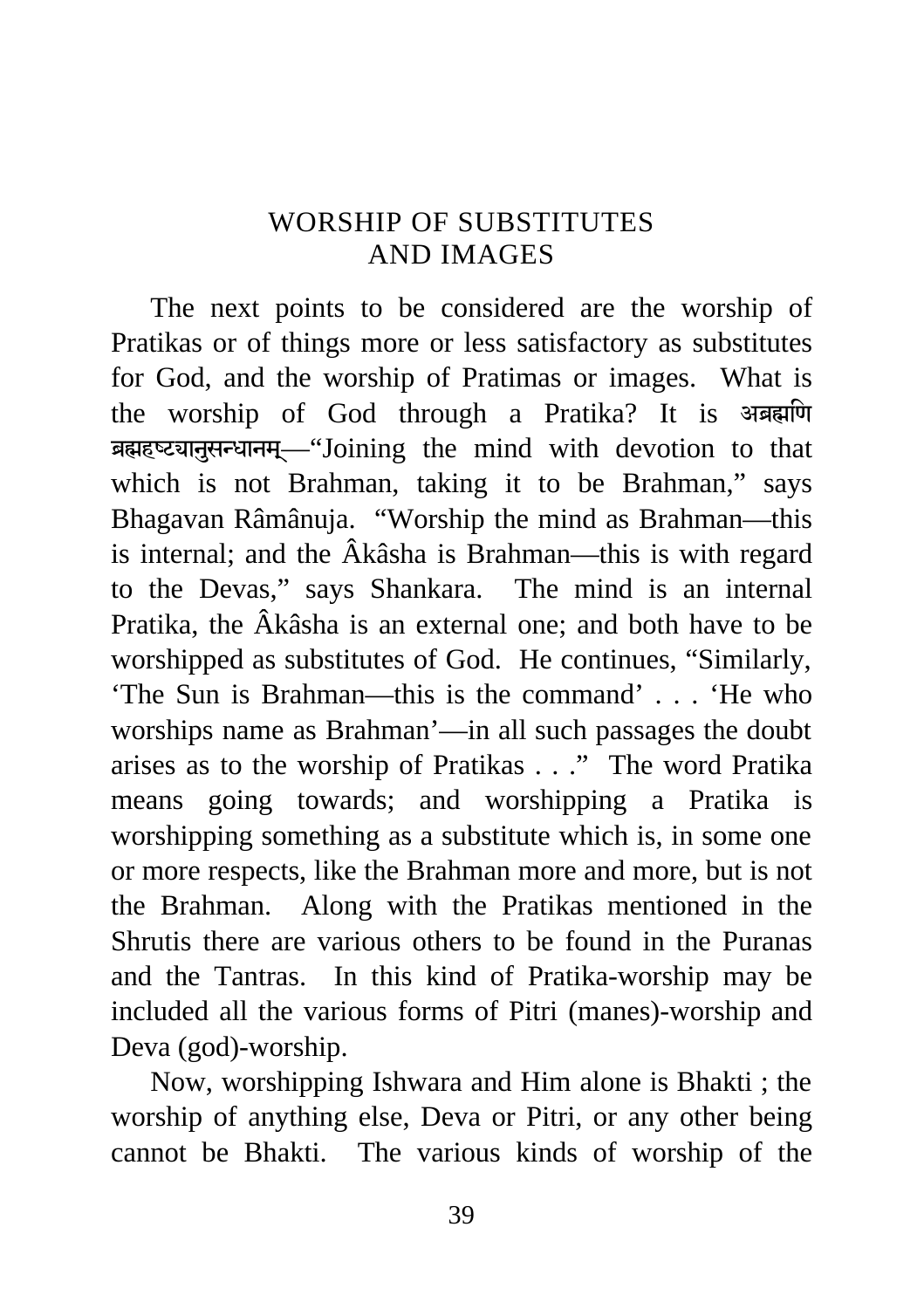various Devas are all to be included in ritualistic Karma which gives to the worshipper only a particular result in the form of some celestial enjoyment, but can neither give rise to Bhakti nor lead to Mukti. One thing, therefore, has to be carefully borne in mind. If, as it may happen in some cases, the highly philosophic ideal, the supreme Brahman, is dragged down by Pratika-worship to the level of the Pratika, and the Pratika itself is taken to be the Âtman (self) of the worshipper, or his Antaryâmin (God as Inner Ruler), the worshipper gets entirely misled, as no Pratika can really be the Âtman of the worshipper. But where Brahman Himself is the object of worship, and the Pratika stands only as a substitute or a suggestion thereof, that is to say, where, through the Pratika the omnipresent Brahman is worshipped —the Pratika itself being idealised into the cause of all, the Brahman—the worship is positively beneficial; nay, it is absolutely necessary for all mankind, until they have all got beyond the primary or preparatory state of the mind in regard to worship. When, the.refore, any gods or other beings are worshipped in and for themselves, such worship is only a ritualistic Karma and as a Vidya (science) it gives us only the fruit belonging to that particular Vidya; but when the Devas or any other beings are looked upon as Brahman and worshipped, the result obtained is the same as by the worshipping of Ishwara. This explains how, in many cases, both in the Shrutis and the Smritis, a god, or a sage, or some other extraordinary being is taken up and lifted, as it were, out of its own nature and idealised into Brahman, and is then worshipped. Says the Advaitin, "Is not everything Brahman when the name and the form have been removed from it ?"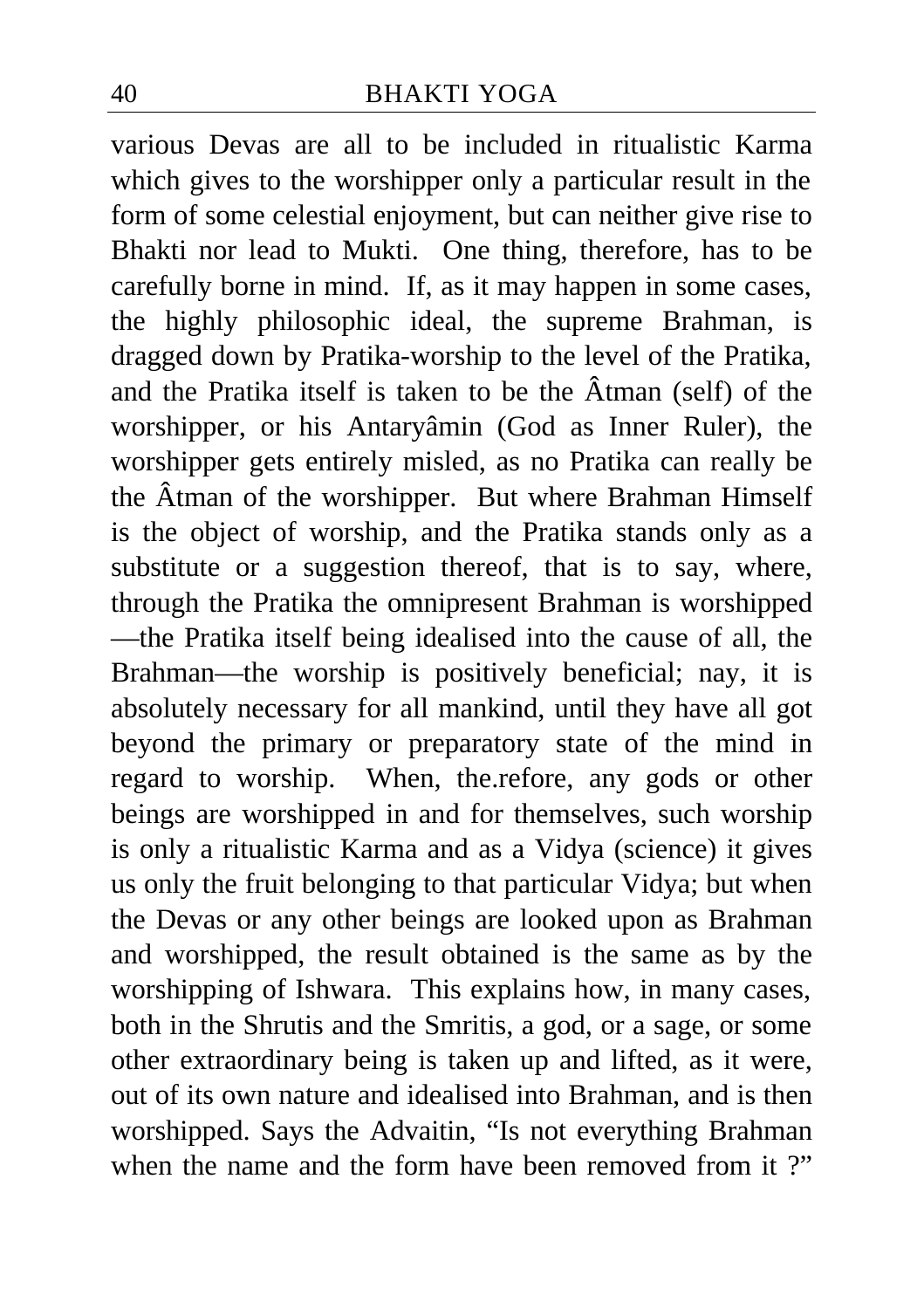"Is not He, the Lord, the innermost self of everyone?" says the Vishishtâdvaitin: कलम् आदित्याद्य पासनेषु बह्रै व दास्यति सर्वाध्यक्षत्वत्—"The fruition of even the worship of Adityas *etc*., Brahman Himself bestows, because He is the Ruler of all." Says Shankara, in his *Brahma-Sutra-Bhâshya*: ईहश चात्र ब्रह्मणः उपास्यत्चं यतः प्रतीकेषु तट्ट, ष्टाध्यारोपणं प्रतिमादिषु इव विष्णादीनाम्— "Here in this way does Brahman become the object of worship, because He, as Brahman, is superimposed on the Pratikas, just as Vishnu etc., are superimposed upon images etc."

The same ideas apply to the worship of the Pratimas as to that of the Pratikas; that is to say, if the image stands for a god or a saint, the worship is not the result of Bhakti, and does not lead to liberation; but if it stands for the one God, the worship thereof will bring both Bhakti and Mukti. Of the principal religions of the world we see Vedantism, Buddhism, and certain forms of Christianity freely using images; only two religions, Mohammedanism and Protestantism, refuse such help. Yet the Mohammedans use the graves of their saints and martyrs almost in the place of images; and the Protestants, in rejecting all concrete helps to religion, are drifting away every year farther and farther from spirituality, till at present there is scarcely any difference between the advanced Protestants and the followers of Auguste Comte, or the Agnostics who preach ethics alone. Again, in Christianity and Mohammedanism, whatever exists of image-worship is made to fall under that category in which the Pratika or the Pratima is worshipped in itself, but not as a "help to the vision" (दृष्टिसौकर्यम्) of God; therefore it is at best only of the nature of ritualistic Karmas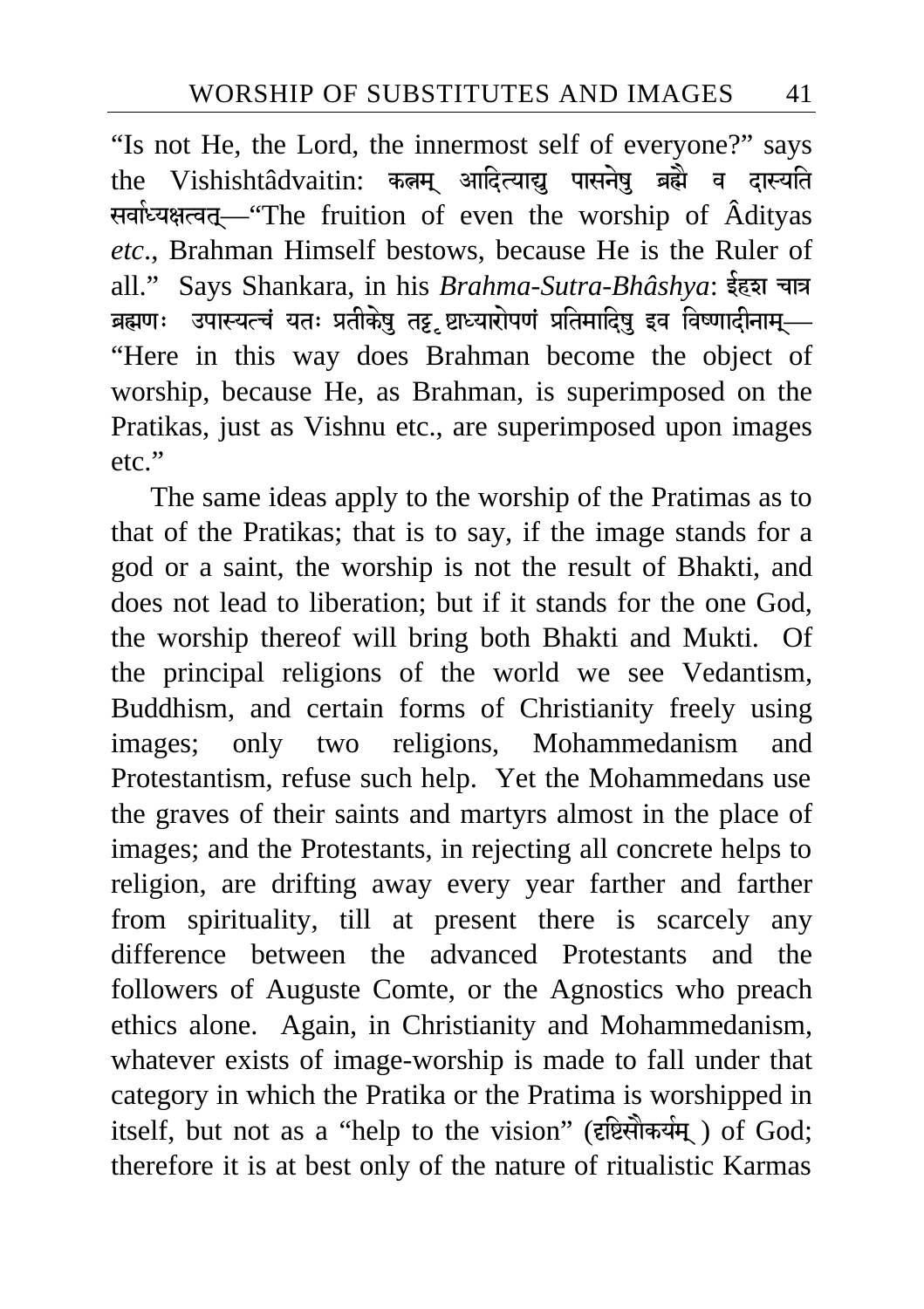and cannot produce either Bhakti or Mukti. In this form of image-worship. the allegiance of the soul is given to other things than Ishwara, and therefore. such use of images, or graves, or temples, or tombs is real idolatry; it is in itself neither sinful nor wicked—it is a rite—a Karma, and worshippers must and will get the fruit thereof.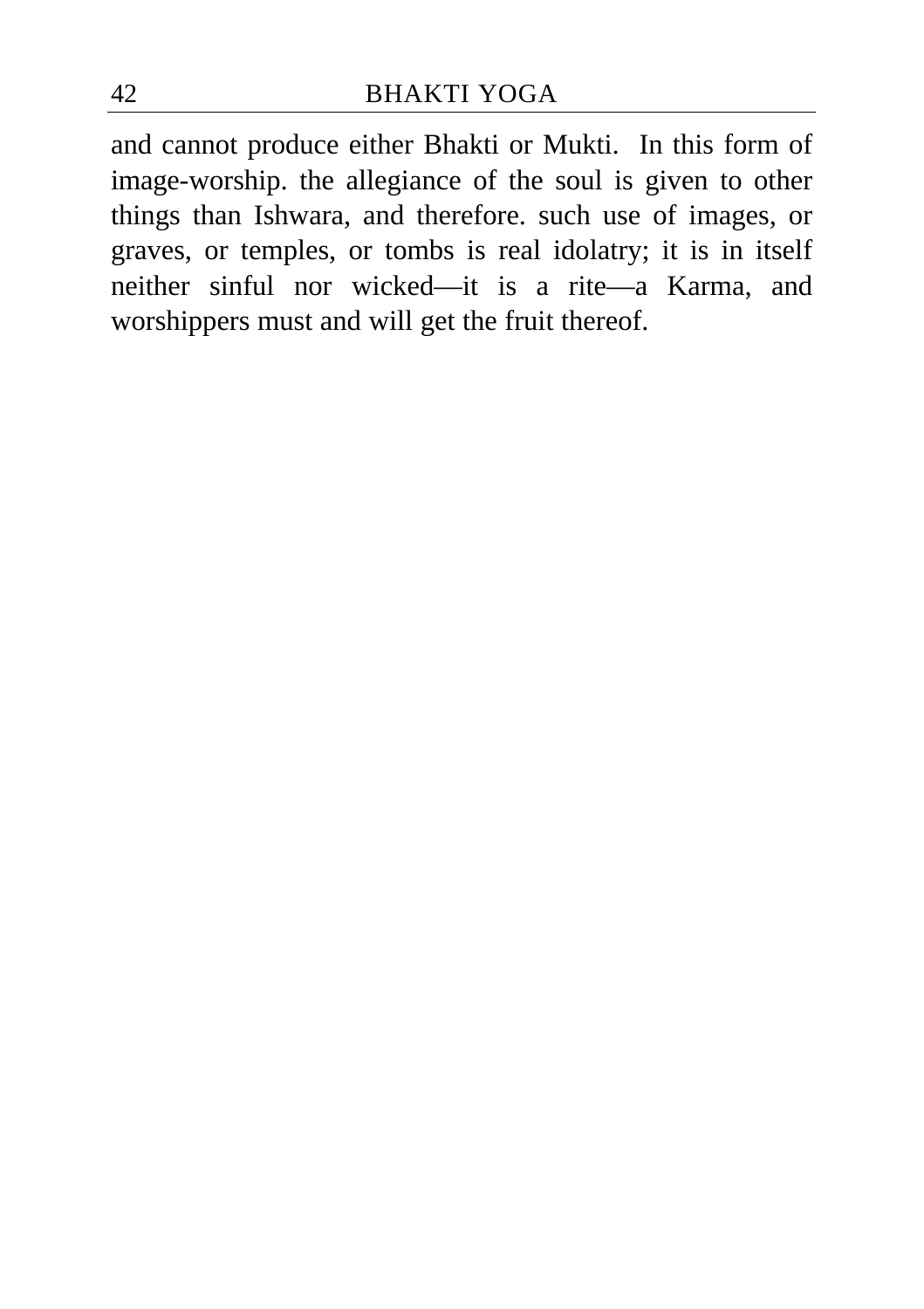#### THE CHOSEN IDEAL

The next thing to be considered is. what we know as Ishta-Nishthâ. One who aspires to be a Bhakta must know that "so many opinions are so many ways." He must know that all the various sects of the various religions are the various manifestations of the glory of the same Lord. "They call You by so many names; they divide You, as it were, by different names, yet in each one of these is to be found Your omnipotence. You reach the worshipper through all of these; neither is there any special time so long as the soul has intense love for You. You are so easy of approach; it is my misfortune that I cannot love You." Not only this, the Bhakta must take care not to hate, or even to criticise, those radiant sons of light who are the founders of various sects; he must not even hear them spoken ill of. Very few indeed are those who are at once the possessors of an extensive sympathy and power of appreciation, as well as an intensity of love. We find as a rule that liberal and sympathetic sects lose the intensity of religious feeling, and in their hands, religion is apt to degenerate into a kind of politico-social club life. On the other hand, intensely narrow sectaries, whilst displaying a very commendable love of their own ideals, are seen to have acquired every particle of that love by hating everyone who is not of exactly the same opinions as themselves. Would to God that this world was full of men who were as intense in their love as world-wide in their sympathies! But such are only few and far between. Yet we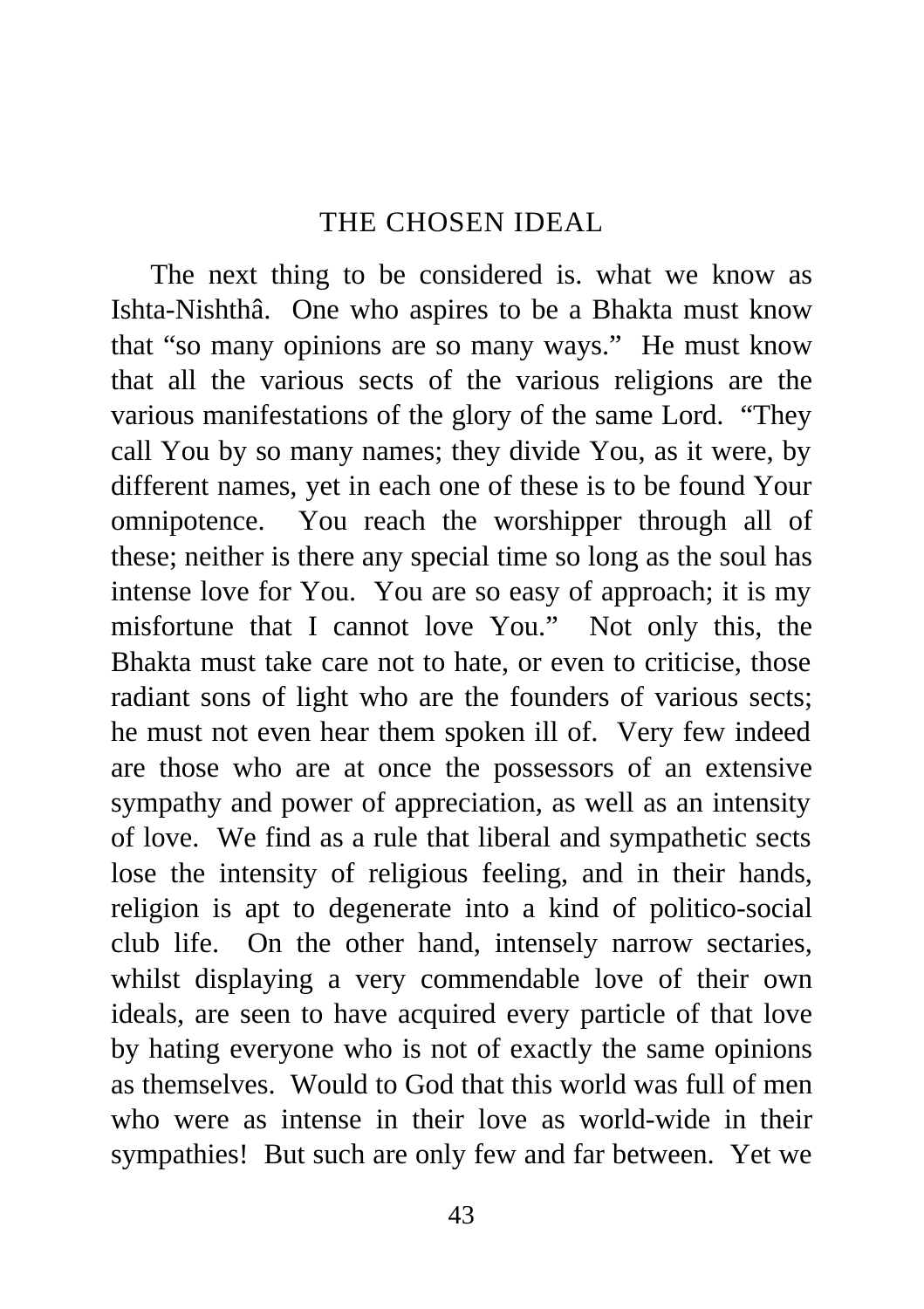know that it is practicable to educate large numbers of human beings into the ideal of a wonderful blending of both the width and the intensity of love; and the way to do that is by this path of the Ishta-Nishtha or steadfast devotion to the "chosen ideal." Every sect of every religion presents only one ideal of its own to mankind, but the eternal Vedantic religion opens to mankind an infinite number of doors for ingress into the inner shrine of Divinity, and places before humanity an almost inexhaustible array of ideals, there being in each of them a manifestation of the Eternal One. With the kindest solicitude, the Vedanta points out to aspiring men and women the numerous roads, hewn out of the solid rock of the realities of human life by the glorious sons, or human manifestations of God in the past and in the present, and stands with outstretched arms to welcome all—to welcome even those that are yet to be—to that IIome of Truth and that Ocean of Bliss, wherein the human soul, liberated from the net of Maya, may transport itself with perfect freedom and with eternal joy.

Bhakti-Yoga, therefore, lays on us the imperative command not to hate or deny anyone of the various paths that lead to salvation. Yet the growing plant must be hedged round to protect it until it has grown into a tree. The tender plant of spirituality will die, if exposed too early to the action of a constant change of ideas and ideals. Many people, in the name of what may be called religious liberalism, may be seen feeding their idle curiosity with a continuous succession of different ideals. With them, hearing new things grows into a kind of disease, a sort of religious drink-mania. They want to hear new things just by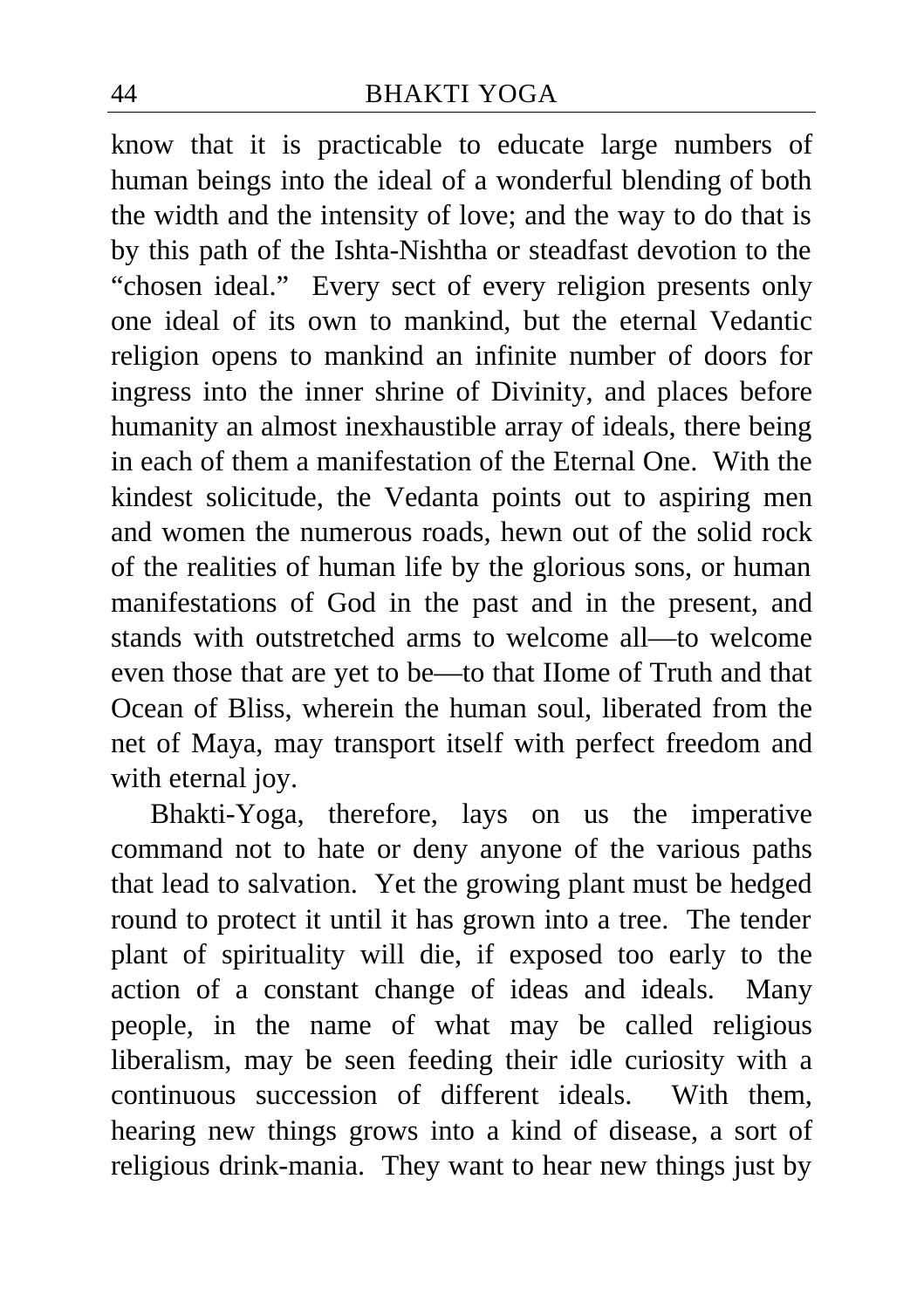way of getting a temporary nervous excitement, and when one such exciting influence has had its effect on them, they are ready for another. Religion is with these people a sort of intellectual opium-eating, and there it ends. "There is another sort of man," says Bhagavan Ramakrishna, "who is like the pearl-oyster of the story. The pearl-oyster leaves its bed at the bottom of the sea, and comes up to the surface to catch the rain-water when the star Svati is in the ascendant. It floats about on the surface of the sea with its shell wide open; until it has succeeded in catching a drop of the rainwater, and then it dives deep down to its sea-bed and there rests until it has succeeded in fashioning a beautiful pearl out of that rain-drop."

This is indeed the most poetical and forcible way in which the theory of lshta-Nishtha has ever been put. This Eka-Nishtha, or devotion to one ideal, is absolutely necessary for the beginner in the practice of religious devotion. He must say with Hanuman in the Ramayana, "Though I know that the Lord of Shri (i.e. Vishnu) and the Lord of Jânaki (i.e. Rama) are both manifestations of the same Supreme Being, yet my all in all is the lotus-eyed Rama;" or, as was said by the sage Tulsidas, he must say, "Take the sweetness of all, sit with all, take the name of all, say yea, yea, but keep your seat firm." Then, if the devotional aspirant is sincere, out of this little seed will come a gigantic tree, like the Indian banyan, sending out branch after branch and root after root to all sides, till it covers the entire field of religion: Thus will the true devotee realise that He who was his own ideal in life is worshipped in all ideals by all sects, under all names, and through all forms.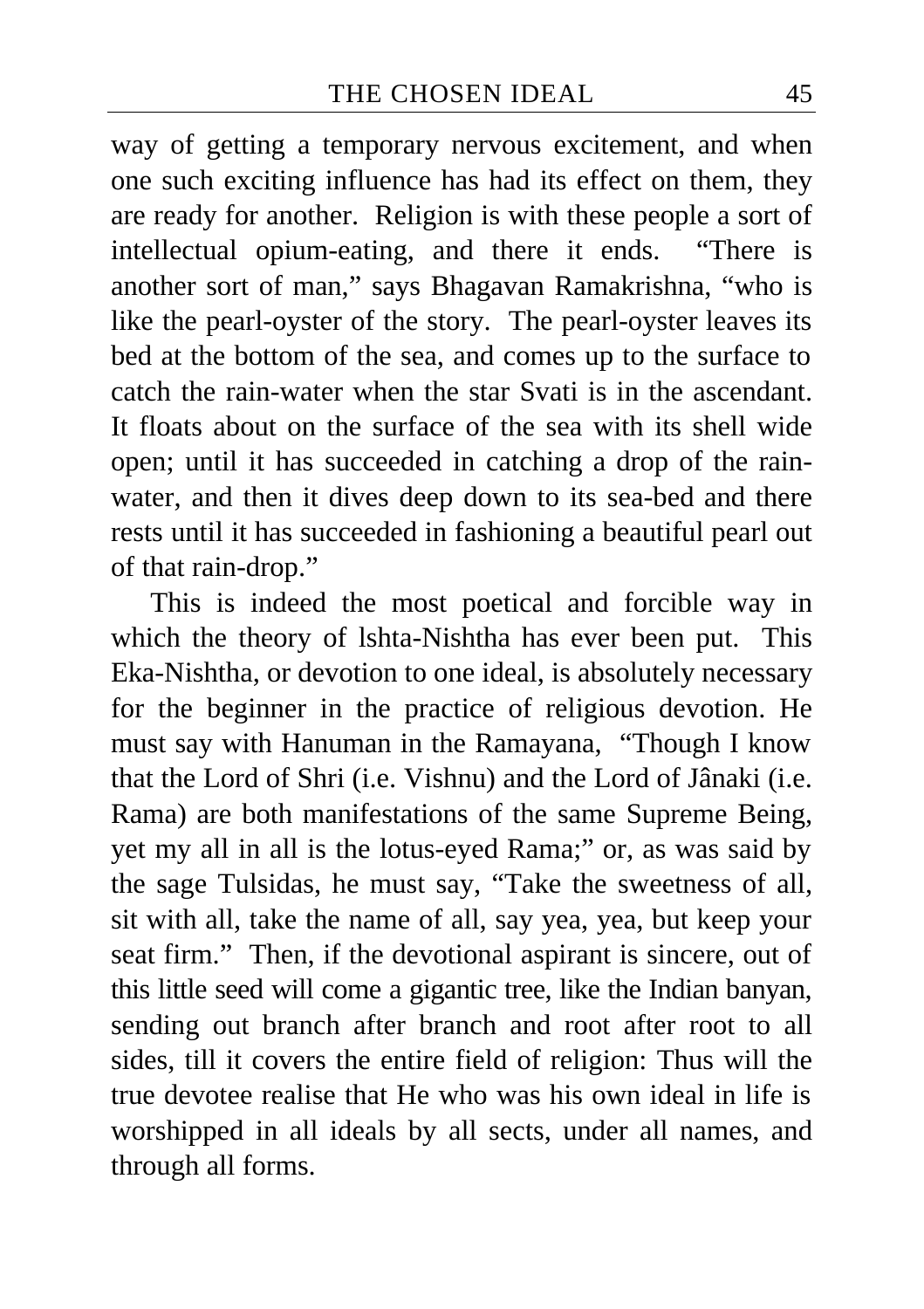#### THE METHOD AND THE MEANS

In regard to the method and the menns of Bhakti- Yoga we read in the commentary of Bhagavan Râmânuja on the *Vedânta-Sutras*: "The attaining of That comes through discrimination, controlling the passions, practice, sacri ficial work, purity, strength, and suppression of excessive joy." Viveka or discrimination is, according to Râmânuja, discriminating, among other things, the pure food from the impure. According to him, food becomes impure from three causes: (1) by the nature of the food itself, as in the case of garlic *etc*.; (2) owing to its coming from wicked and accursed persons; and (3) from physical impurities, such as dirt, or hair etc. The Shrutis say, "When the food is pure, the Sattva element gets purified, and the memory becomes unwavering," and Râmânuja quotes this from the Chhândogya Upanishad. The question of food has always been one of the most vital with the Bhaktas. Apart from the extravagance into which some of the Bhakti sects have run, there is a great truth underlying this question of food. We must remember that, according to the Sankhya philosophy, the Sattva, Rajas, and Tamas, which in the state of homogeneous equilibrium form the Prakriti (Primordial Nature), and in the heterogeneous disturbed condition form the universe—are both the substance and the quality of Prakriti. As such they are the materials out of which every human form has been manufactured, and the predominance of the Sattva material is what is absolutely necessary for spiritual development. The materials which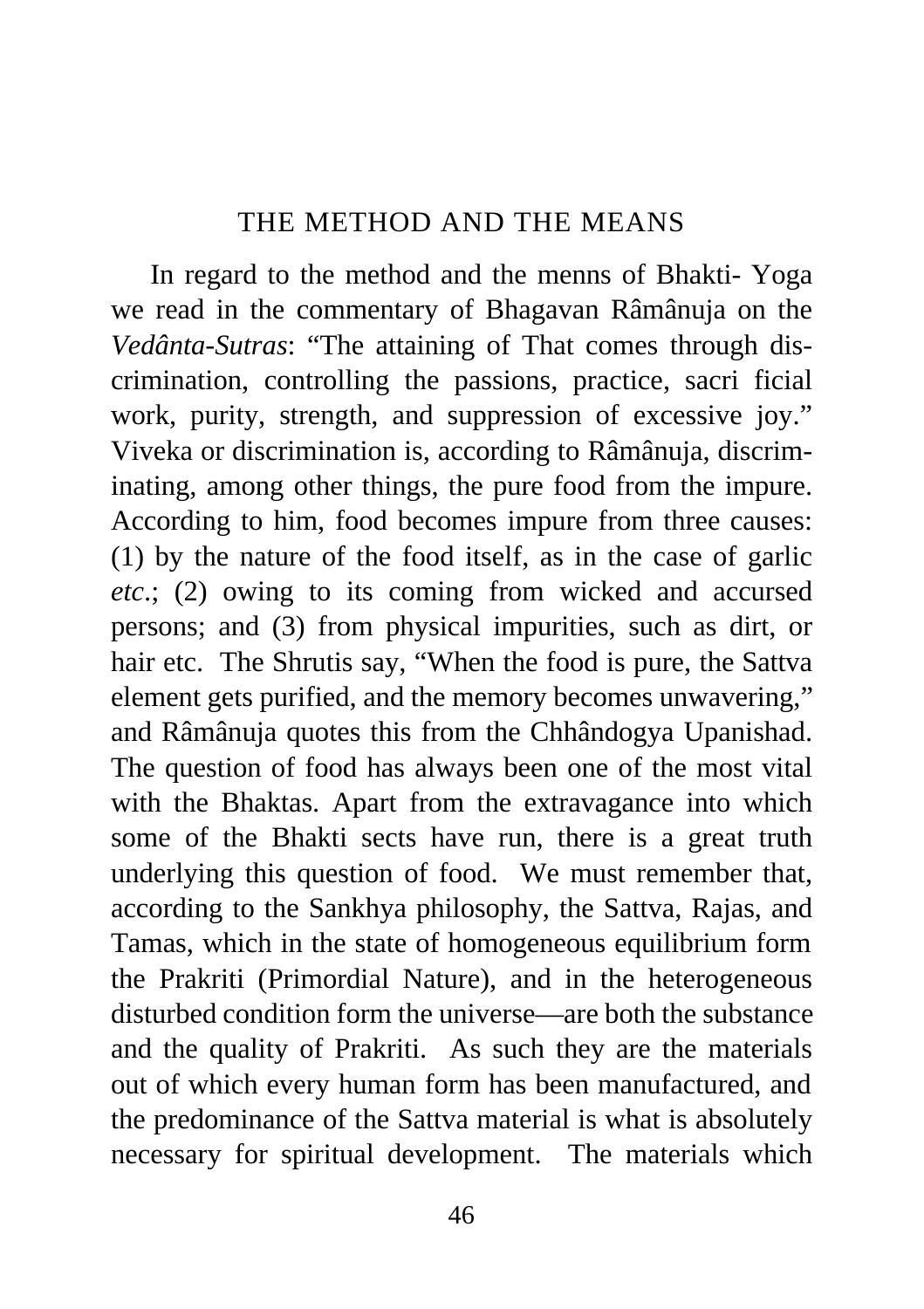we receive through our food into our body-structure, go a great way to determine our mental constitution; therefore the food we eat has to be particularly taken care of. However, in this matter as in others, the fanaticism into which the disciples invariably fall, is not to be laid at the door of the masters.

And this discrim,ination of food is, after all, of secondary importance. The very same passage quoted above is explained by Shankara in his *Bhâshya* on the Upanishads in a different way, by giving an entirely different meaning to the word Âhâra, translated generally as food. According to him, "That which is gathered in is Âhâra. The knowledge of the sensations such as sound *etc*., is gathered in for the enjoyment of the enjoyer (self); the purification of the knowledge which gathers in the perception of the senses is the purifying of the food (Âhâra). The word 'purificationof-food' means the acquiring of the knowledge of sensations untouched by the defects of attachment, aversion and delusion; such is the meaning. Therefore, such knowledge or Âhâra being purified, the Sattva material of the possessor of it—the internal organ will become purified; and the Sattva being purified, an unbroken memory of the Infinite One who has been known in His real nature from scriptures, will result."

These two explanations are apparently conflicting, yet both are true and necessary. The manipulating and controlling of what may be called the finer body, *viz*. the mind, are no doubt higher functions than the controlling of the grosser body of flesh. But the control of the grosser is absolutely necessary to enable one to arrive at the control of the finer. The beginner, therefore, must pay particular attention to all such dietetic rules as have come down from the line of his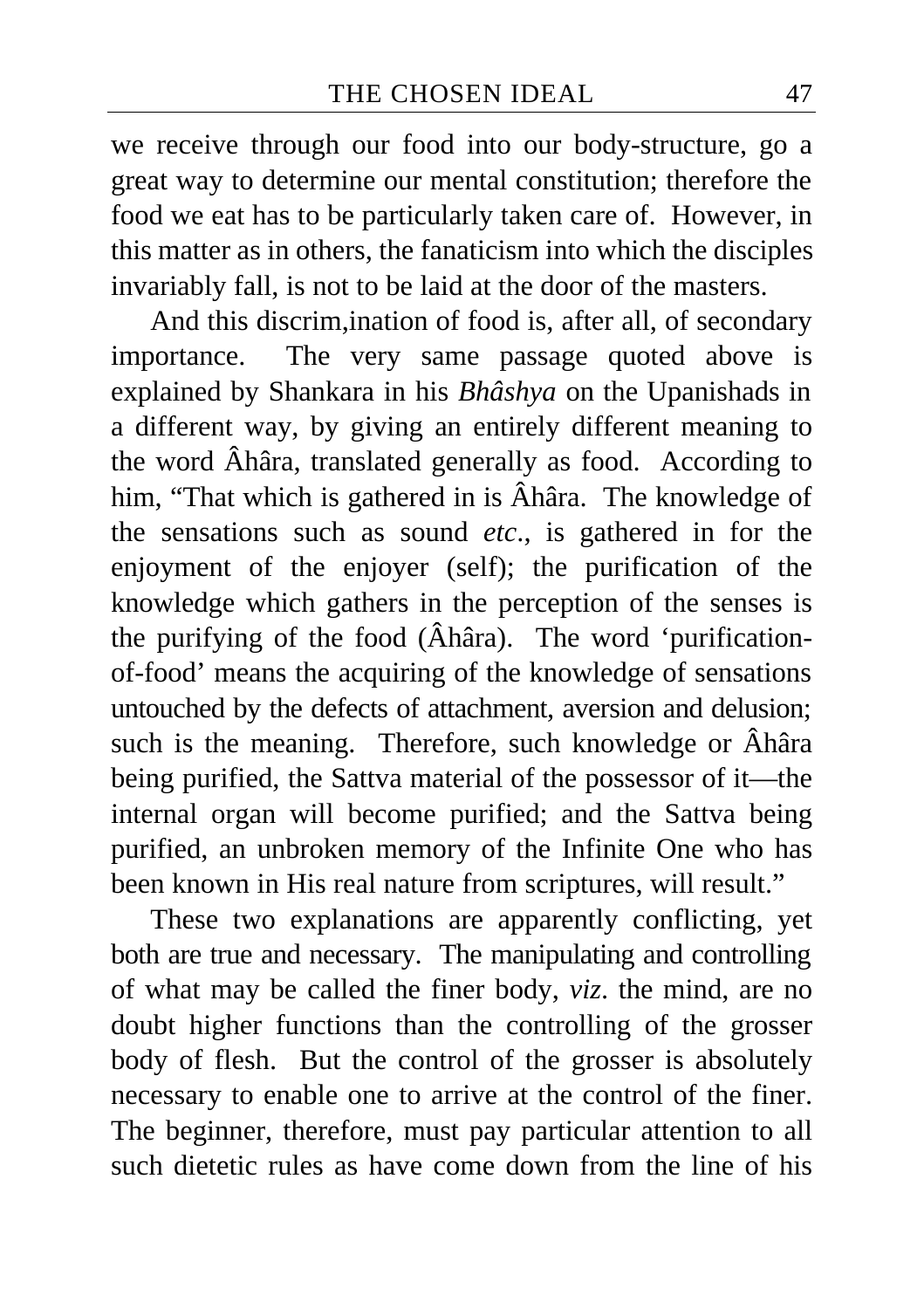accredited teachers; but the extravagant, meaningless fanaticism, which has driven religion entirely to the kitchen, as may be noticed in the case of many of our sects, without any hope of the noble truth of that religion ever coming out to the sunlight of spirituality, is a peculiar sort of pure and simple materialism. It is neither Jnana, nor Bhakti, nor Karma; it is a special kind of lunacy, and those who pin their souls to it. are more likely to go to lunatic asylums than to Brahmaloka. So it stands to reason .that discrimination in the choice of food is necessary for the attainment of this higher state of mental composition, which cannot be easily obtained otherwise.

Controlling the passions is the next thing to be attended. to. To restrain the Indriyas (organs) from going towards the objects of the senses, to control them and bring them under the guidance of the will, is the very central virtue in religious culture. Then comes the practice of self-restraint and selfdenial. All the immense possibilities of divine realisation in the soul cannot get actualised without struggle and without such practice on the part of the aspiring devotee. "The mind must always think of the Lord." It is very hard at first to compel the mind to think of the Lord always, but with every new effort the power to do so grows stronger in us. "By practice, O son of Kunti, and by non-attachment is it attained," says Shri Krishna in the Gita. And then as to sacrificial work, it is understood that the five great sacrifices (पंचमहायज्ञ) have to be performed as usual.

Purity is absolutely the basic work, the bed- rock upon which the whole Bhakti-building tests. Cleansing the external body and discriminating the food are both easy, but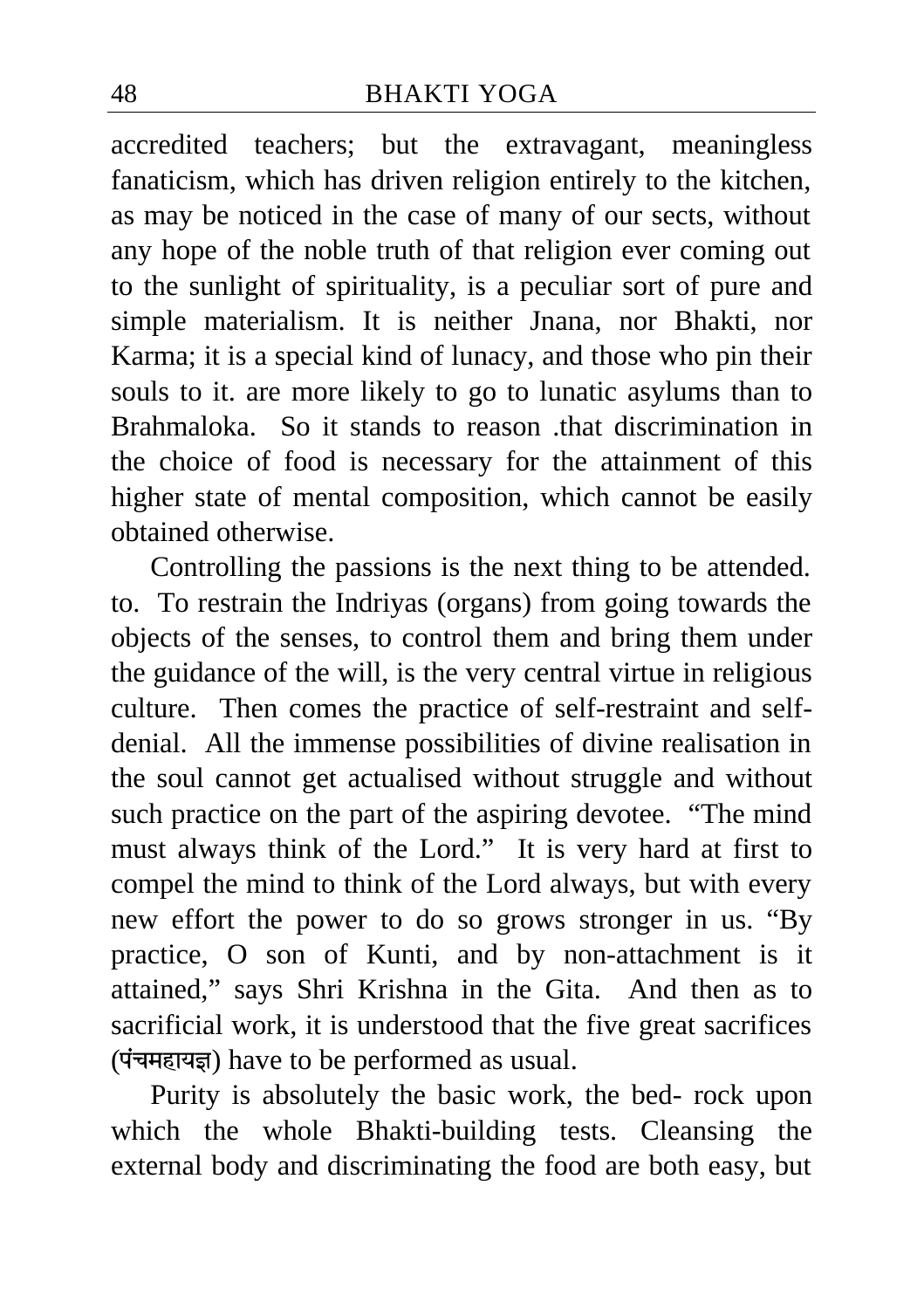without internal cleanliness and purity these external observances are of no value whatsoever. In the list of the qualities conducive to purity, as given by Râmânuja, there are enumerated, Satya, truthfulness; Ârjava, sincerity; Dayâ, doing good to others without any gain to one's self; Ahimsâ, not injuring others by thought, word, or deed; Anabhidhyâ; not coveting others' goods, not thinking vain thoughts, and not brooding over injuries received from another. In this list, the one idea that deserves special notice is Ahimsâ, noninjury to others. This duty of non-injury is, so to speak, obligatory on us in relation to all beings; as with some, it does not simply mean the non-injuring of human beings and mercilessness towards the lower animals; nor, as with some others, does it mean the protecting of cats and dogs and the feeding of ants with sugar, with liberty to injure brother-man in every horrible way. It is remarkable that almost every good idea in this world can be carried to a disgusting extreme. A good practice carried to an extreme and worked in accordance with the letter of the law becomes a positive evil. The stinking monks of certain religious sects, who do not bathe lest the vermin on their bodies should be killed, never think of the discomfort and disease they bring to their fellow human beings. They do not, however, belong to the religion of the Vedas !

The test of Ahimsa is absence of jealousy. Any man may do a good deed or make a good gift on the spur of the moment, or under the pressure of some superstition or priestcraft; but the real lover of mankind is he who is jealous of none. The so-called great men of the world may all be seen to become jealous of each other for a small name, for a little fame, and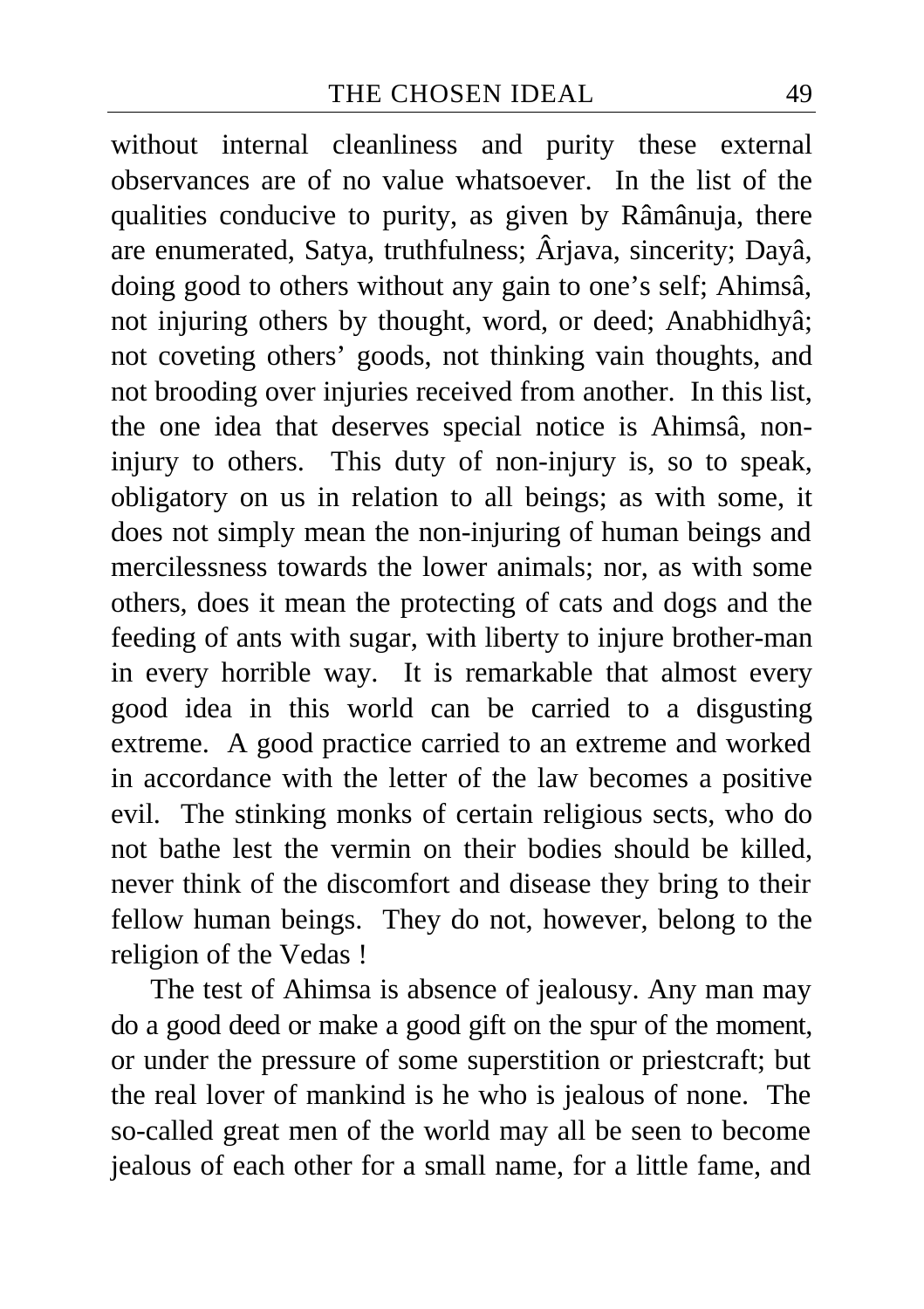for a few bits of gold. So long as this jealousy exists in a heart, it is far away from the perfection of Ahimsa. The cow does not eat meat, nor does the sheep. Are they great Yogis, great non-injurers (Ahimsakas)? Any fool may abstain from eating this or that; surely that gives him no more distinction than to herbivorous animals. The man who will mercilessly cheat widows and orphans, and do the vilest deeds for money is worse than any brute, even if he lives entirely on grass. The man whose heart never cherishes even the thought of injury to anyone, who rejoices at the prosperity of even his greatest enemy, that man is the Bhakta, he is the Yogi, he is the Guru of all, even though he lives every day of his life on the flesh of swine. Therefore we must always remember that external practices have value only as help to develop internal purity. It is better to have internal purity alone, when minute attention to external observances is not practicable. But woe unto the man and woe unto the nation, that forgets the real, internal spiritual essentials of religion, and mechanically clutches with death-like grasp at all external forms and never lets them go. The forms have value only so far as they are expressions of the life within. If they have ceased to express life, crush them out without mercy.

The next means to the attainment of Bhakti- Yoga is strength (Anavasâda ). "This Âtman is not to be attained by the weak," says the Shruti. Both physical weakness and mental weakness are meant here. "The strong, the hardy" are the only fit students. What can puny, little, decrepit things do? They will break to pieces wherfever the mysterious forces of the body and mind are even slightly awakened by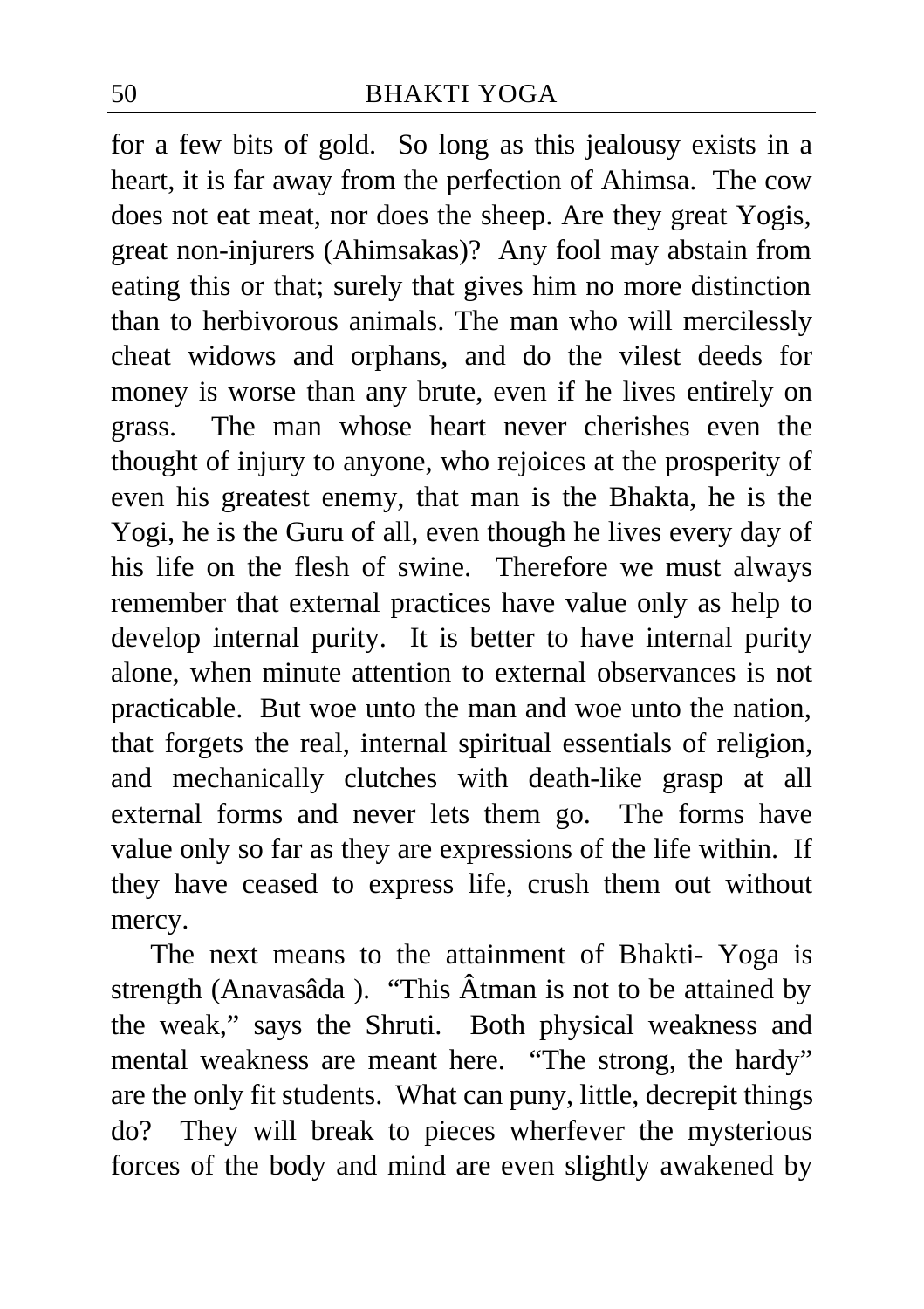the practice of any of the Yogas. It is "the young, the healthy, the strong," that can score success. Physical strength, therefore, is absolutely necessary. It is the strong body alone that can beat the shock of reaction resulting from the attempt to control the organs. He who wants to become a Bhakta must be strong, must be healthy. When the miserably weak attempt any of the Yogas, they are likely to get some incurable malady, or they weaken their minds. Voluntarily weakening the body is really no prescription for spiritual enlightenment.

The mentally weak also cannot succeed in attaining the Atman. The person who aspires, to be a Bhakta must be cheerful. In the Western world the idea of a religious man is that he never smiles, that a dark cloud must always hang over his face, which, again, must be long-drawn with the jaws almost collapsed. People with emaciated bodies and long faces are fit subjects for the physician, they are not Yogis. It is the cheerful mind that is persevering. It is the strong mind that hews its way through a thousand difficulties. And this, the hardest task of all, the cutting of our way out of the net of Maya, is the work reserved only for giant wills.

Yet at the same time excessive mirth should be avoided (Anuddharsha). Excessive mirth makes us unfit for serious thought. It also fritters away the energies of the mind in vain. The stronger the will, the less the yielding to the sway of the emotions. Excessive hilarity is quite as objectionable as too much of sad seriousness, and all religious realisation is possible only when the mind is in a steady, peaceful condition of harmonious equilibrium. It is thus that one may begin to learn how to love the Lord.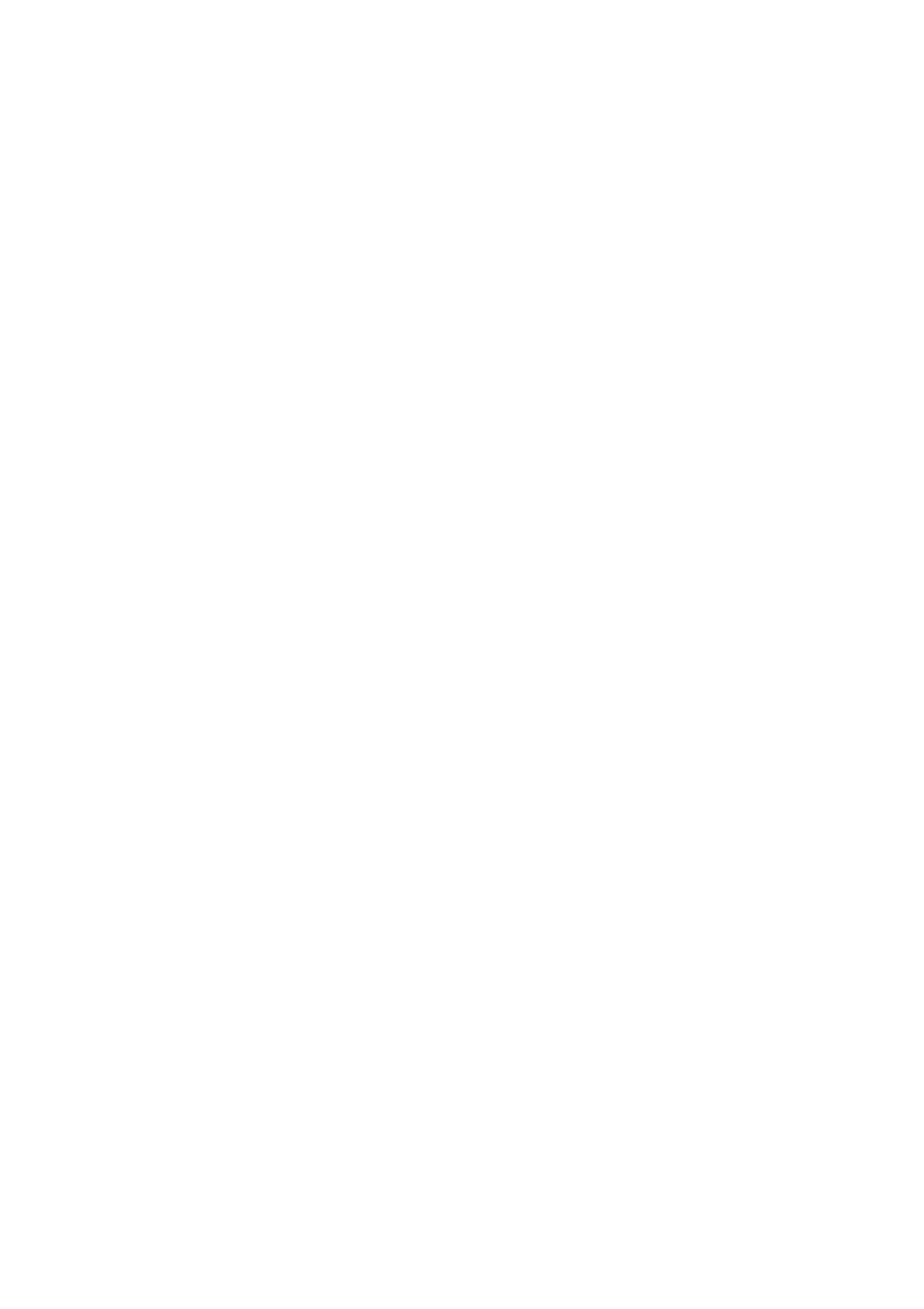# PARA-BHAKTI OR SUPREME DEVOTION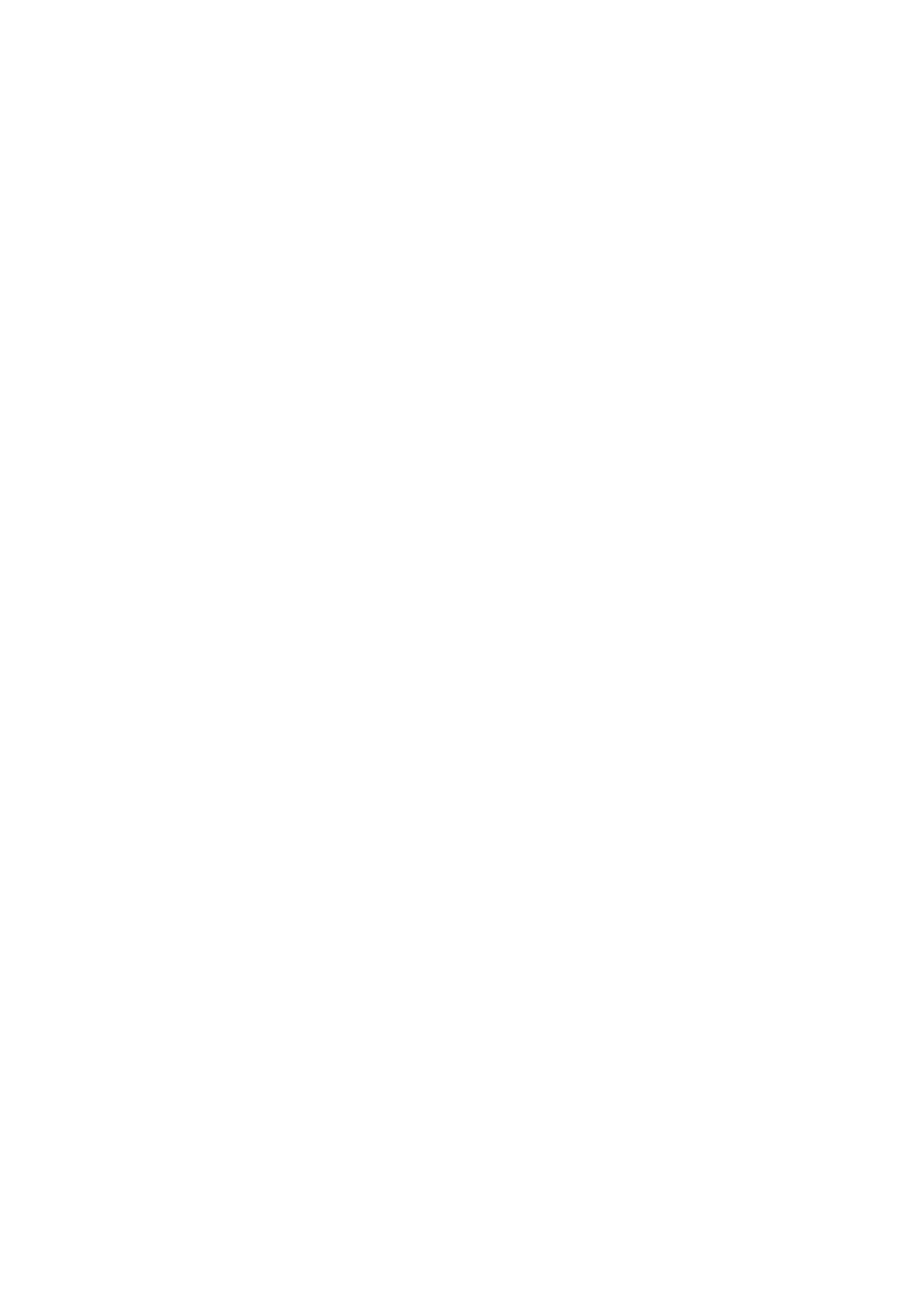# THE PREPARATORY RENUNCIATION

We have now finished the cobsideration of what may be called the preparatory Bhakti, and are entering on the study of the Para-Bhakti, or supreme devotion. We have to speak of a preparation to the practice of this Para-Bhakti. All such preparations are intended only for the purification of the soul. The repetition of names, the rituals, the forms, and the symbols—all these various things are for the purification of the soul. The greatest purifier among all such things, a purifier without which no one can enter the regions of this higher devotion (Para-Bhakti), is renunciation, This frightens many: yet, without it, there cannot be any spiritual growth. In all our Yogas this renunciation is necessary. This is the stepping-stone and the real centre and the real heart of all spiritual culture-renunciation. This is religion—renunciation. When the human soul draws back from the things of the world and tries to go into deeper things; when man, the spirit which has here somehow become concretised and materialised, understands that he is thereby going to be destroyed and. to be reduced almost into mere matter, and turns his face away from matter, then begins renunciation, then begins real spiritual growth. The Karma-Yogi's renunciation is in the shape of giving up all the fruits of his actions; he is not attached to the results of his labours; he does not care for any reward here or hereafter. The Raja-Yogi knows that the whole of nature is intended for the soul to acquire experience, and that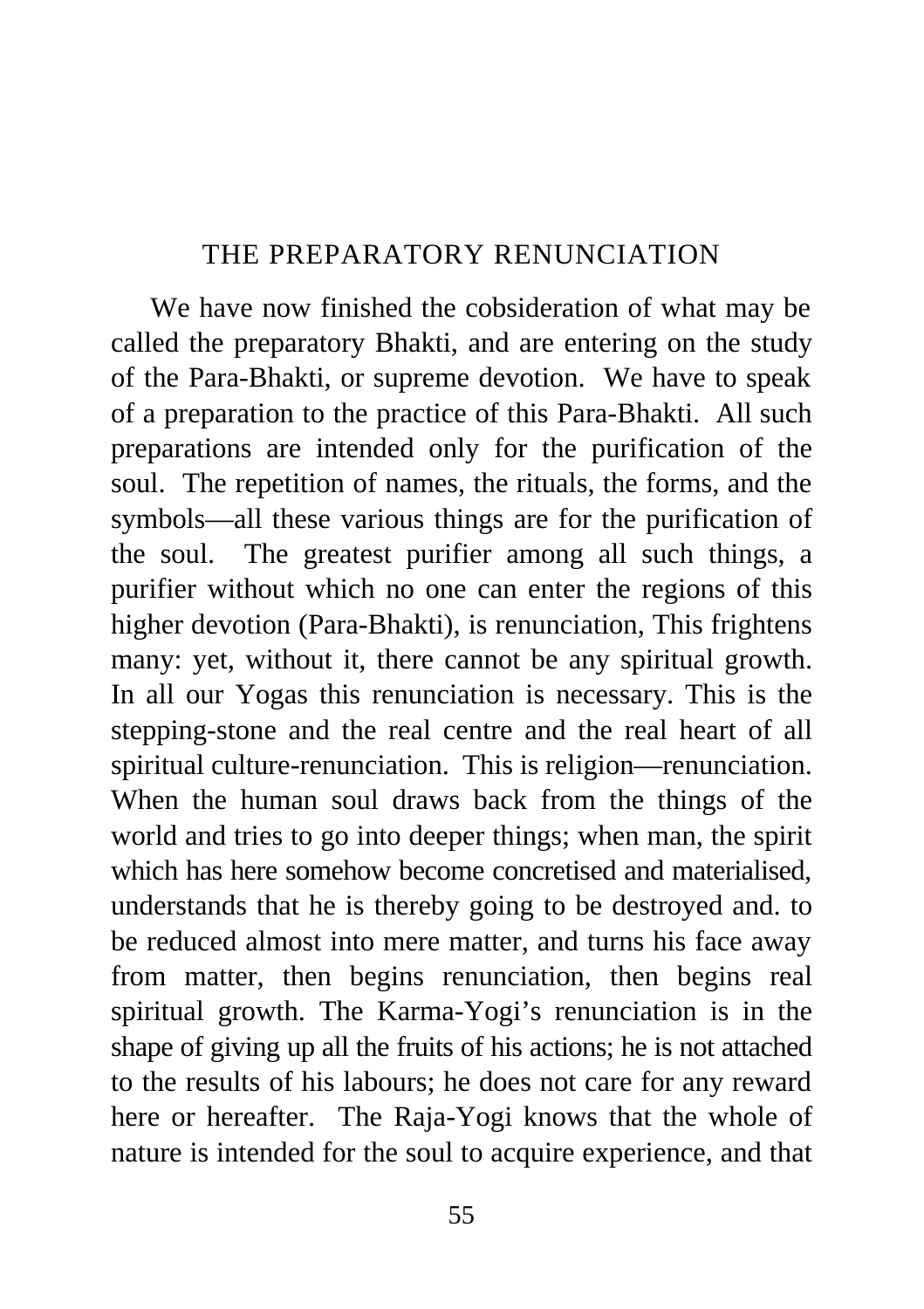the result of all the experiences of the soul is for it to become aware of its eternal separateness from nature. The human soul has to understand and realise that it has been spirit, and not matter, through eternity; and that this conjunction of it with matter is and can be only for a time. The Raja-Yogi learns the lesson of renunciation through his own. experience of nature. The Jnana-Yogi has the harshest of all renunciations to go through, as he. has to realise from the very first that the whole of this solid-looking nature is all an illusion. He has to understand that all that is any kind of manifestation of power in nature, belongs to the soul, and not to nature. He has to know, from the very start, that all knowledge and all experience are in the soul, and not in nature; so he has at once and by the sheer force of rational conviction to tear himself away from all bondage to nature. He lets nature and all that belongs to her go, he lets them vanish and tries to stand alone!

Of all renunciations, the most natural, so to say, is that of the Bhakti-Yogi. Here, there is no violence, nothing to give up, nothing to tear off, as it were, from ourselves, nothing from which we have violently to separate ourselves; the Bhakta's renunciation is easy, smooth, flowing, and as natural as the things around us. We see the manifestation of this sort of renunciation, although more or less in the form of caricatures, every day around us. A man begins to love a woman; after a while he loves another, and the first woman he lets go. She drops out of his mind smoothly, gently, without his feeling the want of her at all. A woman loves .a man; she then begins to love another man, and the first one drops off from her mind quite naturally. A man loves his own city, then he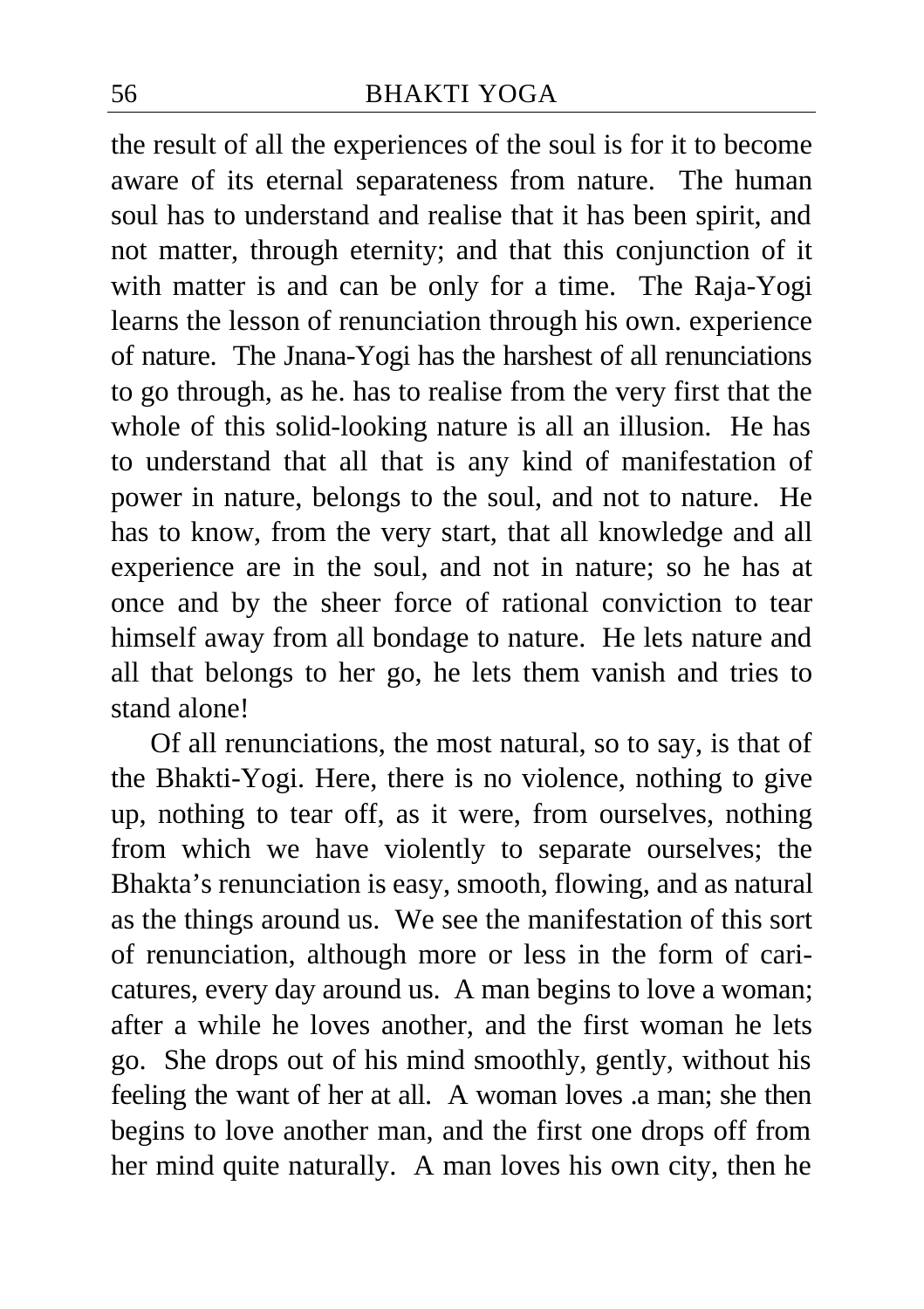begins to love his country; and the intense love for his little city drops off smoothly, naturally. Again, a man learns to love the whole world; his love for his country, his intense, fanatical patriotism drops off without hurting him, without any manifestation of violence. An uncultured man loves the pleasures of the senses intensely; as he becomes cultured, he begins to love intellectual pleasures, and his sense-enjoyments become less and less. No man can enjoy a meal with the same gusto or pleasure as a dog or a wolf; but those pleasures which a man gets from intellectual experiences and achievements, the dog can never enjoy. At first, pleasure, is in association with the lower senses; but as soon as an animal reaches a higher plane of existence, the lower kind of pleasures becomes less intense. In human society, the nearer the man is to the animal, the stronger is his pleasure in the senses; and the higher and the more cultured the man is, the greater is his pleasure in intellectual. and such other finer pursuits. So, when a man gets even higher than the plane of the intellect, higher than that of mere thought, when he gets to the plane of spirituality and of divine inspiration, he finds there a state of bliss, compared with which all the pleasures of the senses, or even of the intellect, are as nothing. When the moon shines brightly, all the stars become dim; and when the sun shines, the moon herself becomes dim. The renunciation necessary for the attainment of Bhakti is not obtained by killing anything, but just comes, in as naturally as in the presence of an increasingly stronger light, the less intense ones become dimmer and dimmer until they vanish away completely. So this love of the pleasures of the senses and of the intellect js all made dim and thrown aside and cast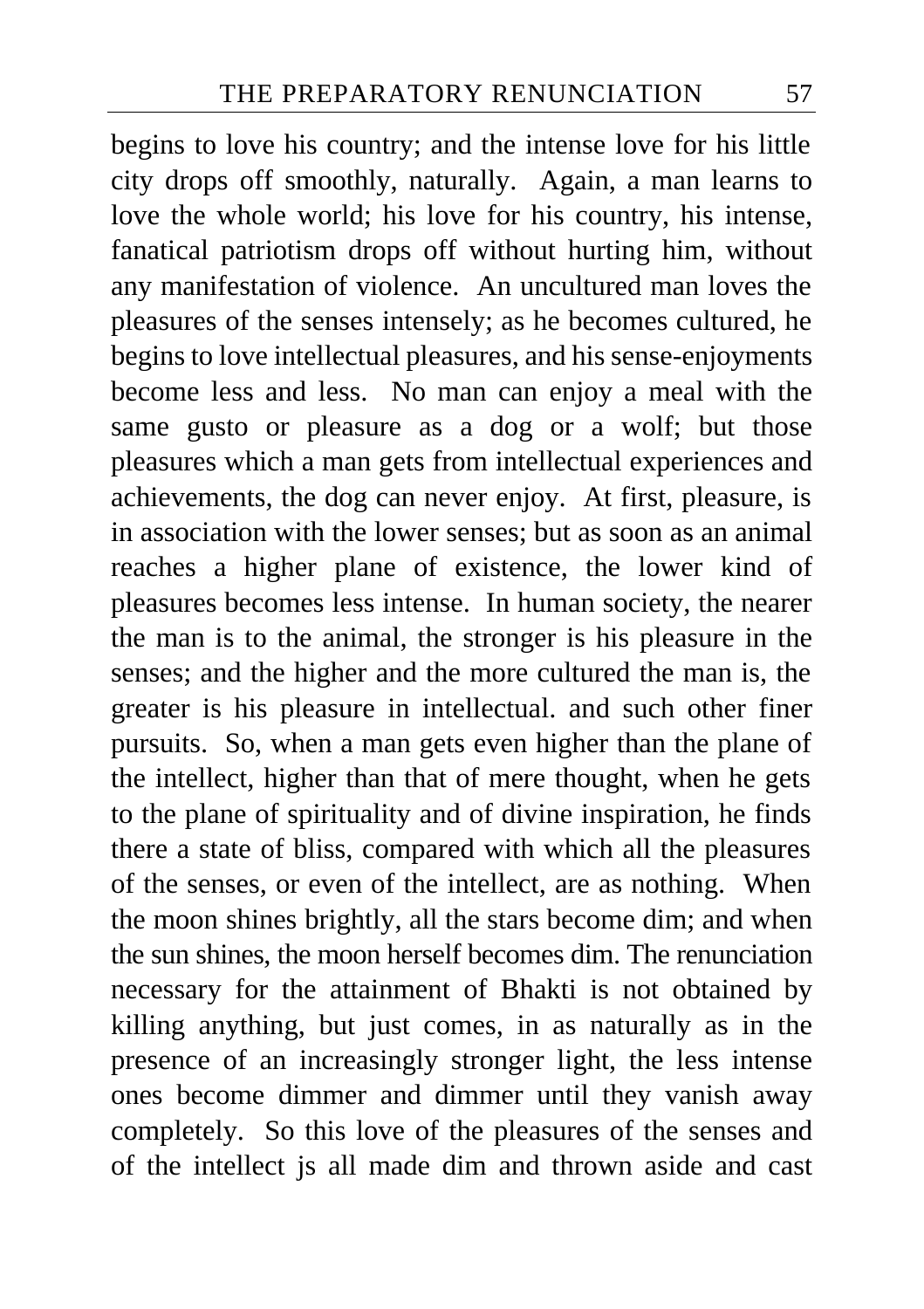into the shade by the love of God Himself. That love of God grows and assumes a form which, is called Para-Bhakti, or supreme devotion. Forms vanish, rituals flyaway, books are superseded, images, temples, churches, religions and sects, countries and nationalities—all these little limitations, and bondages fall off by their own nature from him who knows this love of God. Nothing remains to bind him or fetter his freedom. A ship, all of a sudden, comes near a .magnetic rock; and its iron bolts and bars are all attracted and drawn out, and the planks get loosened and freely float on the water. Divine grace thus loosens the binding bolts and bars of the soul, and it becomes free. So in this renunciation, auxiliary to devotion, there is no harshness, no dryness, no struggle, nor repression or suppression. The Bhakta has not to suppress any single one of his emotions, he only strives to intensify them and direct them to God.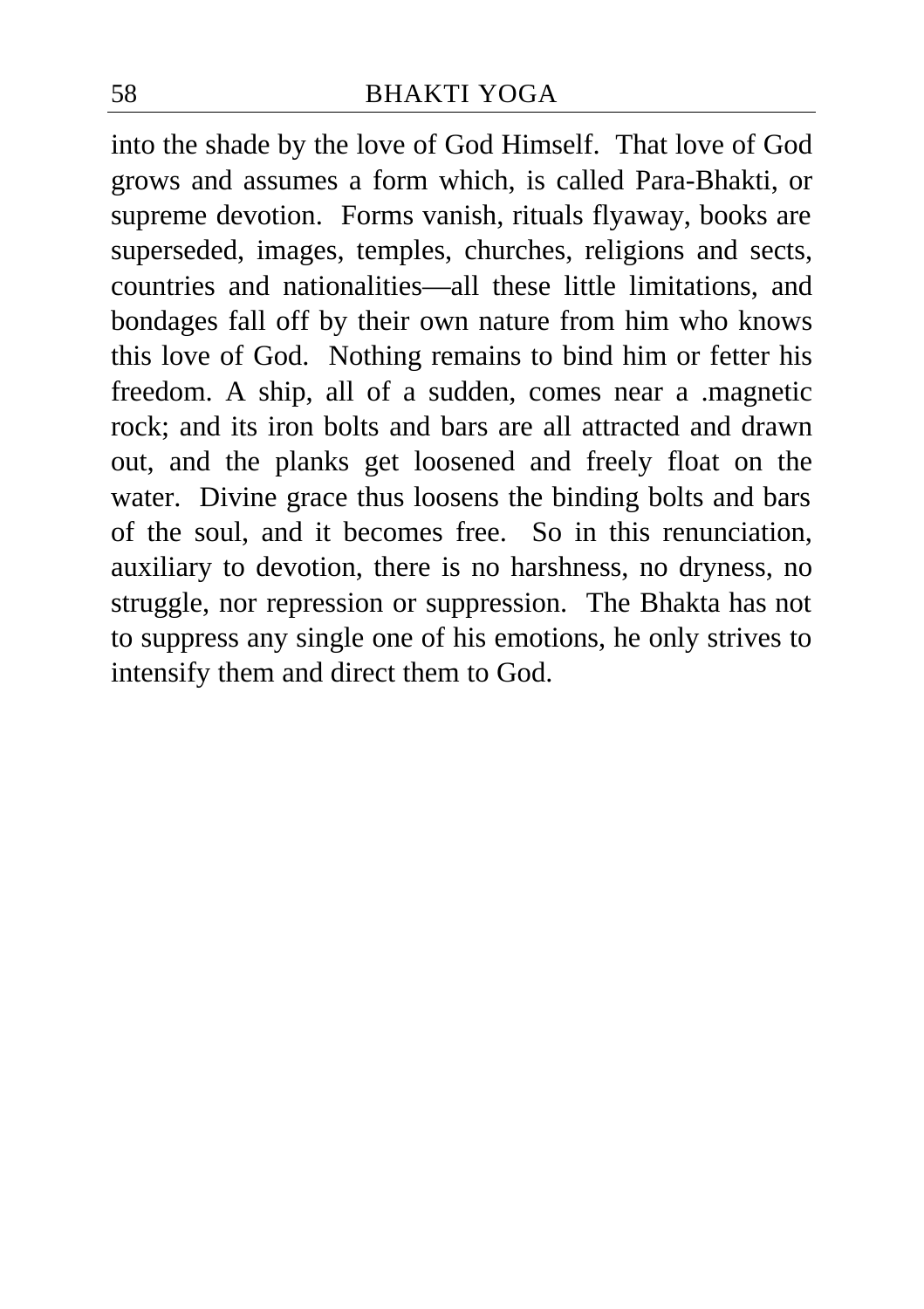## THE BHAKTA'S RENUNCIATION RESULTS FROM LOVE

We see love everywhere in nature. Whatever in society is good and great and sublime is the working out of that love; whatever in society is very bad, nay diabolical, is also the ill-directed working out of the same emotion of love. It is this same emotion that gives us the pure and holy conjugal love between husband and wife, as well as the sort of love which goes to satisfy the lowest forms of animal passion. The emotion is the same, but its manifestation is different in different cases. It is the same feeling of love, well or illdirected, that impels one man to do good and to give all he has to the poor, while it makes another man cut the throats of his brethren and take away all their possessions. The former loves others as much as the latter loves himself. The direction of the love is bad in the case of the latter but it is right and proper in the other case. The same fire that cooks a meal for us may bum a child, and it is no fault of the fire if it does so; the difference lies in the way in which it is used. Therefore, love, the intense longing for associa tion, the strong desire on the part of two to become one—and, it may be after all, of all to become merged in one—is being manifested everywhere in higher or lower forms as the case may be. Bhakti-Yoga is the science of higher love; it shows us how to direct it; it shows us I how to control it, how to manage it, how to use it, how to give it a new aim, as it were, and from it obtain the highest and most glorious results, that is, how to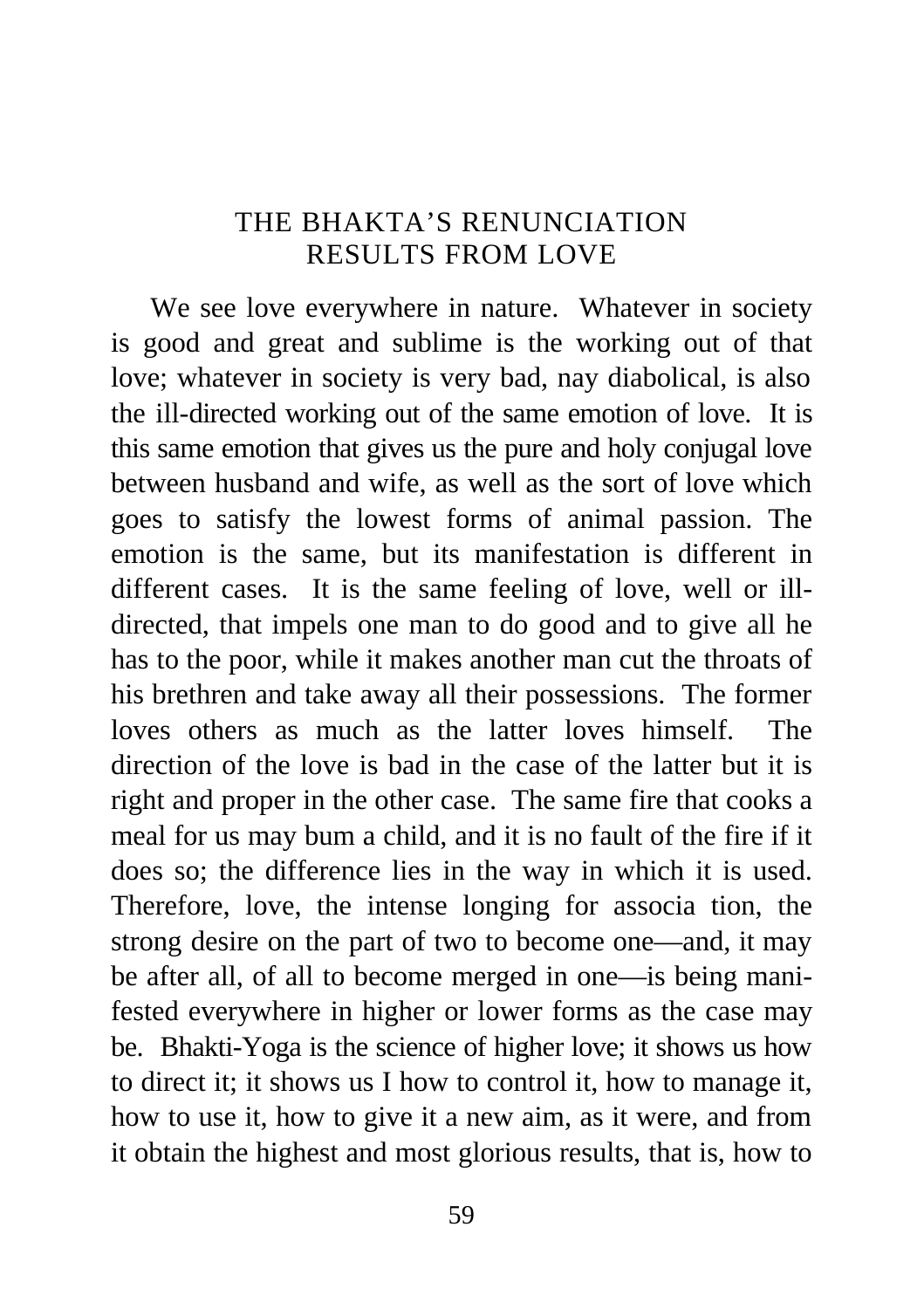make it lead us to spiritual blessedness. Bhakti-Yoga does not say, "Give up"; it only says "Love; love the Highest"; and everything low naturally falls off from him, the object of whose love is this Highest.

"I cannot tell anything about Thee, except that Thou art my love. Thou art beautiful, Oh, Thou art beautiful! Thou art beauty itself." What is after all really required of us in this Yoga is, that our thirst after the beautiful should be directed to God. What is the beauty in the human face, in the sky, in the stars, and in the moon? It is only the partial apprehension of the real all-embracing Divine Beauty. "He shining, everything shines. It is through His light that all things shine." Take this high position of Bhakti which makes you forget at once all your little personalities. Take yourself away from all the world's little selfish clingings. Do not look upon humanity as the centre of all your human and higher interests. Stand as a witness, as a student, and observe the phenomena of nature. Have the feeling of personal non-attachment with regard to man, and see how this mighty feeling of love is working itself out in the world. Sometimes a little friction is produced, but that is only in the course of the struggle to attain the higher real love. Sometimes there is a little fight, or a little fall; but it is all only by the way. Stand aside, and freely let these frictions come. You feel the frictions only when you are in the current of the world, but when you are outside of it simply as a witness and as a student, you will be able to see that there are millions and millions of channels in which God is manifesting Himself as Love.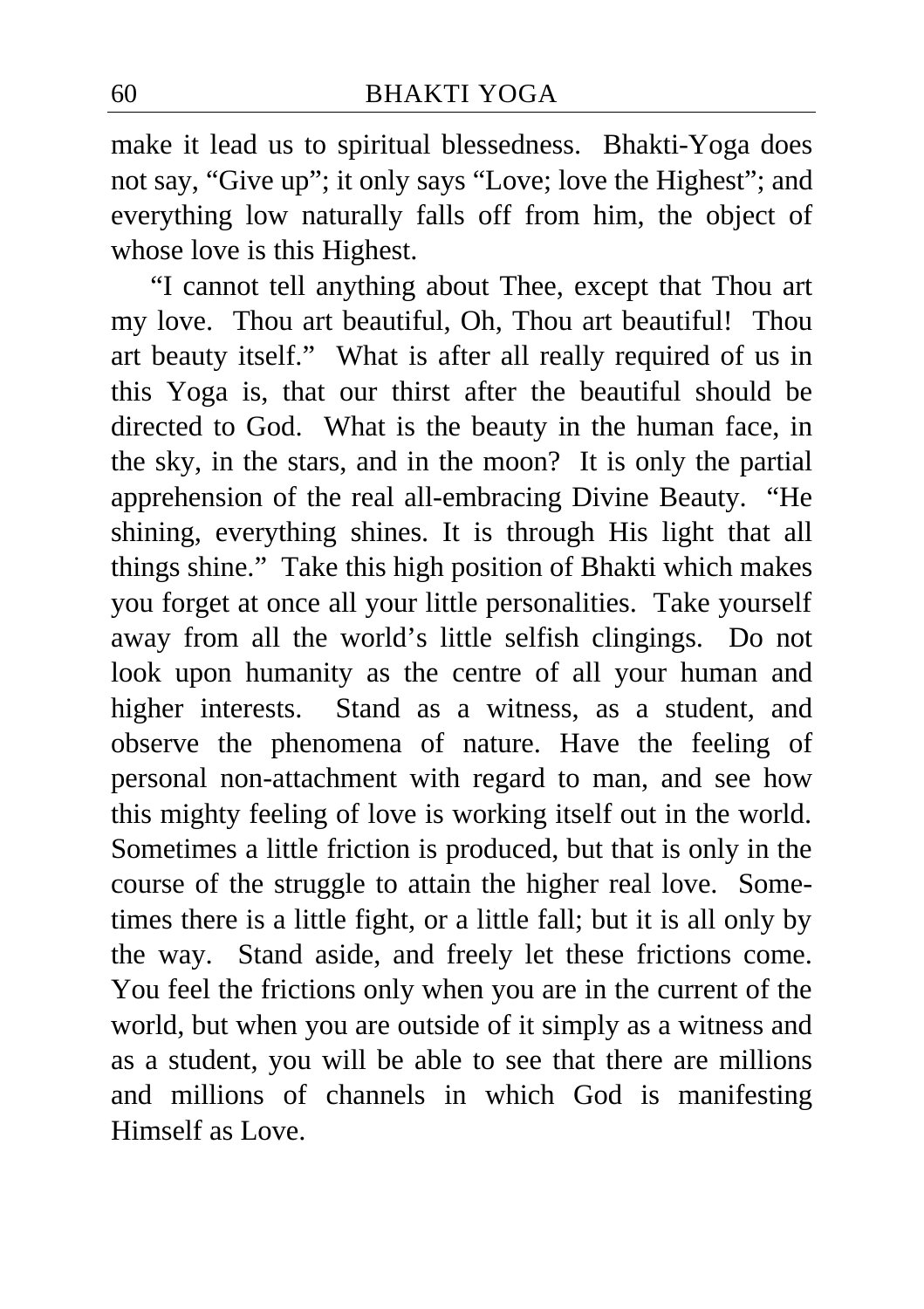"Wherever there is any bliss, even though in the most sensual of things, there is a spark of.that Eternal Bliss which is the Lord Himself." Even in the lowest kinds of attraction there is the germ of. divine love. One of the names of the Lord in Sanskrit is Hari, and this means that He attracts all things to Himself. His is in fact the only attraction worthy of human hearts. Who can attract a soul really? Only He! Do you think dead matter can truly attract the soul? It never did, and never will. When you see a man going after a beautiful face, do, you think that it is the handful of arranged material molecules which really attracts the man? Not at all. Behind those material particles there must be and is the play of divine influence and divine love. The ignorant, man does not know it; but yet, consciously or unconsciously, he is attracted by it and it alone. So even the lowest forms of attraction derive their power from God Himself. "None, O beloved, ever loved the husband for the husband's sake; it is the Âtman, the Lord who is within, for whose sake the husband is loved." Loving wives may know this or they may not; it is true all the same. "None, O beloved, ever loved the wife for the wife's sake, but it is the Self in the wife that is loved." Similarly, no one loves a child or anything else in the world except on account of Him who is within. The Lord is the great magnet, and we are all like iron filings; we are being constantly attracted by Him, and all of us are struggling to reach Him. All this struggling of ours in this world is surely not intended for selfish ends. Fools do not know what they are doing: the work of their life is, after all, to approach the great magnet. All the tremendous struggling and fighting in life is intended to make us go to Him ultimately and be one with Him.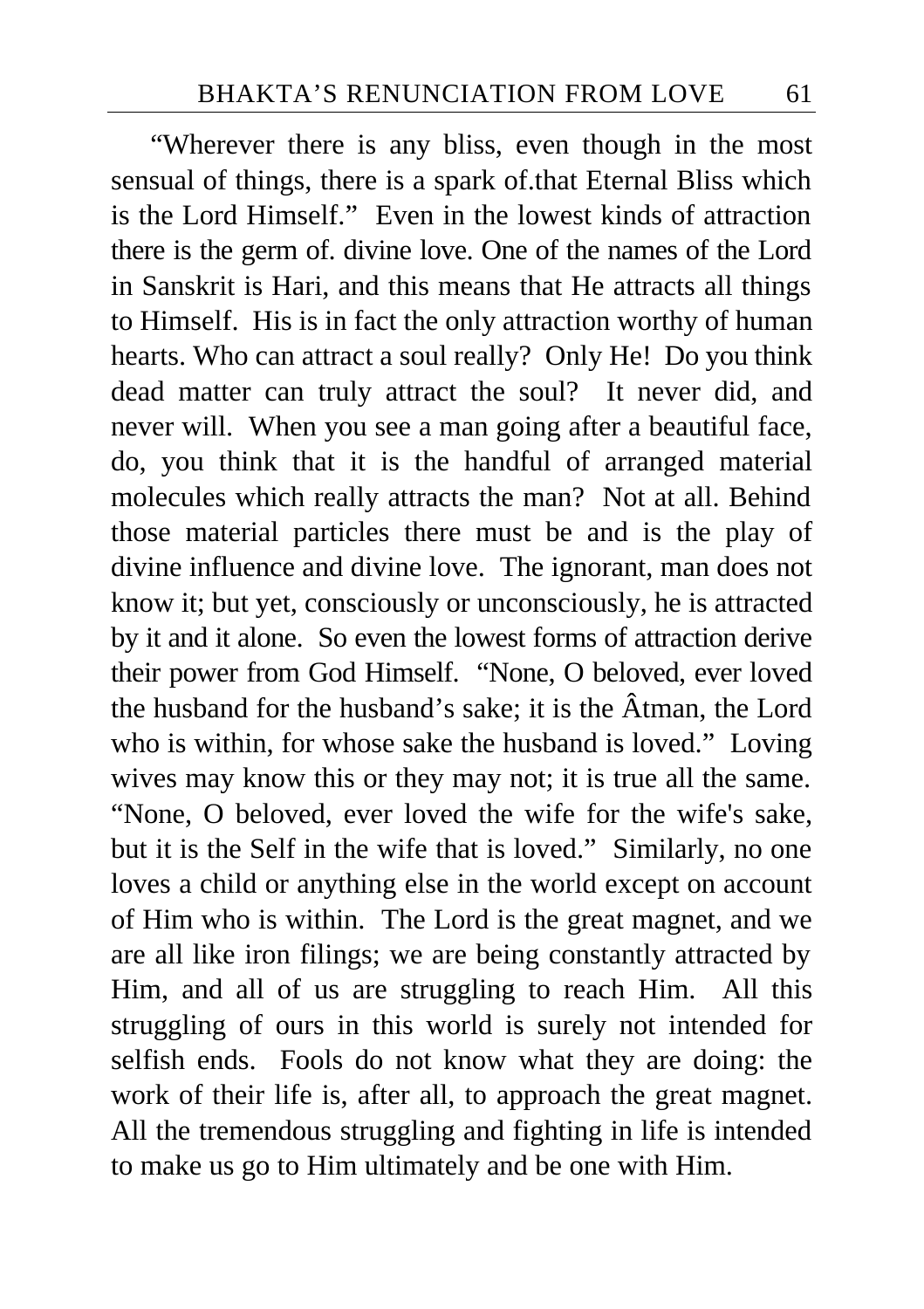The Bhakti-Yogi, however, knows the meaning of life's struggles; he understands it. He has passed through a long series of these struggles, and knows what they mean, and earnestly desires to be free from the friction thereof; he wants to avoid the clash and go direct to the centre of all attraction, the great Hari. This is the renunciation of the Bhakta: this mighty attraction in the direction of God makes all other attraction vanish for him; this mighty infinite love of God which enters his heart leaves no place for any other love to live there. How can it be otherwise? Bhakti fills his heart with the divine waters of the ocean of love, which is God Himself; there is no place there for little loves. That is to say, the Bhakta's renunciation is that Vairagya, or non-attachment for all things, that are not God, which results from Anuraga or great attachment to God.

This is the ideal preparation for the attainment of the supreme Bhakti. When this renunciation comes, the gate opens for the soul to pass through and reach the lofty regions of Supreme Devotion or Para-Bhakti. Then it is that we begin to understand what Para-Bhakti is; and the man who has entered into the inner shrine of the Para-Bhakti, alone has the right to say that all forms and symbols are useless to him as aids to religious realisation. He alone has attained. that supreme state of love commonly called the brotherhood of man; the rest only talk. He sees no distinctions; the mighty ocean of love has entered Into hIm, and he sees not man in man, but beholds his Beloved everywhere. Through every face shines to him his Hari. The light in the sun or the moon is all His manifestation. Wherever there is beauty or sublimity, to him it is all His. Such Bhaktas are still living; the world is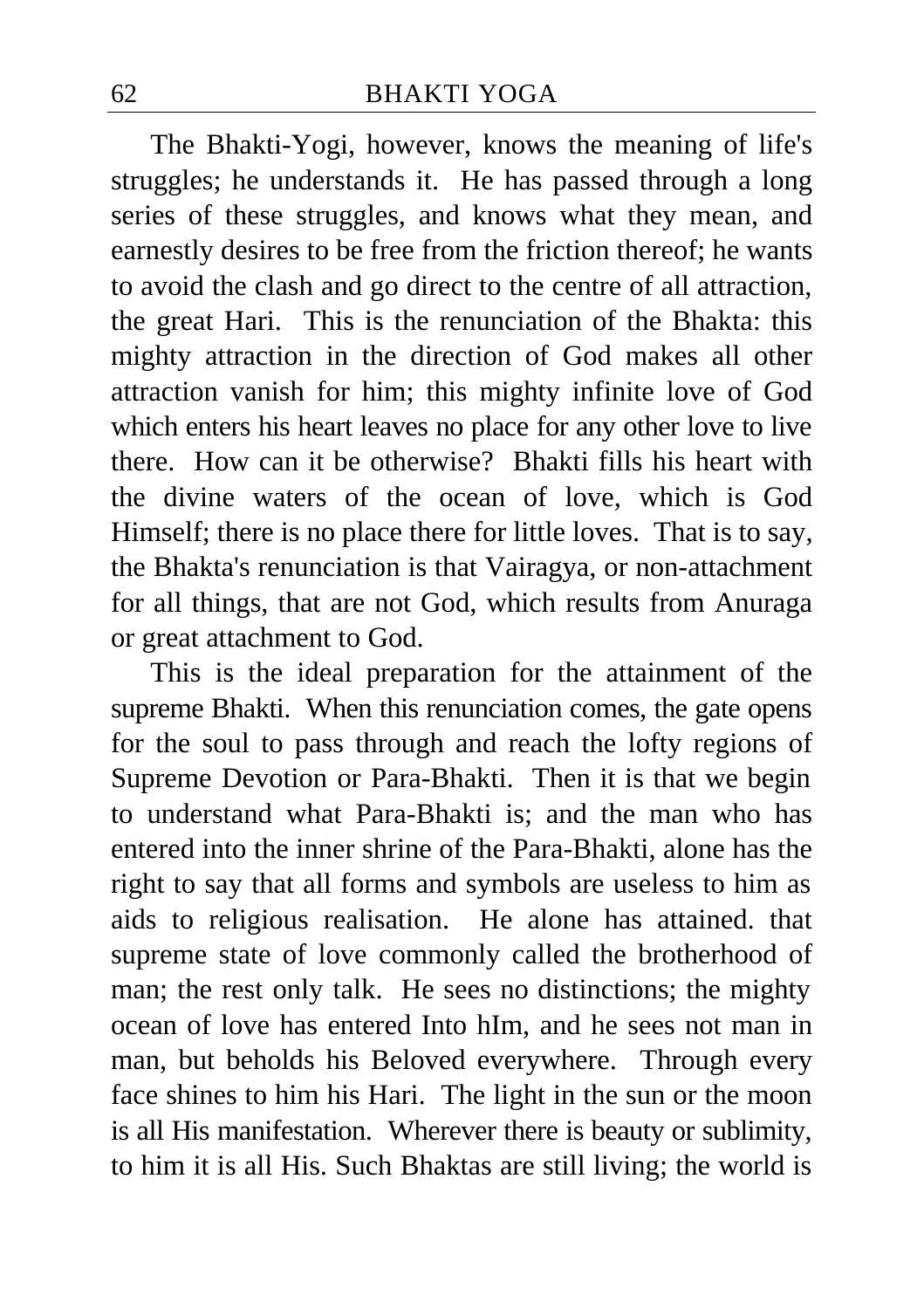never without them. Such, though bitten by a serpent, only say that a messenger came to them from their Beloved. Such men alone have the right to talk of universal brotherhood. They feel no resentment; their minds never react in the form of hatred or jealousy. The external, the sensuous; has vanished from them for ever. How can they be angry when, through their love, they are always able to see the Reality behind the scenes ?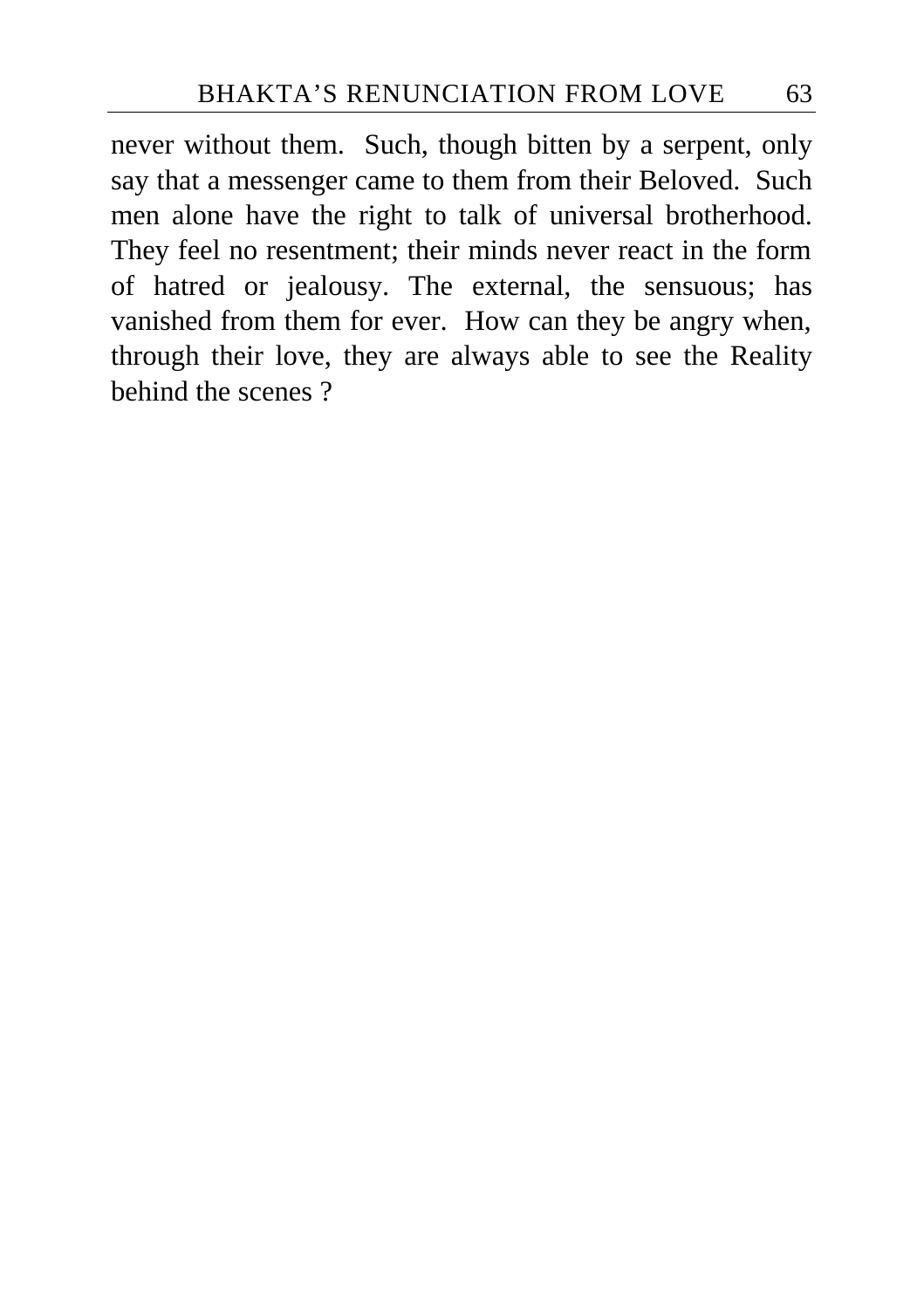## THE NATURALNESS OF BHAKTI-YOGA AND ITS CENTRAL SE'CRET

"Those who with constant attention always worship You, and those who worship the Undifferentiated, the Absolute of these who are the greater Yogis?"—Arjuna asked of Shri Krishna. The answer was: "Those who concentrating their minds on Me worship Me with eternal constancy, and are endowed with the highest faith—they are My best worshippers, they are the greatest Yogis. Those that worship the Absolute, the Indescribable, the Undifferentiated, the Omnipresent, the Unthinkable, the All-comprehending, the Immovable, and the Eternal, by controlling the play of their organs and having the conviction of sameness in regard to all things, they also, being engaged in doing good to all beings, come to Me alone. But to those whose minds have been devoted to the unmanifested Absolute, the difficulty of the struggle along the way is much greater, for it is indeed with great difficulty that the path of the unmanifested Absolute is trodden by any embodied being. Those who, having offered up all their work unto Me, with entire reliance on Me, meditate on Me and worship Me without any attachment to anything else them, I soon lift up from the ocean of ever-recurring births and deaths, as their mind is wholly attached to Me." Jnana-Yoga and Bhakti-Yoga are both referred to here. Both may be said to have been defined in the above passage. Jnana-Yoga is grand; it is high philosophy; and almost every human being thinks, curiously enough, that he can surely do every-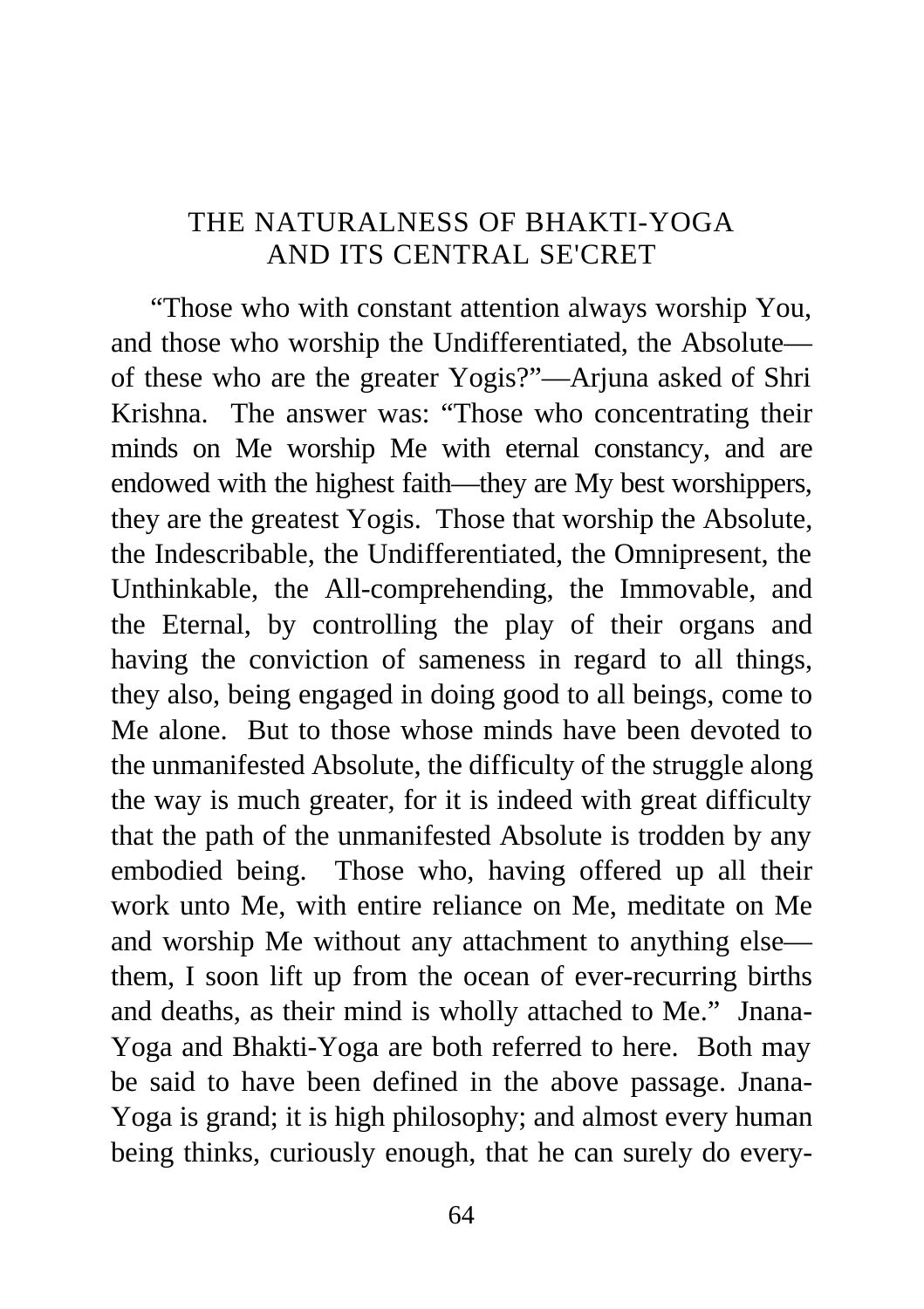thing required of him by philosophy; but it is really very difficult to live truly the life of philosophy. We are often apt to run into great dangers in trying to guide our life by philosophy. This world may be said to be divided between persons of demoniacal nature who think the care-taking of the body to be the be-all and the end-all of existence, and persons of godly nature who realise that the body is simply a means to an end, an instrument intended for the culture of the soul. The devil can and indeed does quote the scriptures for his own purpose ; and thus the way of knowle.dge appears to offer justification to. what the bad man does. as much as it offers inducements to what the good man does. This is the great danger in Jnana-Yoga. But Bhakti-Yoga is natural, sweet, and gentle; the Bhakta does not take such high flights as the Jnana-Yogi, and, iherefore, he is. not apt to have such big falls. Until the bondages of the soul pass away, it cannot of course be free, whatever may be the nature of the path that the religious man takes. Here is a passage showing how, in the case of one of the blessed Gopis, the soul-binding chains of both merit and demerit were broken. "The intense pleasure in meditating on God took away the binding effects of her good deeds. Then her intense misery of soul in not attaining unto Him washed off all her sinful propensities; and then she became free." (*Vishnu-Purâna*).

```
तचिन्ताविपुलाह्लादक्षीणपुरातचया तघा।
तदप्राप्तिमहद्दः खवित्नीरनशेषपातका ॥
...निरूच्छासतया मुक्तिं गतान्या गोपकन्यका ॥
```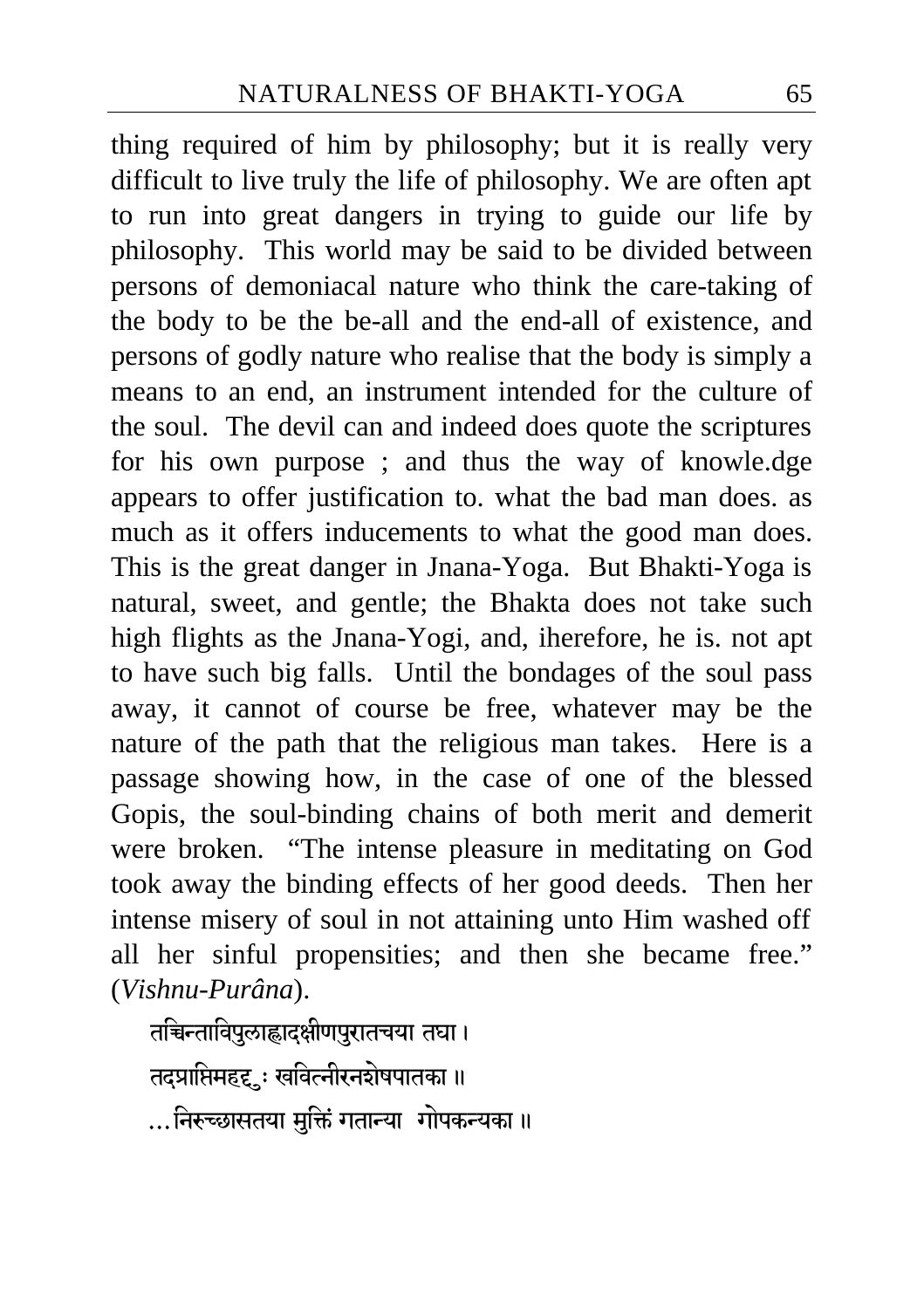In Bhakti-Yoga the central secret is, therefore, to know that the various passions, and feelings, and emotions in the human heart are not wrong in themselves; only they have to be carefully controlled and given a higher and higher direction, until they attain the very highest condition of excellence. The highest direction is that which takes us to God; every other direction is lower. We find that pleasures and pains are very common and oft-recurring feelings in our lives. When a man feels pain, because he has not wealth or some such worldly thing, he is giving a wrong direction to the feeling. Still, pain has its uses. Let a man feel pain that he has not reached the Highest, that he has not reached God, and that pain will be to his salvation. When you become glad that you have a handful of coins, it is a wrong direction given to the faculty of joy; it should be given a higher direction, it must be made to serve the Highest Ideal. Pleasure in that kind of ideal must surely be our highest joy. This same thing is true of all our other feelings. The Bhakta says that not one of them is wrong, he gets hold of them all and points them unfailingly towards God.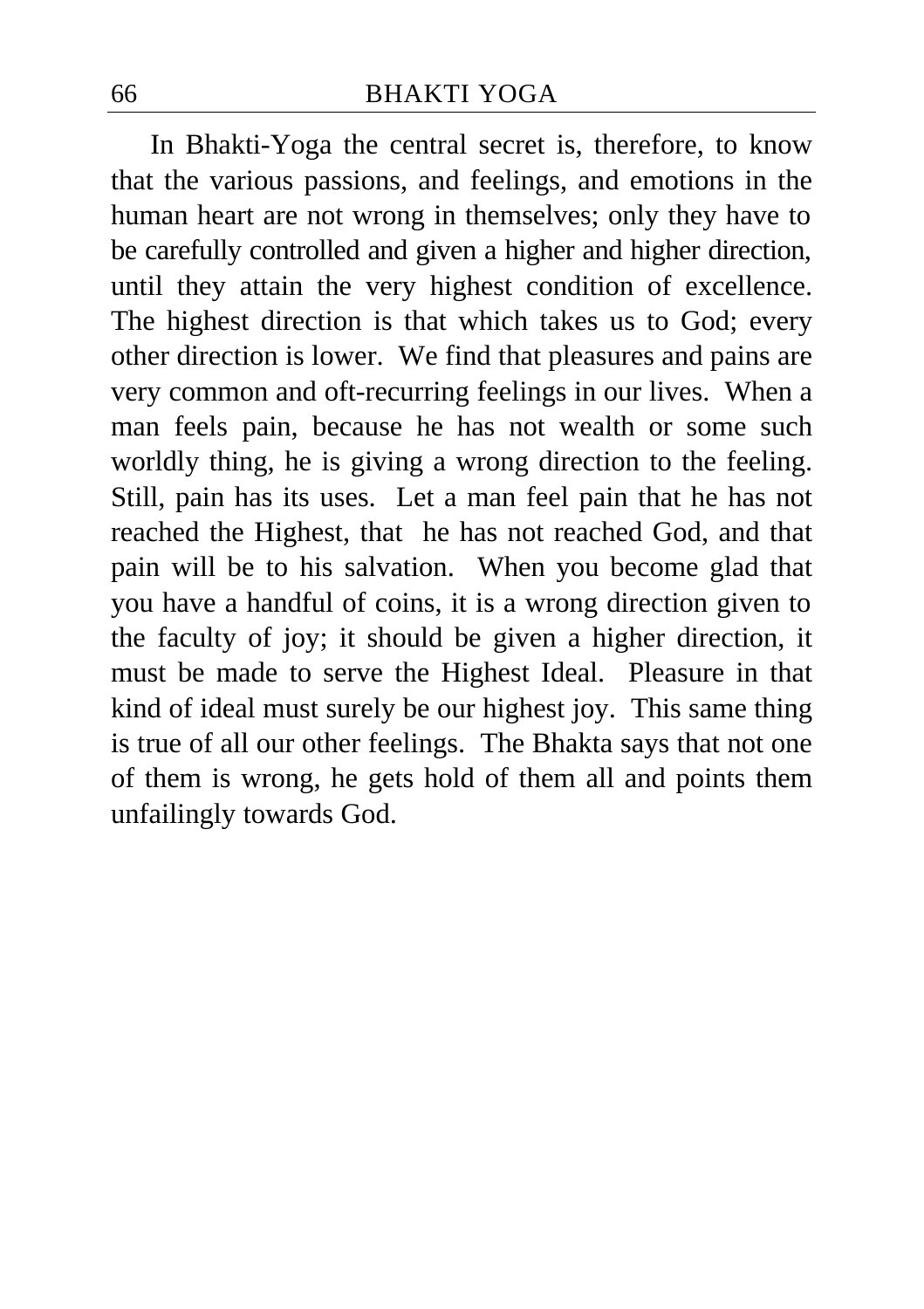#### THE FORMS OF LOVE-MANIFESTATION

Here are some of the forms in which love manifests itself. First there is reverence. Why do people show reverence to temples and holy places? Because He is worshipped there, and His presence is associated with all such places. Why do people in every country pay reverence to teachers of religion? It is natural for the hunlan heart to do so, because all such teachers preach the Lord. At bottom, reverence is a growth out of love; we can none of us revere him whom we do not love. Then comes Priti—pleasure in God. What an immense pleasure men take in the objects of the senses! They go anywhere, run through any danger, to get the thing which they love, the thing which their senses like. What is wanted of the Bhakta is this very kind of intense love which has, however, to be directed to God. Then there is the sweetest of pains, Viraha, the intense misery due to the absence of the beloved. When a man feels intense misery because he has not attained to God, has not known that which is the only thing worthy to be known, and becomes in consequence very dissatisfied and almost mad—then there is Viraha ; and this state of the mind makes him feel disturbed in the presence of anything other than the beloved (एकरतियिचिकित्सा). In earthly love we see how often this Viraha comes. Again, when men are really and intensely in love with women, or women with men, they feel a kind of natural annoyance in the presence of all those whom they do not love. Exactly the same state of impatience, in regard to things that are not loved, comes to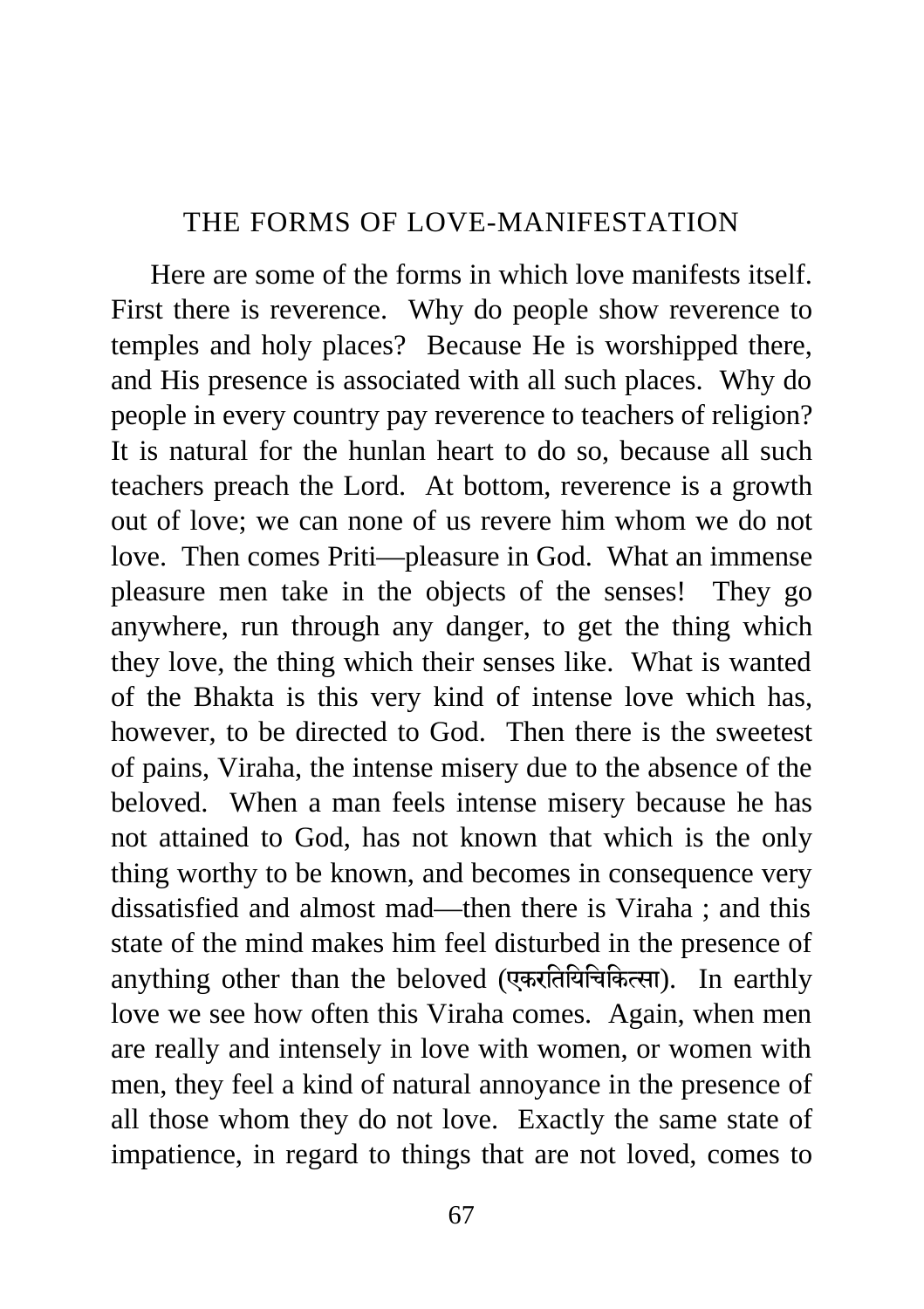the mind when Para-Bhakti holds sway over it; even to talk about things other than God becomes distasteful then. "Think of Him, think of Him alone, and give up all other vain words" (अन्या वाचो विमुं चथ). Those who talk of Him alone, the Bhakta finds to be friendly to him; while those who talk of anything else appear to him to be unfriendly. A still higher stage of love is reached when life itself is maintained for the sake of the one Ideal of Love, when life itself is considered beautiful and worth living only on account of that Love (तदर्थप्राणसंस्थान). Without it, such a life would not remain even for a moment. Life is sweet because it thinks of the Beloved. Tadiyata (तदीयता = "*His-ness*") comes when a man becomes perfect according to Bhakti when he has become blessed, when he has attained God, when he has touched the feet of God, as it were. Then his whole nature is purified and completely changed. All his purpose in life then becomes fulfilled. Yet many such Bhaktas live on just to worship Him. That is the bliss, the only pleasure in life, which they will not give up. "Oh king, such is the blessed quality of Hari that even those, who have become satisfied with everything, all the knots of whose hearts have been cut asunder, even they love the Lord for love's sake"—the Lord "Whom all the gods worship, all the lovers of liberation, and all the knowers of the Brahman" यं सर्वे देवा नमरयन्ति मुमुक्षवी ब्रह्मवादिनश्चेति (Nri. Tap. Up.) Such is the power of love. When a man has forgotten himself altogether and does not feel that ahything belongs to him, then he acquires the state of Tadiyata; everything is sacred to him, because it belongs to the Beloved. Even in regard to earthly love, the lover thinks that everything belonging to his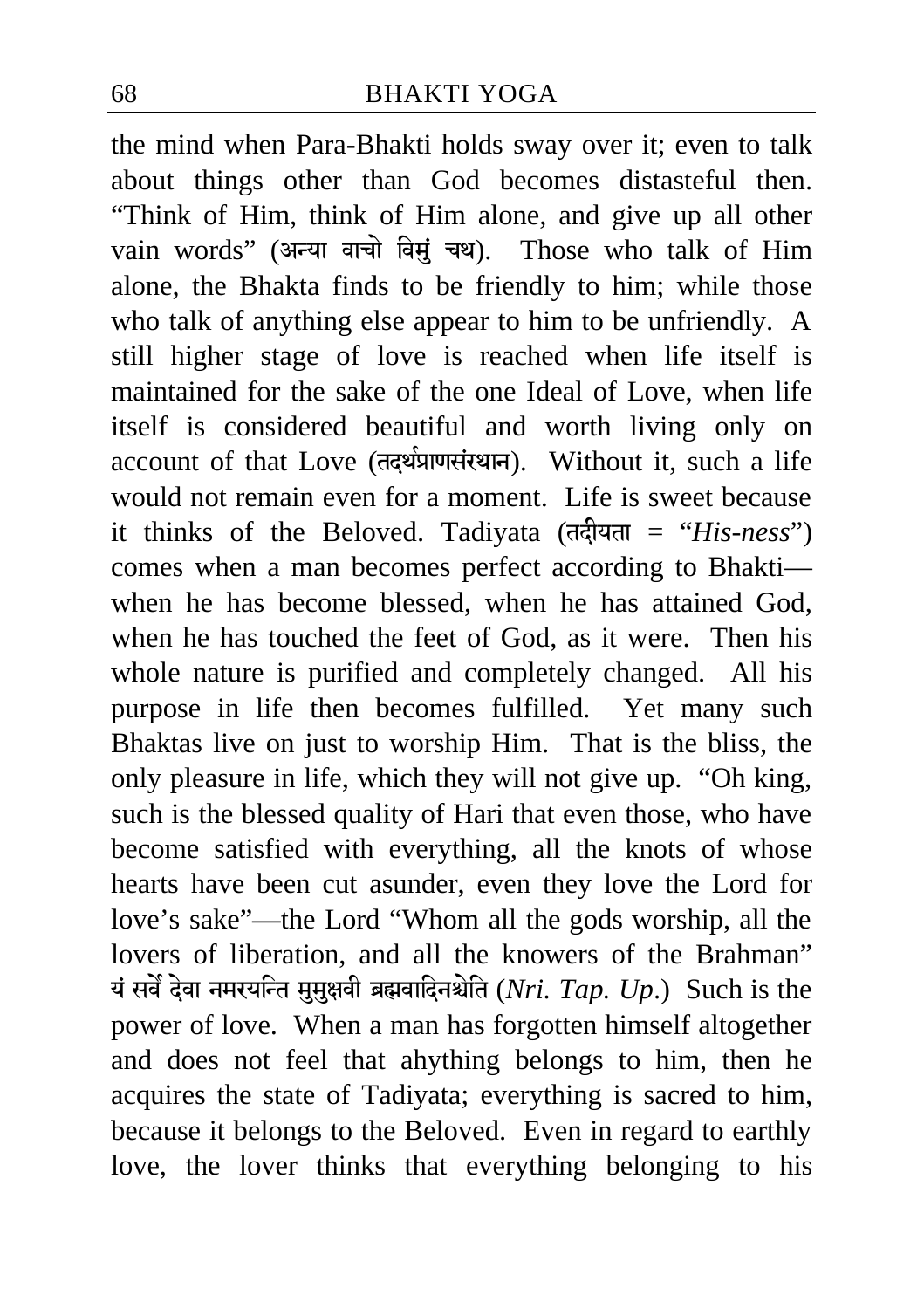beloved is sacred and so dear to him. He loves even a piece of the cloth belonging to the darling of his heart. In the same way, when a person loves the Lord, the whole universe becomes dear to him, because it is all His.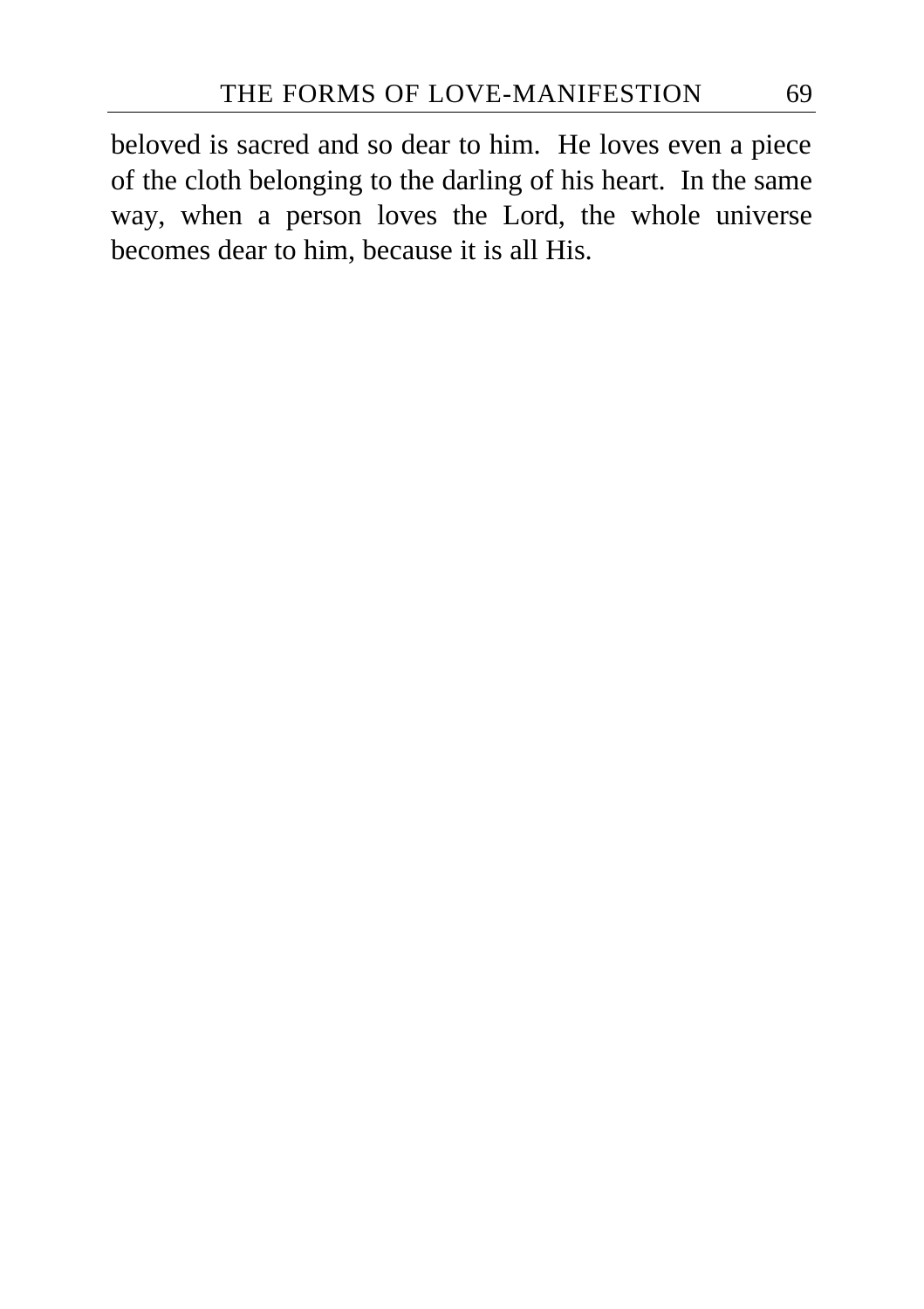# UNIVERSAL LOVE AND HOW IT LEADS TO SELF-SURRENDER

How can we love the Vyashti, the particular, without first loving the Samashti, the universal? God is the Samashti, the generalised and the abstract universal whole; and the universe that we see is the Vyashti, the particularised thing. To love the whole universe is possible only by way of loving the Samashti—the universal—which is, as it were, the one unity in which are to be found millions and millions of smaller unities. The philosophers of India do. not stop I at the particulars; they cast a hurried glance at the particulars, and immediately start to find the generalised forms whieh will include all the particulars. The search after the universal is the one search of Indian philosophy and religion. The Jnâni aims at the wholeness of things, at that one absolute and generalised Being, knowing which he knows everything. The Bhakta wishes to realise that one generalised abstract Person in loving whom he loves the whole universe. The Yogi wishes to have possession of that one generalised form of power, by controlling which he controls this whole universe. The Indian mind, throughout its history, has been directed to this kind of singular search after the universal in everything—in science, in psychology, in love, in philosophy. So the conclusion to which the Bhakta comes is, that, if you go on merely loving one person after another, you may go on loving them so for an infinite length of time, without being in the least able to love the world as a whole.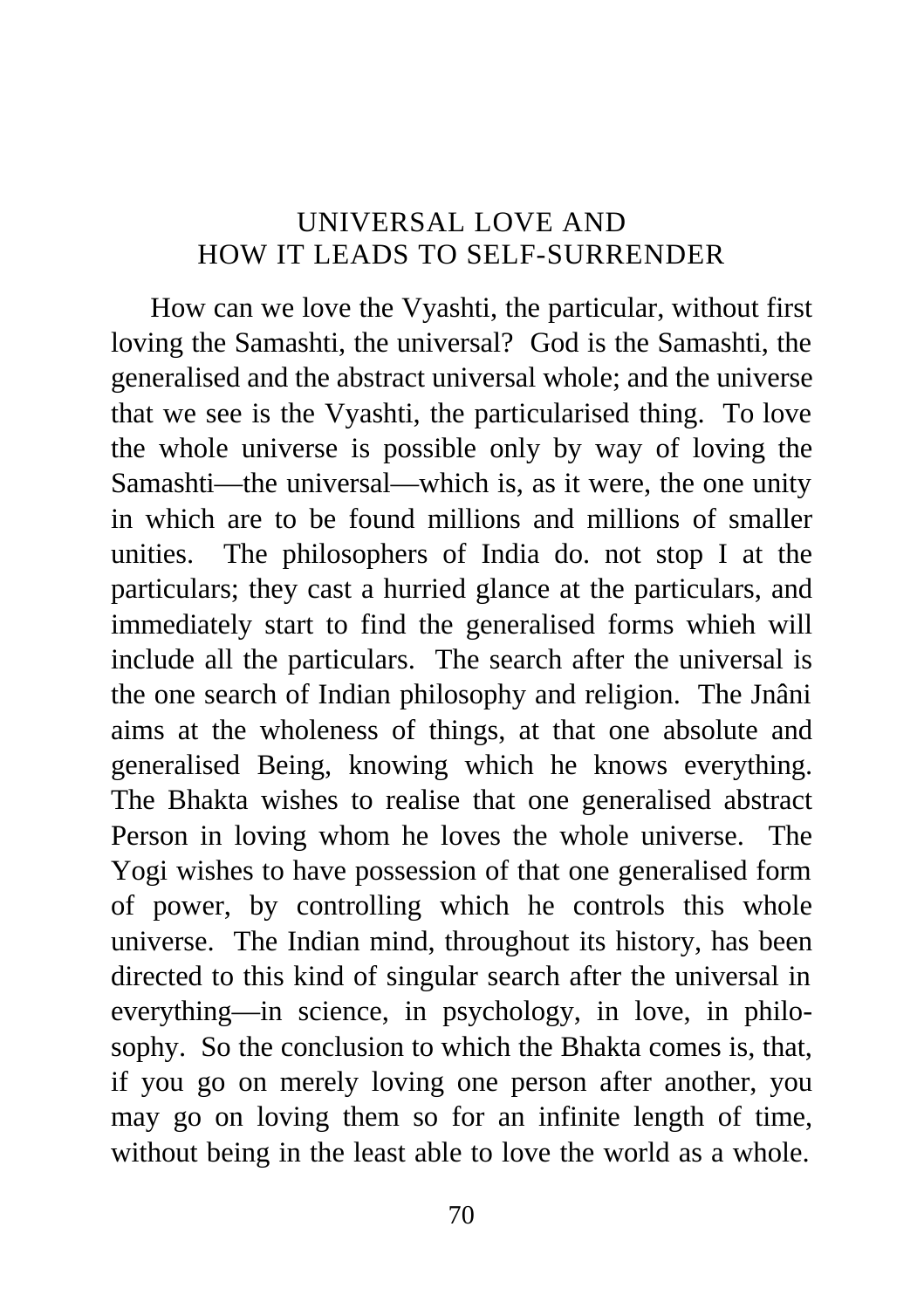When, at last, the central idea is, however, arrived at, that the sum total of all love is God, that the sum total of the aspirations of all the souls in the universe, whether they be free, or bound, or struggling towards liberation, is God, then alone it becomes possible for anyone to put forth universal love. God is the Samashti, and this visible universe is God differentiated and made manifest. If we love this sum total, we love everything. Loving the world and doing it good will all come easily then; we have to obtain this power only by loving God first; otherwise it is no joke to do good to the world. "Everything is His and He is my Lover; I love Him," says the Bhakta. In this way everything becomes sacred to the Bhakta, because all things are His. All are His children, His body, His manifestation. How then may we hurt any one? How then may we not love anyone? With the love of God will come, as a sure effect, the love of everyone in the universe. The nearer we approach God, the more do we begin to see that all things are in Him. When the soul succeeds in appropriating the bliss of this supreme love, it also begins to see Him in everything. Our heart will thus become an eternal fountain of love. And when we reach even higher states of this love, all the little differences between the things of the world are entirely lost; man is seen no more as man, but only as God; the animal is seen no more as animal, but as God; even the tiger is no more a tiger but manifestation of God. Thus in this intense state of Bhakti, worship is offered to every one, to every life, and to every being.

एवं सर्वेषु तेषु भक्तिरव्यभिचरिणी।

कर्तव्या पप्डिते ज्ञांत्वा सर्बभूतमयं हरिम् ॥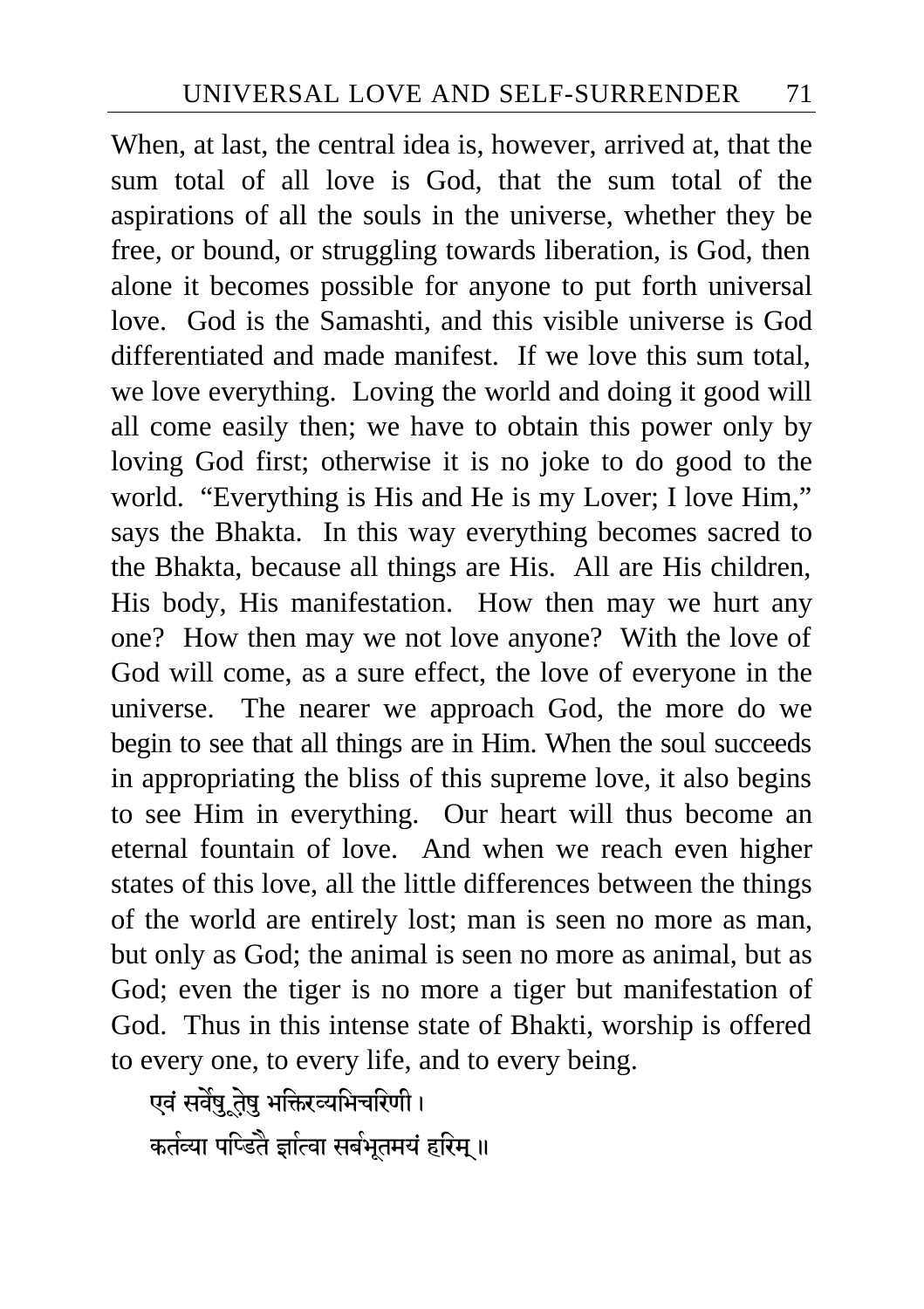—"Knowing that Hari, the Lord, is in every being, the wise have thus to manifest unswerving love towards all beings." As a result of this kind of intense, all-absorbing love, comes the feeling of perfect self-surrender, the conviction that nothing that happens is against us—(Aprâtikulya). Thcn the loving soul is able to say, if pain comes, "Welcome pain." If misery comes, it will say, "Welcome misery, you are also from the Beloved." If a serpent comes, it will say, "Welcome serpent." If death comes, such a Bhakta will wekome it with a smile. "Blessed am I that they all come to me; they are all welcome." The Bhakta in this state of perfect resignation, arising out of intense love to God and to all that are His, ceases to distinguish between pleasure and pain in so far as they affect him. He does not know what it is to complain of pain or misery; and this kind of uncomplaining resignation to the will of God, who is all love, is indeed a worthier acquisition than all the glory of grand and heroic performances.

To the vast majority of mankind, the body is everything; the body is all the universe to them; bodily enjoyment is their all in all. This demon of the worship of the body and of the things of the body has entered into us all. We may indulge in tall talk, and take very high flights, but we are like vultures all the same; our mind is directed to the piece of carrion down below. Why should our body be saved, say, from the tiger? Why may we not give it over to the tiger? The tiger will thereby be pleased, and that is not altogether so very far from self-sacrifice and worship. Can you reach the realisation of such an idea in which all sense of self is completely lost? It is a very dizzy height on the pinnacle of the religion of love, and few in this world have ever climbed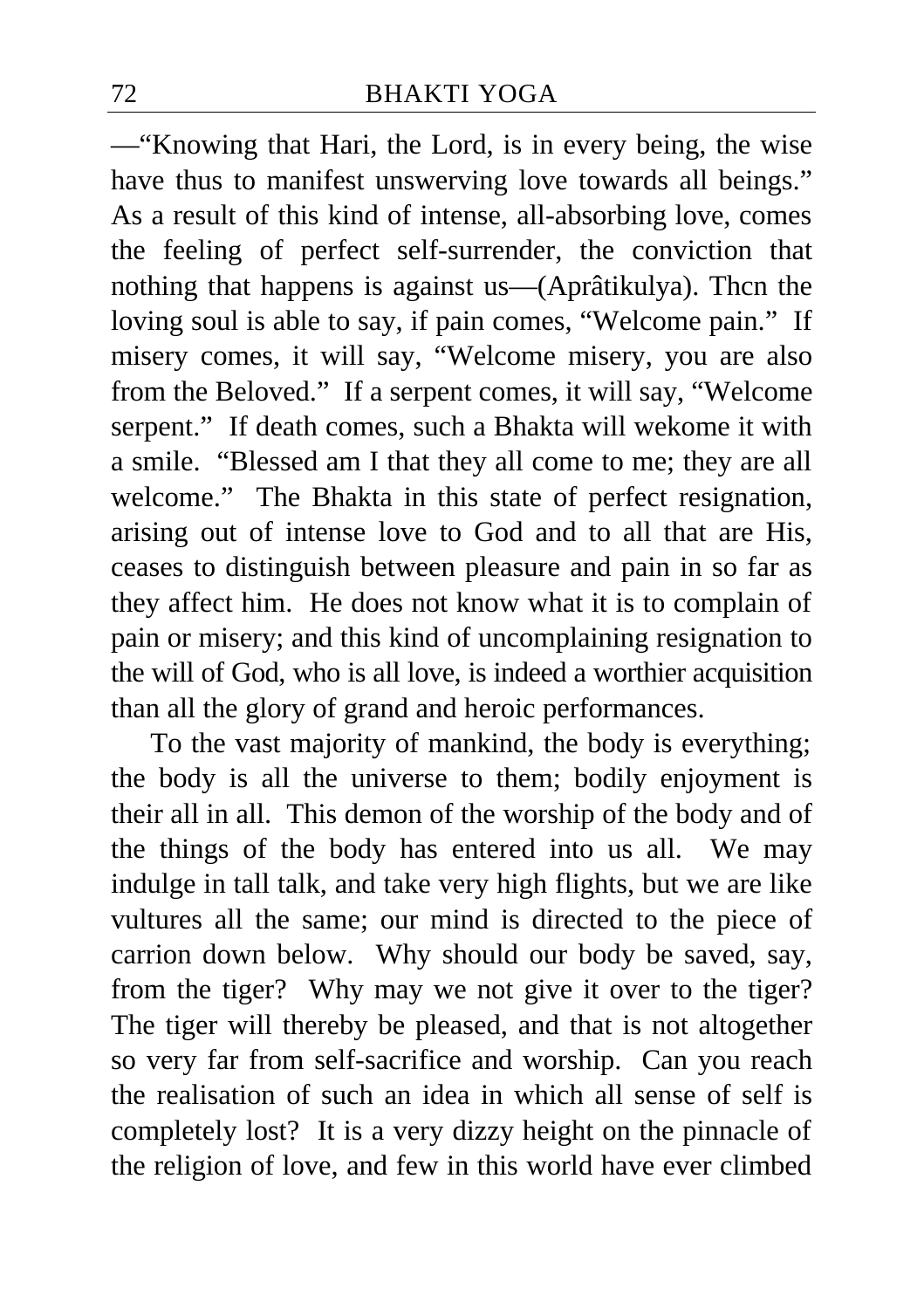up to it; but until a man reaches that highest point of everready and ever-willing self-sacrifice, he cannot become a perfect Bhakta. We may all manage to maintain our bodies more or less satisfactorily and for longer or shorter intervals of time. Nevertheless, our bodies have to go; there is no permanence about them. Blessed are they whose bodies get destroyed in the service of others. "Wealth, and even life itself, the sage always holds ready for the service of others. In this world, there being one thing certain, *viz*. death, it is far better that this body dies in a good cause than in a bad one." We may drag our life on for fifty years or a hundred years; but after that, what is it that happens? Everything that is the result of combination must get dissolved and die. There must and will come a time for it to be decomposed. Jesus and Buddha. and Mohammed are all dead; all the great Prophets and Teachers of the world are dead. "In this evanescent world, where everything is falling to pieces, we have to make the highest use of what time we have," says the Bhakta; and really the highest use of life is to hold it at the service of all beings. It is the horrible body-idea that breeds all the selfishness in the world, just this one delusion that we are wholly the body we own, and that we must by all possible means try our very best to preserve and to please it. If you know that you are positively other than your body, you have then none to fight with or struggle against; you are dead to all ideas of selfishness. So the Bhakta declares that we have to hold ourselves as if we are altogether dead to all the things of the world; and that is indeed self-surrender. Let things come as they may. This is the meaning of "Thy will be done"; not going about fighting and struggling and thinking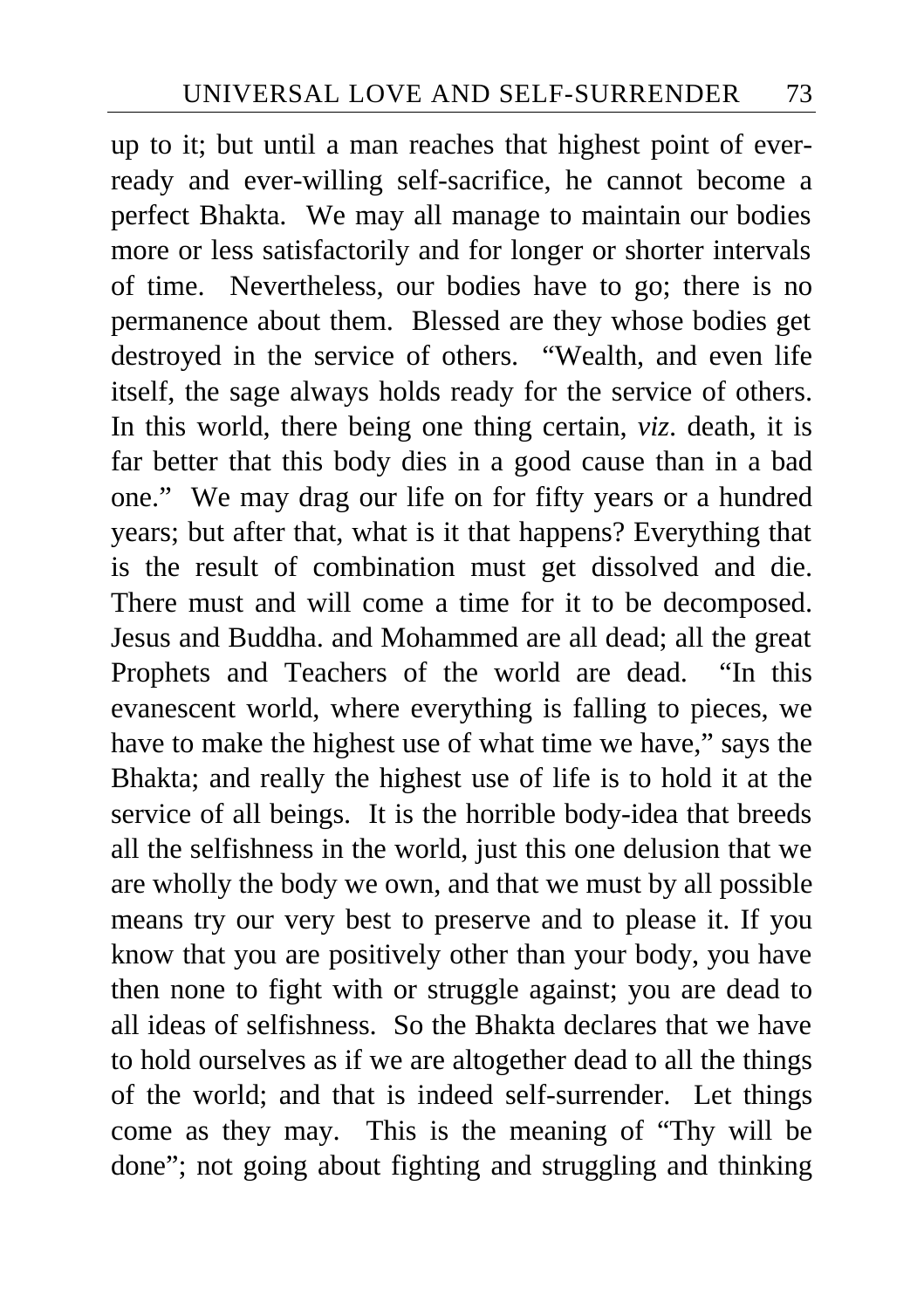all the while that God wills all our own weaknesses and worldly ambitions. It may be that good comes even out of our selfish struggles; that is, however, God's look-out. The perfected Bhakta's idea must be never to will and work for himself. "Lord, they build high temples in Your name; they make large gifts in Your name; I am poor; I have nothing; so I take this body of mine and place it at Your feet. Do not give me up, O Lord." Such is the prayer proceeding out of the depths of the Bhakta's heart. To him who has experienced it, this eternal sacrifice of the self unto the Beloved Lord is higher by far than all wealth and power, than even all soaring thoughts of renown and enjoyment. The peace of the Bhakta's calm resignation is a peace that passeth all understanding, and is of incomparable yalue. His Aprâtikulya is a state of the mind in which it has no interests, and naturally knows nothing that is opposed to it. In this state of sublime resignation everything in the shape of attachment goes away completely, except that one all-absorbing love to Him in whom all things live and move and have their being. This attachment of love to God is indeed one that does not bind the soul but effectively breaks all its bondages.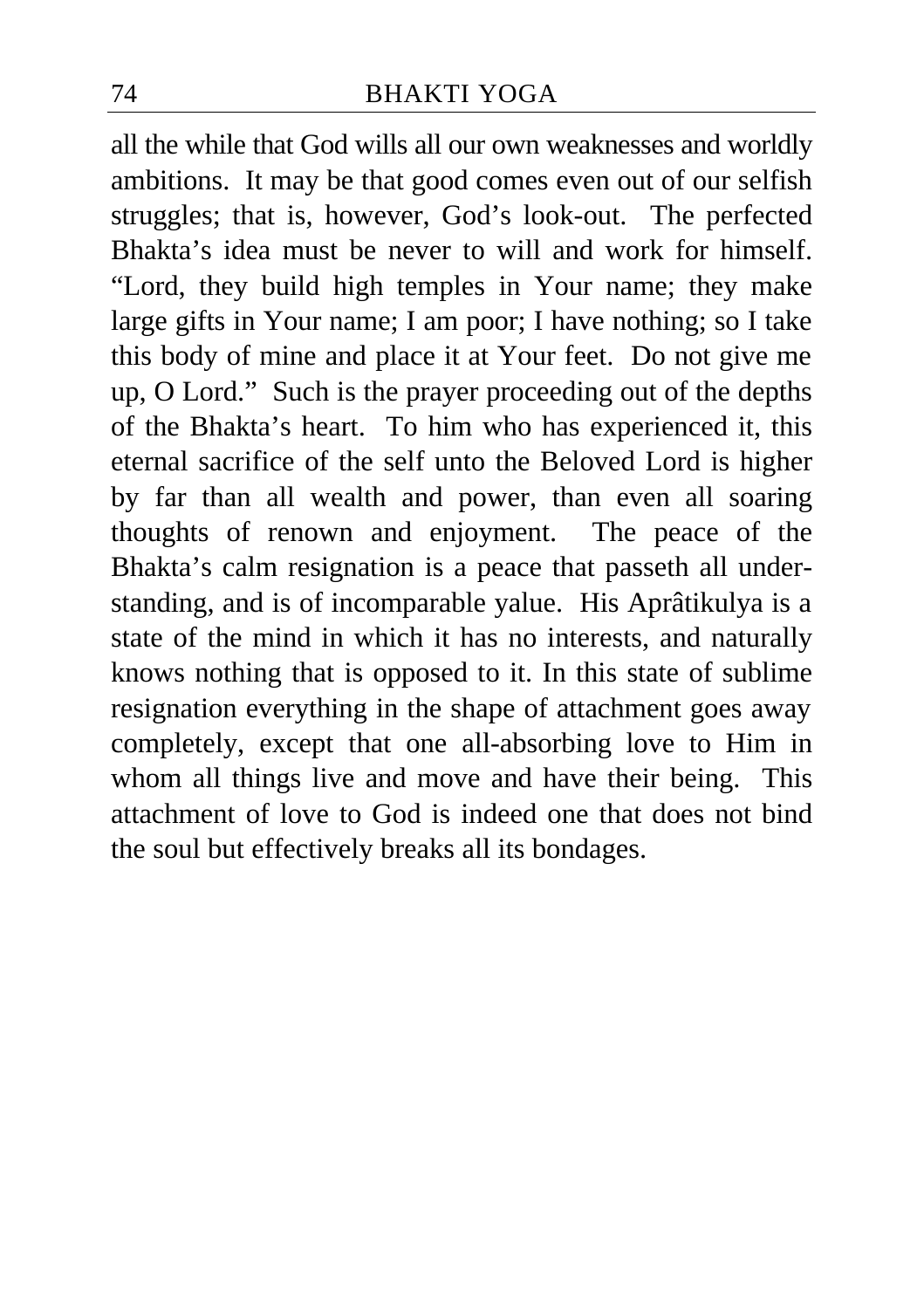## THE HIGHER KNOWLEDGE AND THE HIGHER LOVE ARE ONE TO THE TRUE LOVER

The Upanishads distinguish between a higher knowledge and a lower knowledge; and to the Bhakta there is really no dfference between this higher knowledge and his higher love (Parâ-Bhakti). The Mundaka Upanishad says: इे विद्ये वेदितवये इति ह सम यहह्मविदो वदनित। परा चैवापरा च॥ तत्रापरा ऋग्वेदी यज़ुर्वेदः सामवेदीऽथर्ववेदः शिक्षा कल्पो व्याकरणं निरूक्तं छन्दोज्योतिषमिति । अथ परा यया तदक्षरमथिगम्यते ॥— "The knowers of Brahman declare that there are two kinds of knowledge worthy to be known. namely, the Higher (Parâ) and the Lower (Aparâ). Of these the Lower (knowledge) consists of the Rigveda, the Yajurveda, the Sâmaveda, the Atharvaveda, the Shikshâ (or the science dealing with pronunciation and accent), the Kalpa (or the sacrificial liturgy), Grammar, the Nirukta (or the science dealing with etymology and the meaning of words), Prosody, and Astronomy; and the Higher (knowledge) is that by which that unchangeable is known." The higher knowledge is thus clearly shown to be the knowledge of Brahman: and the *Devi-Bhâgavata* gives us the following definition of the higher love (Parâ-Bhakti):—"As oil poured from one vessel to another falls in an unbroken line, so, when the mind in an unbroken stream thinks of the Lord, we have what is called Para-Bhakti or supreme love." This kind of undisturbed and ever steady direction of the mind and the heart to the Lord with an inseparable attactment is indeed the highest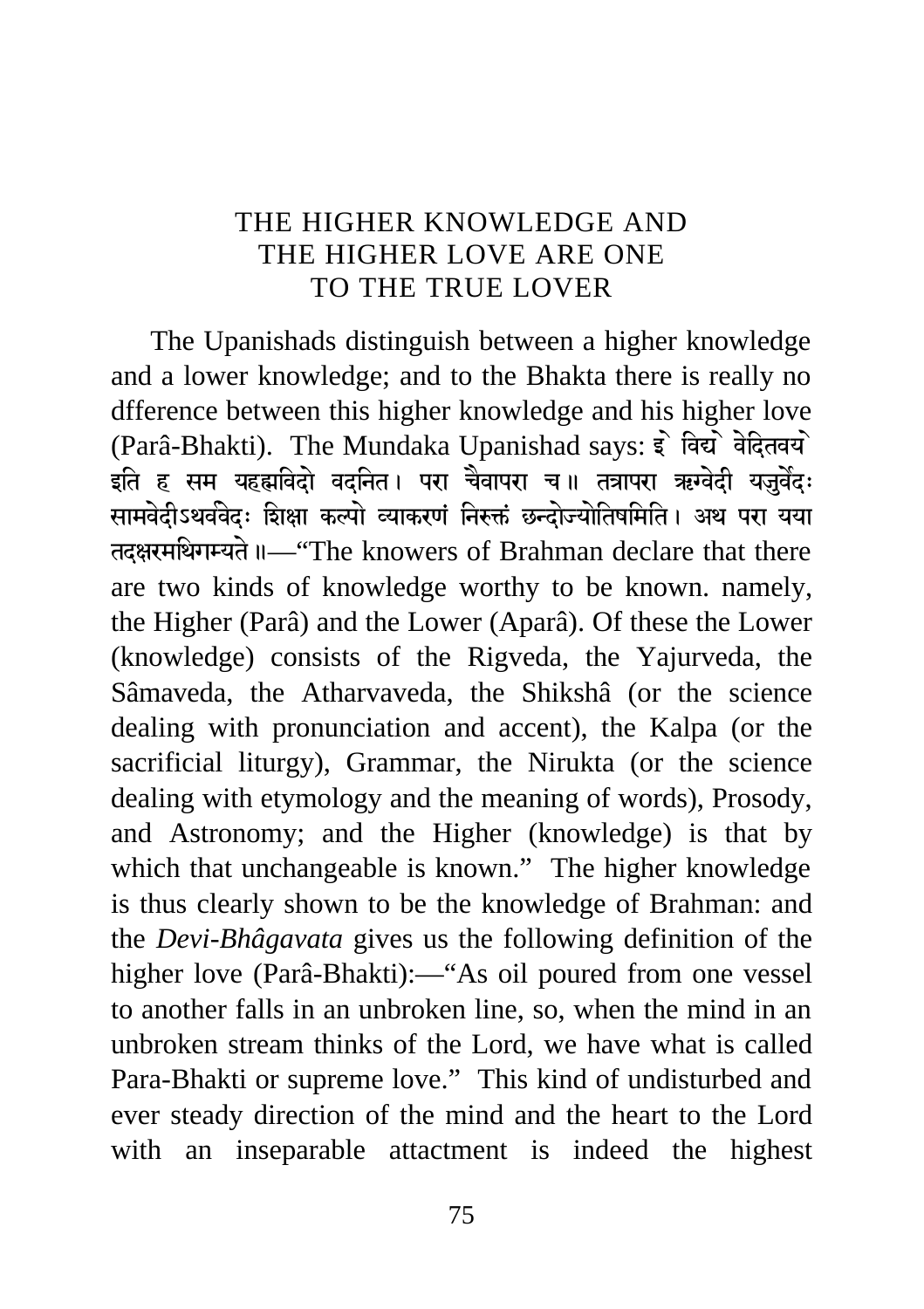manifestation of man's love to God. All other forms of Bhakti are only preparatory to the attainment of this highest form thereof, *viz*. the Parâ-Bhakti which is also known as the love that comes after attachment (Râgânugâ). When this supreme love once comes into the heart of man, his mind will continuously think of God and remember nothing else. He will give no room in himself to thoughts other than those of God, and his soul will be unconquerably pure, and will alone break all the bonds of mind and matter and become serenely free. He alone can worship the Lord in his own heart; to him, forms, symbols, books, and doctrines are all unnecessary and are incapable of proving serviceable in any way. It is not easy to love the Lord thus. Ordinarily human love is seen to flourish only in places where it is returned; where love is not returned for love, cold indifference is the natural result. There are, however, rare instances in which we may notice love exhibiting itself even where there is no return of love. We may compare this kind of love, for purposes of illustration, to the love of the moth for the fire; the insect loves the fire, falls into it and dies. It is indeed in the nature of this insect to love so. To love, because it is the nature of love to love, is undeniably the highest and the most unselfish manifestation of love that may be seen in the world. Such love working itself out on the plane of spirituality necessarily leads to the attainment of Para-Bhakti.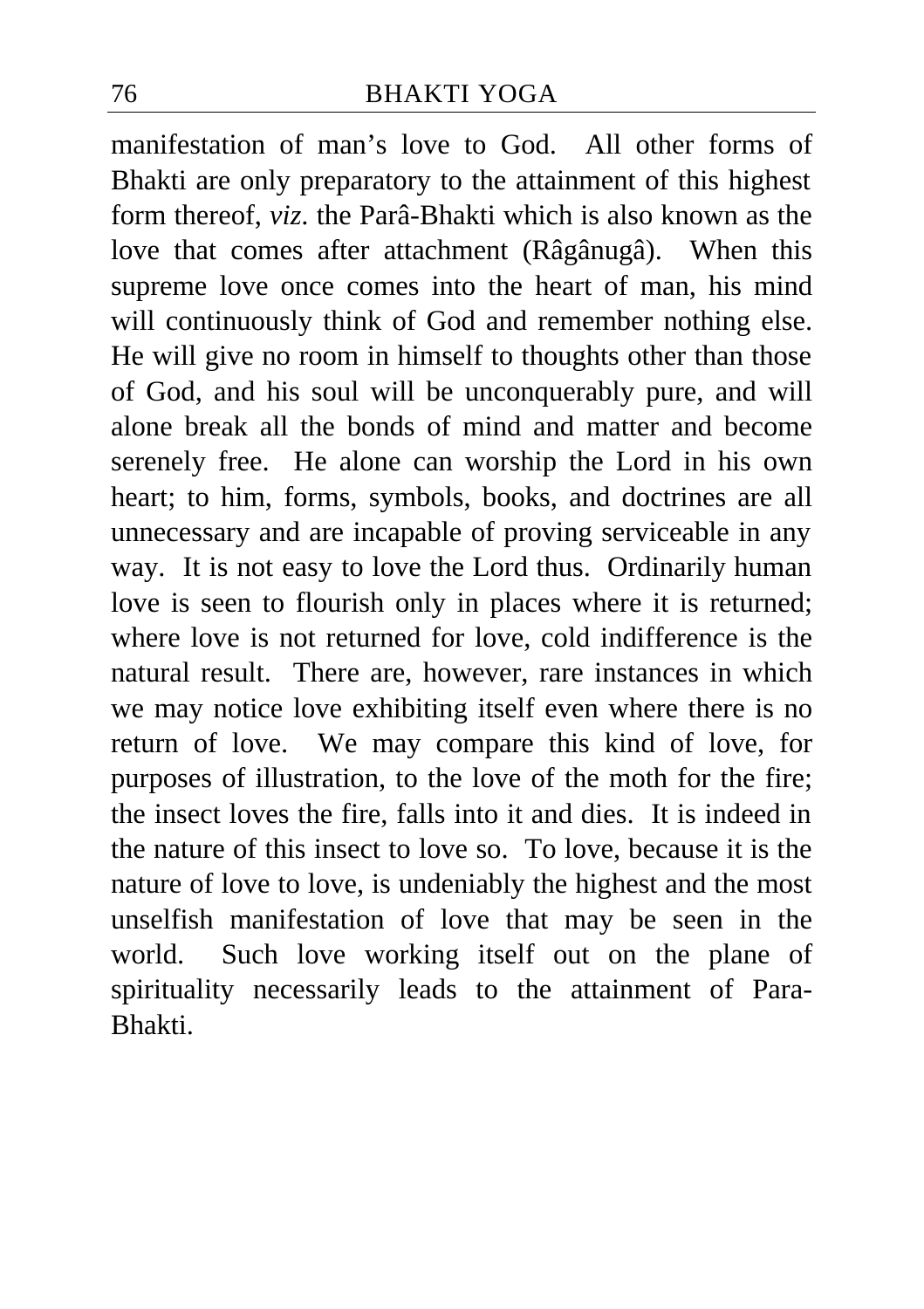#### THE TRIANGLE OF LOVE

We may represent love as a triangle, each of the angles of which corresponds to one of its inseparable characteristics. There can be no triangle without all its three angles; and there can be no true love without its three following characteristics. The first angle of our triangle of love is, that love knows no bargaining. Wherever there is any seeking for something in return, there can be no real love; it becomes a mere matter of shopkeeping, As long as there is in us any idea of deriving this or that favour from God in return for our respect and allegiance to Him, so long there can be no true love growing in our hearts. Those who worship God because they wish Him to bestow favours on them, are sure not to worship Him, if those favours are not forthcoming. The Bhakta loves the Lord because He is lovable; there is no other motive originating or directing this divine emotion of the true devotee. We have heard it said that a great king once went into a forest and there met a sage. He talked with the sage a little and was very much pleased with his purity and wisdom. The king then wanted the sage to oblige him by receiving a present from him. The sage refused to do so, saying, "The fruits of the forest are enough food for me; the pure streams of water flowing down from the mountains give enough of drink for me; the barks of the trees supply me with enough of covering; and the caves of the mountains form my home. Why Should I take any present from you or from anybody?" The king said, "Just to benefit me, sir, please take something from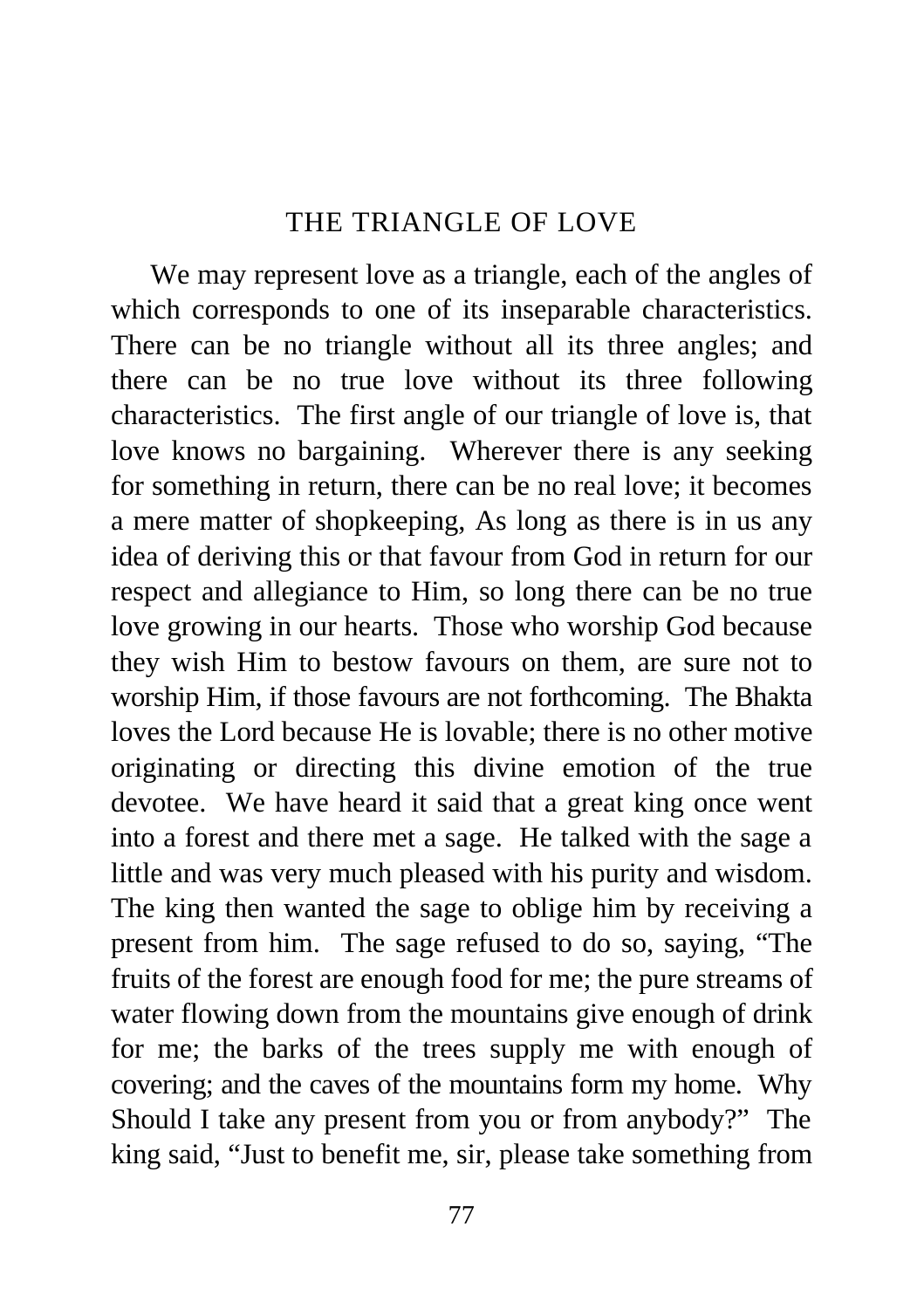my hands, and please come with me to the city and to my palace." After much persuasion, the sage at last consented to do as the king desired and went with him to his palace. Before offering the gift to the sage the king repeated his prayers, saying, "Lord, give me more children; Lord, give me more wealth; Lord, give me more territory ; Lord, keep my body in better health," and so on. Before the king finished saying his prayer, the sage had got up and walked away from the room quietly. At this the king became perplexed and began to follow him, crying aloud, "Sir, you are going away, you have not received my gifts." The sage turned round to him and said, "I do not beg of beggars. You are yourself nothing but a beggar; and how can you give me anything? I am no fool to think of taking anything from a beggar like you. Go away, do not follow me." There is well brought out the distinction between mere beggars and the real lovers of God. Begging is not the language of love. To worship God even for the sake of salvation or any other reward is equally degenerate. Love knows no reward. Love is always for love's sake. The Bhakta loves because he cannot help loving. When you see a beautiful scenery and fall in love with it, you do not demand anything in the way of favour from the scenery; nor does the scenery demand anything from you. Yet the vision thereof brings you to a blissful state of the mind, it tones down all the friction in your soul, it makes you calm, almost raises you, for the time being, beyond your mortal nature, and places you in a condition of quite divine ecstasy. This nature of real love is the first angle of our triangle. Ask not anything in return for your love; let your position be always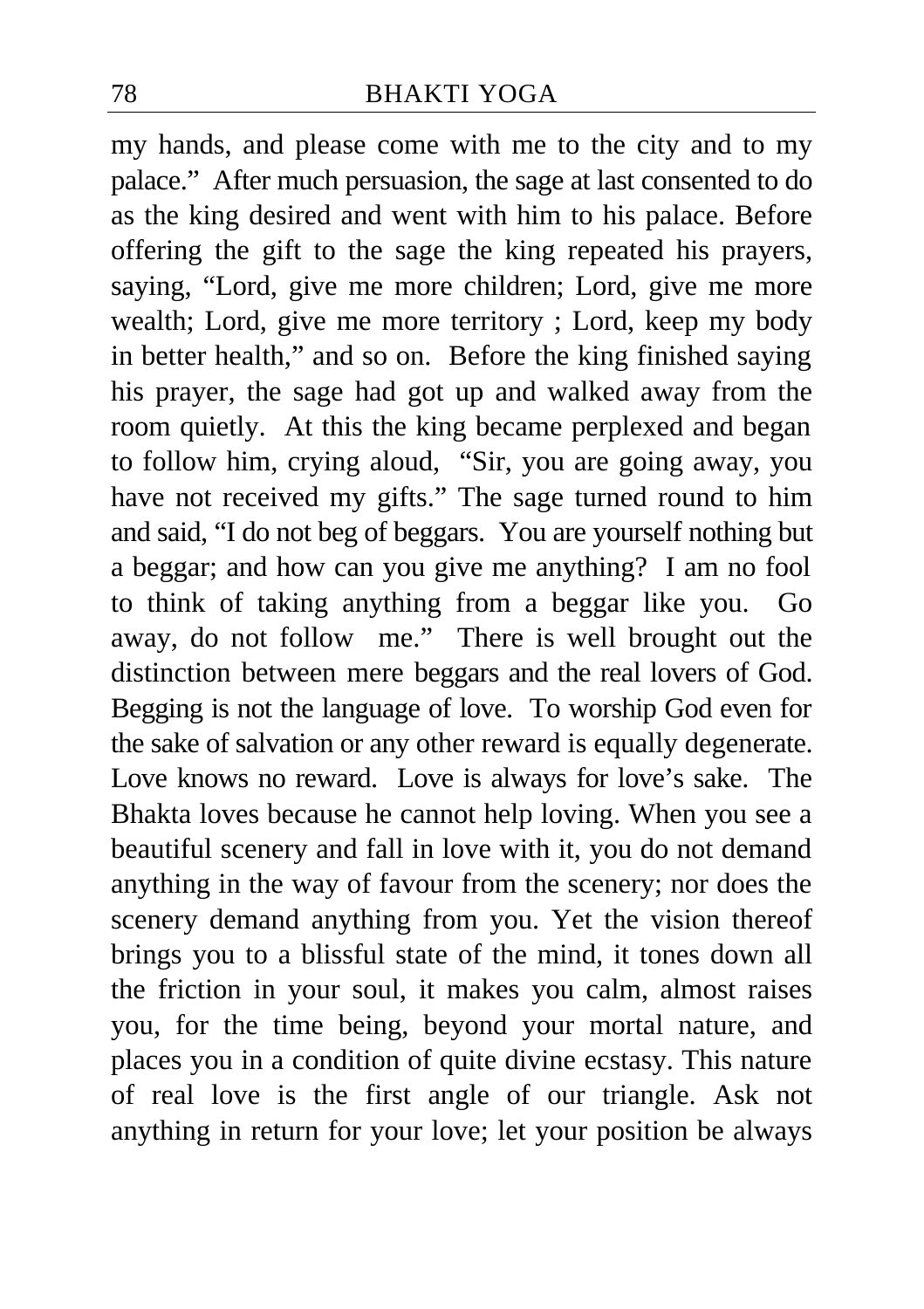that of the giver; give your love unto God, but do not ask anything in return even from Him.

The second angle of the triangle of love is, that love knows no fear. Those that love God through fear are the lowest of human beings, quite undeveloped as men. They worship God from fear of pumshment. He is a great being to them, with a whip in one hand and the sceptre in the other; if they do not obey Him they are afraid they will be whipped. It is a degradation to worship God through fear of punishment; such worship is, if worship at all, the crudest form of the worship of love. o long as there is any fear in the heart, how can there he love also? Love conquers naturally all fear. Think of a young mother in the street, and a dog barking at her; she is frightened, and flies into the nearest house. But suppose, the next day, she is in the street with her child, and a lion springs upon the child. Where will be her position now? Of course, in the very mouth of the lion, protecting her child. Love conquers all fear. Fear comes from the selfish idea of cutting one's self off from the universe. The smaller and the more selfish I make myself, the more is my fear. If a man thinks he is a little nothing, fear will surely come upon him. And the less you think of yourself as an insignificant person, the less fear will there be for you. So long as there is the least spark of fear in you, there can be no love there. Love and fear are incompatible; God is never to be feared by those who love Him. The commandment, "Do not take the name of the Lord thy God in vain," the true lover of God laughs at. How can there be any blasphemy in the religion of love? The more you take the name of the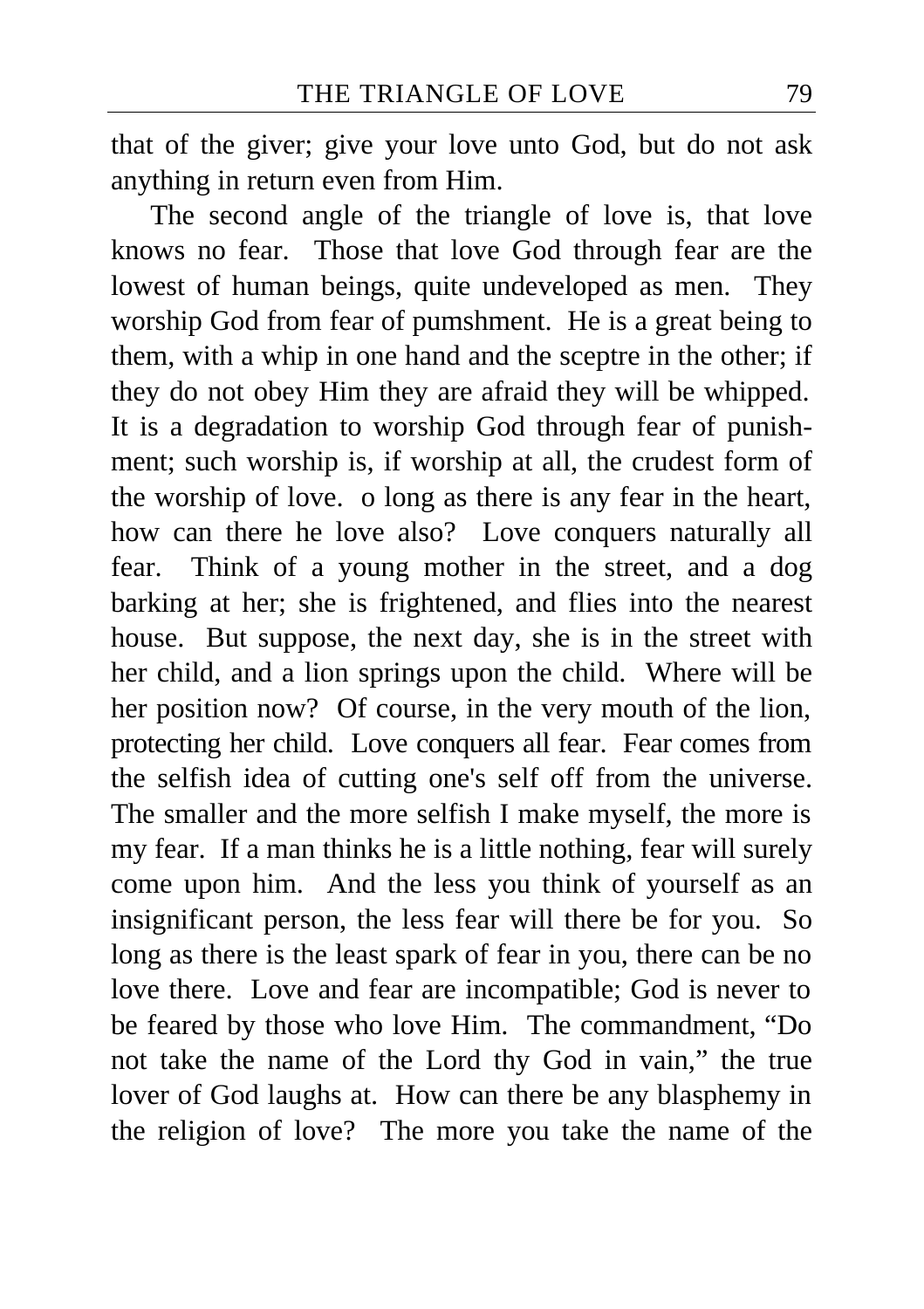Lord, the better for you, in whatever way you may do it. You are only repeating His name because you love Him.

The third angle of the love-triangle is, that love knows no rival, for in it is always embodied the lover's highest ideal. True love never comes until the object of our love becomes to us our highest Ideal. It may be that In many cases human rove is misdirected and misplaced, but to the person who loves, the thing he loves is always his own highest ideal. One may see his ideal in the vilest of beings, and another in the highest of beings; nevertheless, in every case it is the ideal alone that can be truly and intensely loved. The highest ideal of every man is called God. Ignorant or wise, saint or sinner, man or woman, educated or uneducated, cultivated or uncultivated, to every human being the highest ideal is God. The synthesis of all the highest ideals of beauty, of sublimity, and of power gives us the completest conception of the loving and lovable God. These Ideals exist, in some shape or other, in every mind naturally; they form a part and parcel of all our minds. All the active manifestations of human nature are struggles of those ideals to become realised in practical life. All the various movements that we see around us in society are caused, by the various ideals in various souls trying to come out and become concretised; what is inside presses on to come outside. This perennially dominant influence of the ideal is the one force, the one motive power, that may be seen to be constantly working in the midst of mankind. It may be after hundreds of births after struggling through thousands of years, that man finds that it is vain to try to make the inner ideal mould completely the external conditions and square well with them; after realising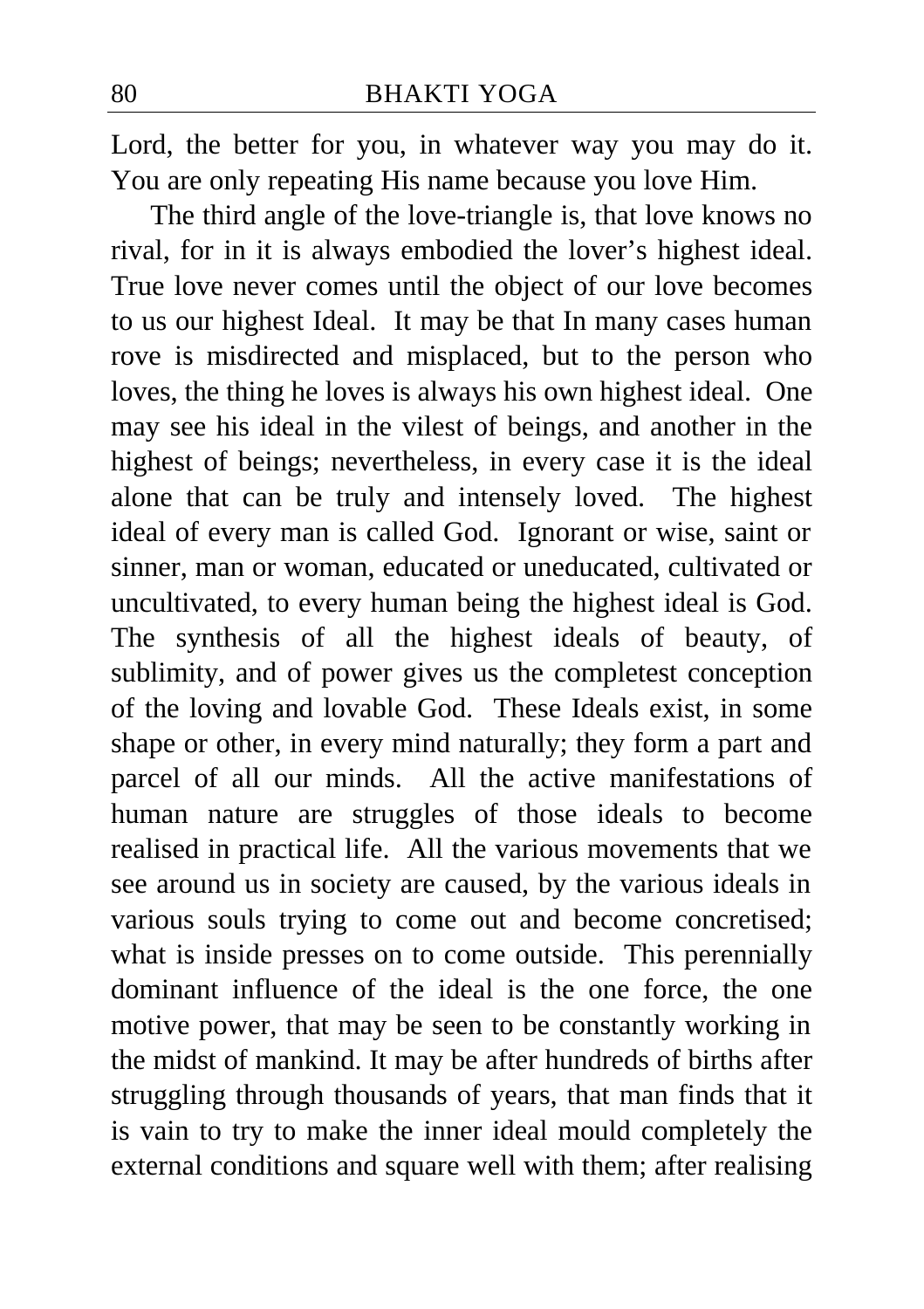this he. no more tries to project his own ideal on the outside world, but worships the ideal itself as ideal, from the highest standpoint of love. This ideally perfect ideal embraces all lower ideals. Everyone admits the truth of the saying that a lover sees Helen's beauty on an Ethiop's brow. The man who is standing aside as a looker-on sees that love is here misplaced, but the lover sees his Helen all the same, and does not see the Ethiop at all. Helen or Ethiop, the objects of our love are really the centres round which our ideals become crystallised. What is it that the world commonly worships? Not certainly this all-embracing, ideally perfect ideal of the supreme devotee and lover. That ideal which men and women commonly worship is what is in themselves; every person projects his or her own ideal on the outside world and kneels before it. That is why we find that men who are cruel and blood-thirsty conceive of a bloodthirsty God, because they can only love their own highest ideal. That is why good men have a very high ideal of God; and their ideal is indeed so very different from that of others.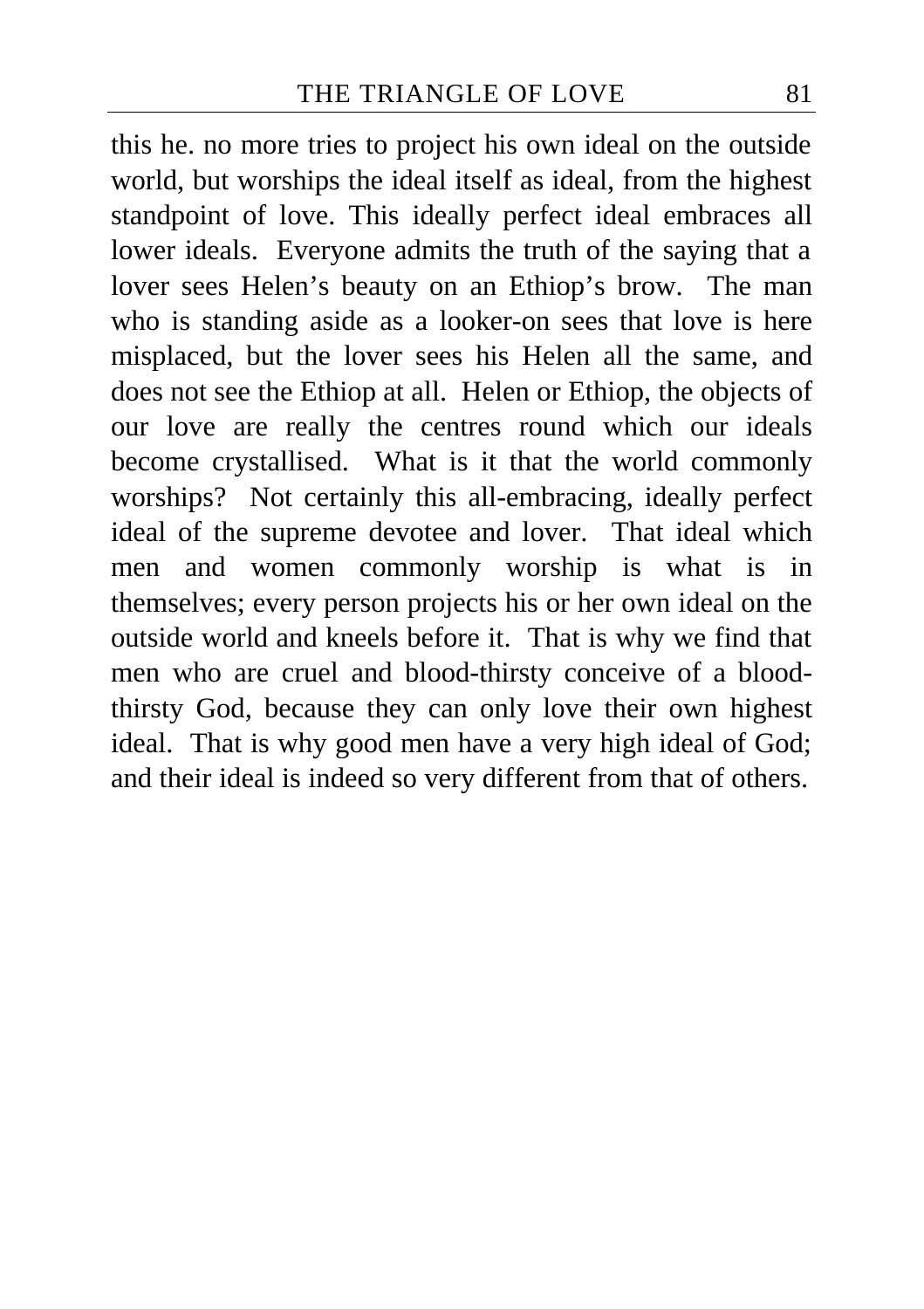### THE GOD OF LOVE IS HIS OWN PROOF

What is the ideal of the lover who has quite passed beyond beyond the idea of selfishness, of bartering and bargaining, and who knows no fear? Even to the great God such a man will say, "I will give You my all, and I do not want anything from You; indeed there is nothing that I can call my own." When a man has acquired this conviction, his ideal becomes one of perfect love, one of perfect fearlessness of love. The highest ideal of such a person has no narrowness of particularity about it; it is love universal, love without limits and bonds, love itself, absolute love. This grand ideal of the religion of love is worshipped and loved absolutely as such without the aid of any symbols or suggestions. This is the highest form of Para-Bhakti, the worship of such an all-comprehending ideal as the ideal; all the other forms of Bhakti are only stages on the way to reach it. All our failures and all our successes in following the religion of love are on the road to the reallsatlon of that one ideal. Object after object is taken up, and the inner ideal is successively projected on them all; and all such external objects are found inadequate as exponents of the everexpanding inner ideal, and are naturally rejected one after another. At last the aspirant begins to think that it is vain to try to realise the ideal in external objects, that all external objects are as nothing when compared with the ideal itself; and, in course of time, he acquires the power of realising the highest and the most generalised abstract ideal entirely as an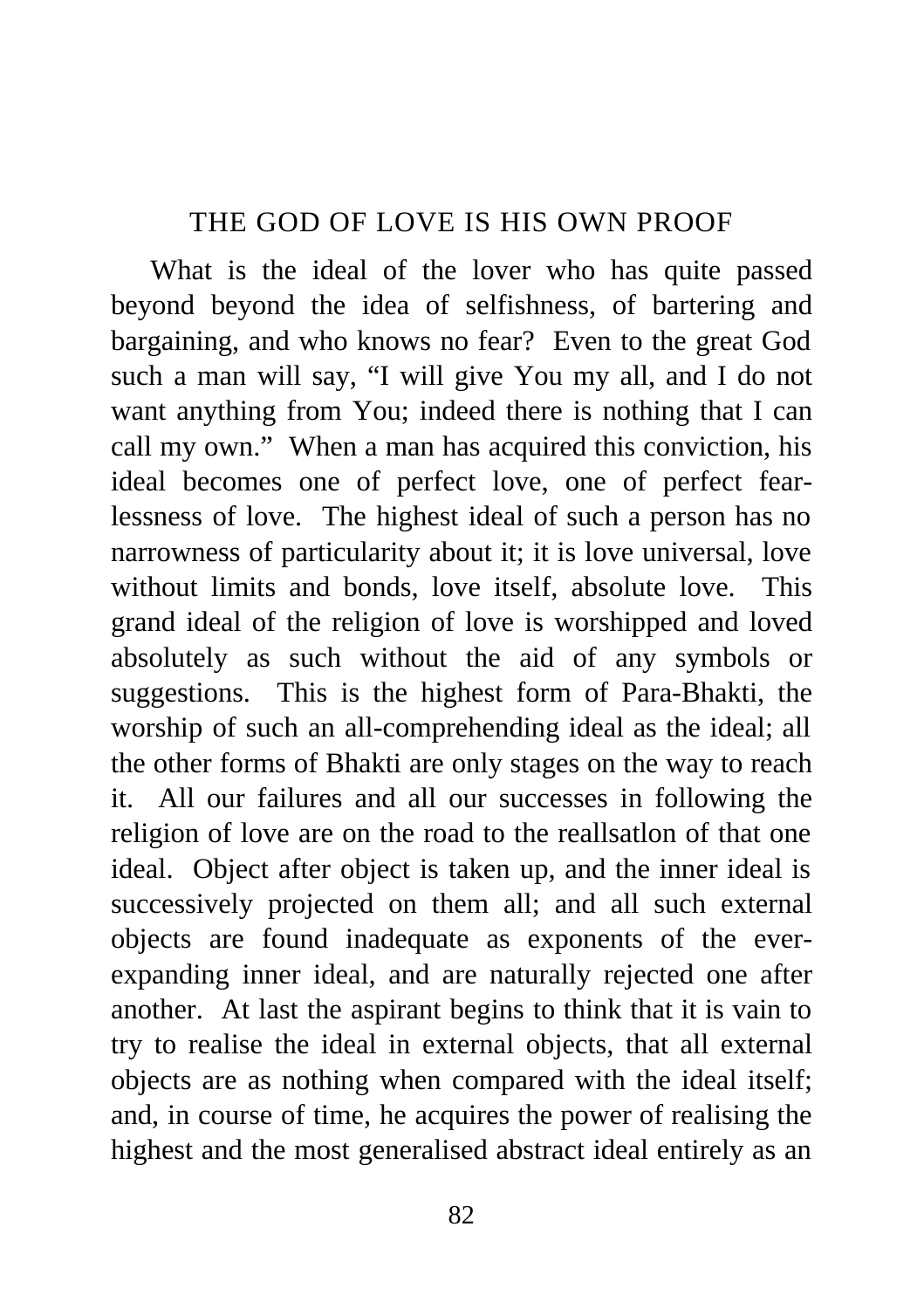abstraction that is to him quite alive and real. When the devotee has reached this point, he is no more impelled to ask whether God can be demonstrated or not, whether He is omnipotent and omniscient or not. To him He is only the God of Love: He is the highest ideal of love, and that is sufficient for all his purposes; He, as love, is self-evident; it requires no proofs to demonstrate the existence of the beloved to the lover. The magistrate-Gods of other forms of religion may require a good deal of proof to prove Them; but the Bhakta does pot and cannot think of such Gods at all. To him God exists entirely as love. "None, O beloved, loves the husband for the husband's sake, but it is for the sake of the Self who is in the husband that the husband is loved; none, O beloved, loves the wife for the wife's sake, but it is for the sake of the Self who is in the wife that the wife is loved." It is said by some that selfishness is the only motive power in regard to all human activities. That also is love lowered by being particularised. When I think of myself as comprehending the Universal, there can surely be no selfishness in me; but when I, by mistake, think that I am a little something, my love becomes particularised and narrowed. The mistake consists in making the sphere of love narrow and contracted. All things in the universe are of divine origin and deserve to be loved; it has, however, to be borne in mind that the love of the whole includes the love of the parts. This whole is the God of the Bhaktas and all the other Gods, Fathers in Heaven, or Rulers, or Creators, and all theories and doctrines and books have no purpose and no meaning for them, seeing that they have, through their supreme love and devotion, risen above those things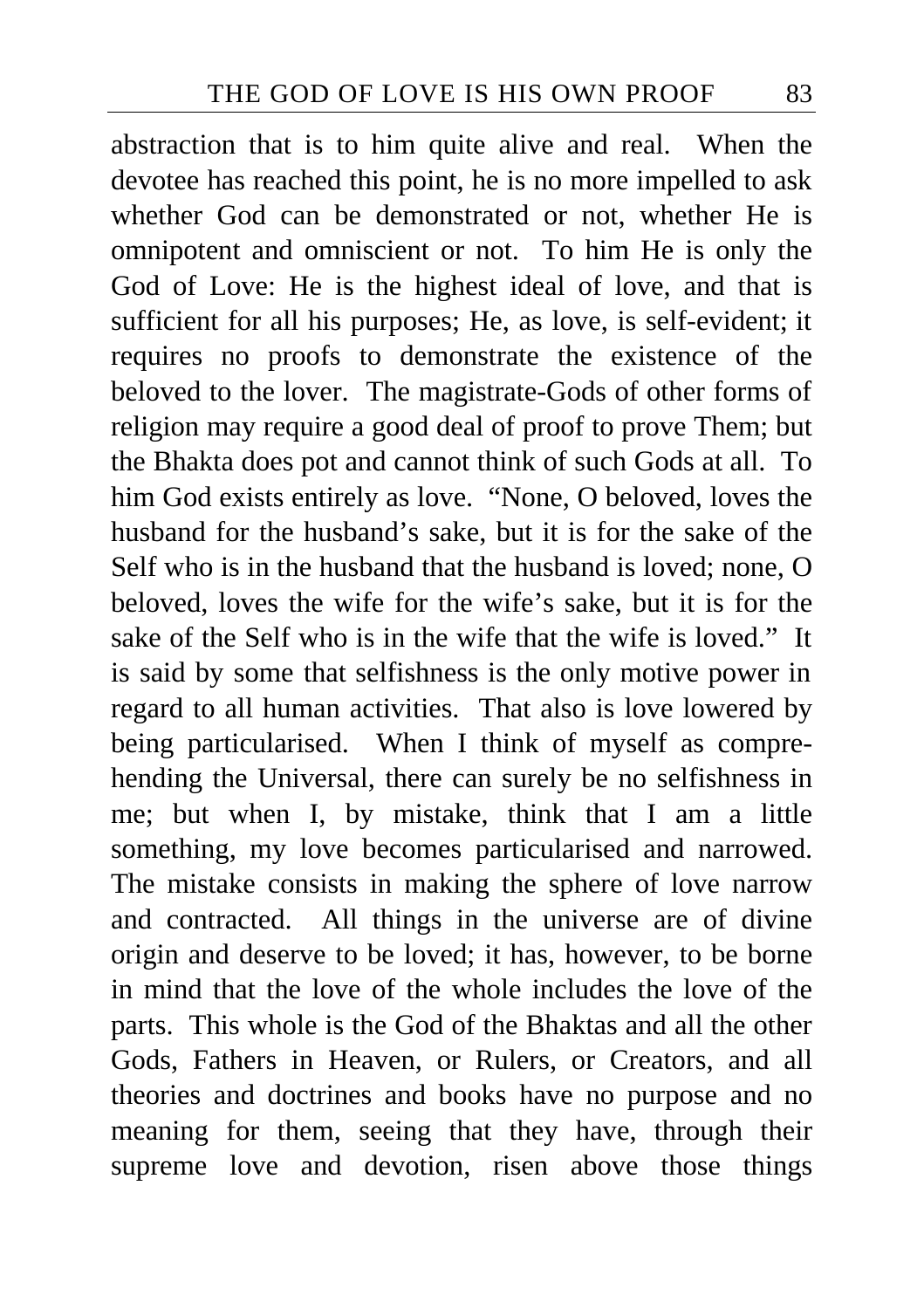altogether. When the heart is purified and cleansed and filled to the brim with the divine nectar of love, all other ideas of God become simply puerile, and are rejected as being inadequate or unworthy. Such is indeed the power of Para-Bhakti or Supreme Love; and the perfected Bhakta no more goes to see God in temples and churches; he knows no place where he will not find Him. He finds Him in the temple as well as out of the temple; he finds Him in the saint's saintliness as well as in the wicked man's wickedness, because he has Him already seated in glory in his own heart, as the one Almighty, inextinguishable Light of Love, which is ever shining and eternally present.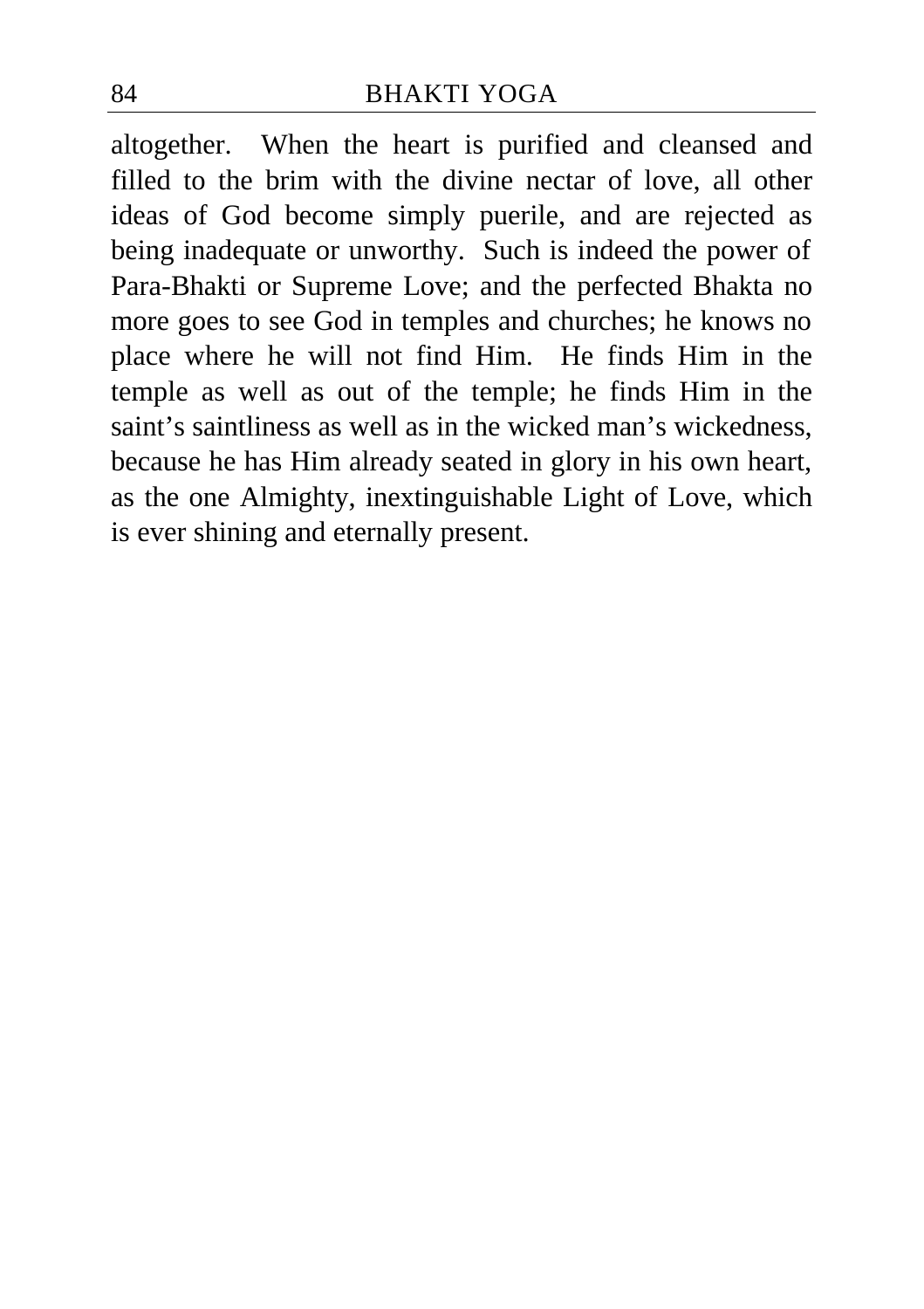## HUMAN REPRESENTATIONS OF THE DIVINE IDEAL OF LOVE

It is impossible to express the nature of this supreme and absolute ideal of love in human language. Even the highest flight of human imagination is incapable of comprehending it in all its infinite perfection and beauty. Nevertheless, the followers of the religion of love, in its .higher as well as its lower forms, in all countries, have all along had to use the inadequate human language to comprehend and to define their own ideal of love. Nay more; human love itself, in all its varied forms, has been made to typify this inexpressible divine love. Man can think of divine things only in his own human way; to us the Absolute can be expressed only in our relative language. The whole universe is to us a writing of the Infinite in the language of the finite. Therefore Bhaktas make use of all the common i terms associated with the common love of humanity in relation to God and His worship through love. Some of the great writers on Para-Bhakti have tried to understand and experience this divine love in so many different ways. The lowest form in which this love is apprehended is what they call the peaceful—the Shânta (शान्त). When a man worships God without the fire of love in him, without its madness in his brain, when his love is just the calm commonplace love, a little higher than mere forms and ceremonies and symbols, but not at all characterised by the madness of intensely active love, it is said to be Shânta. We see some people in the world who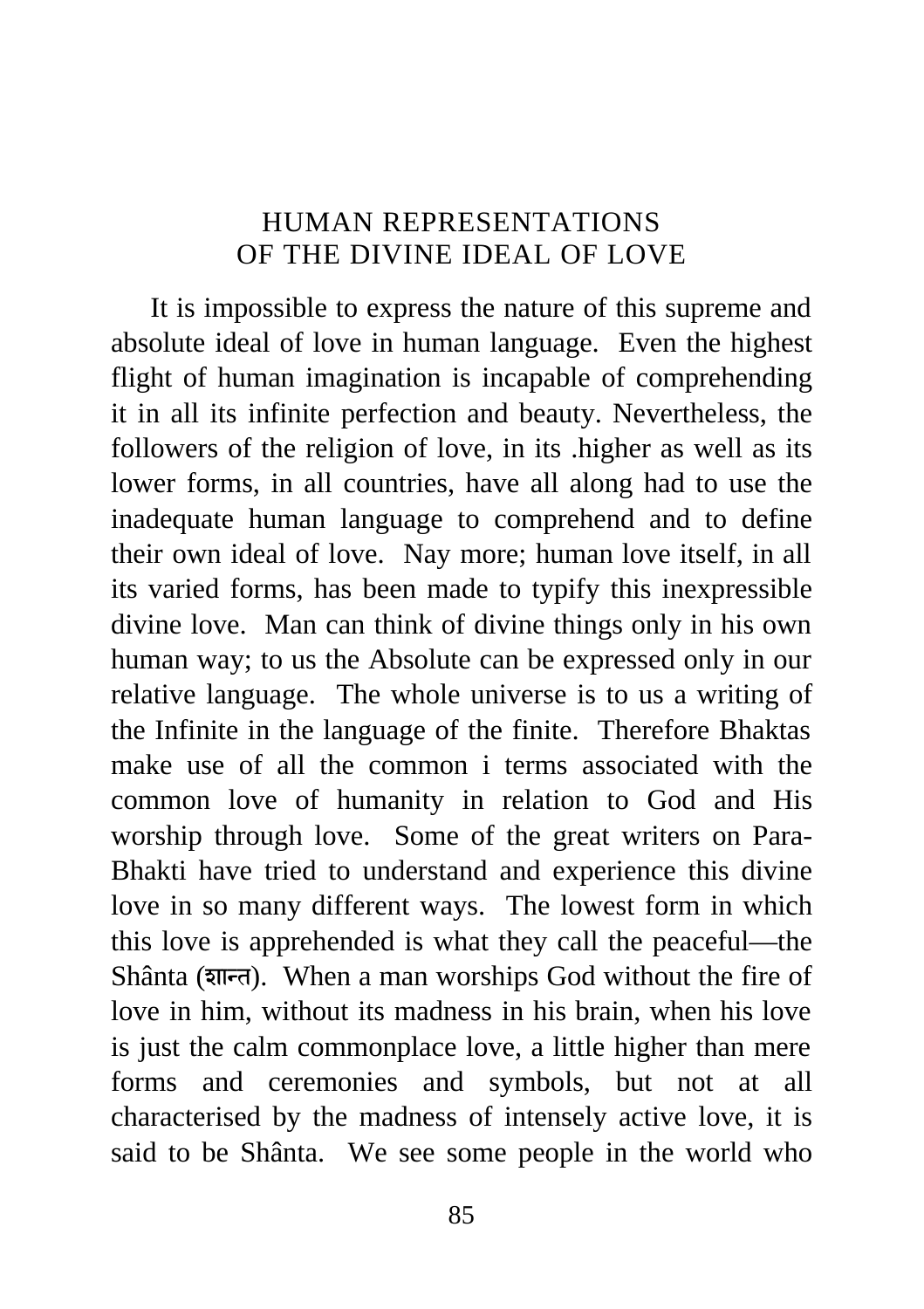like to move on slowly, and others who come and go like the whirlwind. The Shânta-Bhakta is calm, peaceful, gentle. The next higher type is that of Dâsya (दास्य) i.e. servantship; it comes when a man thinks he is the servant of the Lord. The attachment of the faithful servant unto the master is his ideal.

The next type of love is Sakhya (सख्य), friendship— "Thou art our beloved friend." Just as a man opens his heart to his friend and knows that the friend will never chide him for his faults, but will always try to help him, just as there is the idea of equality between him and his friend, so equal love flows in and out between the worshipper and his friendly God. Thus God becomes our friend, the friend who is near, the friend to whom we may freely tell all the tales of our lives! The innermost secrets of .our hearts we may place before Him with the great assurance of safety and support; He is the friend whom the devotee accepts as an equal; God is viewed here as our playmate. We may well say that we are all playing in this universe. Just as children play their games, just as the most glorious kings and emperors play their own games, so is the Beloved Lord Himself in sport with this universe. He is perfect; He does not want anything. Why should He create? Activity is always with us for the fulfilment of a certain want, and want always presupposes imperfection. God is perfect; He has no wants. Why should He go on with this work of an ever-active creation? What purpose has He in view? The stories about God creating this world, for some end or other that we imagine, are good as stories, but not otherwise. It is all really in sport; the universe is His play going on. The whole universe must, after all, be a big piece of pleasing fun to Him. If you are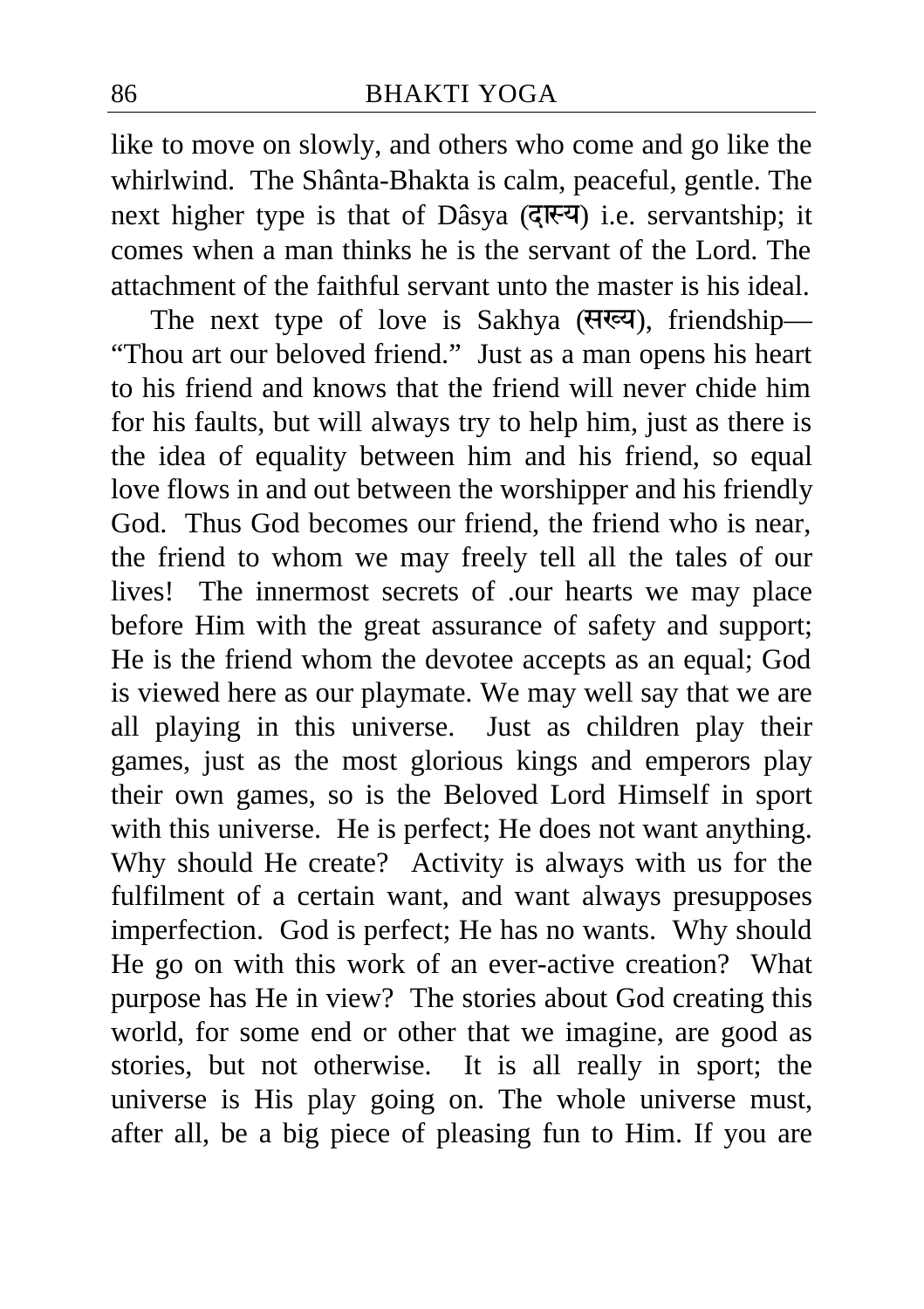poor, enjoy that as fun; if you are rich, enjoy the fun of being rich; if dangers come, it is also good fun; if happiness comes, there is more good fun. The world is just a playground; and we are here having good fun, having a game; and God is with us playing all the while; and we are with Him playing. God is our eternal playmate. How beautifully He is playing! The play is finished; when the cycle comes to an end. There is rest for a shorter or longer time, again all come out and play. It is only when you forget that it is all play, and that you are also helping in the play, it is only then that misery and sorrows come; then the heart becomes heavy, then the word weighs upon you with tremendous power ; but as soon as you give up the serious idea of reality as the characteristic of the changing incidents of the three minutes of life, and know it to be but a stage on which we are playing, helping Him to play, at once misery ceases for you. He plays in every atom; He is playing when He is building up earths, and suns, and moons; He is playing with the human heart, with animals, with plants. We are His chess-men; He puts the chessmen on the board, and shakes them up. He arranges us first in one way and then in another, and we are consciously or unconsciously helping in His play. And Oh bliss! we are His playmates!

The next is what is known as Vatsalya (वात्सल्य), loving God not as our father but as our child. This may look peculiar, but it is a discipline to enable us to detach all ideas of power from the concept of God. The idea of power brings with it awe. There should be no awe in love. The ideas of reverence and obedience are necessary for the formation of character, but when character is formed, when the lover has tasted the calm, peaceful love, and tasted also a little of its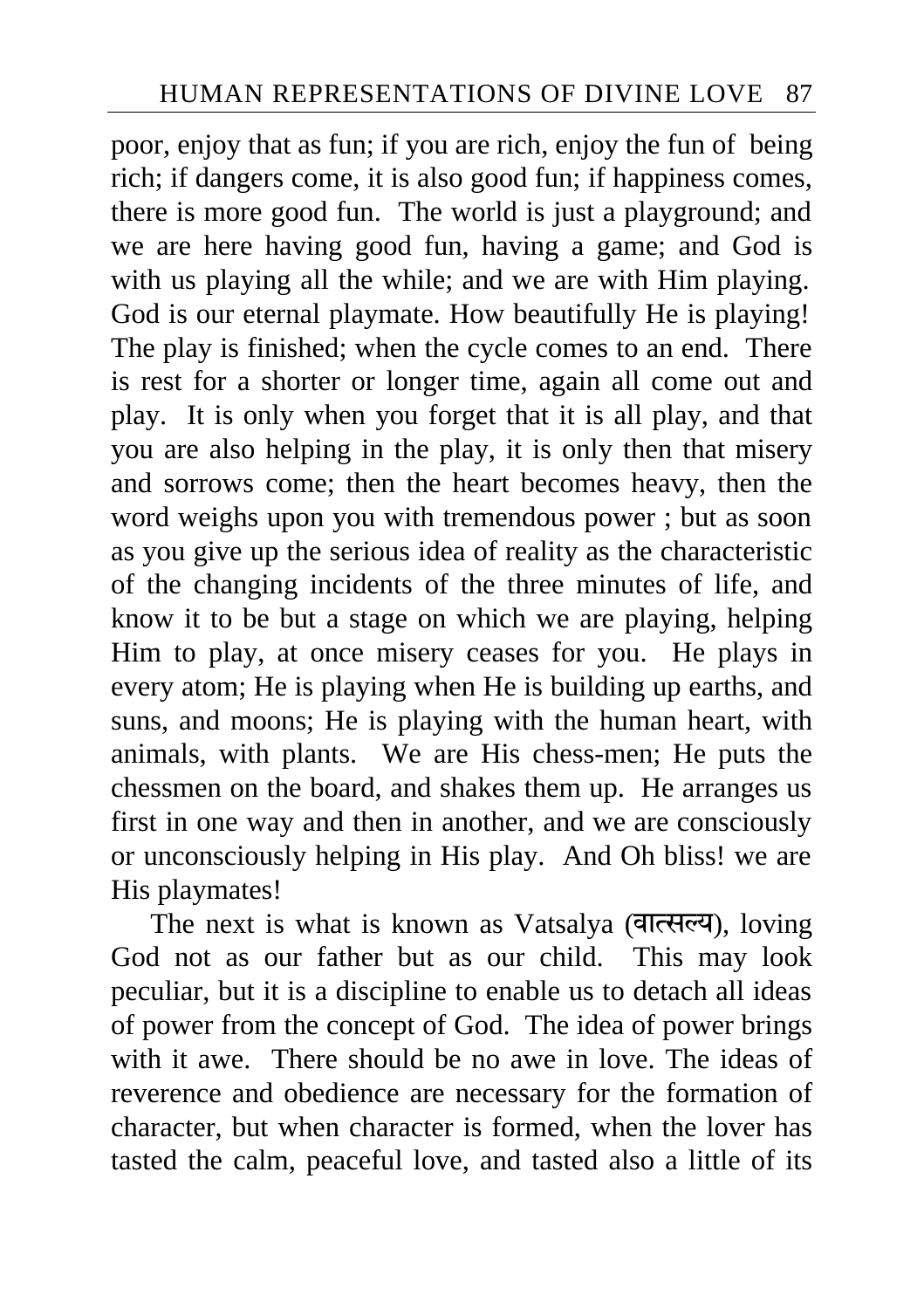intense madness, then he need talk no more of ethics and discipline. To conceive God as mighty, majestic, and glorious, as the Lord of the universe, or as the God of gods, the lover says he does not care. It is to avoid this association with God of the fear-creating sense of power, that he worships God as his own child. The mother and the father are not moved by awe in relation to the child; they cannot have any reverence for the child. They cannot think of asking any favour from the child. The child's position is always that of the receiver, and out of love for the child the parents will give up their bodies a hundred times over. A thousand lives they will sacrifice for that one child of theirs. and therefore God is loved as a child. This idea of loving God as a child comes into existence and grows naturally among those religious sects which believe in the incarnation of God. For the Mohammedan it is Impossible to have this idea of God as a child; they will shrink from it with a kind of horror. But the Christian and the Hindu can realise it easily, because they have the baby Jesus. and the baby Krishna. The women in India often look upon themselves as Krishna's mother; Christian mothers also may take up the idea that they are Christ's mother, and it will bring to the West the knowledge of God's Divine Motherhood which they so much need. The superstitions of awe and reverence in relation to God are deeply rooted in the heart of our hearts, and it takes long years to sink entirely in love our ideas of reverence and veneration, of awe and majesty and glory with regard to God.

There is one more human representation of the divine ideal of love. It is known as Madhura  $(H\overline{H})$ , sweet, and is the highest of all such representations. It is indeed based on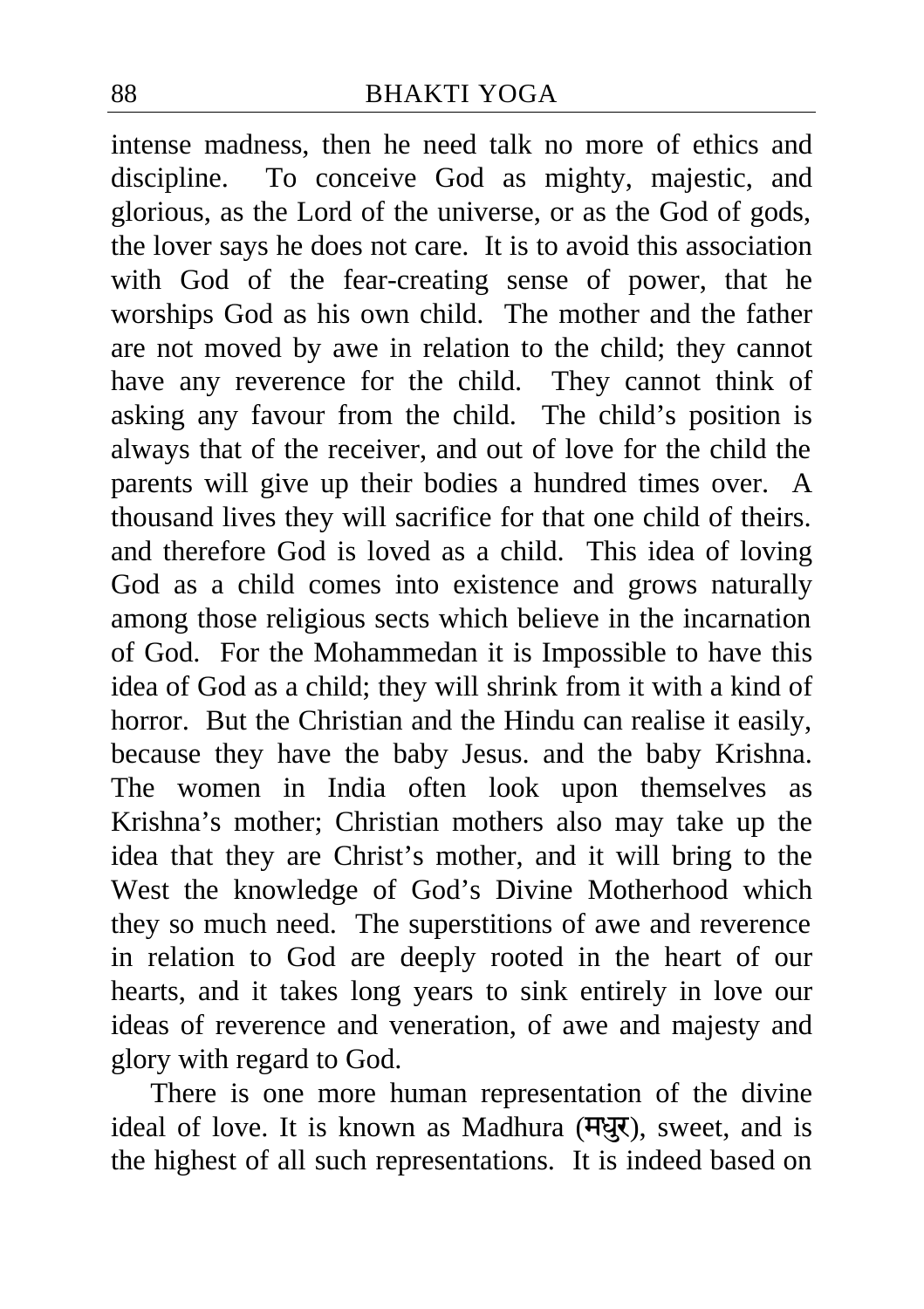the highest manifestation of love in this world, and this love is also the strongest known to man. What love shakes the whole nature of man, what love runs through every atom of his being, makes him mad, makes him forget his own nature, transforms him, makes him either a god or a demon, as the love between man and woman? In this sweet representation of divine love God is our husband. We are all women; there are no men in this world; there is but One Man, and that is He, our Beloved. All that love which man gives to woman, or woman to man, has here to be given up to the Lord. All the different kinds of love which we see in the world, and with which we are more or less playing merely, have God as the one goal; but unfortunately, man does not know the infinite ocean into which this mighty river of love is constantly flowing; and, foolishly, he often tries to direct it to little dolls of human beings. The tremendous love for the child that is in human nature is not for the little doll of a child; if you bestow it blindly and exclusively on the child, you will suffer in consequence; but through such suffering will come the awakening by which you are sure to find out that the love which is in you, if it is given to any human being, will sooner or later bring pain and sorrow as the result. Our love must, therefore, be given to the Highest One, who never dies and who never changes—to Him, in the ocean of whose love there is neither ebb nor flow. Love must get to its right destination, it must go unto Him who is really the infinite ocean of love. All rivers flow into the ocean. Even the drop of water coming down from the mountain-side cannot stop its course after reaching a brook or a river, however big it may be; at last even that drop somehow does find its way to the ocean. God is the one goal of all our passions and emotions. If you want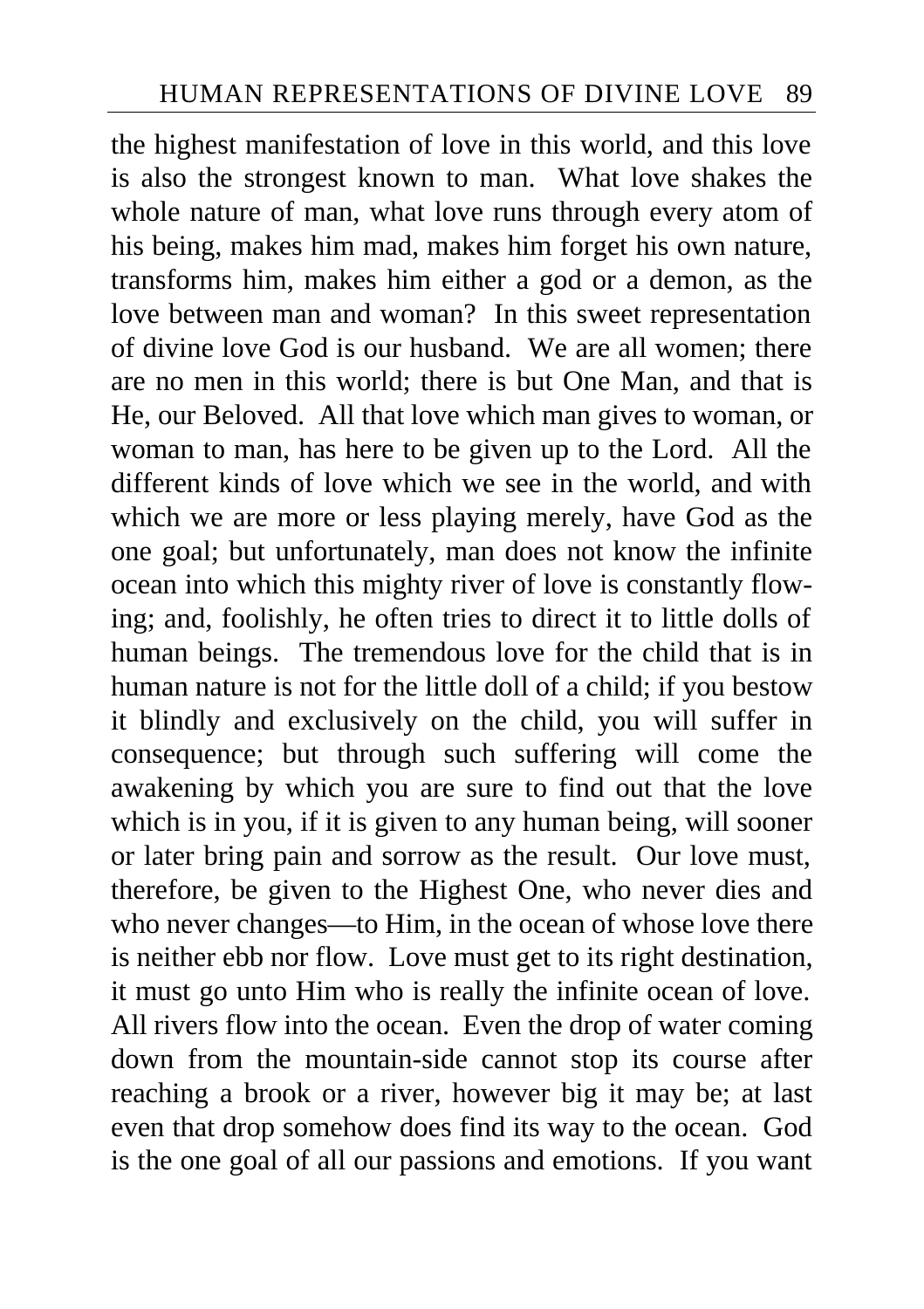to be angry, be angry with Him. Chide your Beloved, chide your Friend. Whom else can you safely chide? Mortal man will not patiently put up with your anger; there will be a reaction. If you are angry with me, I am sure quickly to react, because I cannot patiently put up with your anger. Say unto the Beloved, "Why do You not come to me: why do You leave me thus alone?" Where is there any enjoyment but in Him? What enjoyment can there be in little clods of earth? It is the crystallised essence of infinite enjoyment that we have to seek, and that is in God. Let all our passions and emotions go up unto Him. They are meant for Him, for if they miss their mark and go lower, they become vile; and when they go straight to the mark, to the Lord, even the lowest of them becomes transfigured; all the energies of the human body and mind, howsoever they may express themselves, have the Lord as their one goal, as their Ekâyana. All loves and all passions of the human heart must go to God. He is the Beloved; whom else can this heart love? He is the most beautiful, the most sublime. He is beauty itself, sublimity itself. Who in this universe is more beautiful than He? Who in this universe is more fit to become the husband than He? Who in this universe is fitter to be loved than He? So let Him be the husband, let Him be the Beloved. Often it so happens that divine lovers who sing of this divine love accept the language of human love in all its aspects as adequate to describe it. Fools do not under-stand this; they never will. They look at it only with the physical eye. They do not understand the mad throes of this spiritual love. How can they? "For one kiss of Thy lips, O Beloved! One who has been kissed by Thee, has his thirst for Thee increasing for ever, all his sorrows vanish, and he forgets all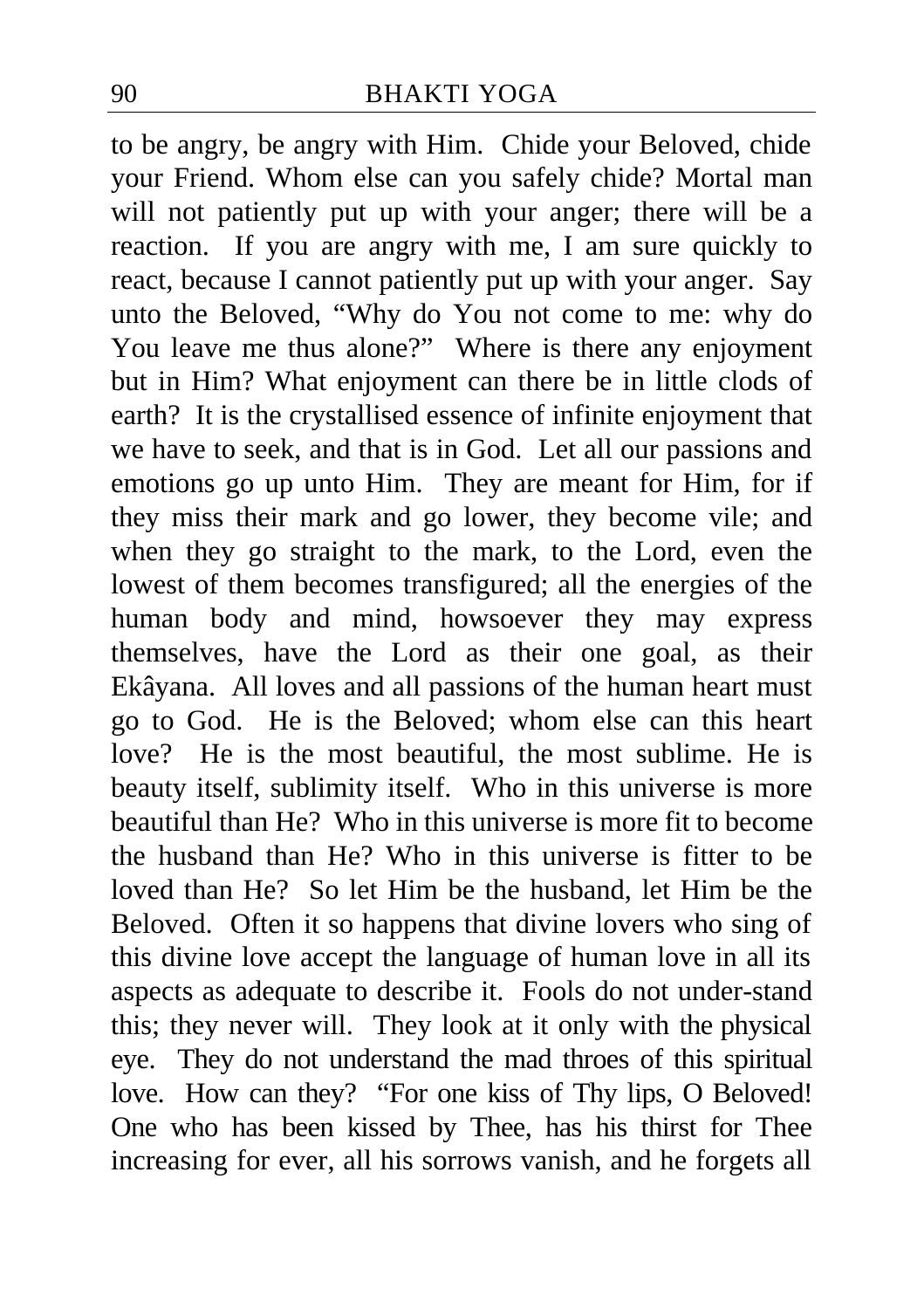things except Thee alone." Aspire after that kiss of the Beloved, that touch of His lips which makes the Bhakta mad, which makes of man a god. To him, who has been blessed with such a kiss, the whole of nature changes, worlds vanish, suns and moons die out, and the universe itself melts away into that one infinite ocean of love. That is the perfection of the madness of love. Aye; the true spiritual lover does not rest even there; even the love of husband and wife is not mad enough for him. The Bhaktas take up also the idea of illegitimate love, because it is so strong; the impropriety of it is not at all the thing they have in view. The nature of this love is such that the more obstructions there are for its free play, the more passionate it becomes. The love between husband and wife is smooth, there are no obstructions there. So the Bhaktas take up the idea of a girl who is in love with her own beloved, and her mother or father or husband objects to such love; and the more anybody obstructs the course of her love, so much the more is her love tending to grow in strength.

Human language cannot describe how Krishna in the groves of Vrindâ was madly loved, how at the sound of his voice the ever-blessed Gopis rushed out to meet him, forgetting everything, forgetting this world and its ties, its duties, its joys, and its sorrows. Man, O man, you speak of divine love and at the same time are able to attend to all the vanities of this world-are you sincere? "Where Râma is, there is no room for any desire;—where desire is, there is no room for Râma; these never co-exist—like light and darkness they are never together."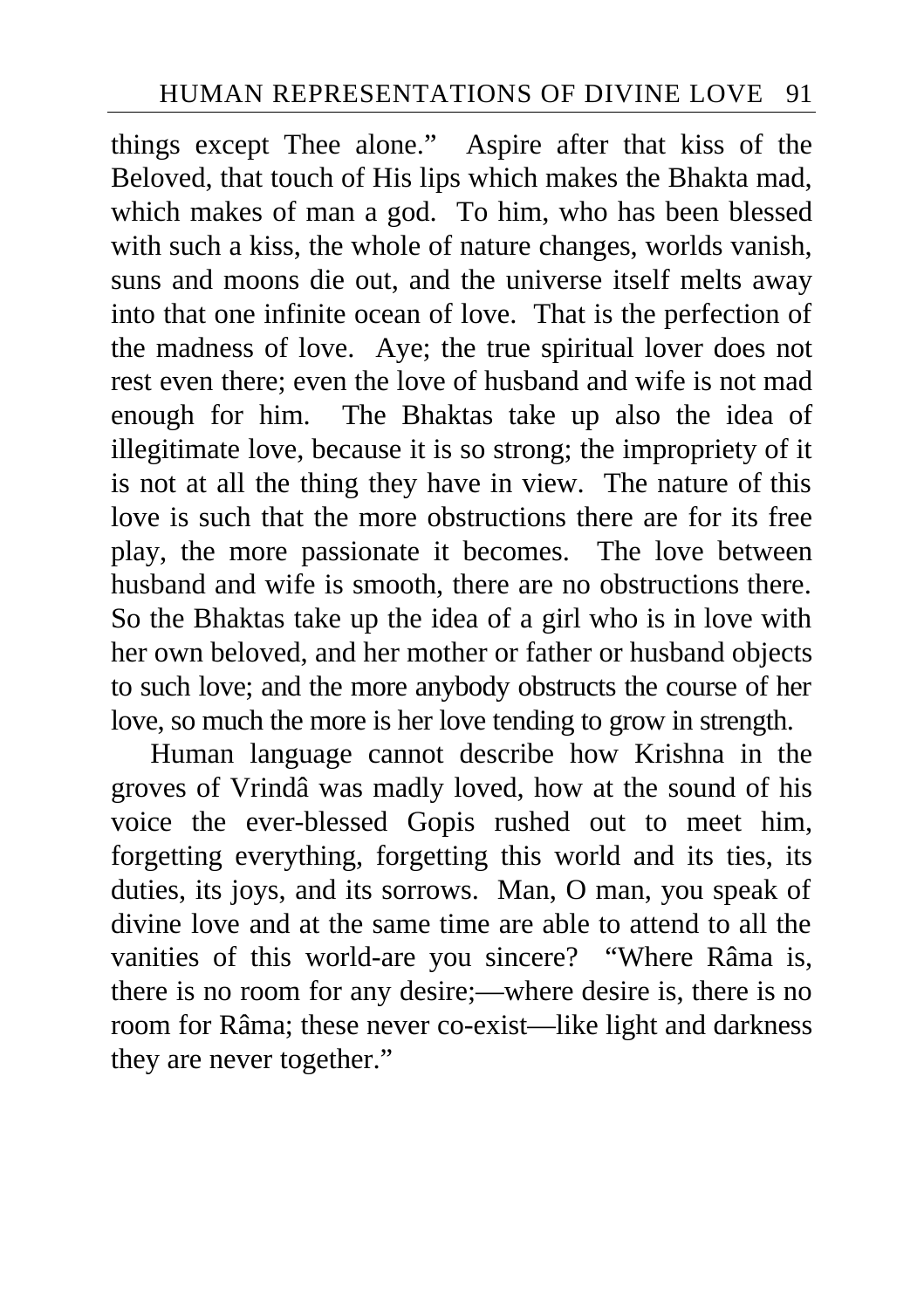### **CONCLUSION**

When this highest ideal of love is reached, philosophy is thrown away; who will then care for it? Freedom, salvation, Nirvâna—all are thrown away; who cares to become free while in the enjoyment of divine love? "Lord, I do not want wealth, nor friends, nor beauty, nor learning, nor even freedom; let me be born again and again, and be Thou ever my Love. Be Thou ever and ever my Love." "Who cares to become sugar," says the Bhakta, "I want to taste sugar." Who will then desire to become free and one with God?" I may know that I am He, yet will I take myself away from Him and become different, so that I may enjoy the Beloved." That is what the Bhakta says. Love for love's sake is his highest enjoyment. Who will not be bound hand and foot a thousand times over to enjoy the Beloved? No Bhakta cares for anything except love, except to love and to be loved. His unworldly love is like the tide rushing up the river; this lover goes up the river, against the current. The world calls him mad. I know one whom the world used to call mad, and this was his answer: "My friends, the whole world is a lunatic asylum; some are mad after worldly love, some after name, some after fame, some after money, some after salvation and going to heaven. In this big lunatic asylum I am also mad, I am mad after God. If you are mad after money, I am mad after God. You are mad; so am I. I think my madness is after all the best." The true Bhakta's love is this burning madness, before which everything else vanishes for him.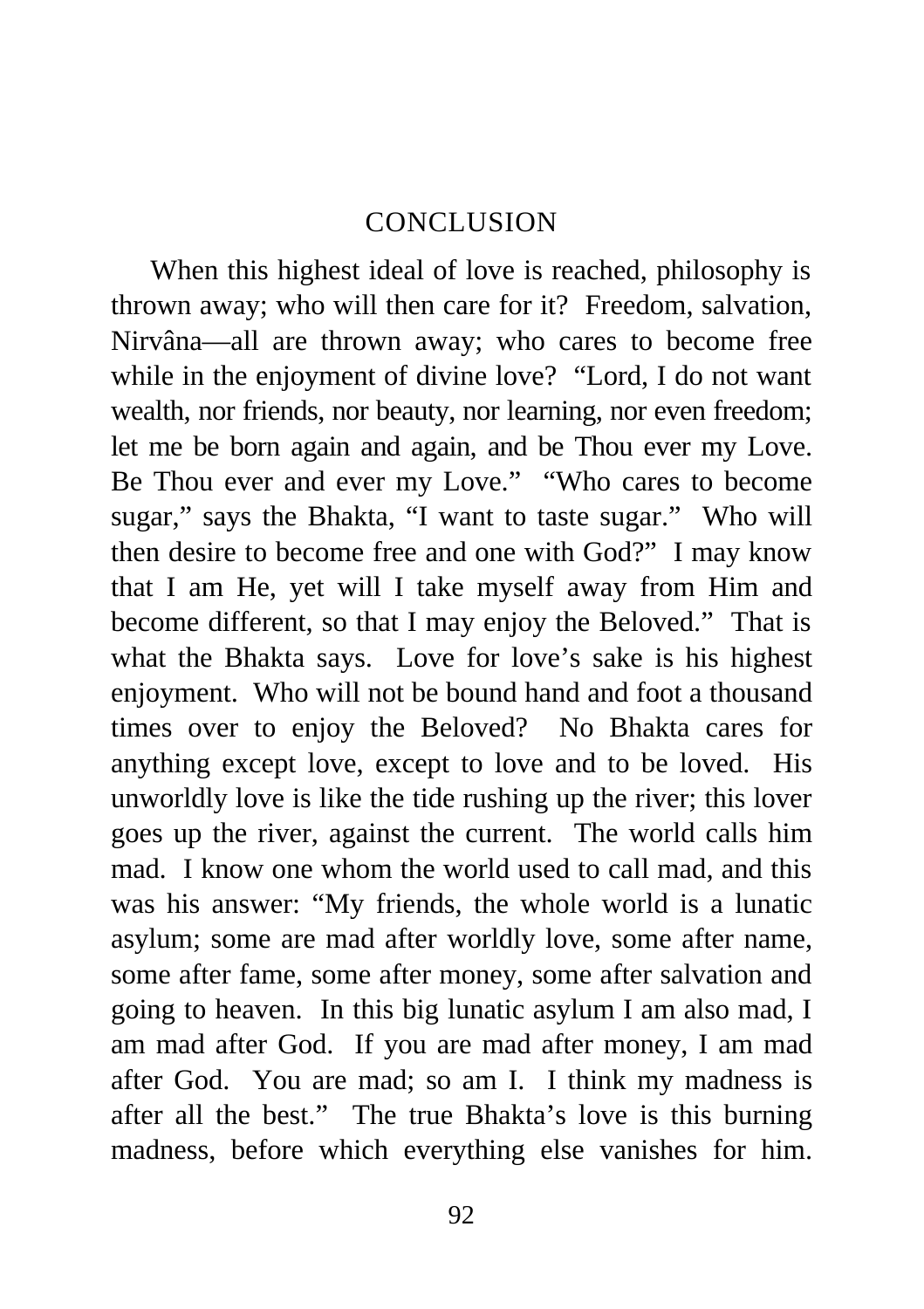The whole universe is to him full of love and love alone; that is how it seems to the lover. So when a man has this love in him, he becomes eternally blessed, eternally happy; this blessed madness of divine love alone can cure for ever the disease of the world that is in us. With desire, selfishness has vanished. He has drawn near to God, he has thrown off all those vain desires of which he was full before,

We all have to begin as dualists in the religion of love. God is to us a separate Being, and we feel ourselves to be separate beings also. Love then comes in the middle, and man begins to approach God, and God also comes nearer and nearer to man: Man takes up all the various relationships of life—as father, as mother, as son, as friend, as master, as lover—and projects them on his ideal of love, on his God. To him God exists as all these; and the last point of his progress is reached when he feels that he has become absolutely merged in the object of his worship. We all begin with love for ourselves, and the unfair claims of the little self make even love selfish; at last, however, comes the full blaze of light in which this little self is seen, to have become one with the Infinite. Man himself is transfigured in the presence of this Light of Love, and he realises at last the beautiful and inspiring truth that Love, the Lover, and the Beloved are One.